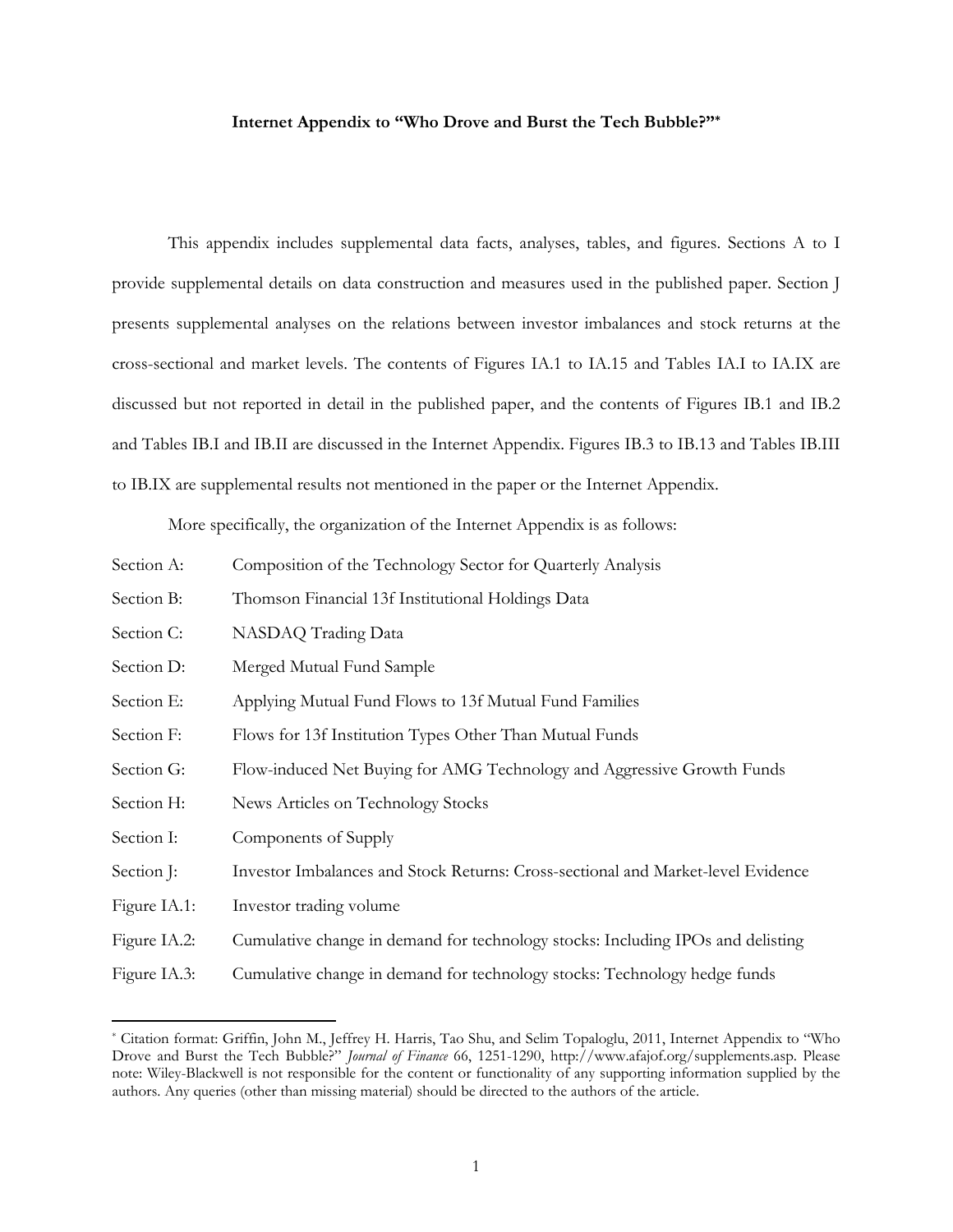| Figure IA.4:   | Cumulative net buying induced by mutual fund flows                                                                                            |
|----------------|-----------------------------------------------------------------------------------------------------------------------------------------------|
| Figure IA.5:   | Cumulative change in demand for technology stocks: Index mutual funds, sector<br>mutual funds, and technology mutual funds                    |
| Figure IA.6:   | Cumulative change in demand for technology stocks: Examining technology-oriented<br>institutions and active institutions separately           |
| Figure IA.7:   | Cumulative change in demand for non-technology stocks                                                                                         |
| Figure IA.8:   | Cumulative change in demand for non-technology stocks: Excluding stocks with high<br>$P/S$ ratios                                             |
| Figure IA.9:   | Lockup expirations around the market peak                                                                                                     |
| Figure IA.10:  | Cumulative imbalances around individual stock peaks: Size- and turnover-adjusted<br>imbalances and [-60, 60] window                           |
| Figure IA.11:  | Cumulative imbalances around individual stock peaks: Groups of firm size                                                                      |
| Figure IA.12:  | Cumulative imbalances around individual stock peaks: [-21, 21] window; excluding<br>peaks in March 2000                                       |
| Figure IA.13:  | Demand and supply around individual stock peaks: Excluding peaks in March 2000                                                                |
| Figure IA.14:  | Cumulative imbalances around lockup expirations                                                                                               |
| Figure IA.15:  | Imbalances sorted on firm returns and news                                                                                                    |
| Table IA.I:    | Correlations among Investor Group Imbalances and Market Returns                                                                               |
| Table IA.II:   | Firm Characteristics Sorted on the Difference between Institutional and Individual<br>Change in Ownership up to March 2000: Large Firms       |
| Table IA.III:  | Firm Characteristics Sorted on the Difference between Institutional and Individual<br>Trading up to March 2000: Second Largest 25% CRSP Firms |
| Table IA.IV:   | Cross-sectional Regressions of Post-peak Returns on Pre-peak Mutual Fund Flows and<br>Trading by Institutions and Individuals                 |
| Table IA.V:    | Imbalances Sorted on Firm Returns and News: Large Technology Firms; Weekly<br>Analysis                                                        |
| Table IA.VI:   | Imbalances Sorted on Firm Returns: News versus No-news Samples, Full Sample                                                                   |
| Table IA.VII:  | Fama-MacBeth Regressions of Returns on Contemporaneous Imbalances: Alternative<br>Sample Selections                                           |
| Table IA.VIII: | Fama-MacBeth Regressions of Returns on Contemporaneous Imbalances: Alternative<br>News Measures                                               |
| Table IA.IX:   | Panel Regressions of Returns on Contemporaneous Imbalances                                                                                    |
| Figure IB.1:   | Cumulative net buying induced by flows: 13f institution types                                                                                 |
| Figure IB.2:   | Imbalances across market return categories                                                                                                    |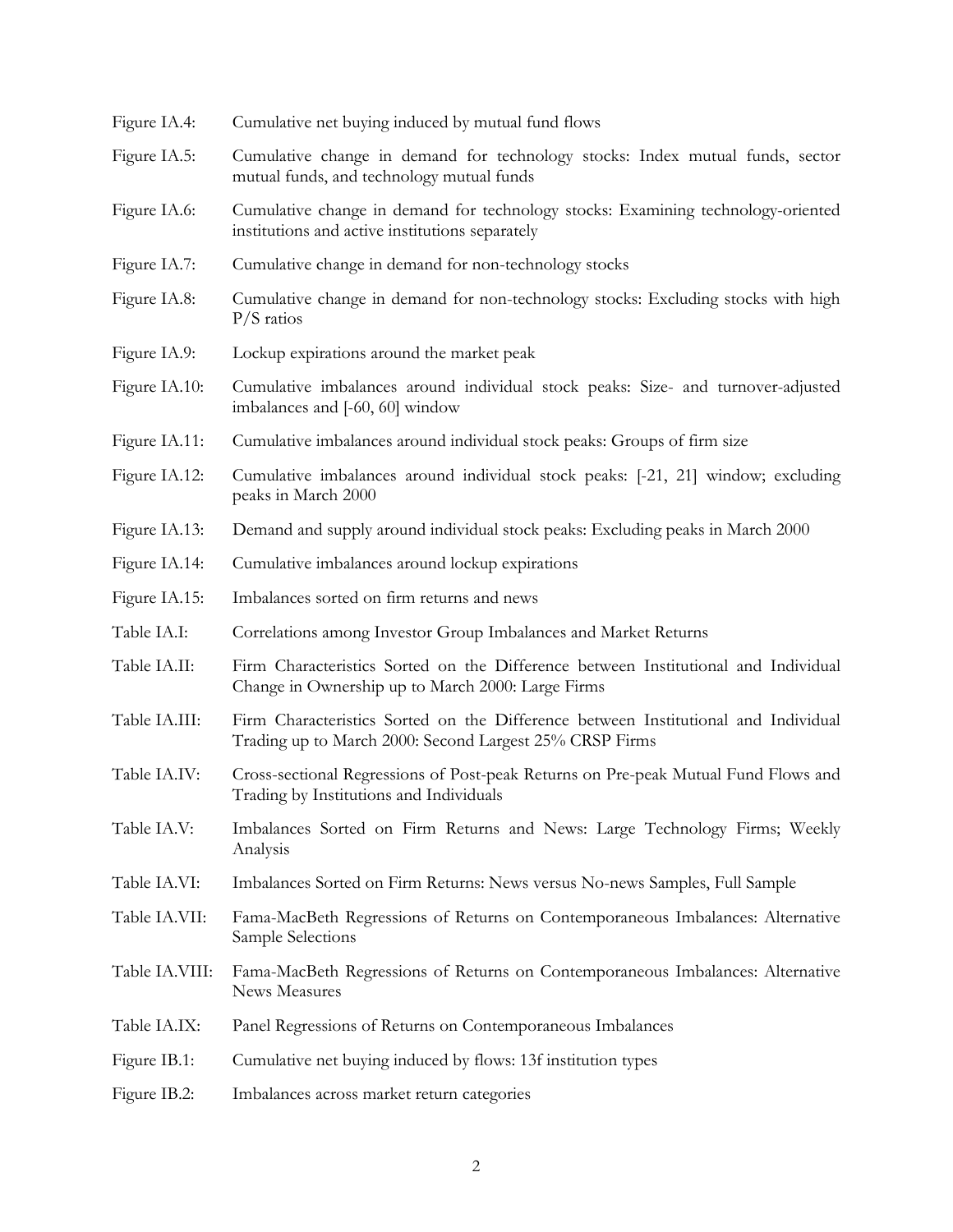| Number of individual stock peaks by month                                                                                                                 |
|-----------------------------------------------------------------------------------------------------------------------------------------------------------|
| Cumulative imbalances around individual stock peaks: Size- and turnover-adjusted<br>imbalances and [-60, 60] window; excluding peaks in March 2000        |
| Cumulative imbalances around individual stock peaks: Groups of firm size; excluding<br>peaks in March 2000                                                |
| Portfolio weights in technology stocks: Hedge funds in the survivorship-bias free<br>subsample                                                            |
| Cumulative change in demand for technology stocks: Hedge funds in the survivorship-<br>bias free subsample                                                |
| Demand around individual stock peaks: Hedge funds in the survivorship-bias free<br>subsample                                                              |
| Cumulative change in demand for technology stocks: Index mutual funds, sector<br>mutual funds, and technology mutual funds; including IPOs and delistings |
| Demand around individual stock peaks: Technology hedge funds                                                                                              |
| Cumulative imbalances around lockup expirations: [-180, 180] window                                                                                       |
| Technology index returns excluding lockup expirations                                                                                                     |
| Cumulative change in demand for technology stocks: Examining technology-oriented<br>institutions and active institutions separately                       |
| Imbalances Sorted on Contemporaneous and Lagged Firm Returns                                                                                              |
| Daily Imbalances Sorted on Contemporaneous and Lagged Firm Returns: Extreme<br>Return Groups                                                              |
| Market Maker Imbalances Sorted on Contemporaneous and Lagged Firm Returns                                                                                 |
| Cross-sectional Regressions of Post-peak Returns on Pre-peak Investor Trading:<br>Insiders                                                                |
| Fama-MacBeth Regressions of Returns on Contemporaneous Imbalances: Imbalances<br>Constructed Using Trading Volume; Large Technology Firms                 |
| Fama-MacBeth Regressions of Returns on Contemporaneous Imbalances: Imbalances<br>Constructed Using Trading Volume; Alternative Sample Selections          |
| Panel Regressions of Returns on Contemporaneous Imbalances: Imbalances<br>Constructed Using Trading Volume                                                |
| Fama-MacBeth Regressions of Returns on Contemporaneous Imbalances: Alternative<br>News Measures; Imbalances Constructed Using Trading Volume              |
| Cross-sectional Regressions of Post-peak Returns on Pre-peak Investor Imbalances                                                                          |
|                                                                                                                                                           |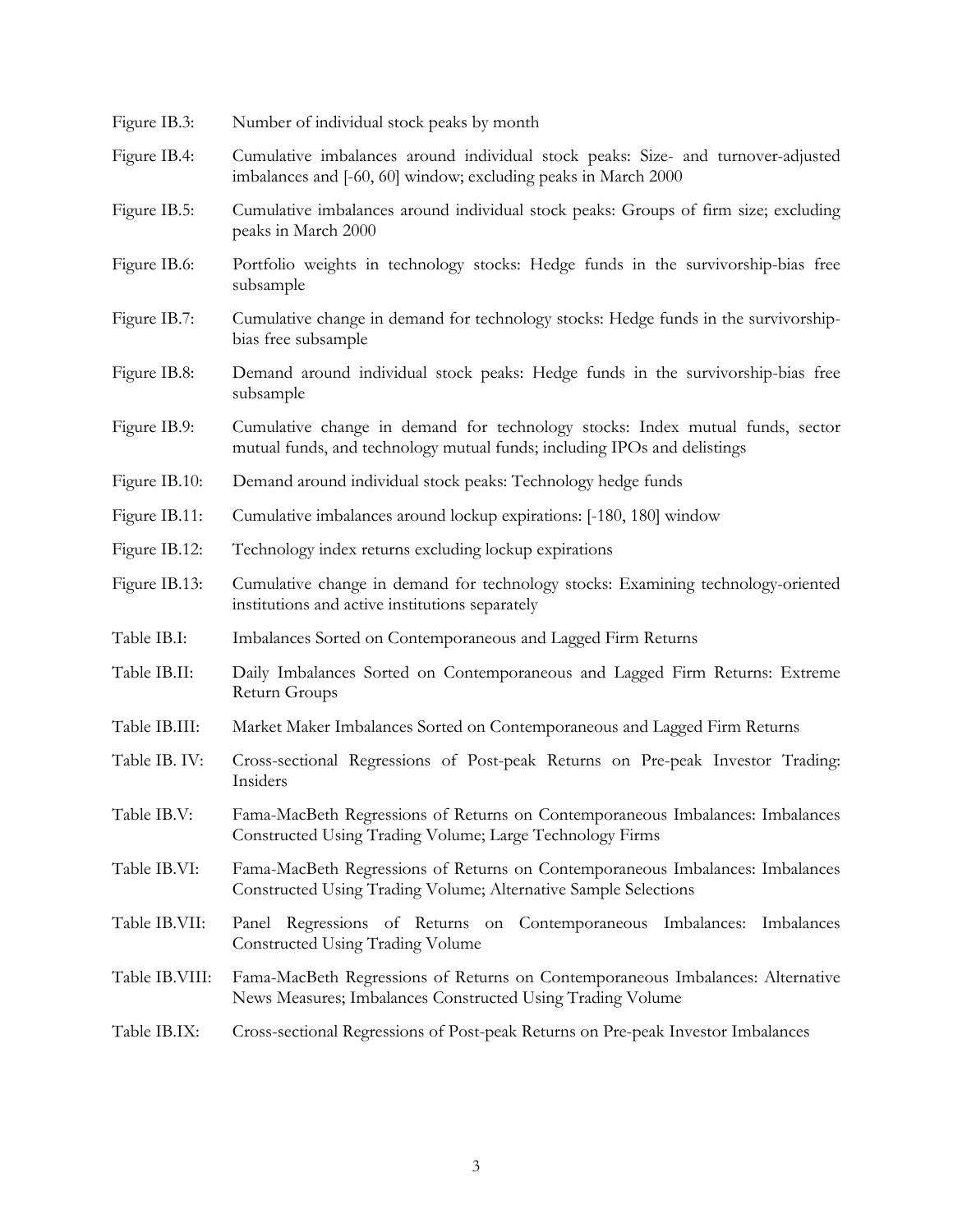### *A. Composition of the Technology Sector for Quarterly Analysis*

We apply the following sample selection criteria for our quarterly analyses using the full sample of NASDAQ technology firms. 1) We include IPOs issued during quarter *q* in the sample. When we calculate net buying for IPO quarter *q*, we set initial holdings to zero. 2) For a firm delisted during quarter *q*, we set its quarter-end holdings to zero when we calculate net buying for quarter *q*. We further match delistings with M&A data from SDC to identify cases in which non-technology firms take over technology firms in quarter *q*. For those cases, we multiply their passive holdings (calculation described in Section II.B of the published text) of quarter *q* by one minus the percentage of stock payment. This avoids counting the non-tech stock payment as active selling of technology firms. 3) Typically, each quarter fewer than five firms enter and exit the technology sector because of changes in SIC codes, exchange listing, or share codes. However, in September 2000, 91 (40) firms enter (exit) the sector, mostly due to changing SIC codes. For firms entering (exiting) during quarter *q* due to these changes, we include holdings data for both quarter  $q$ -1 and quarter  $q$  to avoid spurious net buying changes driven by changes in the composition of the sector. For some tests we only include firms that are in the technology sector at both the quarter-beginning and the quarter-end. This sample therefore excludes IPOs, delistings, and firms moving into and out of the technology sector over a quarter.

## *B. Thomson Financial 13f Institutional Holdings Data*

We correct Thomson Financial 13f institutional holdings data as follows. 1) We identify stock splits for which Thomson Financial incorrectly changes shares outstanding in quarter *q* even though the split occurs in quarter  $q+1$  by comparing shares outstanding from Thomson Financial and CRSP. When deviations greater than 15% exist, we examine 13f holdings for consistency. When both Thomson shares outstanding and 13f holdings are inflated, we assume consistency within Thomson and hence that percentage ownership is not affected.1 When only Thomson shares outstanding are inflated (0.3% of observations), we use CRSP shares outstanding. 2) If an institution reports holdings in quarters *q*-1 and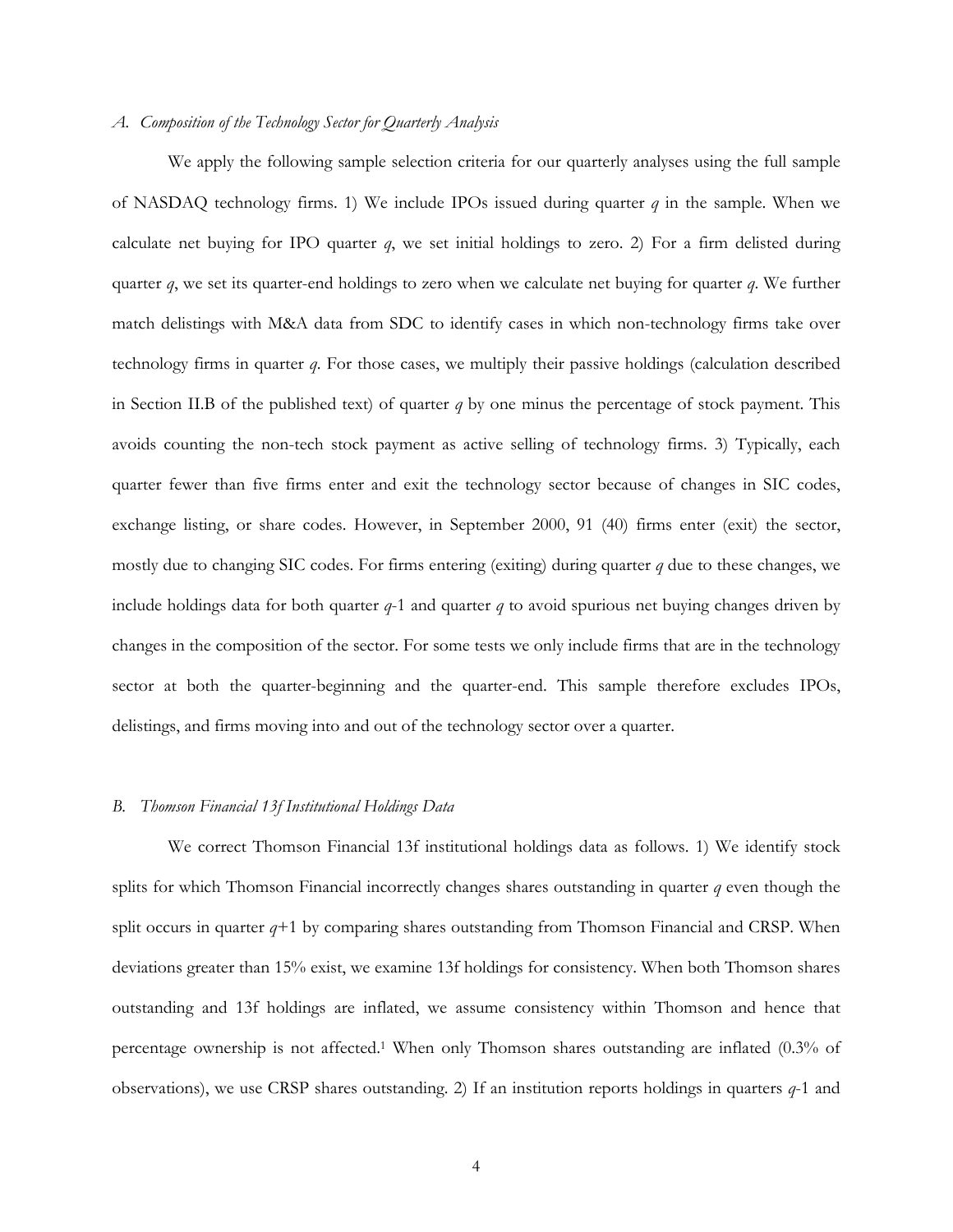*q*+1 but not in quarter *q* (3.3% of observations), we backfill positions in quarter *q* using shares held and change in shares reported in quarter  $q+1$ . 3) Many institutions are improperly classified into the "others" group in 1998 and beyond. For example, in the first quarter of 1999, the number of independent investment advisors drops from 1,159 to 183, while "others" jumps from 242 to 1,125. We therefore ignore institution type changes in 1998 and beyond if the new institution type is listed as "others." For hedge funds our primary means of identification is a grouping from LionShares with the addition of 306 firms from Griffin and Xu (2009).2

## *C. NASDAQ Trading Data*

In the NASDAQ trading data, each side of the trade is classified as to whether the market maker is trading for its own account (as a principal) or handling a trade for a brokerage client (as an agent). The data include both trades reported "to the tape" and unreported NASDAQ clearing records. We check for consistency between the reported and unreported records when assigning whether a market maker acted as a principal or an agent for each leg of the trade. We exclude unclassified trades that are inconsistently reported in any leg of the routing report. Additionally, we use unreported records to trace electronic communication network (ECN) and regional exchange trades back to the originating broker, where possible. For example, if a client at brokerage A buys through an ECN and meets a client from brokerage B, then the trade can be matched as a brokerage A (client buy) to brokerage B (client sell) trade. Unfortunately, we are unable to match parties in some ECN and regional exchange trades, likely because the data do not include complete details related to clearing (based on investigating unmatched ECN trades and consulting with NASDAQ officials). For technology stocks, there are 5.51% client-toclient, 57.62% client-to-market maker, 9.38% market maker-to-market maker, 18.65% unmatched ECN, and 8.84% unclassified trades in terms of value. In our analysis, we focus on client trades and only use client-to-client and client-to-market maker trades.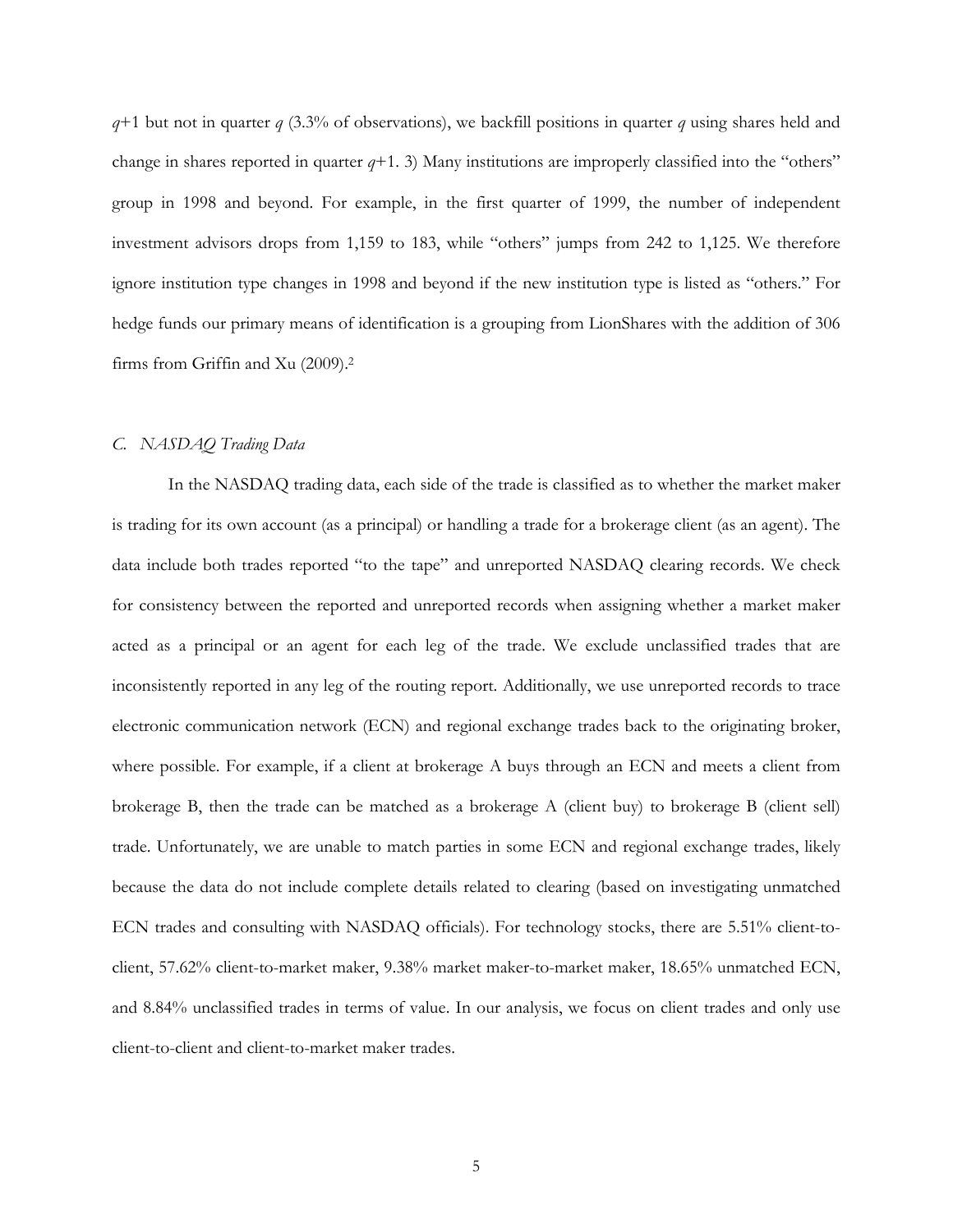Excluding unmatched ECN trades will not affect the overall trading imbalance of a group unless that particular group systematically uses ECNs for either buying or selling stocks. It is reasonable to assume that no group routes orders on only one side of the market to ECNs, but we also check for robustness by including unmatched ECN and regional exchange trades in the analysis. This approach barely alters our findings on institutional trading. In addition, for eight of the nine investor groups, imbalances measured with or without unmatched ECN and regional exchange trades are highly correlated (above 0.75) with the exception of day traders, consistent with the propensity of day traders to use ECNs. However, when we exclude unmatched ECN trades, we find that day traders trade with short-term momentum (consistent with Battalio, Hatch, and Jennings (1997) and Harris and Schultz (1998)), suggesting that our data set is reasonably representative of day trader positions as well.

#### *D. Merged Mutual Fund Sample*

We obtain Thomson Financial N-30D data on fund number, investment objective, report date, CUSIP, shares held, and change in shares since last report. We include stocks with ordinary common shares (CRSP share codes 10 or 11) listed on NYSE, Amex, or NASDAQ. We delete 8.35% of observations for which the difference between shares held for the current report and shares held for the previous report is not equal to the change in shares since the last report after controlling for stock splits using CRSP split factors. We refer to the remaining observations as the mutual fund holdings data. For 98.24% of the observations in the mutual fund holdings data, the report date is the same as the end of the month. For the remaining 1.76% of the observations, we assume that the report date was at the end of the current month if the mutual fund reported after mid-month and at the end of the previous month otherwise.

We obtain monthly data on returns and total net asset values from the CRSP Mutual Funds database and match to mutual fund holdings using Mutual Fund Links. We require that data on mutual fund returns and assets be available for all classes of the fund for all months between the previous and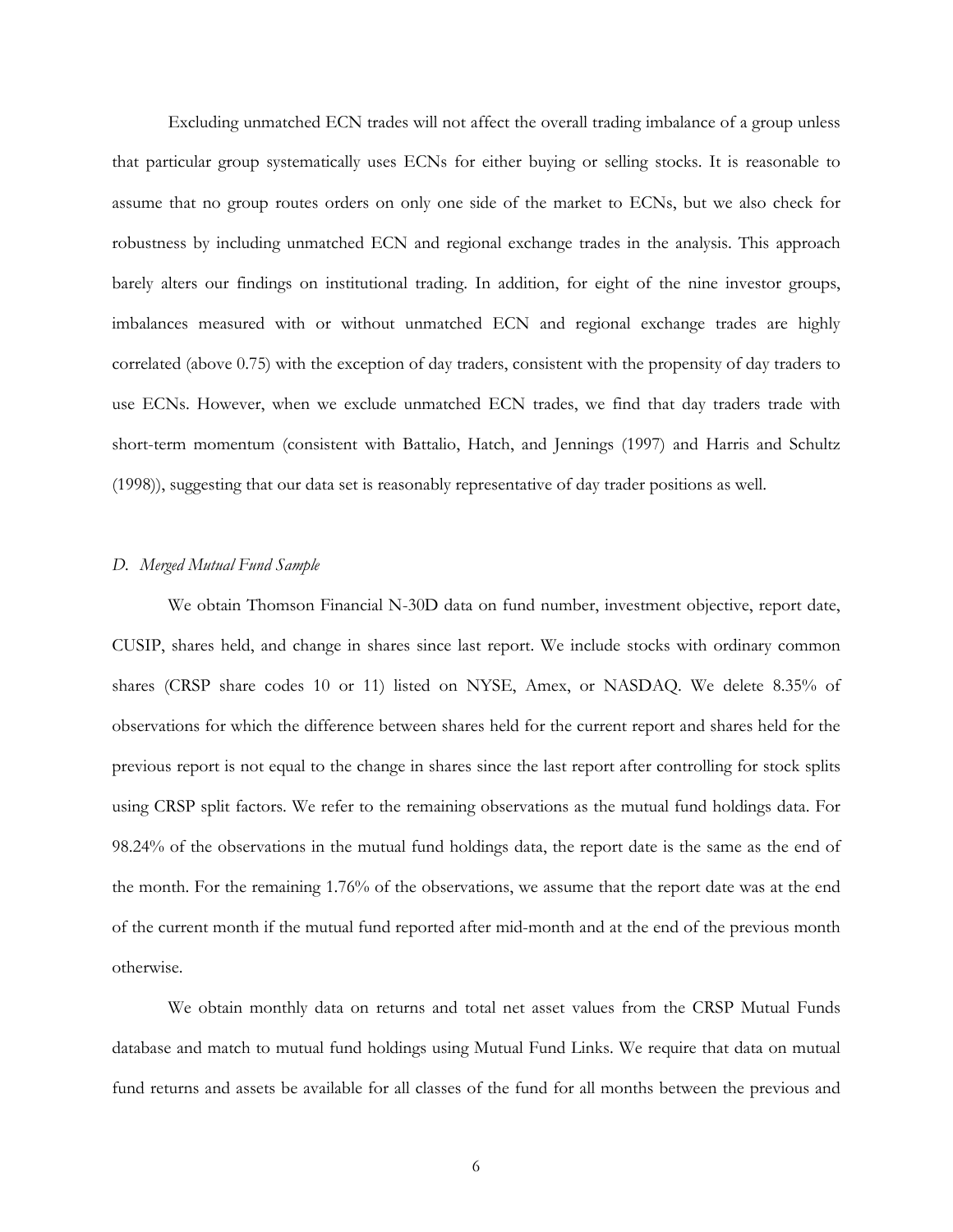current reports. Based on the dollar value of holdings, the intersection of N-30D holdings and CRSP return and asset data is 54.64% of mutual fund holdings data. We then take the subset of funds that report at consecutive quarter-ends so that the timing of our mutual fund data matches quarterly 13f institutional holdings data, leaving our final sample at 22.58% of mutual fund holdings data. We extrapolate the flows for this subset to the aggregate 13f mutual fund sector as we discuss below. Using the whole intersection (54.64%) for robustness yields proportionally lower flow estimates.3

To identify index, sector, and technology funds, we use Standard and Poor's detailed objective name, style name, and specialist name; ICDI's fund objective code; the Wiesenberger objective code; and both CRSP Mutual Funds and Thomson Financial N-30D fund names. We identify a mutual fund as an index fund if Standard and Poor's specialist name includes the keyword "index," the fund name from CRSP Mutual Funds includes one of the keywords "index," "indx," "idx," "dow 30," "100," "500," or "russell 2000," or the Thomson Financial N-30D fund name includes one of the keywords "index" or "indx". We identify sector funds and technology funds in a similar manner and describe details in the header of Figure IA.5.

## *E. Applying Mutual Fund Flows to 13f Mutual Fund Families*

We calculate total flow-induced trading for our merged mutual fund sample and project to aggregate 13f mutual fund families for both technology sector-level and cross-sectional analysis.4 We first calculate the flow ratio of mutual fund  $j$  in quarter  $q$  as

$$
FlowRatio_{j,q} = \frac{TNA_{j,q}}{TNA_{j,q-1} \times (1 + R_{j,q})},
$$
\n
$$
(IA.1)
$$

where  $TNA_{i,q}$  is end-of-quarter total net asset value and  $R_{i,q}$  is the return during the quarter.

For each firm *i*, we calculate quarterly aggregate flow-induced net buying for the merged mutual fund sample using the formula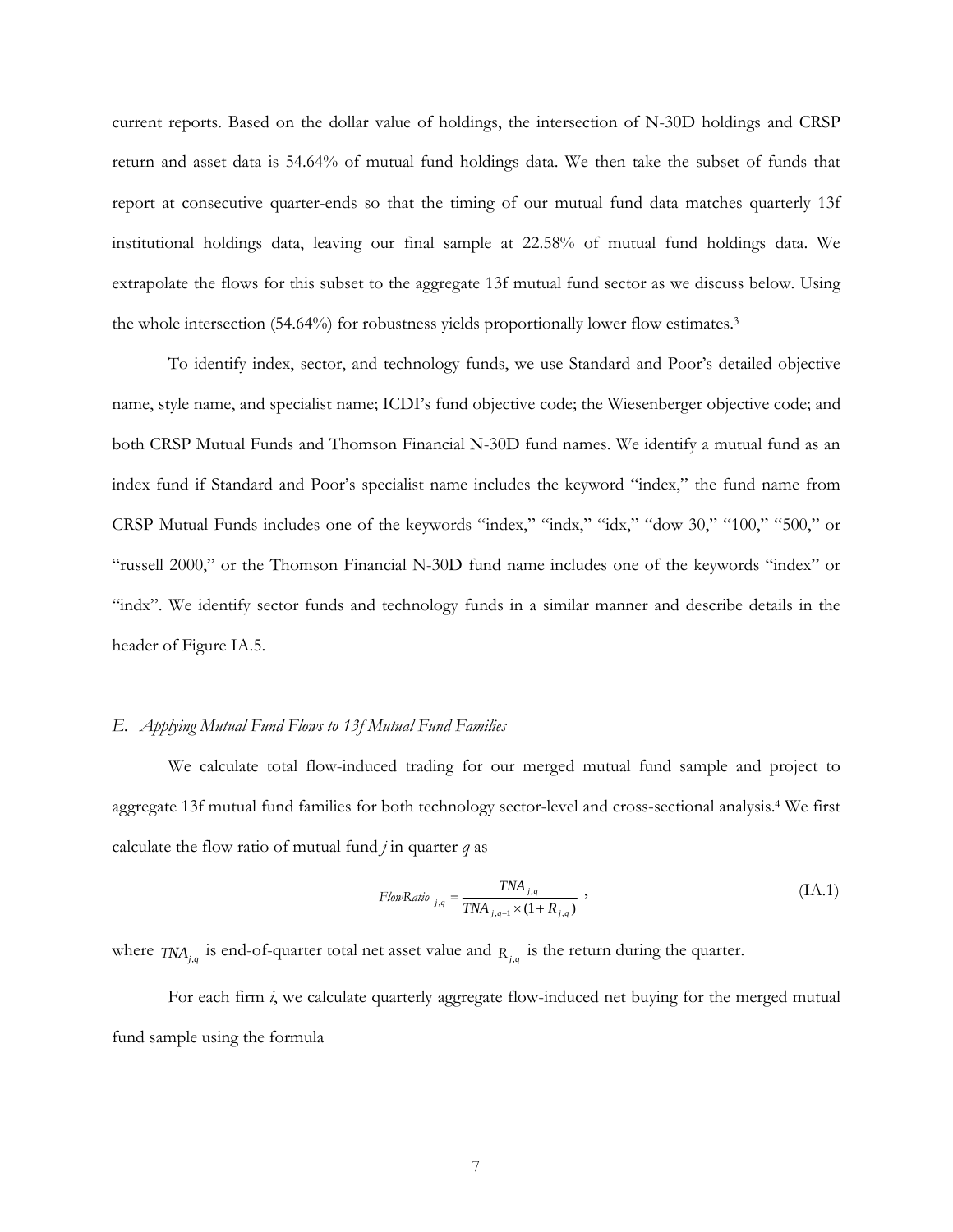$$
NBFlows_{i,q}^{Merged} = \frac{\sum_{j} (Shares_{i,j,q-1} \times FlowRatio_{j,q}) - \sum_{j} Shares_{i,j,q-1}}{Shrout_{i,q}}, \qquad (IA.2)
$$

where *Shares*<sub>*i*,*i*, $q$ -1</sub> is end-of-quarter shares held and *Shrout*<sub>i,*q*</sub> is end-of-quarter total shares outstanding.

We then compute aggregate flow-induced net buying for the technology sector for our merged mutual fund sample in quarter *q*, *NBFlows*  $_q^{Merged}$ , as the value-weighted average of *NBFlows*  $_{i,q}^{Merged}$ , where weights are given by the market capitalization at the end of quarter *q*. We calculate aggregate flowinduced net buying for the technology sector for 13f mutual fund families as follows:

$$
NBFlows_q^{13f} = NBFlows_q^{Merged} \times \frac{Holdings_q^{13f}}{Holdings_q^{Merged}} \tag{IA.3}
$$

where *Holdings*  $_q^{13f}$  and *Holdings*  $_q^{Perged}$  are the end-of-quarter total dollar value of holdings in the technology sector for 13f mutual fund families and the merged mutual fund sample, respectively. For demand analysis in dollar values (Figure 2 of the published text), we further convert *NBFlows*<sup>13f</sup> into a dollar amount by multiplying by total market capitalization of the technology sector at the end of quarter *q*.

This approach projects the impact of flows for the merged mutual fund sample to 13f mutual fund families based on the ratio of technology holdings of 13f fund families and the merged fund sample. For example, for any quarter *q* if aggregate flow-induced net buying of the merged mutual fund sample is 0.2% of the market capitalization of the technology sector, and if the holdings in the technology sector of 13f mutual fund families is five times that of the merged mutual fund sample, then our approach will calculate flow-induced net buying of 13f mutual fund families to be 1%.

For event studies around individual stock peaks (Figure 7 of the published text), we calculate flow-induced net buying for event firms in the same way as above except that: 1) for each event quarter  $q$ , we calculate *NBFlows Merged* as the simple average of the flow-induced buying of each event firm *i*,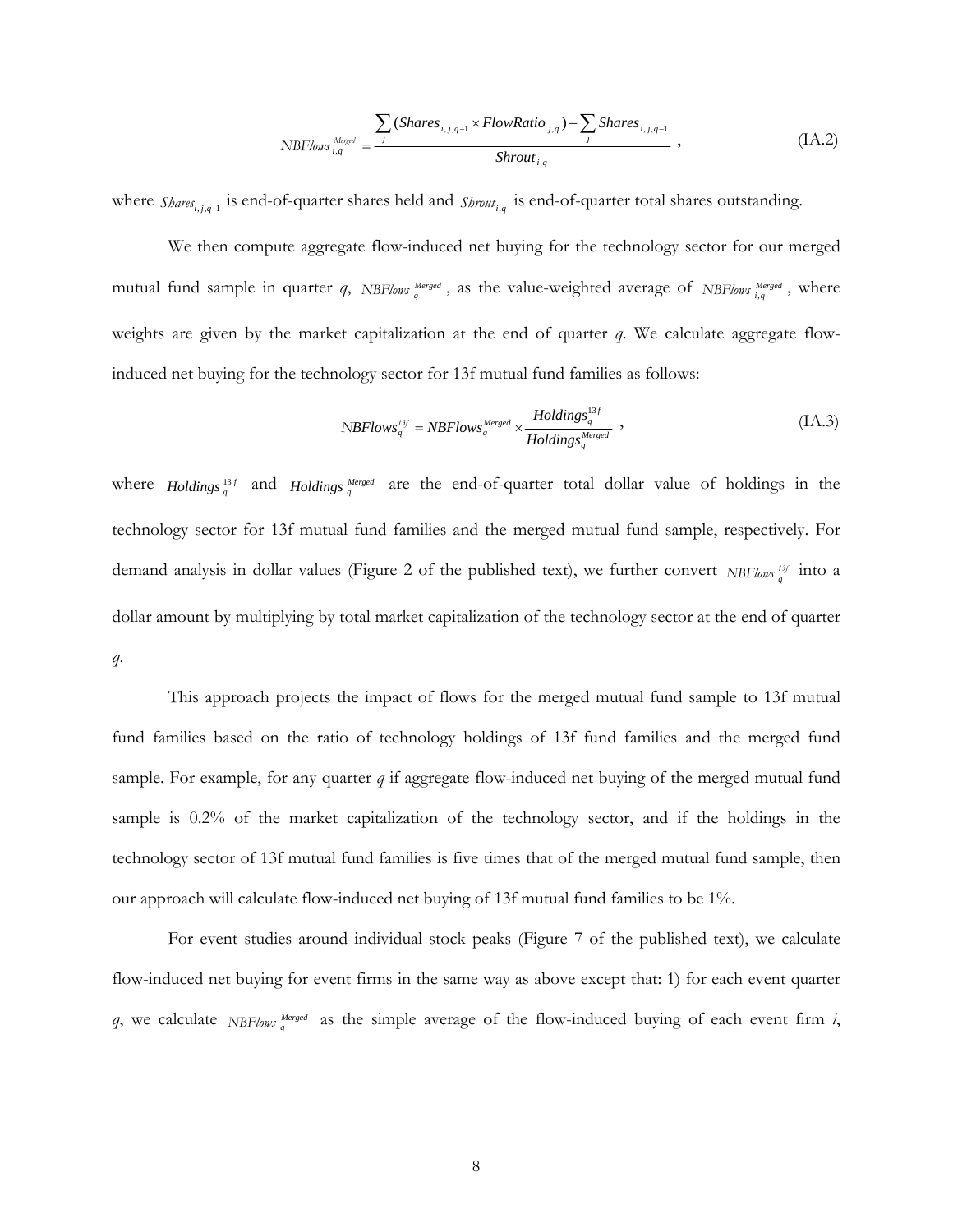*NBFlows i*<sub>iq</sub> i<sub>iq</sub> i and 2) in equation (5) we use the ratio of total dollar holdings in event firms rather than total dollar holdings in the technology sector.

For cross-sectional analysis (Table II of the published text) we calculate flow-induced net buying for individual firms in the same way except that we convert flow-induced net buying of the merged mutual fund sample for firm  $i$ , *NBFlows*  $^{Merged}_{i,q}$ , to 13f mutual fund families using the ratio of total dollar holdings in firm *i* at the beginning of quarter *q*. We winsorize flow-induced net buying of individual firms at the 99.9% cutoff point to eliminate a small number of outliers.

## *F. Flows for 13f Institution Types Other Than Mutual Funds*

We estimate flows into 13f institutions other than mutual funds using quarterly holdings and stock returns, first calculating the flow ratio for 13f institution *k* in quarter *q* using the following formula:

FlowRatio<sub>k,q</sub> = 
$$
\frac{\sum_{i} Holdings_{i,k,q}}{\sum_{i} (Holdings_{i,k,q-1} \times (1 + R_{i,q}))}
$$
, (IA.4)

where *Holdings<sub>i,k,q</sub>* is the end-of-quarter dollar value of holdings in stock *i* for 13f institution *k* and  $R_{i,q}$  is the buy-and-hold return on stock *i* during quarter *q*. To control for outliers we winsorize flow ratios at the 5th and 95th percentiles.5 We then decompose quarterly net buying of 13f institution *k* in stock *i* over quarter *q* into flow-induced net buying *NBFlows*<sub>*ik,q*</sub> and net active buying *NetActiveBuying*<sub>*ik,q*</sub>:

$$
NBFlows_{i,k,q} = \frac{Holdings_{i,k,q-1} \times (1 + R_{i,q}) \times (FlowRatio_{k,q} - 1)}{MV_{i,q}}
$$
(IA.5)

NetActiveB uying 
$$
_{i,k,q}
$$
 = 
$$
\frac{Holdings_{i,k,q} - (Holdings_{i,k,q-1} \times (1 + R_{i,q}) \times FlowRatio_{k,q})}{MV_{i,q}}
$$
, (IA.6)

where  $MV_{i,q}$  is the market capitalization of stock *i* at the end of quarter *q*.

We recognize that these flows will be noisy if the manager trades during the quarter or switches money between stock and non-stock sectors. We find that these flows are small (see Figure IB.1). Hence,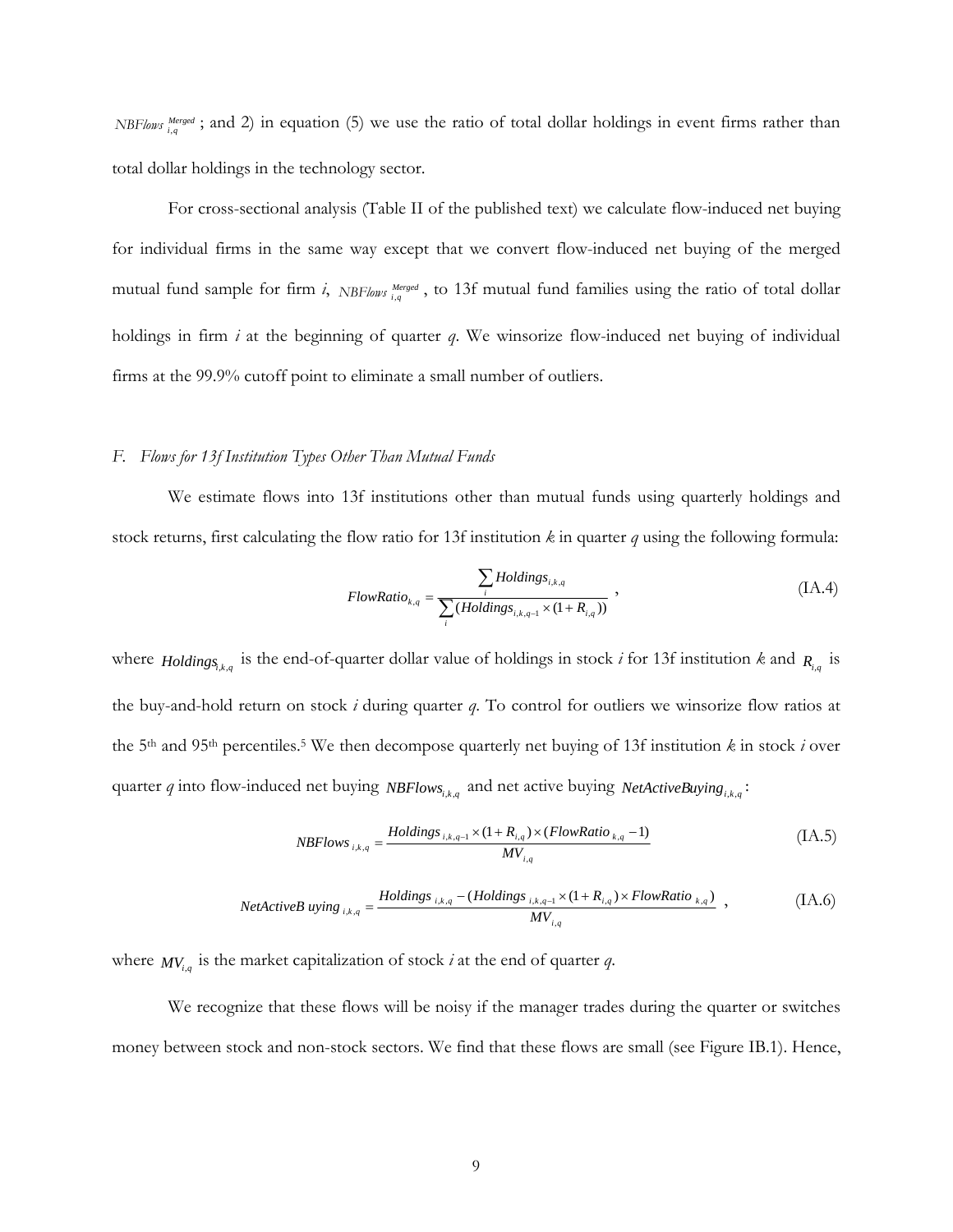unless otherwise stated, we set flow-induced net buying to zero for institution types other than mutual funds.

## *G. Flow-induced Net Buying for AMG Technology and Aggressive Growth Funds*

We obtain aggregate weekly dollar flows and asset values for technology and aggressive growth mutual funds from AMG Data Services. During the 1997 to 2002 period, AMG technology (aggressive growth) funds account for 69% (65%) of total assets of technology (aggressive growth) funds on average. We calculate flow-induced net buying for AMG funds using the following three steps. First, we calculate portfolio weights in technology stocks for technology and aggressive growth funds in the Thomson Financial N-30D database. We identify technology funds as funds with "internet" or "tech" (but not "biotech") in their names and aggressive growth funds as those that are classified by Thomson as aggressive growth funds. We then compute portfolio weights in the technology sector for aggregate technology (aggressive growth) funds in each quarter. Second, we calculate flow-induced net buying of the technology sector for AMG funds assuming that managers distribute flows proportionally to the current portfolio. Specifically, we calculate weekly flow-induced net buying for technology (aggressive growth) funds as the product of total dollar flows of AMG technology (aggressive growth) funds and technology sector portfolio weights for technology (aggressive growth) funds at the beginning of the current quarter. Third, we generalize AMG results to all technology (aggressive growth) funds assuming that non-AMG technology (aggressive growth) funds trade like AMG funds and divide weekly flowinduced net buying of technology (aggressive growth) funds by 0.69 (0.65) to express net buying as a percentage of total market capitalization of the technology sector.

#### *H. News Articles on Technology Stocks*

We manually search the Factiva database and obtain all news articles on firms in the technology sector from January 1, 1997 to December 31, 2002. Following Tetlock, Saar-Tsechansky, and Macskassy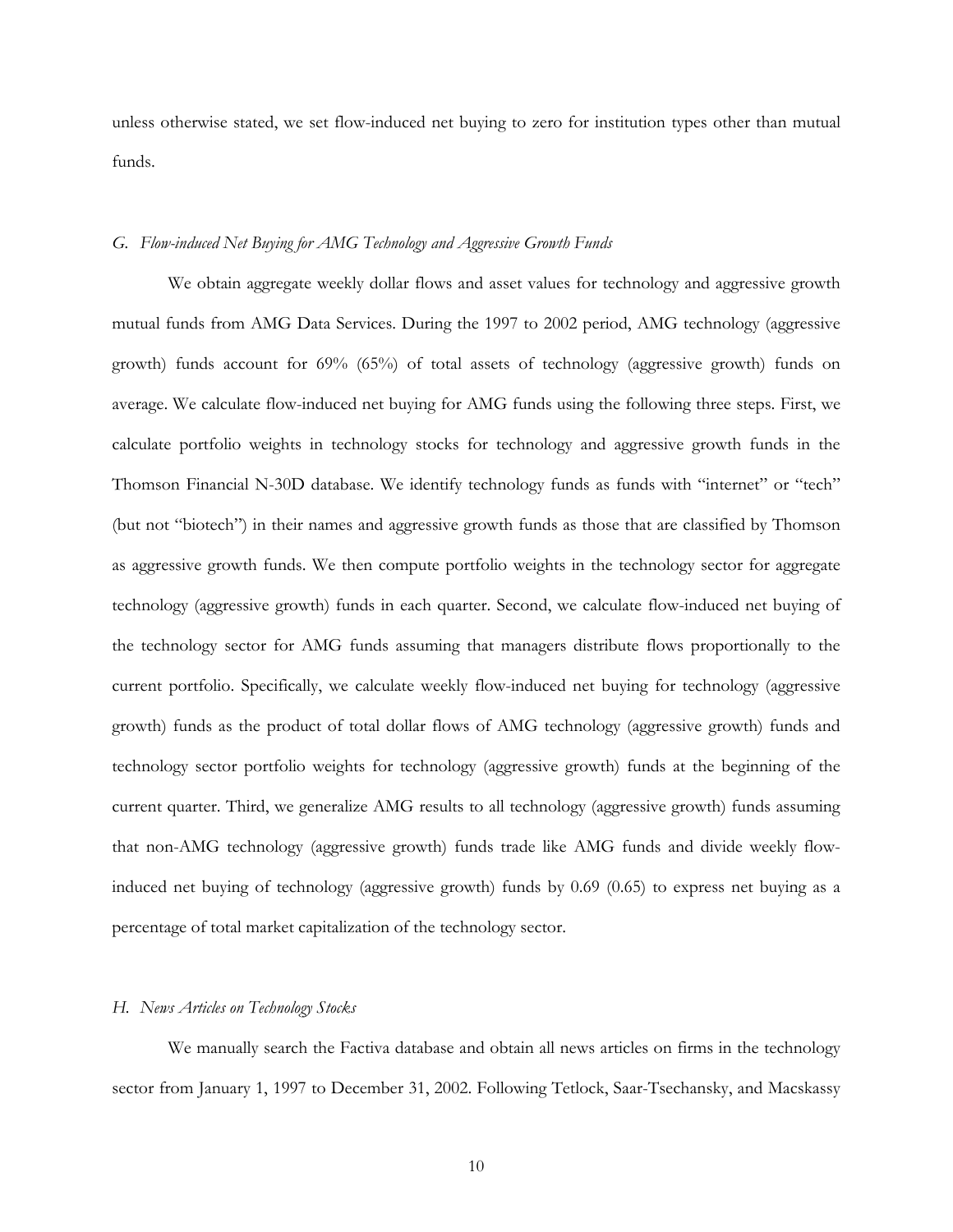(2008), we require that each story contain at least 50 words and mention the firm's name at least once within the first 25 words and at least twice within the full article. We account for name changes, mergers, etc. using the Factiva company name search function. We perform tests using news articles from top 10 newswires, which account for 94% of news with time stamps. The top 10 newswires are Business Wire, PR Newswire, Dow Jones News Service, Reuters News, Federal Filings Newswires, Professional Investor Report, Dow Jones Business News, Select Federal Filings Newswires, Associated Press Newswires, and Dow Jones Online News. We include news articles from all sources for robustness tests.

## *I. Components of Supply*

We calculate quarterly changes in the supply of technology shares as follows. 1) IPOs: For technology IPOs issued during a quarter, the change in supply is calculated as the total market capitalization of IPO firms at the end of the quarter (excluding insider ownership). 2) Delistings: For technology firms delisted during a quarter, we first calculate delisting value as the product of the firm's market capitalization at the beginning of the quarter (excluding insider ownership) and buy-and-hold returns from the beginning of the quarter to the delisting date. We incorporate delisting returns into the delisting value following Shumway (1997) and assign -30% to a missing delisting return if the delisting is performance related. We then calculate the change in supply as the total value of all technology delistings over the quarter. 3) Trading by insiders: For every existing technology firm, we calculate the dollar value of insider trading as the product of change in shares held by insiders over the quarter (adjusted for stock splits) and quarter-end stock price. We then calculate the change in supply as the sum of the dollar value of insider trading for all technology firms. Insider selling is reported as a positive change in supply and insider buying is reported as a negative change in supply. 4) Changes in shares outstanding for existing firms: For every existing technology firm, we first calculate the dollar change as the product of change in shares outstanding over the quarter (adjusted for stock splits) and quarter-end stock price. We then calculate the change in supply as the sum of dollar changes for all technology firms. We further classify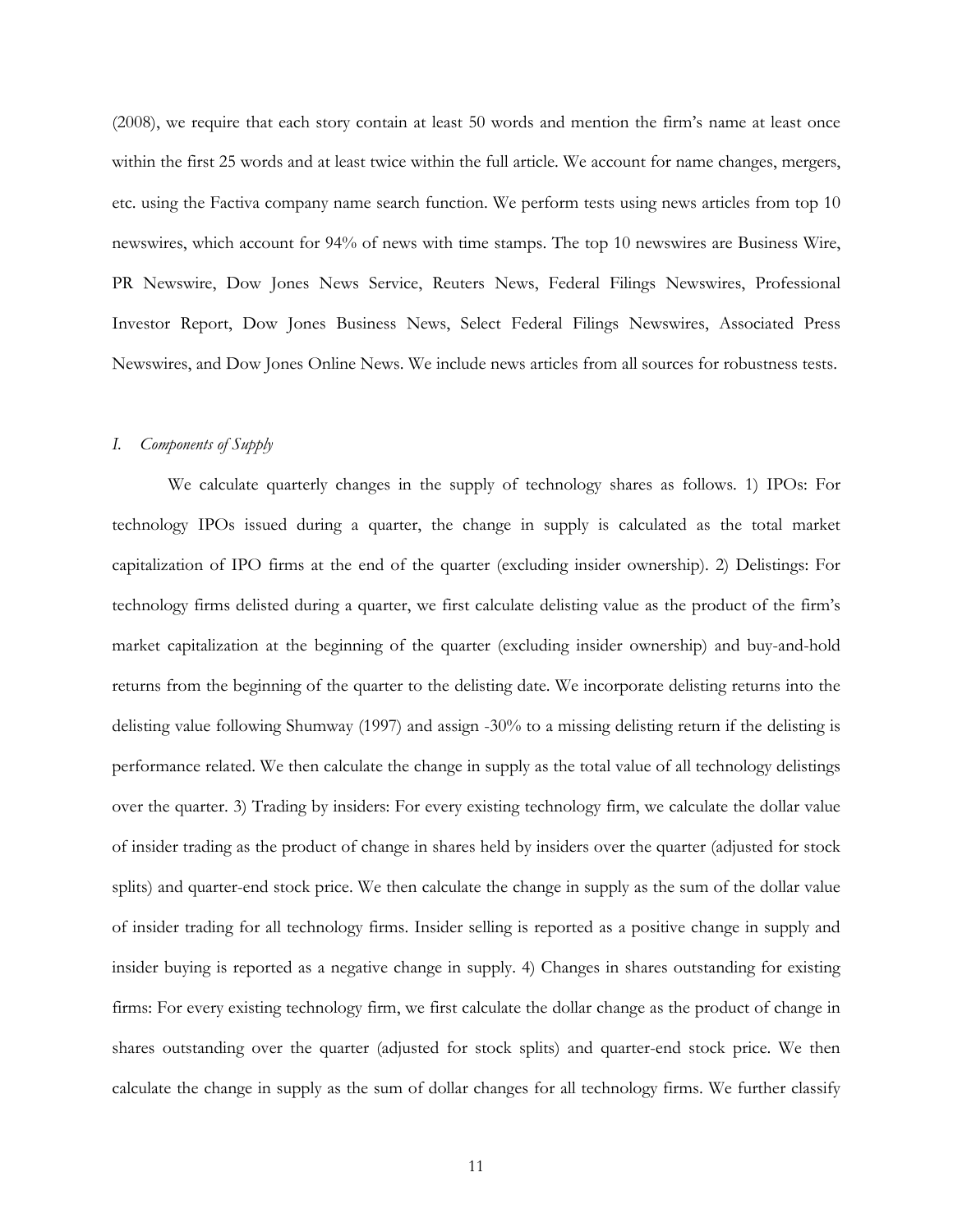this category into four subgroups using SDC data: i) share repurchases, ii) technology firms using stock payments to acquire interest in other firms, iii) SEOs, and iv) other share changes.

We use the following procedures to match CRSP changes in shares outstanding with the four subgroups:

Step 1: We first obtain SDC data on repurchases and match with negative share changes. For each repurchase, we take all the negative share changes from CRSP in the 90-day window from the repurchase date and calculate for each negative share change the percentage deviation from the repurchase value or shares in SDC. When both SDC repurchase value and shares are available, we calculate deviations from both and count the smaller of the two. We then match the repurchase with the negative share change that has the smallest deviation. If a repurchase is followed by another repurchase of the same firm within 90 days, we use the time window between the repurchase and the next repurchase date. We match 27 repurchases with share changes.

Step 2: We next obtain SDC data on technology SEOs and mergers (or acquiring interests) that involve stock payments from a technology firm. The latter group includes acquiring major interests with disclosed value and minor interests where acquirers are technology firms. We calculate the amount of stock payments using SDC deal values and percentage of stock payments. When an acquirer conducts more than one merger on the same day, we sum the values of the stock payments. We then match 122 SEOs and 606 (603 acquiring major interests and three acquiring minor interests) stock payments with positive share changes in the 90-day post-event window using the same approach as for matching repurchases.

Step 3: We obtain mergers from SDC with undisclosed deal values. Since their deal values and therefore the amount of stock payments are not available, we match them with CRSP share changes that are not matched with events in steps 1 and 2. Specifically, for each event we take all the positive share changes that are unmatched with SEO or stock payments in the 90-day post-event window. If the biggest percentage change in shares is above 5%, we match it to the merger with undisclosed value. We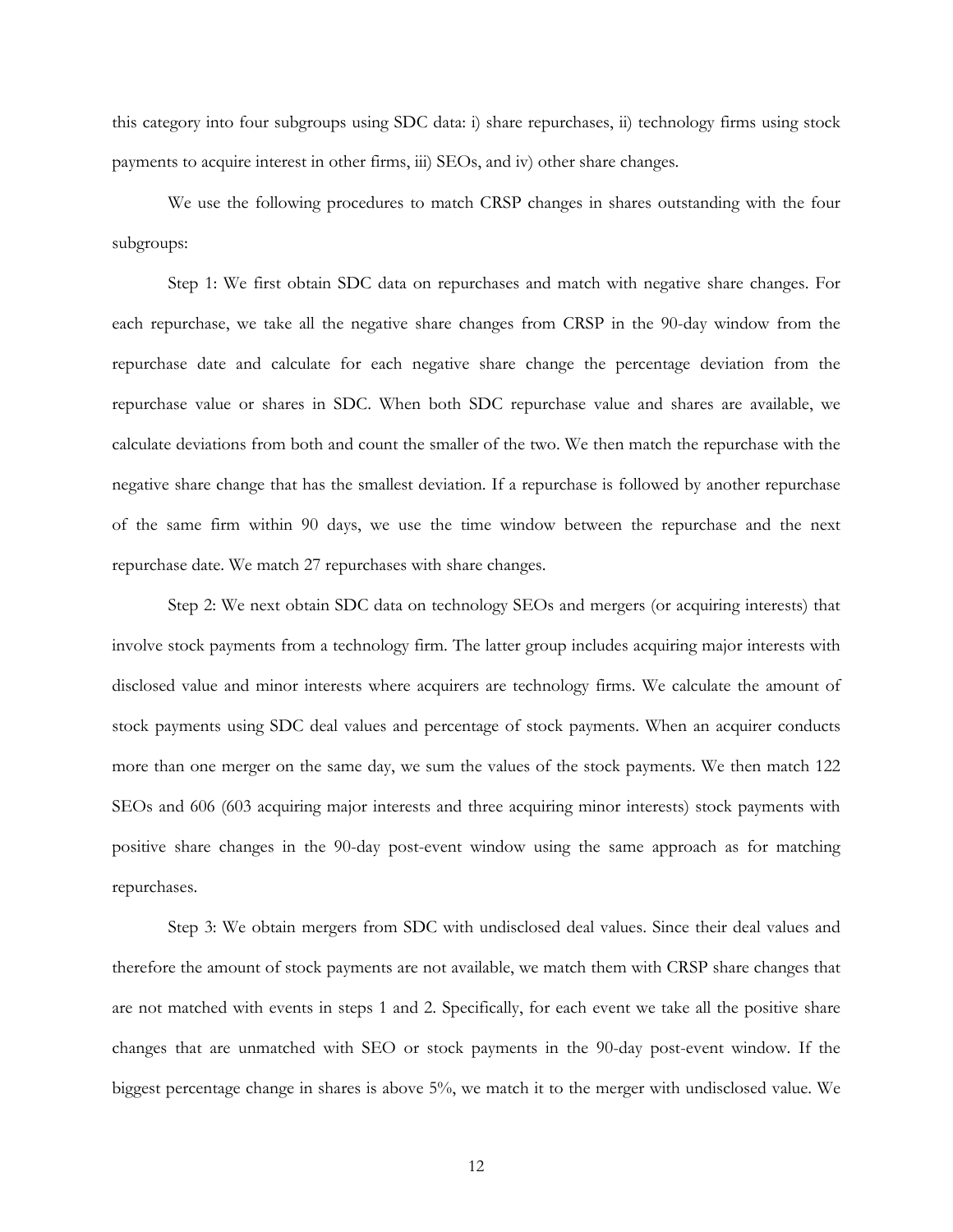match 78 undisclosed mergers with share changes, which are relatively smaller deals than those with disclosed values. For robustness, we also repeat the tests by dropping undisclosed mergers; the results are very similar.

The category "other share changes" includes all other changes in shares outstanding that are not matched with SDC events. There are a large number of these changes but the magnitudes are small (the median change is  $0.4\%$  of shares outstanding, and the 75<sup>th</sup> percentile is 1.5%), which is consistent with insiders exercising options over the bubble period. We lump repurchases with "other share changes" for brevity because repurchases are rare over this period.

#### *J. Investor Imbalances and Stock Returns: Cross-sectional and Market-level Evidence*

This section presents our analyses on which investor groups move with and follow prices both in the cross-section and at the technology sector level, predominantly at short-term frequencies, during the run-up period.

## *J.1. Cross-sectional Evidence*

In addition to the cross-sectional analyses regarding news articles by sorting and regressions, we also examine investor trading in the cross-section by sorting on contemporaneous and past returns.

The sorting approach allows for asymmetric behavior in response to up and down price moves and an examination of the magnitude of trading. During the run-up period from January 1997 to March 27, 2000 we examine average investor imbalances in technology stocks sorted by contemporaneous and lagged daily stock returns. In Panel A of Table IB.I, we report daily trading imbalances by market capitalization quartile for the nine investor groups for stocks with negative and positive contemporaneous returns in excess of the technology index return.

For small stocks, all individual investor groups trade in the same direction as contemporaneous returns. Likewise, institutions buy contemporaneous winners and sell contemporaneous losers in the smallest size quartile, with this pattern strengthening with an increase in market capitalization. In the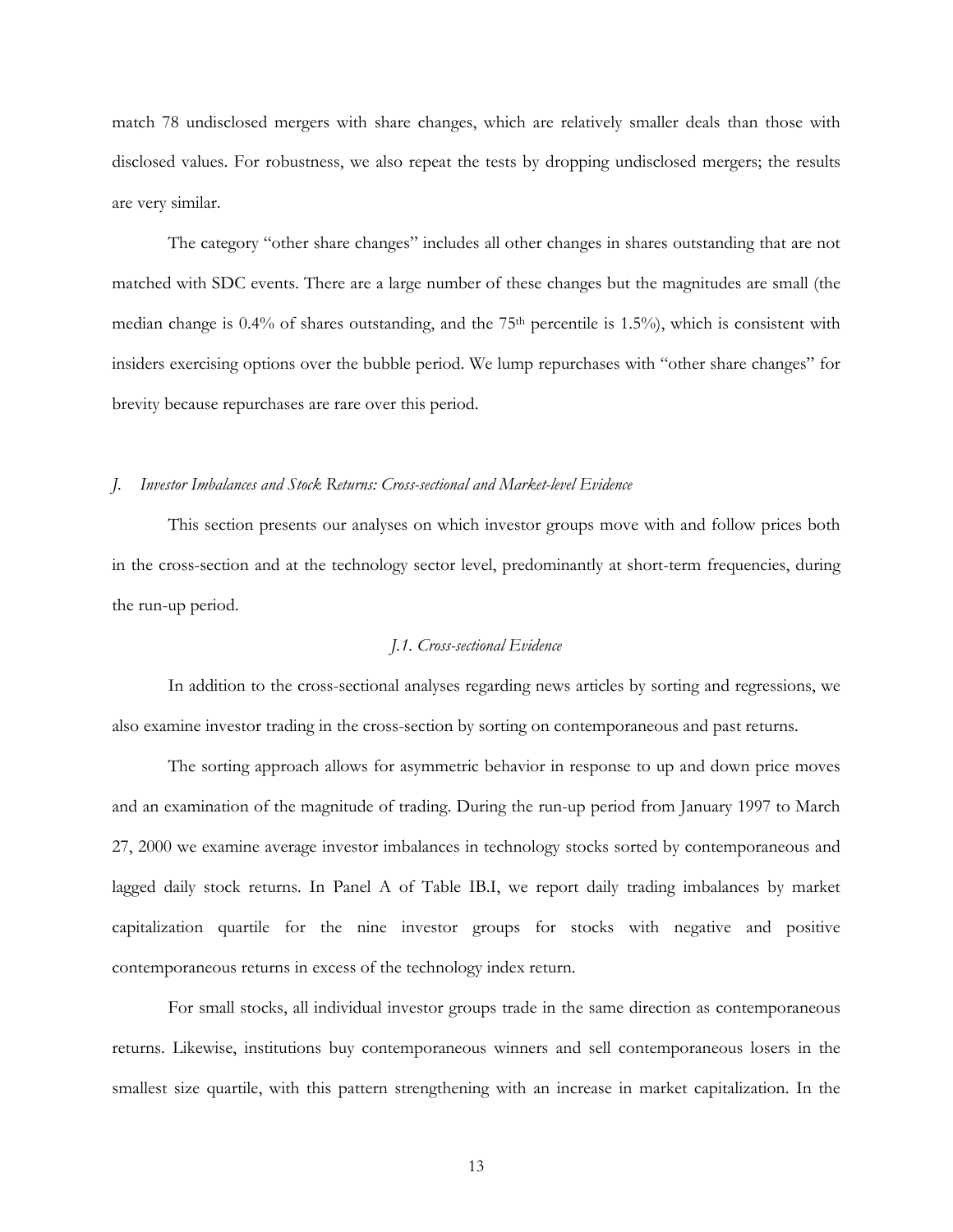largest size quartile, for stocks with positive returns, for instance, the net buying of four institutional groups totals 2.55 one-hundredths of a percent of shares outstanding or 1.86% of daily trading volume. In contrast, institutional groups in aggregate sell 2.31 one-hundredths of a percent for stocks with negative returns, which accounts for 2.04% of daily trading volume.6

Interesting differences emerge among individual investors for large firms, with day traders and the individual general group trading in the same direction as returns while individual discount and fullservice brokerage clients trade in the opposite direction. This net selling pattern is consistent with trades motivated by the disposition effect (Grinblatt and Keloharju (2001)), individual investors using passive limit orders that are executed when prices move quickly (Linnainmaa (2010)), and individuals supplying liquidity (Kaniel, Saar, and Titman (2008)). Among institutional groups, hedge funds and derivatives traders also provide liquidity in large winners but the three largest investment banks (where most of the hedge fund order flow is cleared) move strongly with contemporaneous returns.

Panel B of Table IB.I shows that individuals chase past returns in the smallest two size quartiles. For the largest two quartiles individuals become contrarians to past returns, whereas institutions chase past stock price movements. The magnitude of past return chasing is much smaller than the contemporaneous relation.

Panel C presents investor imbalances across contemporaneous excess returns at the weekly level. Institutions move with contemporaneous returns, especially in large stocks. In contrast, individuals move with contemporaneous returns in the smallest size quartile but move against contemporaneous returns in the two largest size quartiles. Panel D further shows that investor responses to lagged returns at the weekly level are consistent with daily patterns. In the top two size quartiles, institutions chase the previous week's returns while individuals are contrarians.7

#### *J.2. Technology Sector-level Evidence*

Market or sector-level trading patterns could differ significantly from cross-sectional trading patterns. For example, if institutions or individuals shuffle investments across technology stocks while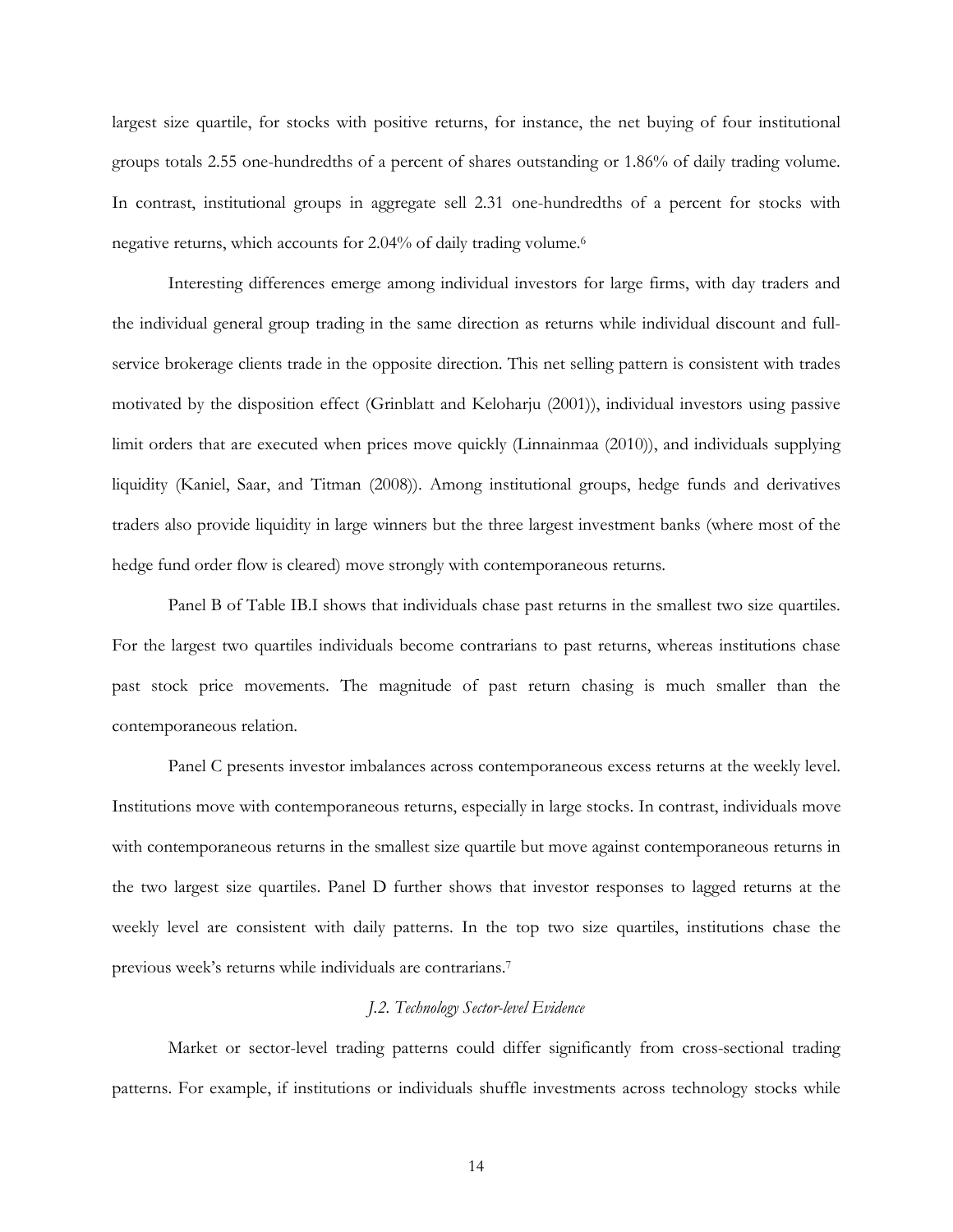keeping total technology investments fixed, one would see little relation between cross-sectional and aggregate technology trading patterns. Therefore, we further analyze investor trading at the aggregate technology sector level.

We first use sorts to examine the contemporaneous and lagged relation between technology index movements and aggregate investor trading at the daily and weekly frequencies. We divide all trading days during the run-up period into four groups—those with index returns below -2.5%, above 2.5%, and two intermediate return intervals. Panel A of Figure IB.2 shows daily aggregate imbalances across contemporaneous value-weighted technology returns. Institutions, largest investment banks, hedge funds, day traders, and mixed brokerage clients exhibit strong positive relations with contemporaneous technology returns. However, the magnitudes of these relations vary considerably. Hedge fund imbalances are noticeably smaller than others because of their generally smaller trading volume. The largest investment bank clients sell with the greatest intensity on down days. In contrast, aggregate net buying of discount brokerage clients and to a lesser extent full-service investors is negatively related with technology index returns. Panel A also presents weekly net trading activity sorted on contemporaneous weekly returns. Similar to the daily analysis, institutions and the largest investment bank clients move with contemporaneous index returns while discount brokerage clients move against index returns.

Panel B of Figure IB.2 presents aggregate imbalances sorted on lagged daily and weekly index returns. For all investor groups except general institutions, daily net buying activity conditioned on lagged index returns is less pronounced than that conditioned on contemporaneous returns. Individuals generally buy slightly more in response to lagged negative returns.8 Institutions, the largest investment bank clients, and, to a much lesser extent, the mixed group respond positively to lagged daily technology index returns. At the weekly level, however, institutions are contrarians with respect to the previous week's returns.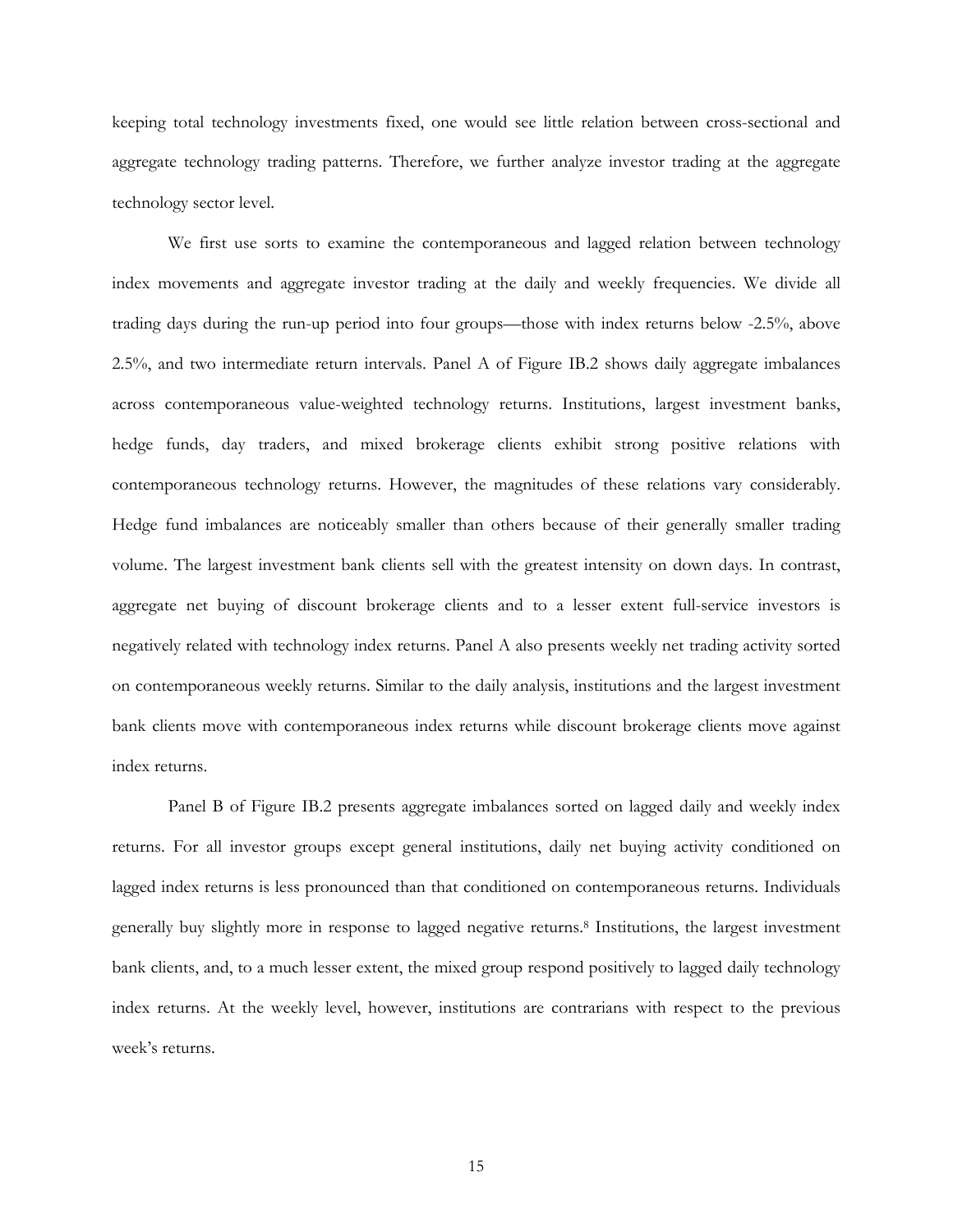## **References**

Battalio, Robert H., Brian Hatch, and Robert Jennings, 1997, SOES trading and market volatility, *Journal of Financial and Quantitative Analysis* 32, 225-238.

Dhar, Ravi, and William N. Goetzmann, 2006, Bubble investors: What were they thinking? Working paper, Yale University.

Griffin, John M., and Jin Xu, 2009, How smart are the smart guys? A unique view from hedge fund stock holdings, *Review of Financial Studies* 22, 2531-2570.

Grinblatt, Mark, and Matti Keloharju, 2001, What makes investors trade, *Journal of Finance* 56, 589-616.

Harris, Jeffrey H., and Paul. H. Schultz, 1998, The trading profits of SOES bandits, *Journal of Financial Economics* 50, 39-62.

Kaniel, Ron, Gideon Saar, and Sheridan Titman, 2008, Individual investor trading and stock returns, *Journal of Finance* 63, 273-310.

Linnainmaa, Juhani, 2010, Do limit orders alter inferences about investor performance and behavior? *Journal of Finance* 65, 1473-1506.

Shiller, Robert J., 2000, Measuring bubble expectations and investor confidence, *Journal of Psychology and Financial Markets* 1, 49-60.

Shumway, Tyler, 1997, The delisting bias in CRSP data, *Journal of Finance* 52, 327-340.

Tetlock, Paul C., Maytal Saar-Tsechansky, and Sofus Macskassy, 2008, More than words: Quantifying language to measure firms' fundamentals, *Journal of Finance* 63, 1437-1467.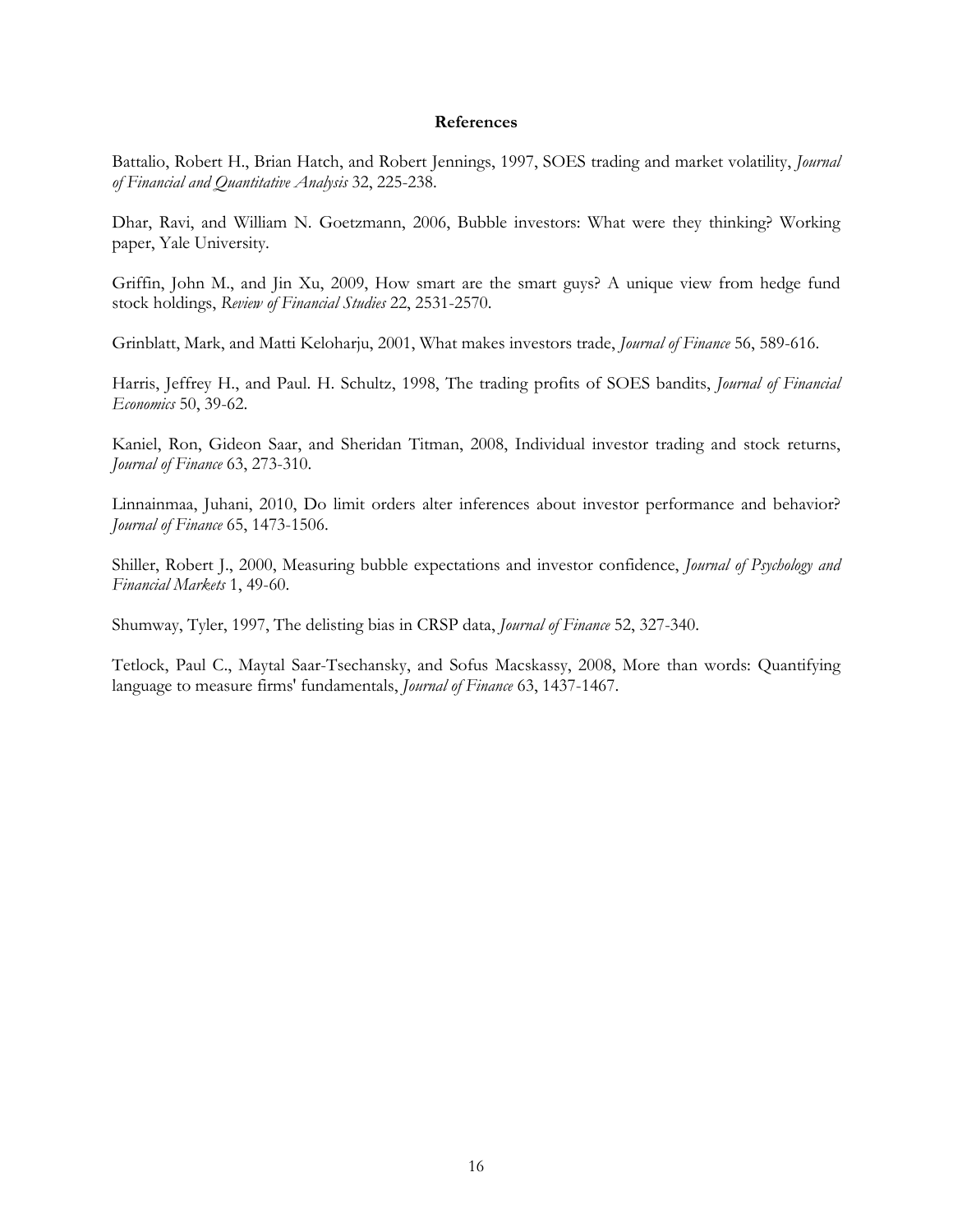#### **Footnotes**

 $\overline{a}$ 

1 Thomson reports change in shares held ('CHANGE' variable) for quarter *q* calculated as the difference between holdings for quarters *q* and *q*-1 adjusting for stock splits. By matching quarterly changes with quarterly holdings, we infer (and adjust for) erroneously inflated quarterly holdings due to stock splits that actually occurred in a later quarter.

2 We thank Christian Tiu for compiling an additional sample of hedge fund firms using predominantly FactSet's LionShares but also a few firms indentified by Stephanie Sikes through ADV forms.

<sup>3</sup> We repeat our test in Figure 2 using all funds with holdings and flow data and find that total flow-induced trading from January 1997 to March 2000 is 80.62% of the flow-induced trading using the sample in Figure 2. To include funds that do not report at consecutive quarter-ends, one must make additional assumptions about how holdings change over time. In this case, we assume that flow-induced net buying and net active buying between two reports are evenly spread over the period. Since we project fund flows to 13f fund families reporting on a quarterly basis, we believe the results using the merged mutual fund sample are more accurate and report those in the paper.

4 The dollar value of holdings for our merged mutual fund sample is 22.65% of 13f mutual fund families (manager  $type=3$ ).

5 Since 13f data include stock holdings only, outliers can occur if an institution moves funds from non-stock investments into stocks or vice versa.

6 Market makers offset these net imbalances out of their inventory. Client imbalances are slightly positive due to unmatched and inconsistently reported trades as discussed in Internet Appendix C.

7 We also examine imbalances for contemporaneous or lagged firm returns above 2.5% and below -2.5% (see Table IB.II) and find similar results.

8 Similarly, Dhar and Goetzmann (2006) find that in 1999 and 2000 individual investors are largely contrarian. Shiller (2000) documents that in 1999, 56% (19%) of U.S. individual investors thought that a one-day decline of 3% would be followed by an increase (decrease) in prices − a big change in opinion from 35% (34%) in 1989.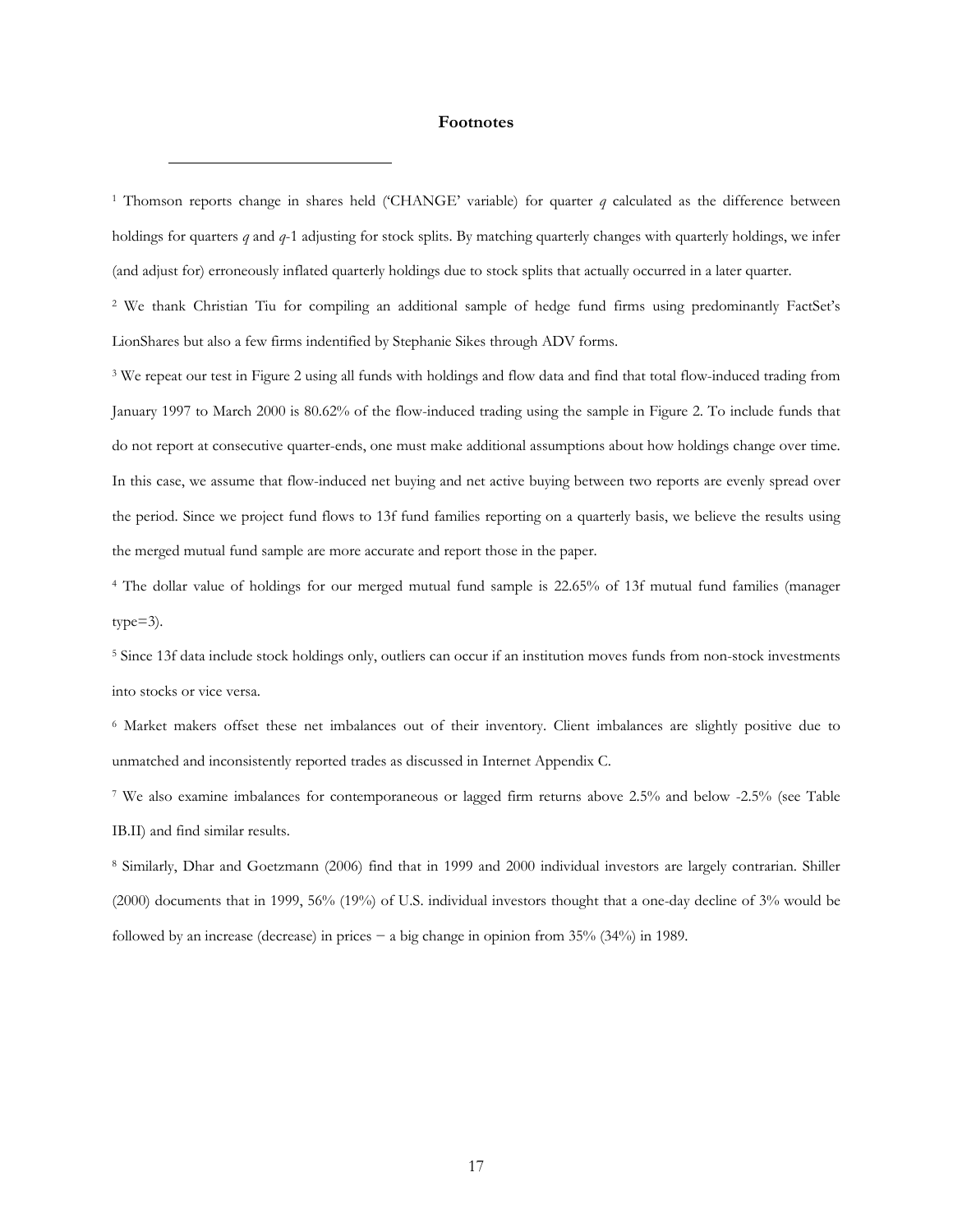

**Figure IA.1. Investor trading volume.** This figure plots the fraction of the total dollar value of trading (\$ volume) for the technology sector that can be attributed to various investor groups for the period from January 2, 1997 to March 27, 2000. The technology sector comprises all NASDAQ stocks with ordinary common shares (CRSP share codes 10 or 11) and three-digit SIC code 737, which stands for computer programming, data processing, and other computer-related services. A detailed description of the method used for classifying the investor groups is in Appendix B of the published text.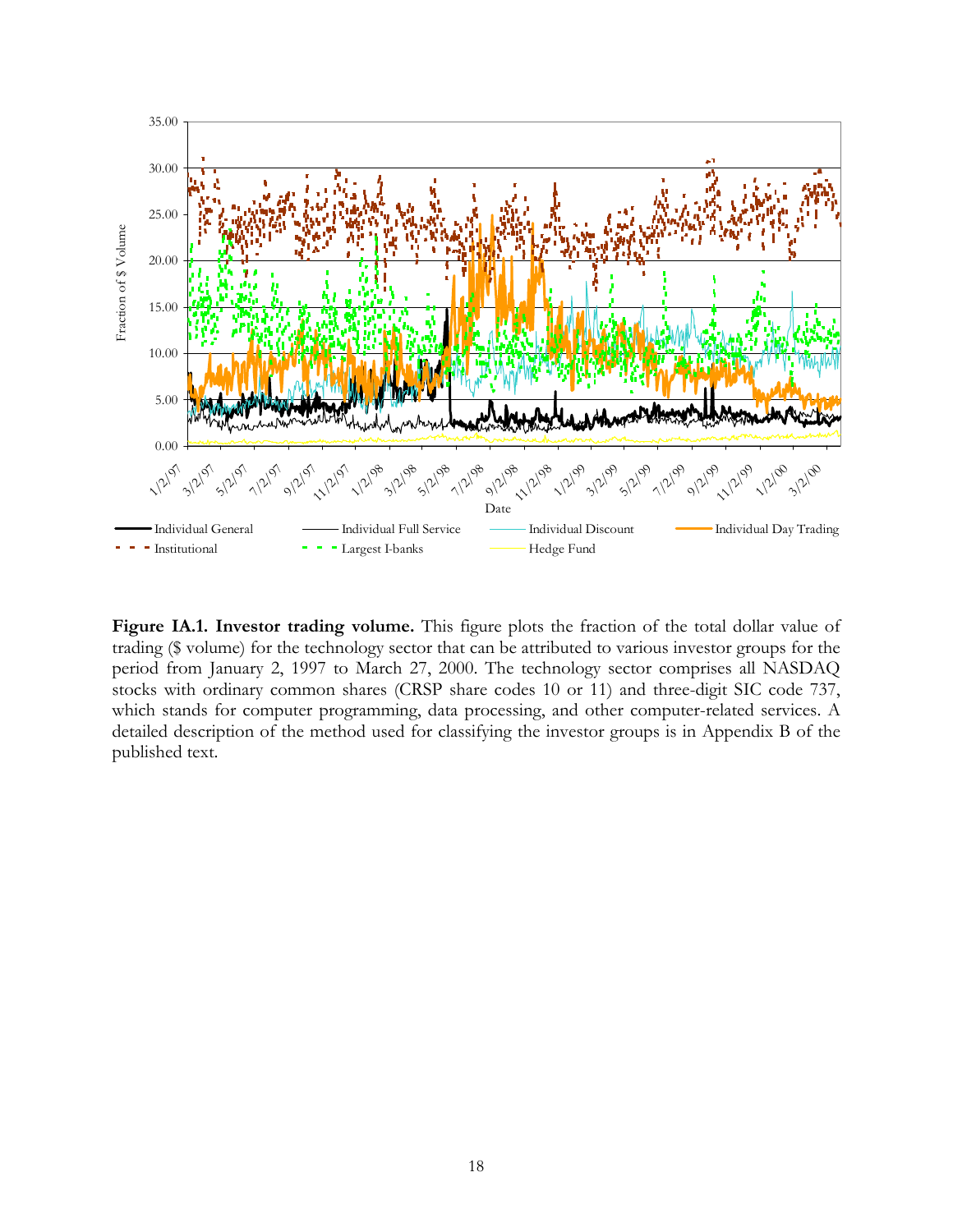

**Figure IA.2. Cumulative change in demand for technology stocks: Including IPOs and delistings.** We calculate quarterly changes in demand for NASDAQ technology stocks (three-digit SIC code=737 with ordinary common shares, excluding Microsoft) during the 1997 to 2002 period. To calculate quarterly change in demand (net active buying) for an investor group, we first take the difference between end-of-quarter technology holdings and the buy-and-hold value of beginning-ofquarter technology holdings. The individual group is net of insiders. We then isolate the change in demand induced by mutual fund flows from the change in demand by institutions. Change in demand induced by mutual fund flows is calculated by applying mutual fund flows for the merged CRSP-Thomson Financial sample to 13f mutual fund families. We set beginning-of-quarter holdings equal to zero for an IPO issued during the quarter. We set the buy-and-hold value of beginning-ofquarter holdings equal to the product of beginning-of-quarter holdings and the quarterly return until the delisting day (including delisting returns) for a delisting during the quarter. We describe our approach in Internet Appendices A and E.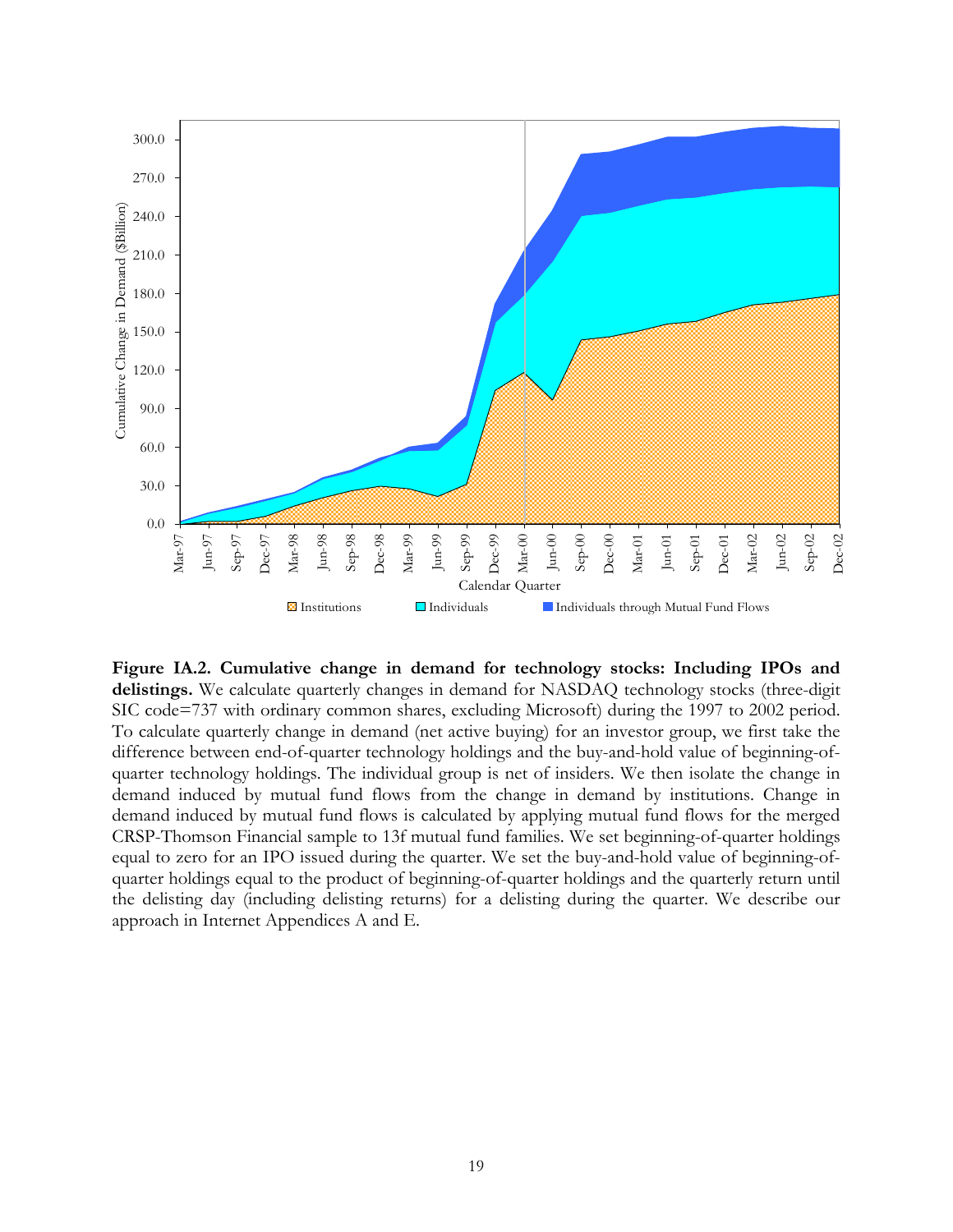

**Figure IA.3. Cumulative change in demand for technology stocks: Technology hedge funds.** We calculate quarterly changes in demand by technology hedge funds for NASDAQ technology stocks (three-digit SIC code=737 with ordinary common shares, excluding Microsoft) during the 1997 to 2002 period. We require a firm to be in the technology sector at both the beginning and the end of the quarter to be included in the sample. Quarterly change in demand is the difference between end-of-quarter technology holdings and the buy-and-hold value of beginning-of-quarter technology holdings. We identify 257 technology hedge funds whose portfolio weights in technology stocks for the first quarter of 1997 (or the first quarter in the 13f sample for a new fund) are higher than the 5th percentile of the corresponding weights for technology mutual funds (Internet Appendix G describes how we identify technology mutual funds). For robustness, we also identify 210 and 94 technology hedge funds using 10th and 25th percentile cutoffs. We also plot cumulative change in demand for the whole hedge fund sample for comparison.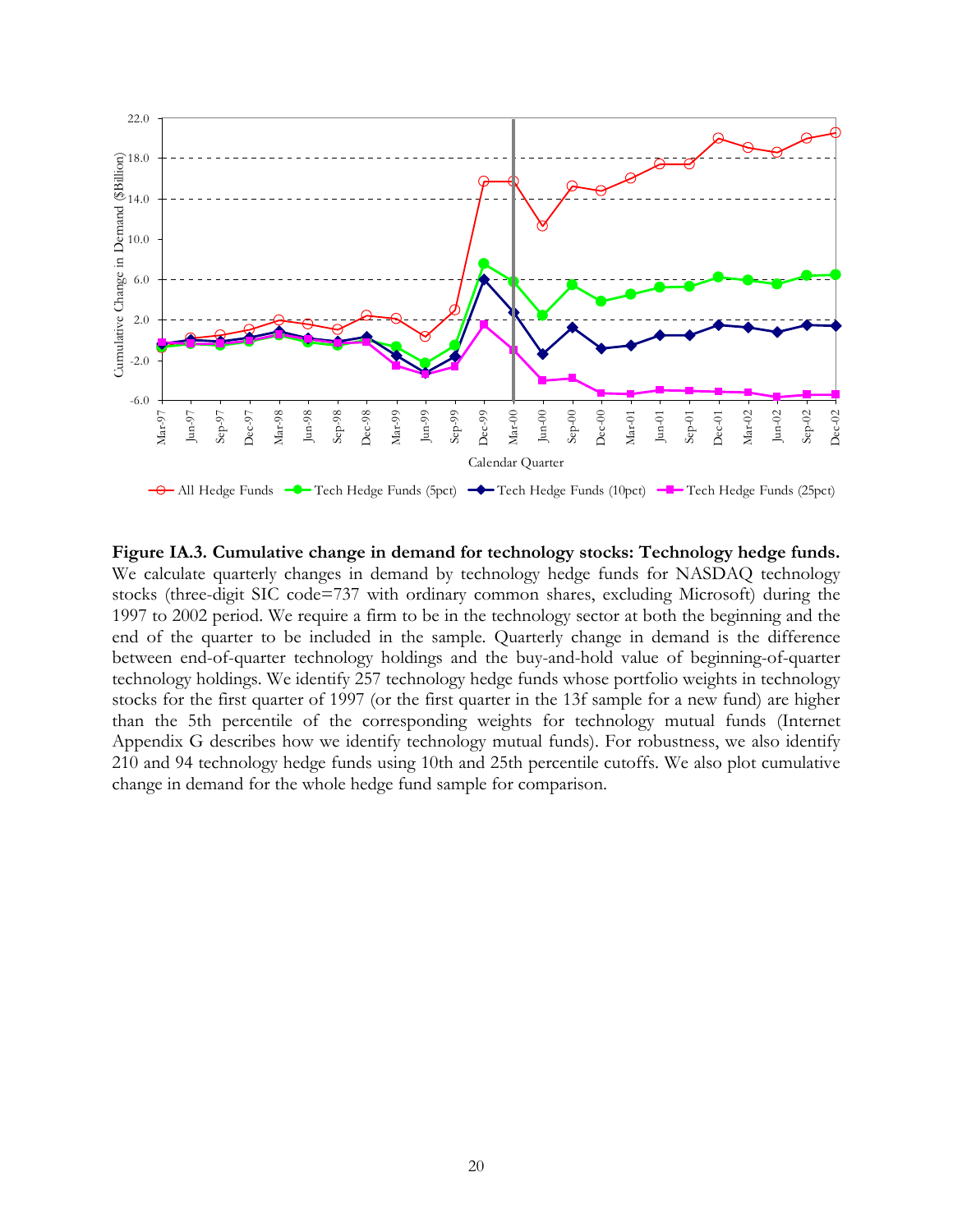

**Figure IA.4. Cumulative net buying induced by mutual fund flows.** This figure plots cumulative net buying induced by flows of 13f mutual fund families, AMG technology mutual funds (which represent 69% of technology fund assets), and AMG aggressive growth funds (which represent 65% of aggressive growth fund assets) for NASDAQ technology stocks (three-digit SIC code=737 with ordinary common shares, excluding Microsoft) during the 1997 to 2002 period. We calculate quarterly net buying induced by flows of 13f mutual fund families, and weekly net buying induced by flows of AMG technology and aggressive growth funds. Quarterly (weekly) flow-induced net buying is expressed as a percentage of total market capitalization of the technology sector at the end of the quarter (week). We then plot cumulative net buying during the 1997 to 2002 period. Details of our calculation of flow-induced net buying are described in Internet Appendices E and G.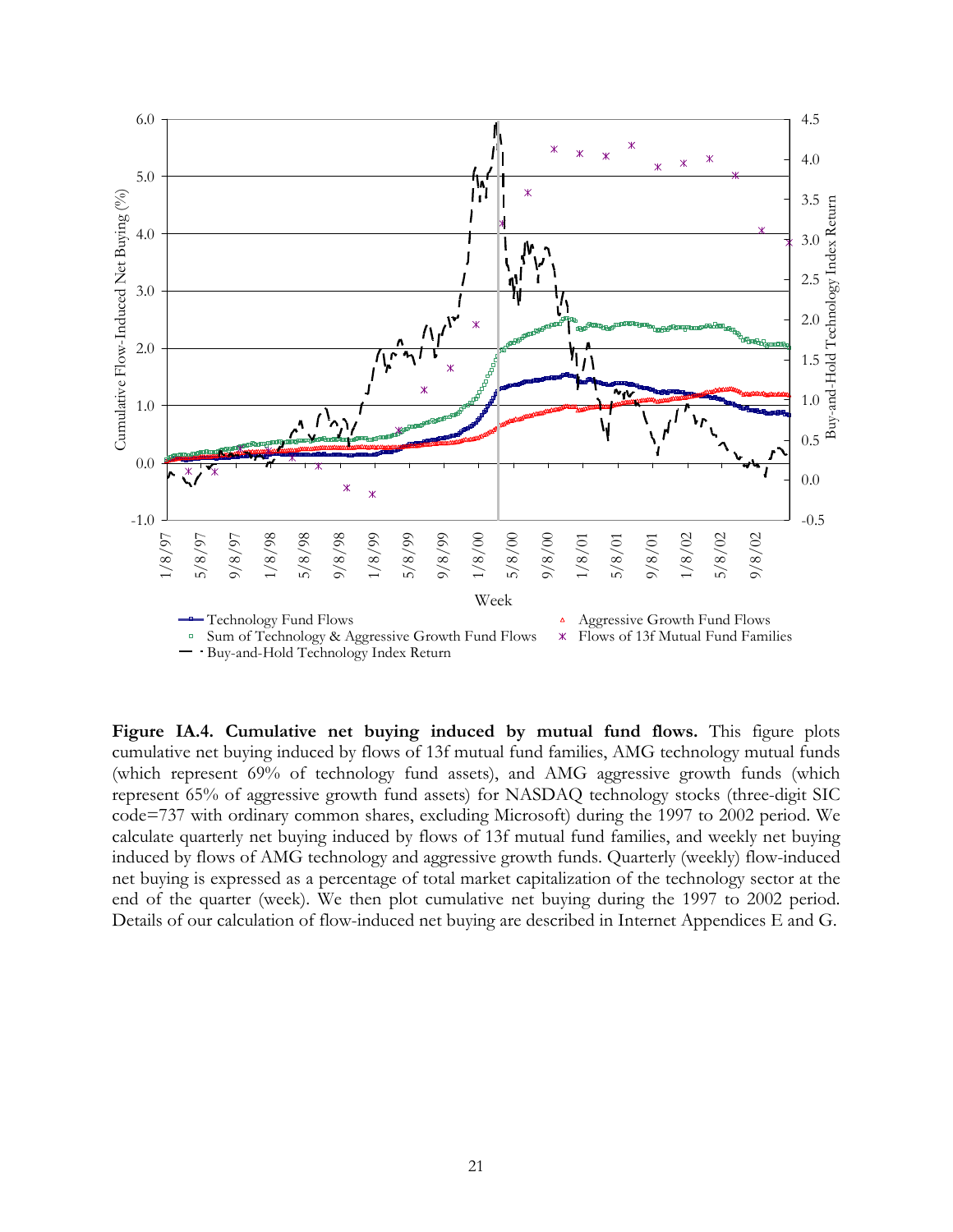

**Figure IA.5. Cumulative change in demand for technology stocks: Index mutual funds, sector mutual funds, and technology mutual funds.** We calculate quarterly changes in demand for NASDAQ technology stocks (three-digit SIC code=737 with ordinary common shares, excluding Microsoft) for index mutual funds, sector mutual funds, and technology mutual funds during the 1997 to 2002 period. We require a firm to be in the technology sector at both the beginning and the end of the quarter to be included in the sample. Quarterly change in demand is the difference between end-of-quarter technology holdings and the buy-and-hold value of beginning-of-quarter technology holdings. We further subtract demand induced by fund flows. Internet Appendix E describes how we calculate flow-induced demand. To identify index, sector, and technology funds, we use Standard and Poor's detailed objective name, style name, and specialist name; ICDI's fund objective code; the Wiesenberger objective code; and fund name variables from the CRSP Mutual Funds database and Thomson Financial N-30D data. We identify a mutual fund as an index fund if Standard and Poor's specialist name variable includes the keyword "index," the fund name from the CRSP Mutual Funds database includes one of the keywords "index," "indx," "idx," "dow 30," "100," "500," or "russell 2000," or the fund name from Thomson Financial N-30D data includes one of the keywords "index" or "indx". We identify a mutual fund as a sector fund if Standard and Poor's detailed objective name variable equals "Equity USA Misc Sectors," Standard and Poor's style name variable equals "Equity Sector," Standard and Poor's specialist name variable equals "Miscellaneous Sector," or ICDI's fund objective code variable equals "SF" (sector funds). We identify a mutual fund as a technology fund if Standard and Poor's detailed objective name variable equals "Equity USA Technology," Standard and Poor's style name variable equals "Equity Information Technology Sector" or "Equity Telecommunications Sector," Standard and Poor's specialist name variable equals "Index ArcaEx Tech 100," "Index GSTI Composite," "Index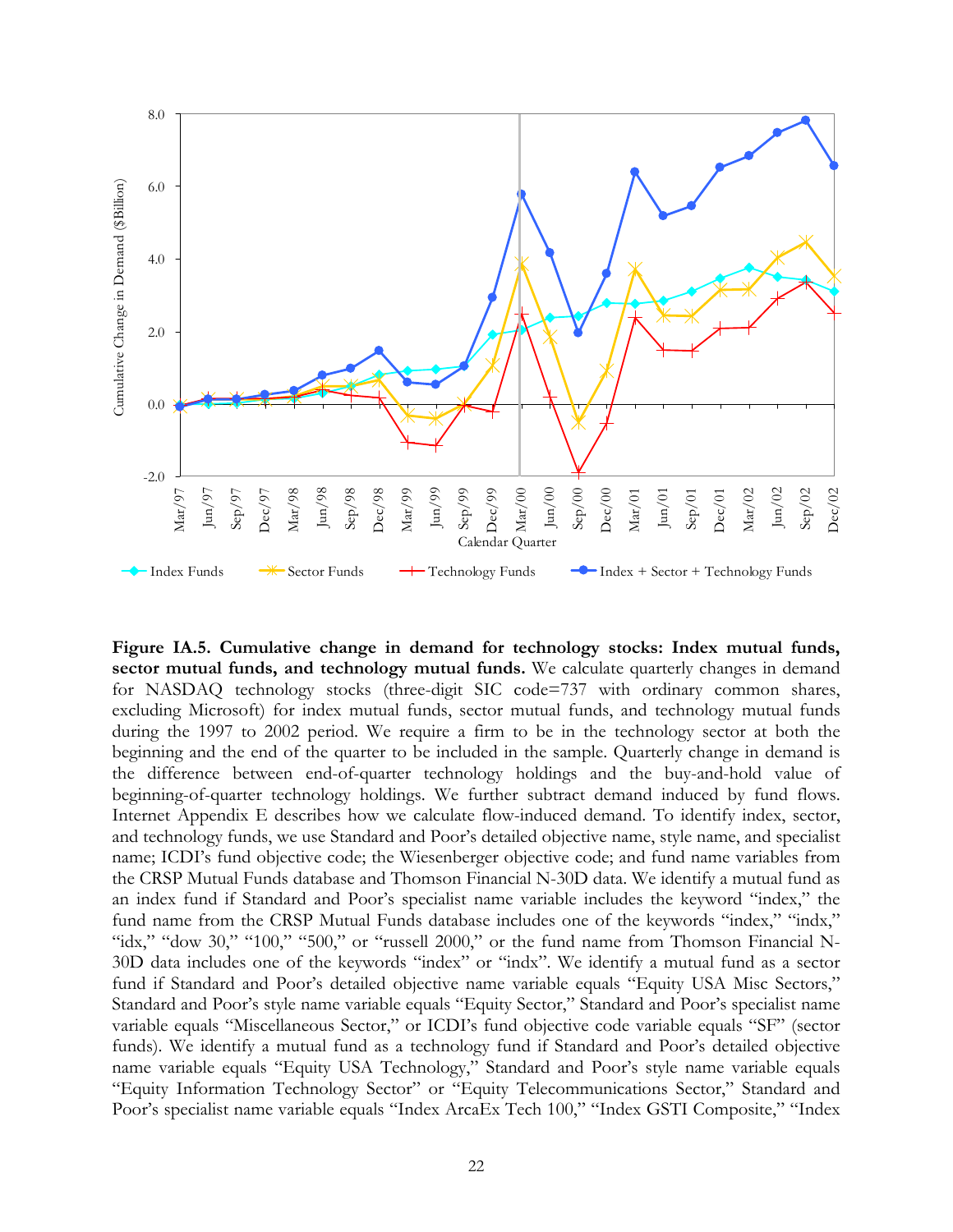MSCI US IM Info Tech," "Index MSCI US IM Telecom Svcs," "Index NYSE Arca Tech 100," "Index PSE Technology 100," "Information Technology," "Internet," "TMT," "TMT (Technology Media & Telecom)," "Technology", or "Telecommunications," the Wiesenberger objective code variable equals "TCH" (technology sector), the fund name from the CRSP Mutual Funds database includes one of the keywords "internet," "technology," or "telecom" but not "biotech," or the fund name from Thomson Financial N-30D data includes the keywords "internet" or "tech" but neither "bio tech" nor "biotech". Since the dollar value of holdings in our merged mutual fund sample is 22.58% of mutual fund holdings in Thomson Financial N-30D data (more details are provided in Internet Appendix D), we further divide demand for each fund type by 22.58% assuming our merged fund sample is representative of the mutual fund universe. We also plot total cumulative change in demand by index, sector, and technology funds.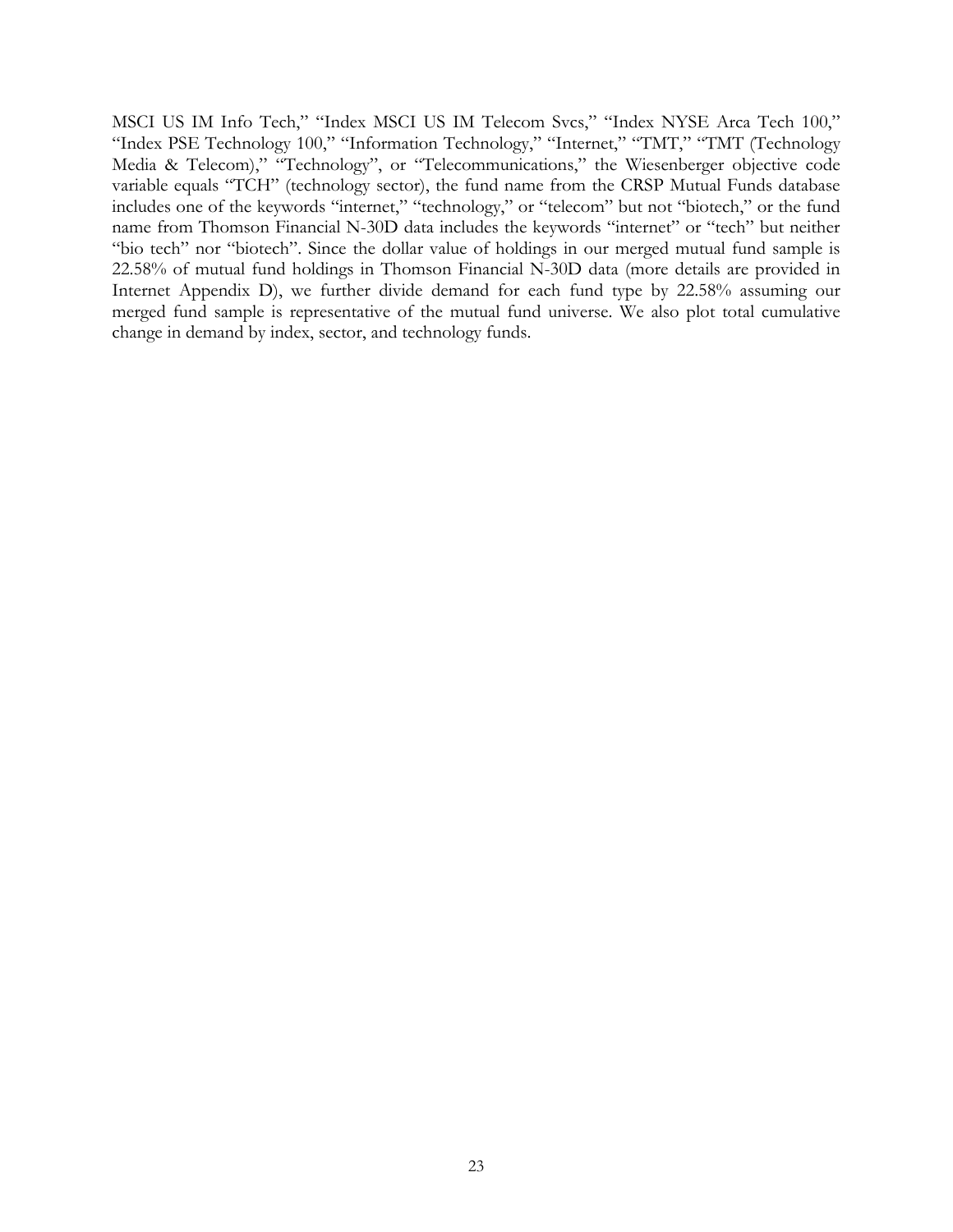

**Figure IA.6. Cumulative change in demand for technology stocks: Examining technologyoriented institutions and active institutions separately.** We calculate quarterly change in demand for NASDAQ technology stocks (three-digit SIC code=737 with ordinary common shares, excluding Microsoft) during the 1997 to 2002 period. We require a firm to be in the technology sector at both the beginning and the end of the quarter to be included in the sample. Quarterly change in demand for an investor group is the difference between end-of-quarter technology holdings and the buy-and-hold value of beginning-of-quarter technology holdings. The individual group is net of insiders. We further isolate the change in demand induced by mutual fund flows from change in demand by technology-oriented mutual funds and hedge funds and change in demand by active institutions. Change in demand induced by mutual fund flows is calculated by applying mutual fund flows for the merged CRSP-Thomson Financial sample to 13f mutual fund families. We describe the details of our approach in Internet Appendix E. Technology-oriented mutual funds comprise index, sector, and technology funds. To identify such funds, we use Standard and Poor's detailed objective name, style name, specialist name; ICDI's fund objective code; the Wiesenberger objective code; and fund name variables from the CRSP Mutual Funds database and Thomson Financial N-30D data. We identify a mutual fund as an index fund if Standard and Poor's specialist name variable includes the keyword "index," the fund name from the CRSP Mutual Funds database includes one of the keywords "index," "indx," "idx," "dow 30," "100," "500," or "russell 2000," or the fund name from Thomson Financial N-30D data includes one of the keywords "index" or "indx." We identify a mutual fund as a sector fund if Standard and Poor's detailed objective name variable equals "Equity USA Misc Sectors," Standard and Poor's style name variable equals "Equity Sector," Standard and Poor's specialist name variable equals "Miscellaneous Sector," or ICDI's fund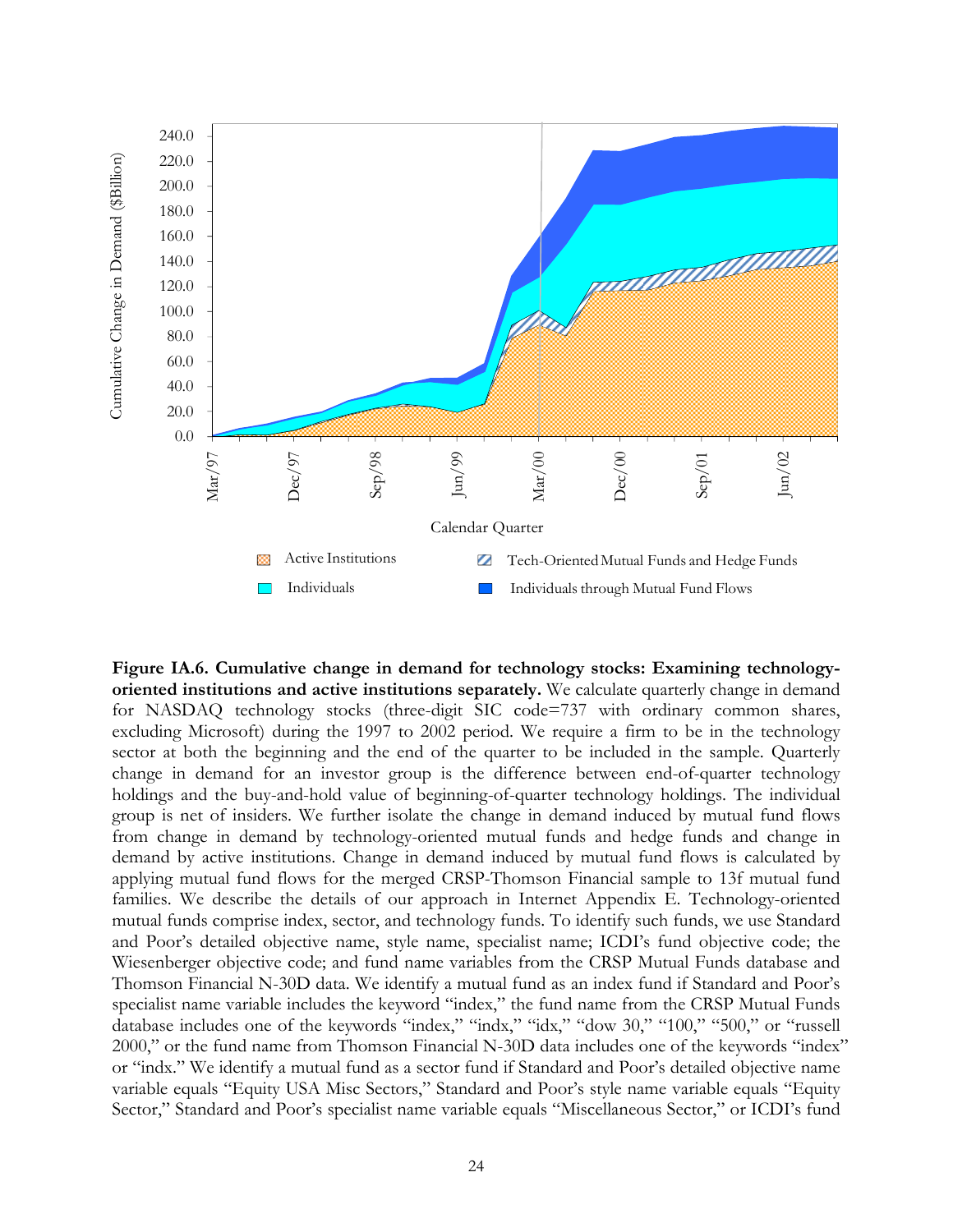objective code variable equals "SF" (sector funds). We identify a mutual fund as a technology fund if Standard and Poor's detailed objective name variable equals "Equity USA Technology," Standard and Poor's style name variable equals "Equity Information Technology Sector" or "Equity Telecommunications Sector," Standard and Poor's specialist name variable equals "Index ArcaEx Tech 100," "Index GSTI Composite," "Index MSCI US IM Info Tech," "Index MSCI US IM Telecom Svcs," "Index NYSE Arca Tech 100," "Index PSE Technology 100," "Information Technology," "Internet," "TMT," "TMT (Technology Media & Telecom)," "Technology," or "Telecommunications," the Wiesenberger objective code variable equals "TCH" (technology sector), the fund name from the CRSP Mutual Funds database includes one of the keywords "internet," "technology," or "telecom" but not "biotech," or the fund name from Thomson Financial N-30D data includes the keywords "internet" or "tech" but neither "bio tech" nor "biotech". Since the dollar value of holdings in our merged mutual fund sample is 22.58% of mutual fund holdings in Thomson Financial N-30D data (more details are provided in Internet Appendix D), we further divide demand for each fund type by 22.58% assuming our merged fund sample is representative of the mutual fund universe. We identify 257 technology hedge funds whose portfolio weights in technology stocks for the first quarter of 1997 (or the first quarter in the 13f sample for a new fund) are higher than the 5th percentile of the corresponding weights for technology mutual funds. We plot cumulative changes in demand for technology-oriented mutual funds and hedge funds, active institutions, and individuals, and demand induced by mutual fund flows. Active institutions include all institutions other than technology-oriented mutual funds and hedge funds.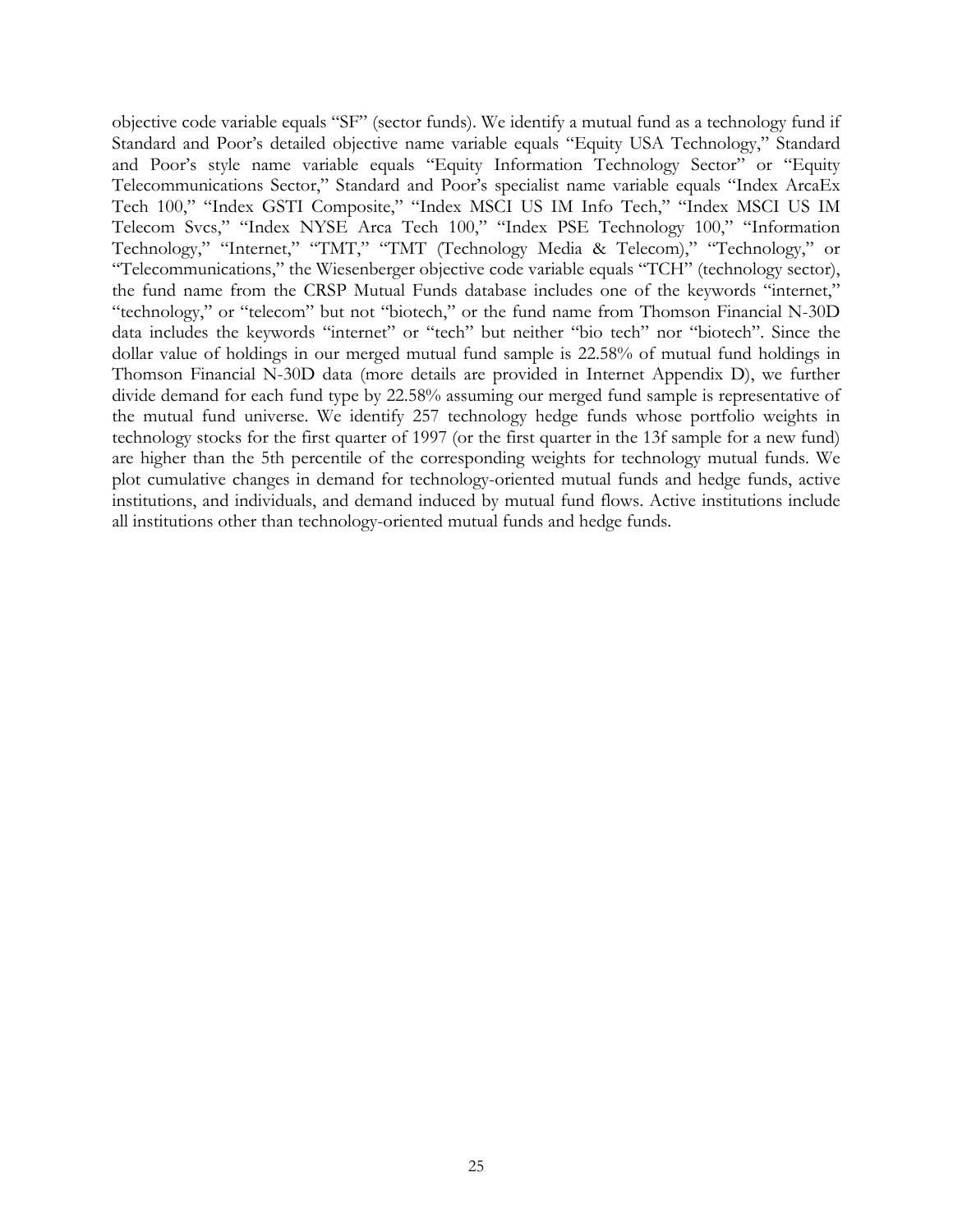

**Figure IA.7. Cumulative change in demand for non-technology stocks.** We calculate quarterly changes in demand for non-technology stocks (three-digit SIC code≠737 or exchange code≠3) with ordinary common shares during the 1997 to 2002 period. We require a firm to be a non-technology stock at both the beginning and the end of the quarter to be included in the sample. Quarterly change in demand for an investor group is the difference between end-of-quarter non-technology holdings and the buy-and-hold value of beginning-of-quarter non-technology holdings. The individual group is net of insiders. We further isolate the change in demand induced by mutual fund flows from change in demand by institutions. Change in demand induced by mutual fund flows is calculated by applying mutual fund flows for the merged CRSP-Thomson Financial sample to 13f mutual fund families. We describe the details of our approach in Internet Appendix E.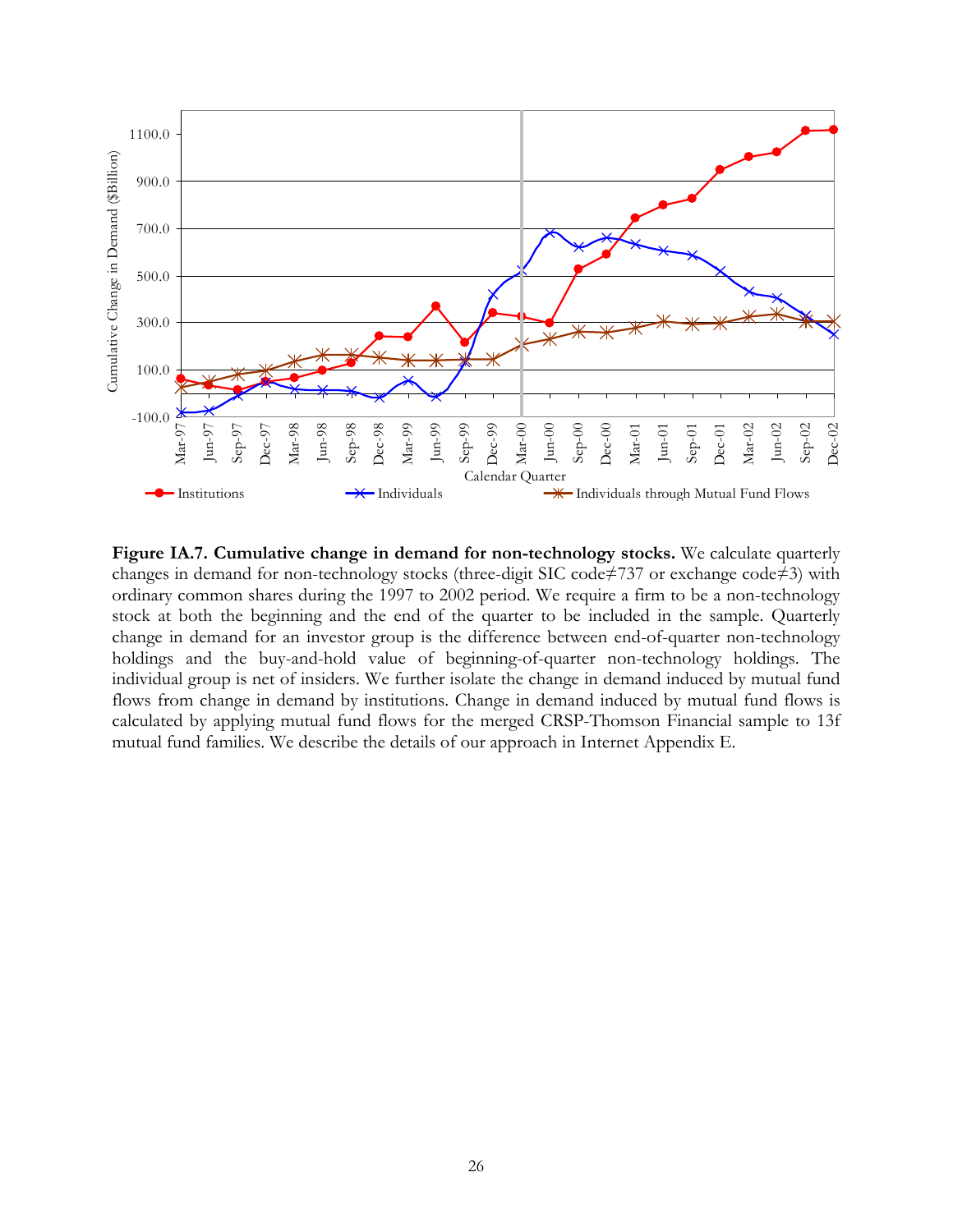

**\$5.16 Panel A. Cumulative change in demand for non-technology stocks from January 1, 1997 to March 31, 2000** 

**Panel B. Cumulative change in demand for non-technology stocks from April 1, 2000 to March 31, 2001** 



**Figure IA.8. Cumulative change in demand for non-technology stocks: Excluding stocks with high P/S ratios.** In Panel A, we first calculate quarterly changes in demand from January 1997 to March 2000 for non-technology stocks (three-digit SIC code≠737 or exchange code≠3) with ordinary common shares. We require a firm to be in the non-technology sector at both the beginning and the end of the quarter to be included in the sample. We exclude stocks that are in the top quartile according to the price-to-sales ratio as of March 31, 2000. The price-to-sales ratio as of March 31, 2000 is price per share for March 31, 2000 divided by sales per share for most recent fiscal year-end that is at least six months before March 31, 2000. Quarterly change in demand for non-technology stocks by an investor group is the difference between end-of-quarter nontechnology holdings and the buy-and-hold value of beginning-of-quarter non-technology holdings. The individual group is net of insiders. We further isolate the change in demand induced by mutual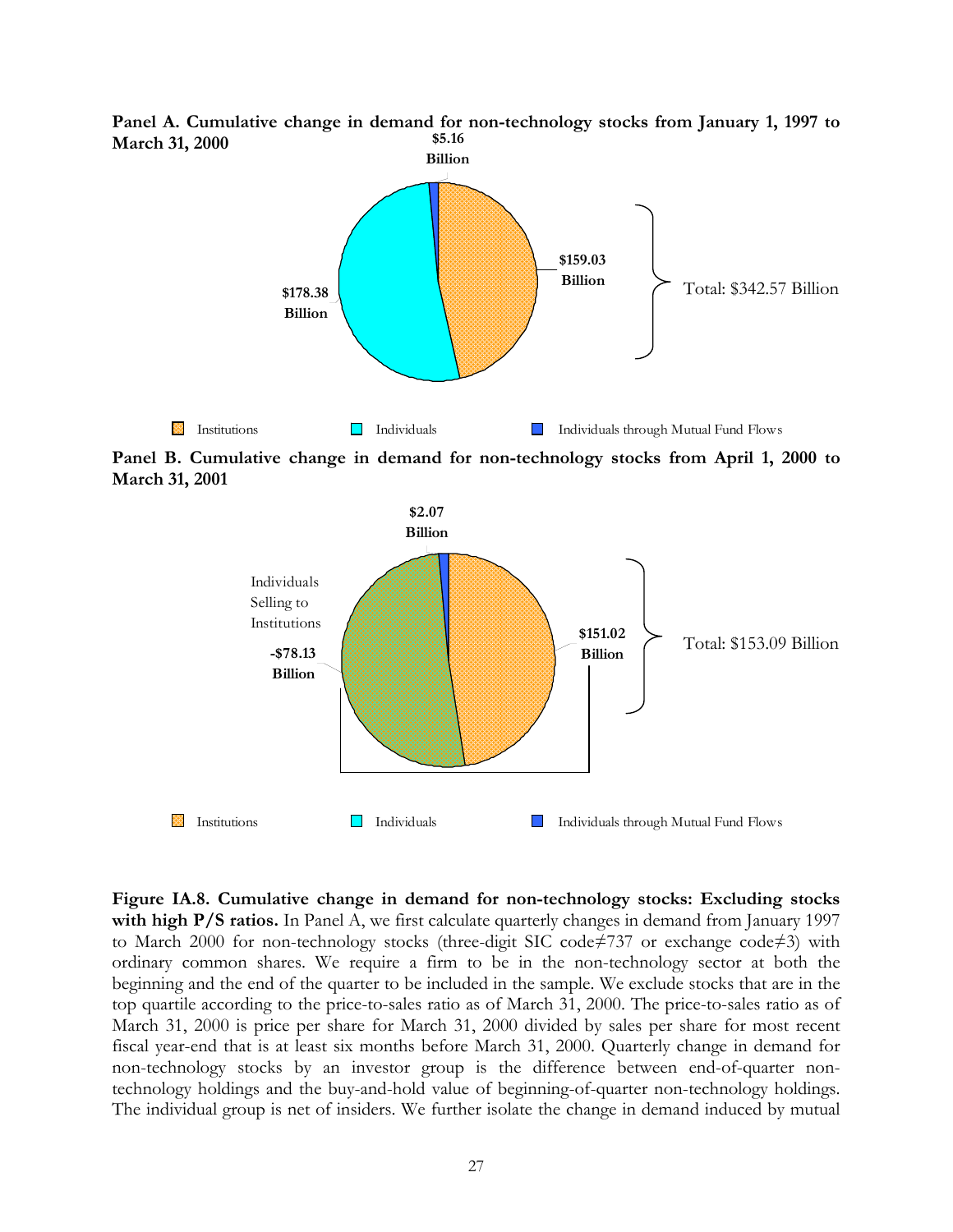fund flows from change in demand by institutions. Change in demand induced by mutual fund flows is calculated by applying mutual fund flows for the merged CRSP-Thomson Financial sample to 13f mutual fund families. We describe the details of our approach in Internet Appendix E. We then sum the quarterly changes in demand from January 1997 to March 2000. Panel B plots the corresponding changes in demand from April 2000 to March 2001.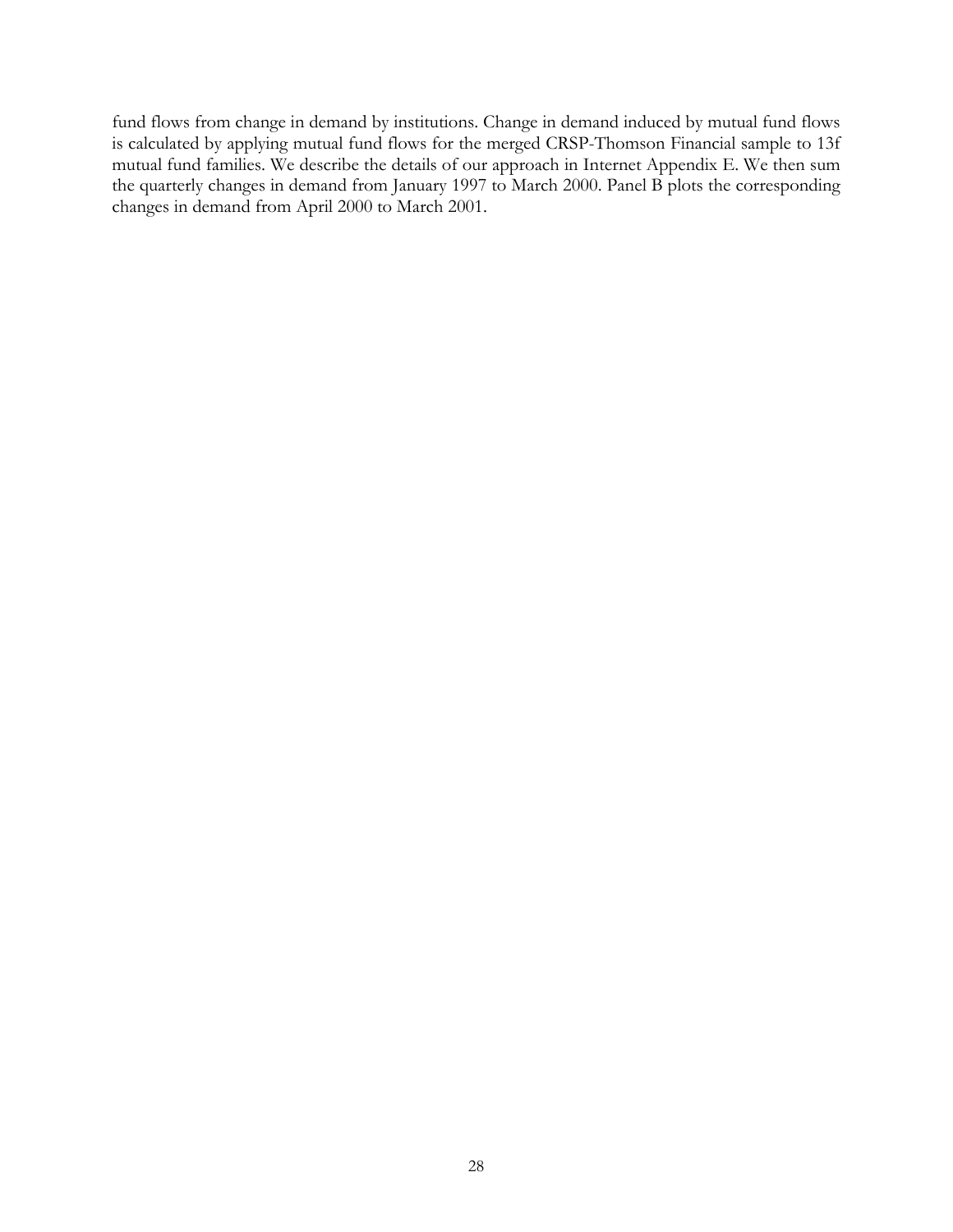

**Figure IA.9. Lockup expirations around the market peak.** We collect data from SDC on IPO and SEO lockup expirations for NASDAQ technology stocks (three-digit SIC code=737 with ordinary common shares) during the 1997 to 2002 period. We manually search prospectuses through the EDGAR database to confirm the expiration dates and fill in missing data on expiration dates and number of shares subject to lockup. We drop issues with multiple lockup expiration dates or with an offer price less than \$5. We plot the total number of IPO and SEO lockup expirations each month during the two-year window around the market peak in March 2000. We also calculate the total daily value of expiring IPO and SEO lockup shares expressed as a percentage of total market capitalization of the technology sector. We then plot the sum of daily values for each month during the two-year window around the market peak.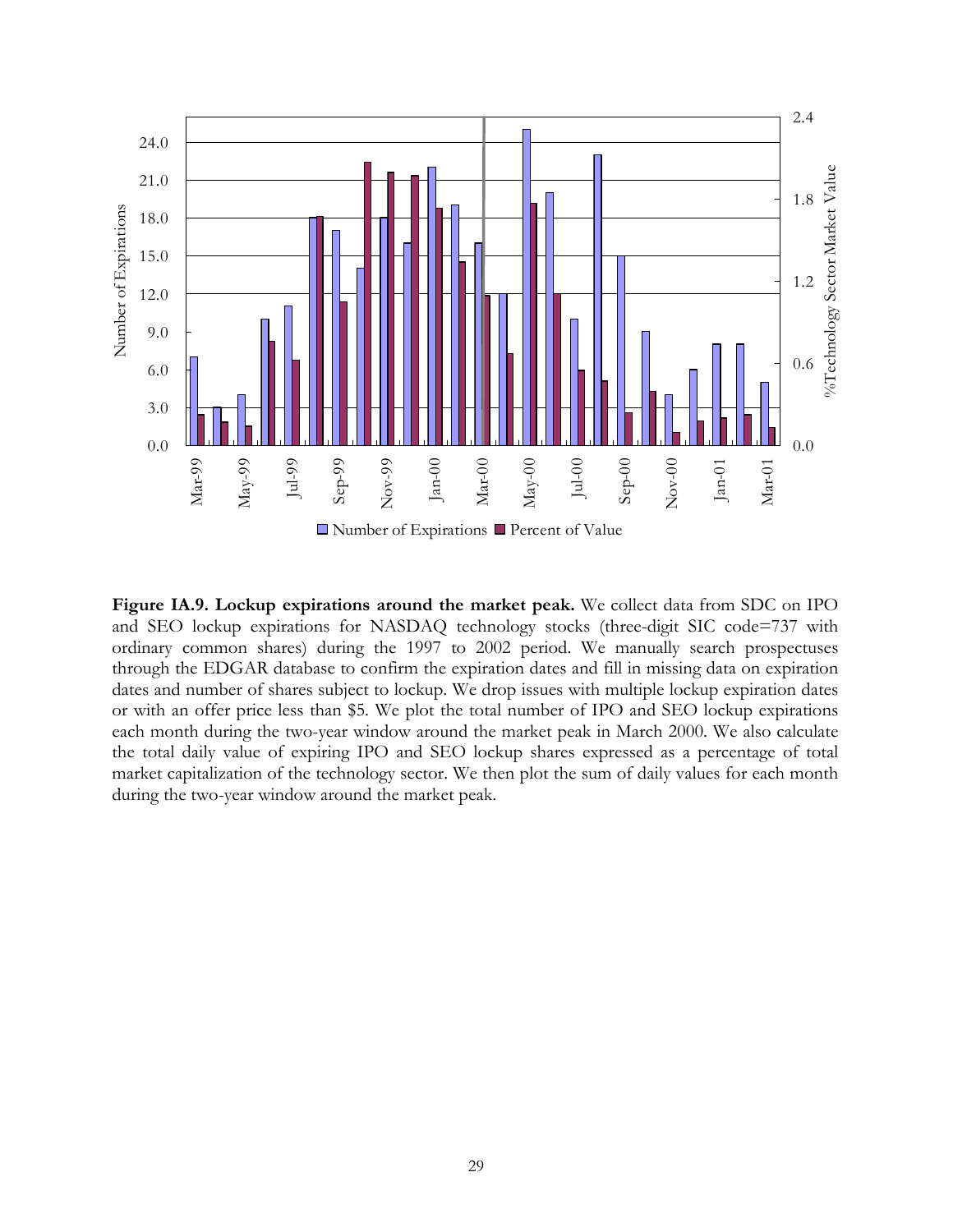

**Panel A. Cumulative size-adjusted imbalances around individual stock peaks: [-21, 21] window** 

**Panel B. Cumulative turnover-adjusted imbalances around individual stock peaks: [-21, 21] window** 

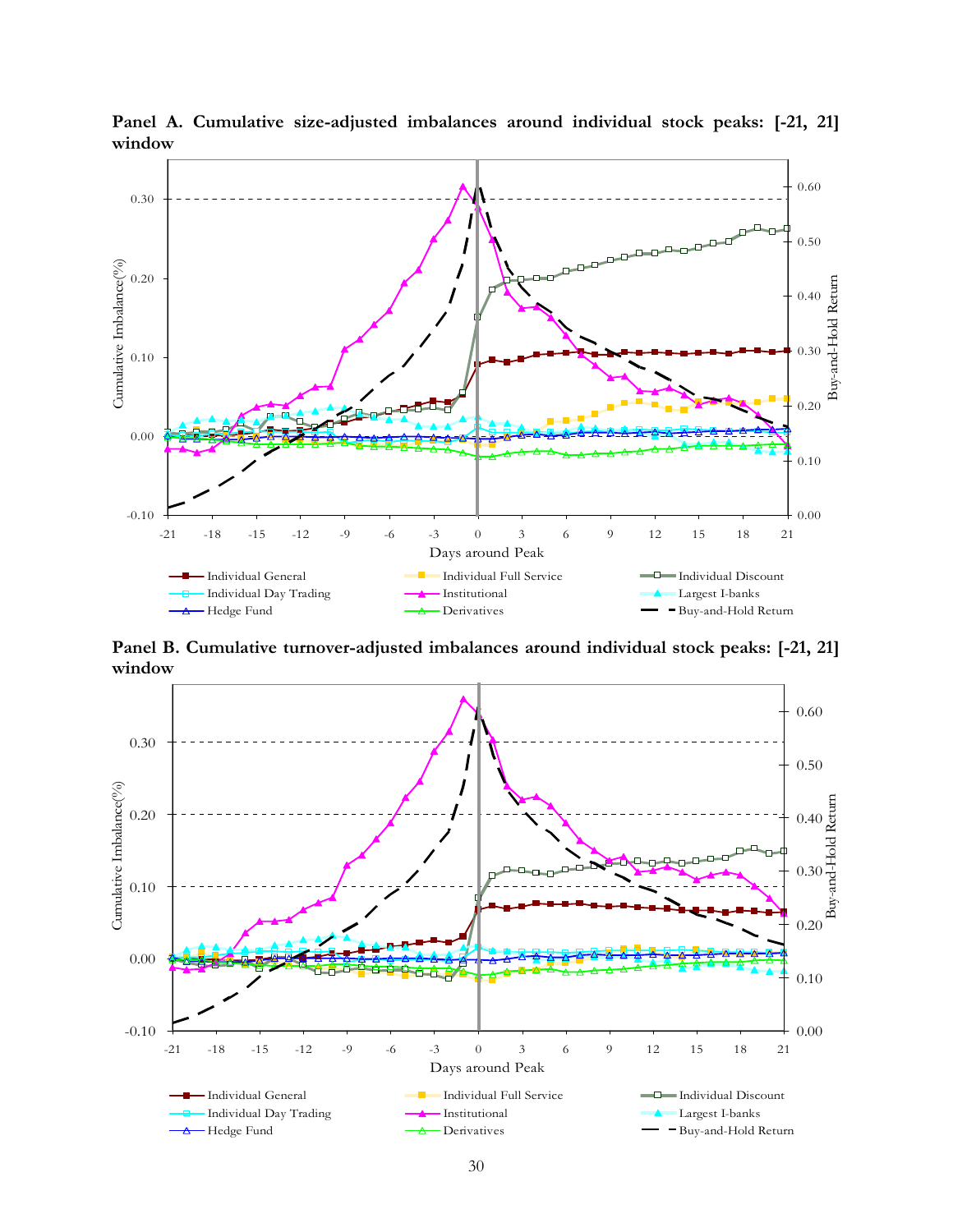

**Panel C. Cumulative imbalances around individual stock peaks: [-60, 60] window** 

**Figure IA.10. Cumulative imbalances around individual stock peaks: Size- and turnoveradjusted imbalances and [-60, 60] window.** For all NASDAQ stocks with ordinary common shares and three-digit SIC code 737 at some point from January 1997 to December 2000, we identify the individual peaks during the same period. In the case of a tie, we choose the first peak. We then eliminate stocks for which the peak is within the first or last 21 days of trading or the three-digit SIC code is different from 737 at the time of the peak. When two stocks peak on the same day, we take the equal-weighted average of the two observations to avoid clustering. This gives us 279 different peak days. We plot the cross-sectional averages of the buy-and-hold return and cumulative imbalances for various investor groups around individual peaks. Panel A plots cumulative sizeadjusted imbalances in the [-21, 21] window surrounding individual peaks. Daily imbalance is the difference between buy and sell volumes expressed as a percentage of shares outstanding. We adjust daily imbalances for firm size by subtracting the average imbalance for the firm's size quartile in the technology sector. Panel B plots cumulative turnover-adjusted imbalances in the [-21, 21] window surrounding individual peaks. We adjust daily imbalances for turnover by subtracting the average imbalance for the firm's historical turnover quartile in the technology sector. Historical turnover for a stock is sum of the stock's daily turnover in the past 20 trading days. Panel C plots cumulative imbalances in the [-60, 60] window surrounding individual peaks.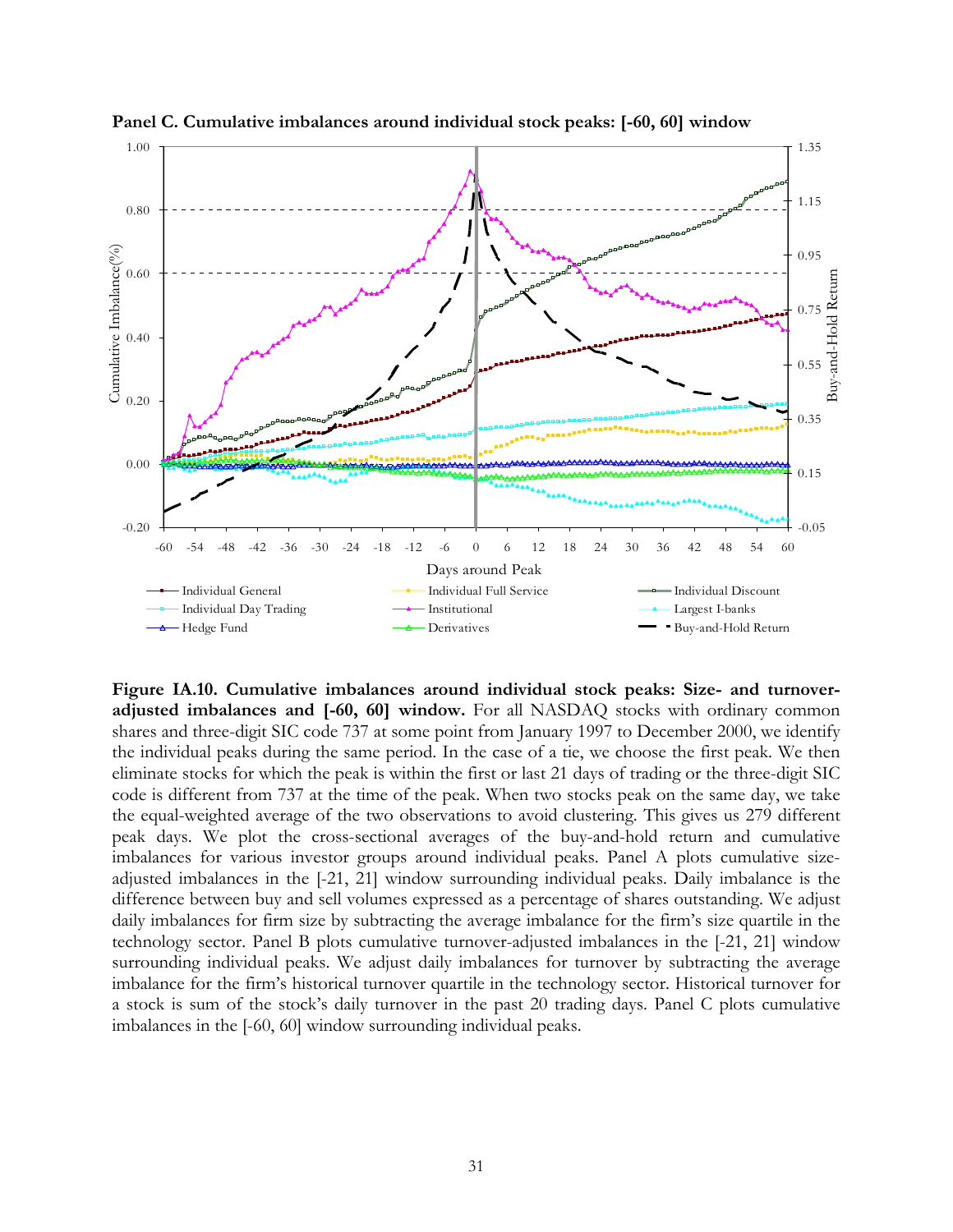

**Figure IA.11. Cumulative imbalances around individual stock peaks: Groups of firm size.** For all NASDAQ stocks with ordinary common shares and three-digit SIC code 737 at some point from January 1997 to December 2000, we identify the individual peaks during the same period. In the case of a tie, we choose the first peak. We then eliminate stocks for which the peak is within the first or last 21 days of trading or the three-digit SIC code is different from 737 at the time of the peak. We then assign individual peaks into quartiles based on market capitalization. When two stocks in the same size quartile peak on the same day, we take the equal-weighted average of the two observations to avoid clustering. This figure plots the cross-sectional averages of the buy-and-hold return and cumulative imbalances for various investor groups for 43 trading days surrounding individual peaks for each size quartile. Daily imbalance is the difference between buy and sell volumes expressed as a percentage of shares outstanding.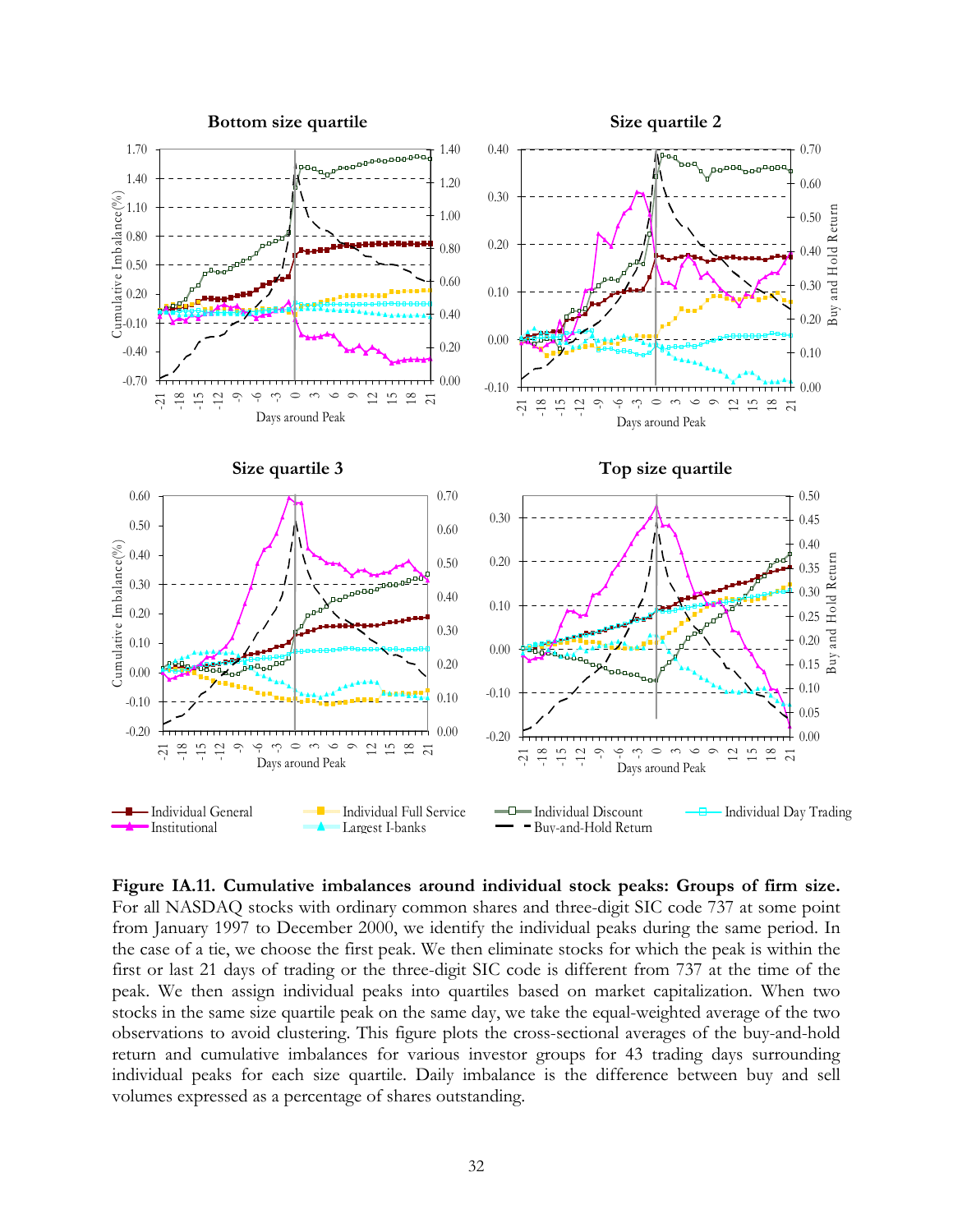

**Figure IA.12. Cumulative imbalances around individual stock peaks: [-21, 21] window; excluding peaks in March 2000.** For all NASDAQ stocks with ordinary common shares and three-digit SIC code 737 at some point from January 1997 to December 2000, we identify the individual peaks during the same period. In the case of a tie, we choose the first peak. We then eliminate stocks for which the peak is within the first or last 21 days of trading or the three-digit SIC code is different from 737 at the time of the peak. We also eliminate stocks with peaks in March 2000 to avoid clustering. We are left with 429 stocks. When two stocks peak on the same day, we take the equal-weighted average of the two observations to avoid clustering. This gives us 258 different peak days. This figure plots the cross-sectional averages of the buy-and-hold return and cumulative imbalances for various investor groups for 43 trading days surrounding individual peaks. Daily imbalance is the difference between buy and sell volumes expressed as a percentage of shares outstanding.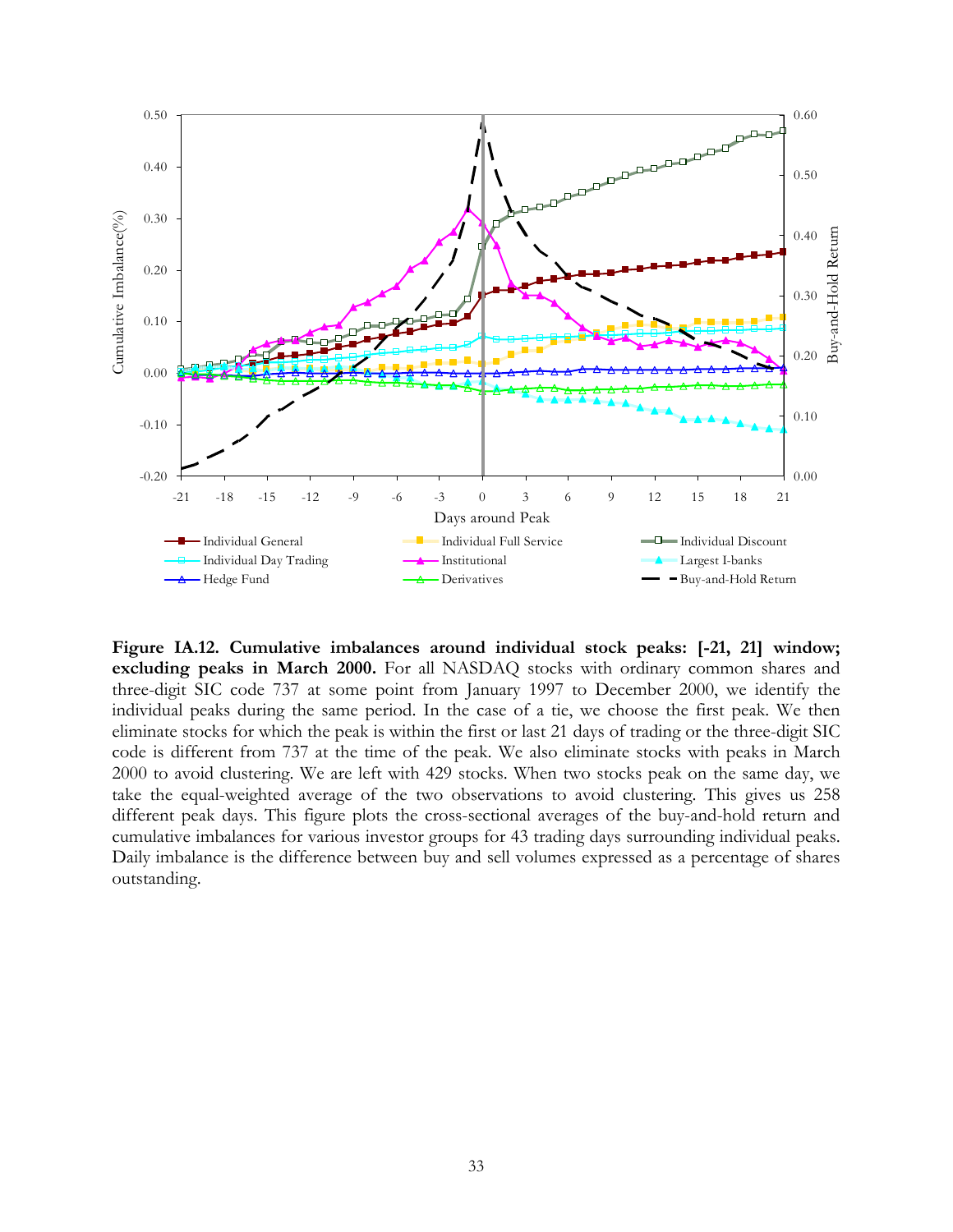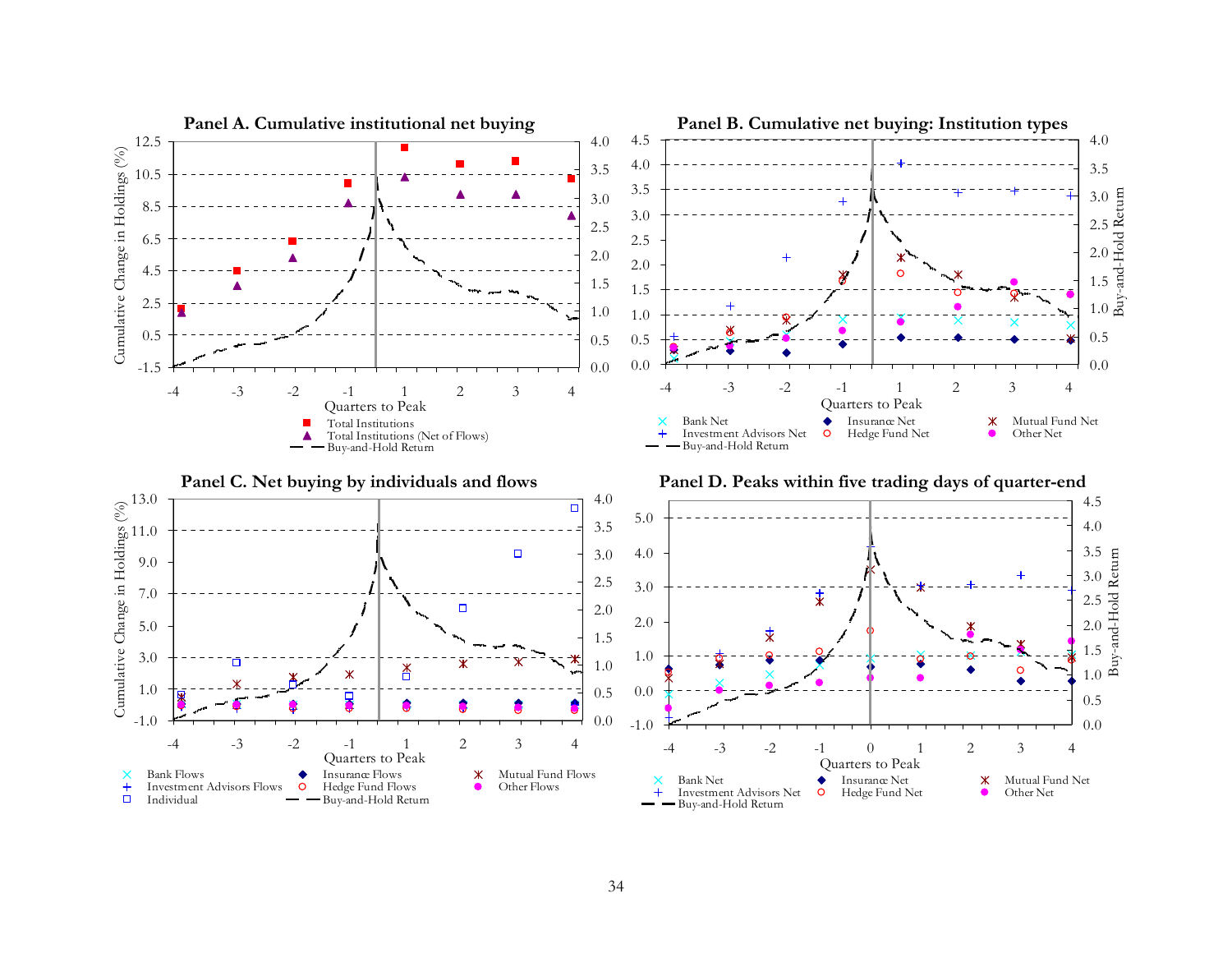

**Figure IA.13. Demand and supply around individual stock peaks: Excluding peaks in March 2000.** We analyze demand and supply around individual peaks for NASDAQ technology stocks (three-digit SIC code=737 with ordinary common shares, excluding Microsoft) during the period from January 1997 to December 2000 (excluding March 2000 to avoid clustering). There are 429 technology stock peaks (258 different event days) during this period. When stocks peak in the same quarter, we take the equal-weighted average of the observations. Panel A plots cross-sectional averages of the buy-and-hold return and cumulative net buying for aggregate 13f institutions during the eight quarters surrounding individual peaks. Quarterly institutional net buying for a stock is calculated as the difference between end-of-quarter institutional holdings and the buy-and-hold value of beginning-of-quarter holdings, expressed as a percentage of the stock's market capitalization at the end of quarter. "Total Institutions" is cumulative net buying and "Total Institutions (Net of Flows)" is cumulative net buying minus net buying induced by flows (net active buying). Calculations of flowinduced net buying for mutual funds and other 13f institution types are described in Internet Appendices E and F. Quarter 1 marks the end of the quarter containing the peak, which is on average 33 trading days after the peak for our sample. Quarter -1 marks the end of the quarter prior to the peak. Panel B plots the cumulative net active buying excluding flows for the six 13f institution types. Panel C plots the cumulative net buying induced by flows and by individuals directly. Individual net buying is calculated similar to institutional net buying by using individual ownership (net of insiders). Panel D plots cumulative institutional net active buying around 91 price peaks that occur within five trading days ([-5, 5] window) from the end of a quarter, where quarter 0 refers to the end of the quarter that coincides with the individual price peak. Panel E plots the cumulative change in the supply of shares around individual price peaks due to SEOs, insider selling, stock payments for mergers and acquisitions, and other changes in shares outstanding. Panel F plots the lockup expirations relative to price peaks for the 238 technology firms that have both individual peaks and lockup expirations during the 1997 to 2002 period. Number of lockup expirations at *t* refers to the total number of IPO and SEO lockup expirations during the 10-day window of (*t*-5, *<sup>t</sup>*+5]. Day 0 refers to the day of the peak. For the amount of lockup expirations at *<sup>t</sup>*, we first sum for each firm the value of expiring shares during the window (*t*-5, *t*+5] as a percentage of the firm's market capitalization. We then average the amount across event firms.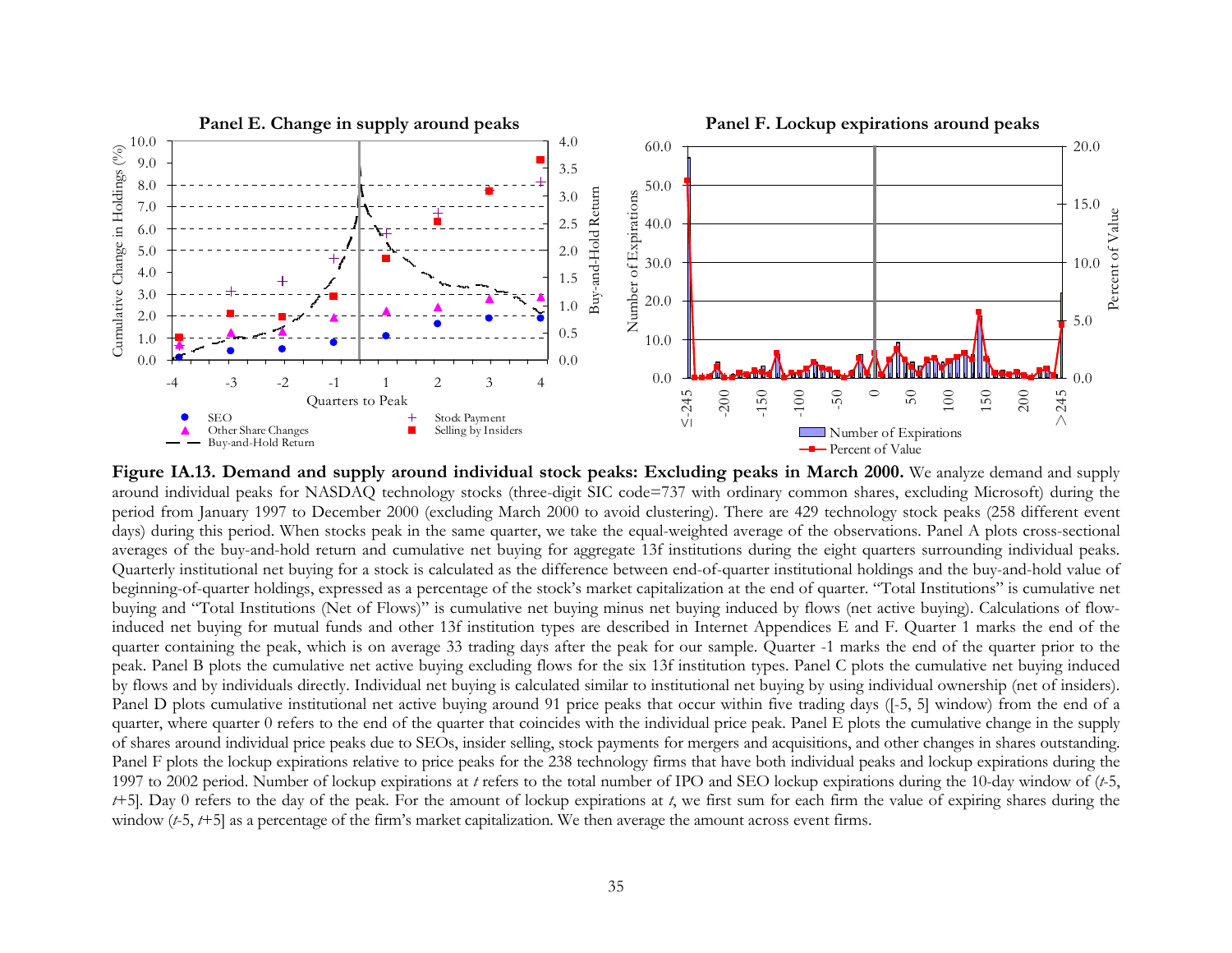

**Panel A. Cumulative imbalances during the [-60, 60] window around IPO lockup expirations** 

**Panel B. Cumulative imbalances during the [-60, 60] window around SEO lockup expirations** 

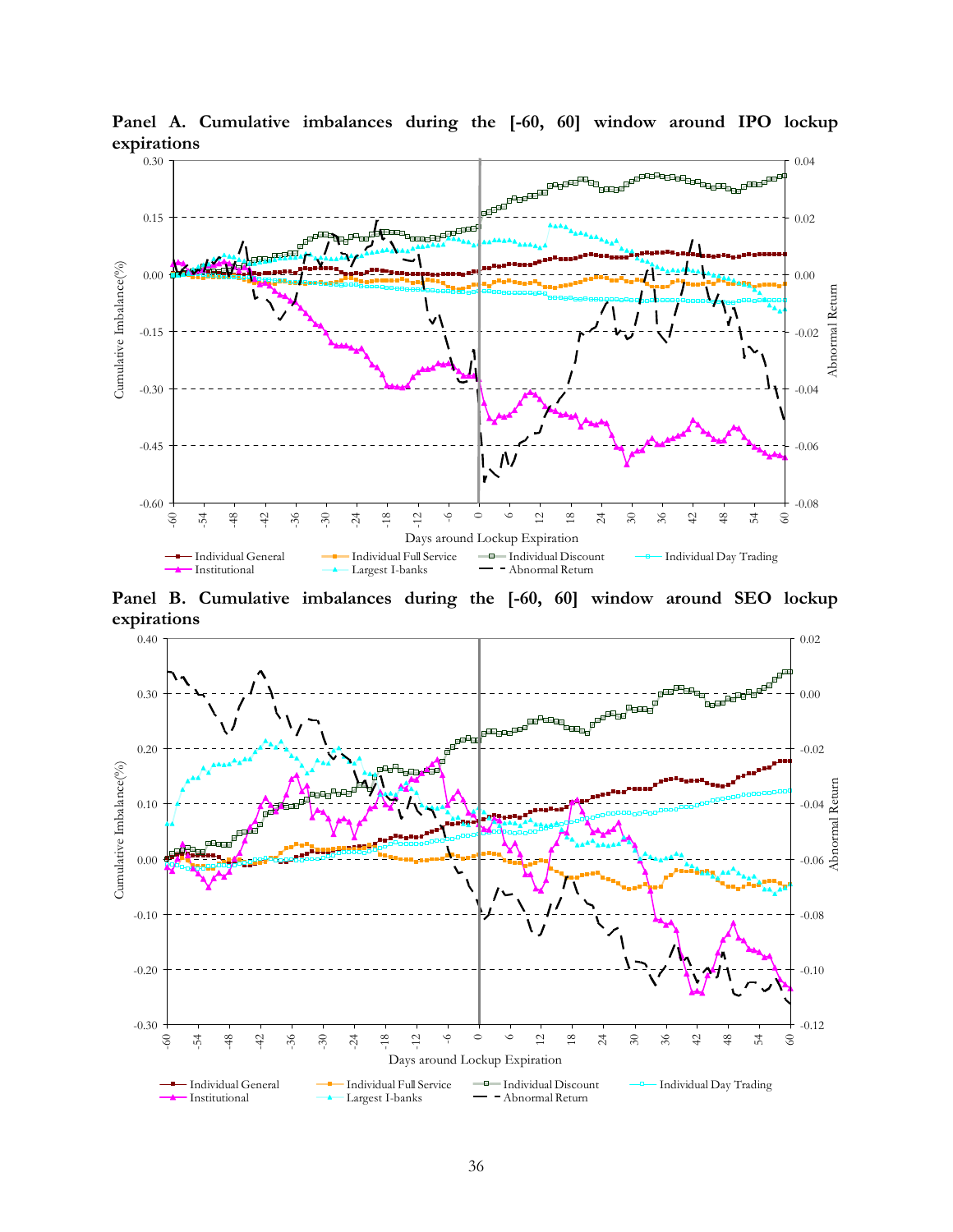**Figure IA.14. Cumulative imbalances around lockup expirations.** We collect data from SDC on IPO and SEO lockup expirations for NASDAQ technology stocks (three-digit SIC code=737 with ordinary common shares) during the 1997 to 2002 period. We manually search prospectuses through the EDGAR database to confirm the expiration dates and fill in missing data on expiration dates and number of shares subject to lockup. We drop issues with multiple lockup expiration dates or with an offer price less than \$5. Panels A and B plot the cross-sectional averages of the abnormal return and cumulative imbalances for various investor groups for 121 trading days surrounding IPO and SEO lockup expirations, respectively. Daily imbalance is the difference between buy and sell volumes expressed as a percentage of shares outstanding. We adjust daily imbalances for firm size by subtracting the average imbalance for the firm's size quartile in the technology sector. Abnormal return is the buy-and-hold return in excess of the value-weighted technology index return.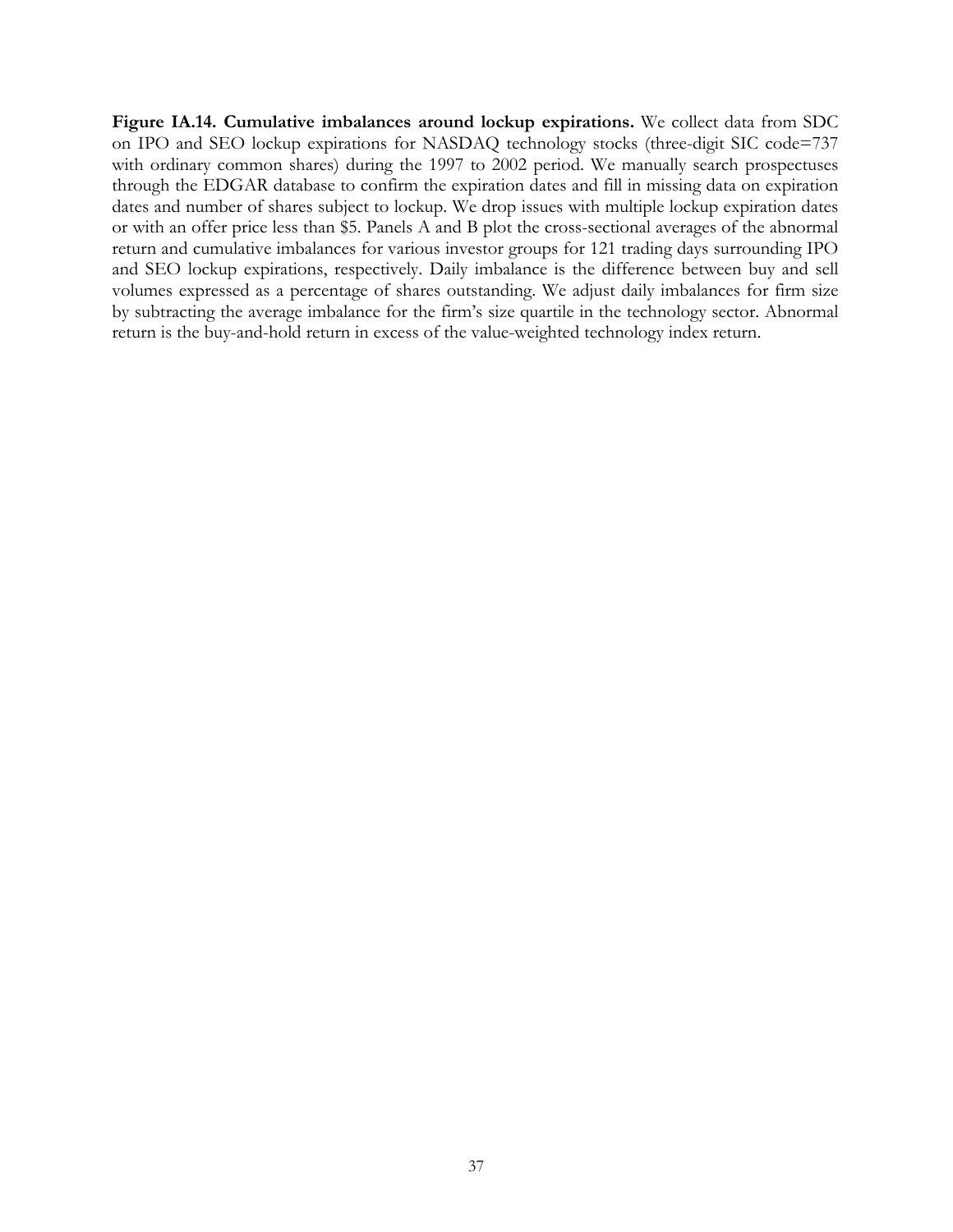

**Panel A. Portfolios based on news articles in the top 10 newswires** 

■ Negative Return ■ Positive Return

**Panel B. Portfolios based on news articles in all newswires and non-newswire sources Imbalances for firm-days with no news Imbalances for firm-days with news**





**Z** Negative Return **Z** Positive Return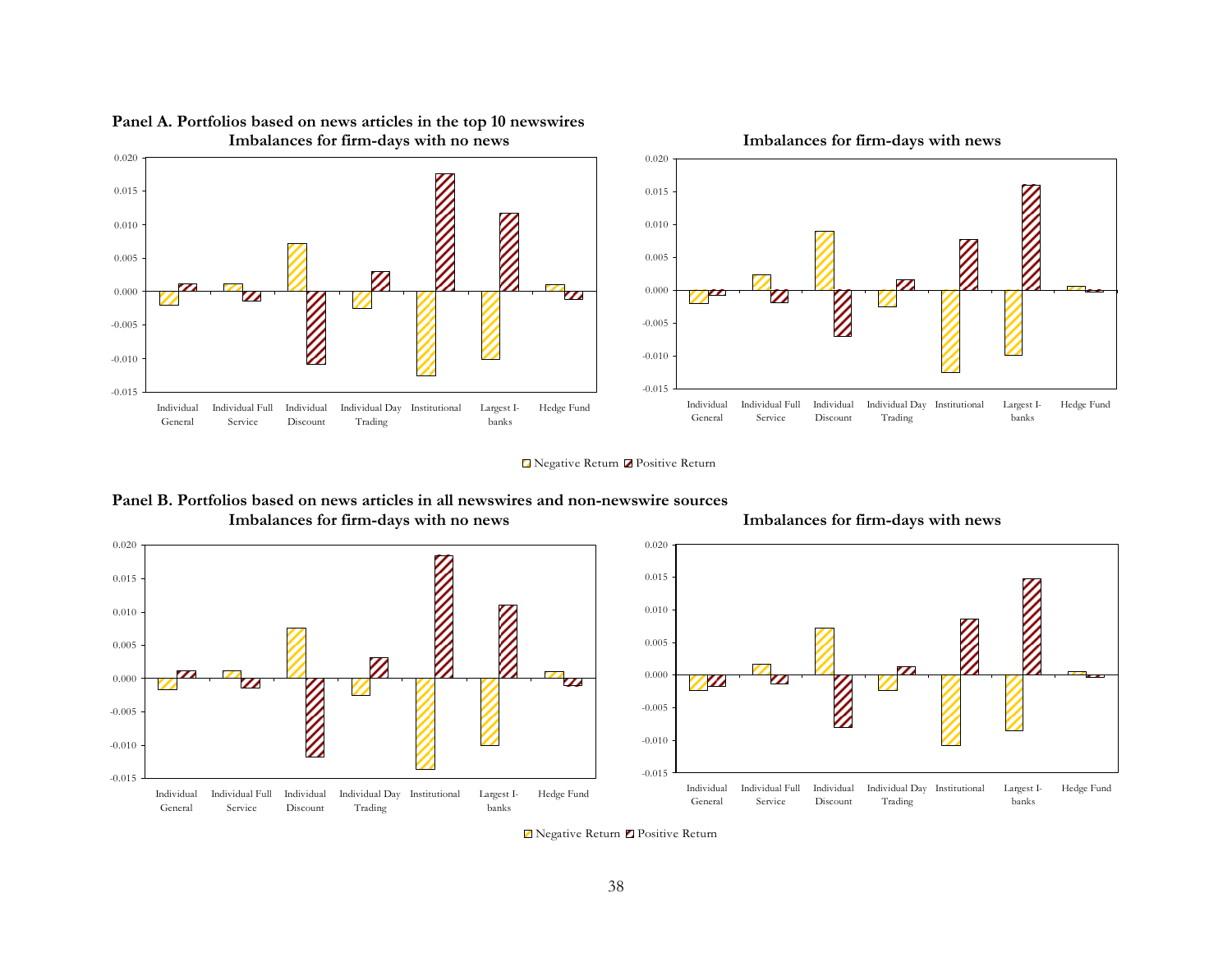**Figure IA.15. Imbalances sorted on firm returns and news.** The sample contains NASDAQ technology stocks (three-digit SIC code=737 with ordinary common shares) from January 2, 1997 to March 27, 2000. In Panel A, on each day *t* we assign stocks to portfolios according to whether their contemporaneous returns in excess of the technology index return are negative or positive and whether there are any news articles about the firm in the top 10 newswires on day *t*. We calculate the value-weighted average daily imbalance for each portfolio and investor group and then plot the time-series means. Daily imbalance is the difference between buy and sell volumes expressed as a percentage of shares outstanding. We adjust daily imbalances for firm size by subtracting the average imbalance for the firm's size quartile in the technology sector. Panel B uses news articles from all newswires and non-newswire sources to form portfolios.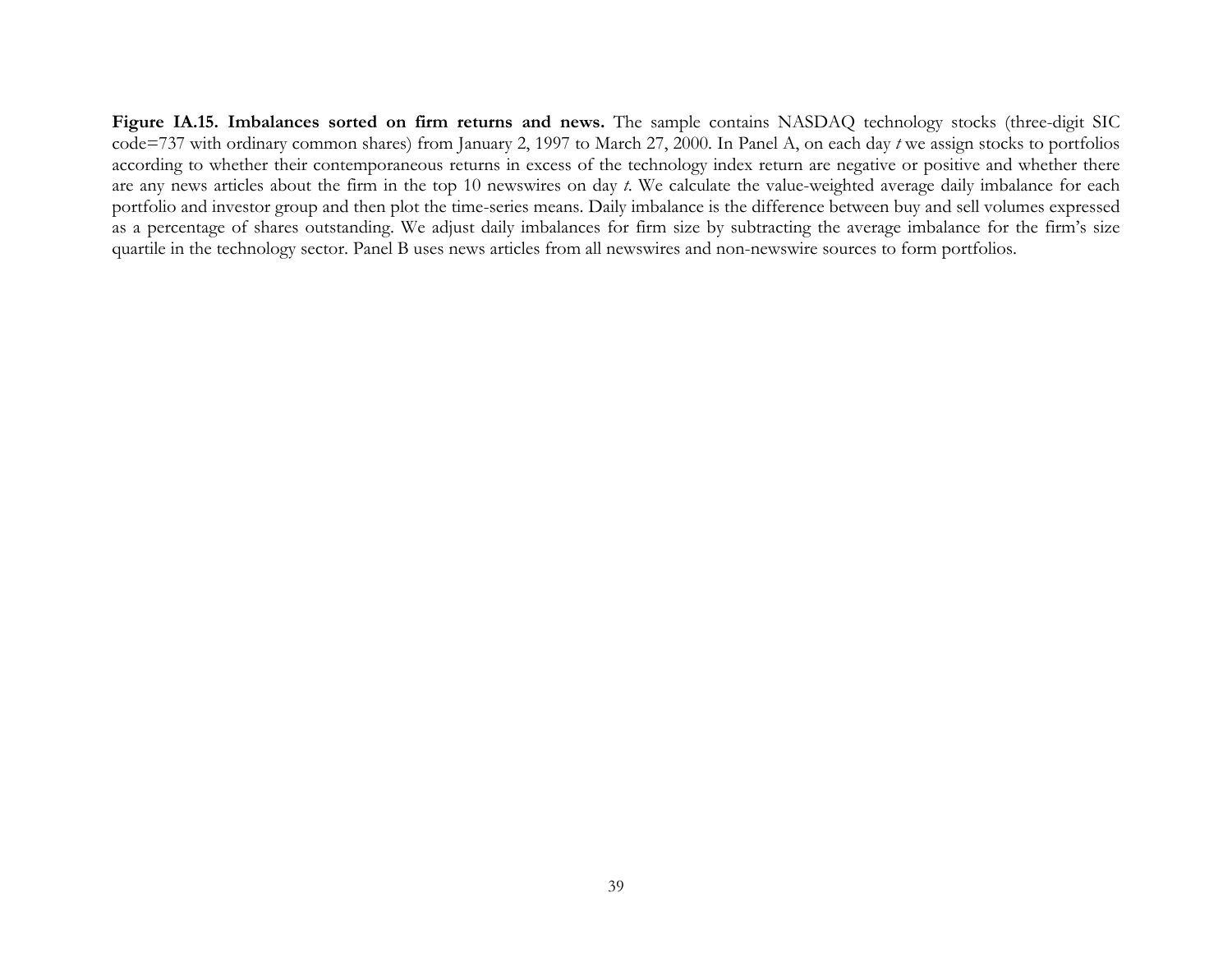# **Table IA.I Correlations among Investor Group Imbalances and Market Returns**

This table reports the correlations among daily imbalances for nine investor groups and the market return for the technology sector for the period January 2, 1997 to March 27, 2000. The technology sector comprises all NASDAQ stocks with ordinary common shares (CRSP share codes 10 or 11) and three-digit SIC code 737, which stands for computer programming, data processing, and other computer-related services. Daily imbalance is the difference between buy and sell volumes expressed as a percentage of shares outstanding. Correlations above the diagonal are computed using equal-weighted averages; correlations below the diagonal are based on value-weighted averages. Significance at the 1% and 5% levels is denoted by \*\* and \*, respectively.

|                   | Ind.                 | Ind. Full            | Ind.                 | Ind. Day             |                      | Largest              | Hedge                |                      |                       | Market               |
|-------------------|----------------------|----------------------|----------------------|----------------------|----------------------|----------------------|----------------------|----------------------|-----------------------|----------------------|
|                   | General              | Service              | Discount             | Trading              | Inst.                | I-banks              | Fund                 | Deriv.               | Mixed                 | Return               |
| Ind. General      |                      | $0.16^*$             | $0.40^*$             | $-0.14$ <sup>*</sup> | 0.00                 | $-0.10^*$            | 0.02                 | $-0.10^*$            | 0.27                  | $0.13^*$             |
| Ind. Full Service | $0.30^*$             |                      | $0.27$ <sup>*</sup>  | $-0.06$              | $-0.15$ <sup>*</sup> | $-0.13^*$            | $-0.07**$            | $-0.01$              | $0.20^*$              | $-0.01$              |
| Ind. Discount     | $0.38^*$             | $0.54^*$             |                      | $0.07^{**}$          | $-0.34$ <sup>*</sup> | $-0.18$ <sup>*</sup> | $-0.17$ <sup>*</sup> | 0.02                 | $0.15^*$              | $-0.07**$            |
| Ind. Day Trading  | $-0.30^*$            | $-0.04$              | $-0.25$ <sup>*</sup> |                      | $-0.09$ <sup>*</sup> | $-0.11$ <sup>*</sup> | $0.16^*$             | 0.02                 | $-0.09$ <sup>**</sup> | $0.44$ <sup>*</sup>  |
| Institutional     | $0.07**$             | $-0.19$ <sup>*</sup> | $-0.27$ <sup>*</sup> | $-0.06$              |                      | 0.06                 | 0.04                 | $-0.18$ <sup>*</sup> | $-0.11$ <sup>*</sup>  | $0.16^*$             |
| Largest I-banks   | $-0.18$ <sup>*</sup> | $-0.43$ <sup>*</sup> | $-0.46^*$            | $-0.01$              | $0.08***$            |                      | $-0.02$              | $-0.09^*$            | $-0.17$ <sup>*</sup>  | 0.05                 |
| Hedge Fund        | $-0.01$              | $-0.06$              | $-0.28$ <sup>*</sup> | $0.26^*$             | $-0.01$              | $0.08^{**}$          |                      | $-0.07$              | $-0.10^*$             | $0.26^*$             |
| Derivatives       | $-0.03$              | 0.03                 | 0.04                 | $0.07^{**}$          | $-0.21$ <sup>*</sup> | $-0.09**$            | 0.06                 |                      | $-0.07**$             | $-0.14$ <sup>*</sup> |
| Mixed             | $0.19^*$             | $0.20^*$             | $0.11$ <sup>*</sup>  | $-0.11$ <sup>*</sup> | $-0.09$ <sup>*</sup> | $-0.24$ <sup>*</sup> | $-0.02$              | $-0.13^*$            |                       | $0.16^*$             |
| Market Return     | $-0.05$              | $-0.15$ <sup>*</sup> | $-0.49$ <sup>*</sup> | $0.40^{\degree}$     | $0.18^*$             | 0.21                 | $0.39^*$             | $-0.04$              | $0.15^*$              |                      |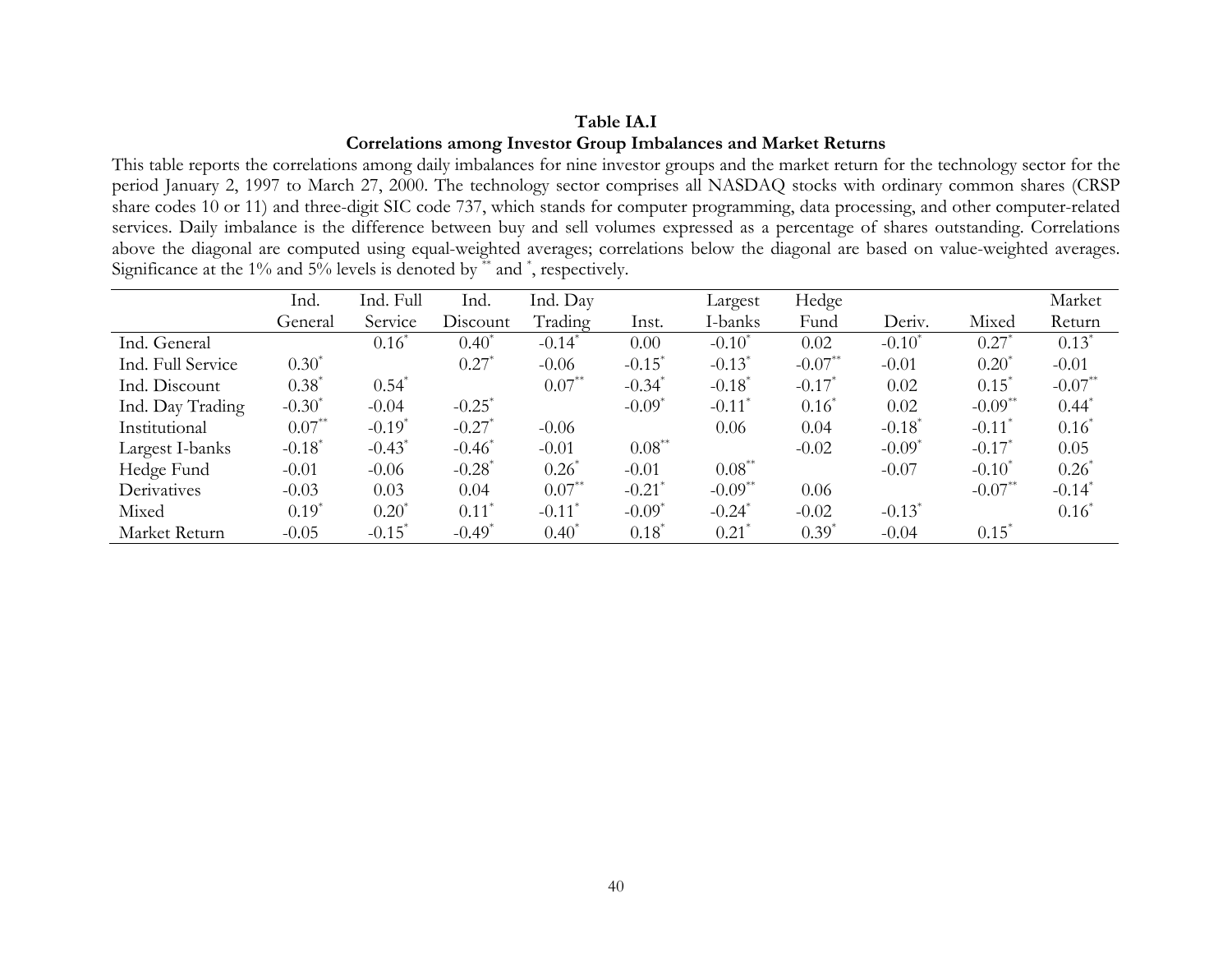#### **Table IA.II**

# **Firm Characteristics Sorted on the Difference between Institutional and Individual Change in Ownership up to March 2000: Large Firms**

The sample includes all CRSP stocks with ordinary common shares (CRSP share codes 10 or 11) and market capitalization above the CRSP median on March 31, 2000. We further divide sample firms into two groups according to their market capitalization as of March 31, 2000. We then assign sample firms in each size group into terciles according to the difference between change in institutional ownership and change in individual ownership. Change in ownership for an investor group is the difference between that group's ownership at the end of March 2000 and March 1999. Ownership for an investor group is defined as shareholdings divided by total shares outstanding. Individual ownership is net of insiders. We report simple averages of price-to-sales ratios and buyand-hold returns for each portfolio. The price-to-sales ratio as of March 31, 2000 is price per share for March 31, 2000 divided by sales per share for most recent fiscal year-end that is at least six months before March 31, 2000. Returns are buy-and-hold returns. P/S-adjusted return is the individual firm return minus the average return for the firm's P/S quartile on March 31, 2000. We also report the percentage of total market capitalization of the CRSP sample accounted for by each portfolio.

|                              | Characteristics Mar.00     |               |                   | Buy-and-Hold Return  |                      |                      | P/S-adj. Returns     |
|------------------------------|----------------------------|---------------|-------------------|----------------------|----------------------|----------------------|----------------------|
|                              | Fraction<br><b>CRSP ME</b> | P/S<br>Ratios | Apr.99-<br>Mar.00 | Apr. $00-$<br>Mar.01 | Apr. $00-$<br>Dec.02 | Apr. $00-$<br>Mar.01 | Apr. $00-$<br>Dec.02 |
| Largest 25% Firms            |                            |               |                   |                      |                      |                      |                      |
| <b>Institutional Buying</b>  | 0.121                      | 2.126         | 2.458             | $-0.196$             | $-0.271$             | 0.026                | $-0.068$             |
| Medium                       | 0.406                      | 1.375         | 0.596             | 0.033                | 0.020                | 0.152                | 0.063                |
| Individual Buying            | 0.432                      | 1.393         | 0.485             | 0.022                | $-0.003$             | 0.140                | 0.027                |
| Inst. Buying – Indiv. Buying |                            | 0.733         | 1.974             | $-0.218$             | $-0.268$             | $-0.113$             | $-0.095$             |
| <i>t</i> -statistics         |                            | (6.95)        | (8.90)            | $(-5.75)$            | $(-5.51)$            | $(-3.39)$            | $(-2.25)$            |
| $2nd$ Largest 25% Firms      |                            |               |                   |                      |                      |                      |                      |
| <b>Institutional Buying</b>  | 0.011                      | 1.714         | 1.901             | $-0.148$             | $-0.168$             | 0.020                | $-0.055$             |
| Medium                       | 0.010                      | 1.346         | 0.826             | 0.062                | 0.151                | 0.153                | 0.137                |
| <b>Individual Buying</b>     | 0.010                      | 1.250         | 0.901             | $-0.058$             | 0.023                | 0.038                | 0.011                |
| Inst. Buying - Indiv. Buying |                            | 0.465         | 1.000             | $-0.090$             | $-0.191$             | $-0.018$             | $-0.066$             |
| t-statistics                 |                            | (4.55)        | (3.75)            | $(-1.79)$            | $(-2.78)$            | $(-0.40)$            | $(-1.05)$            |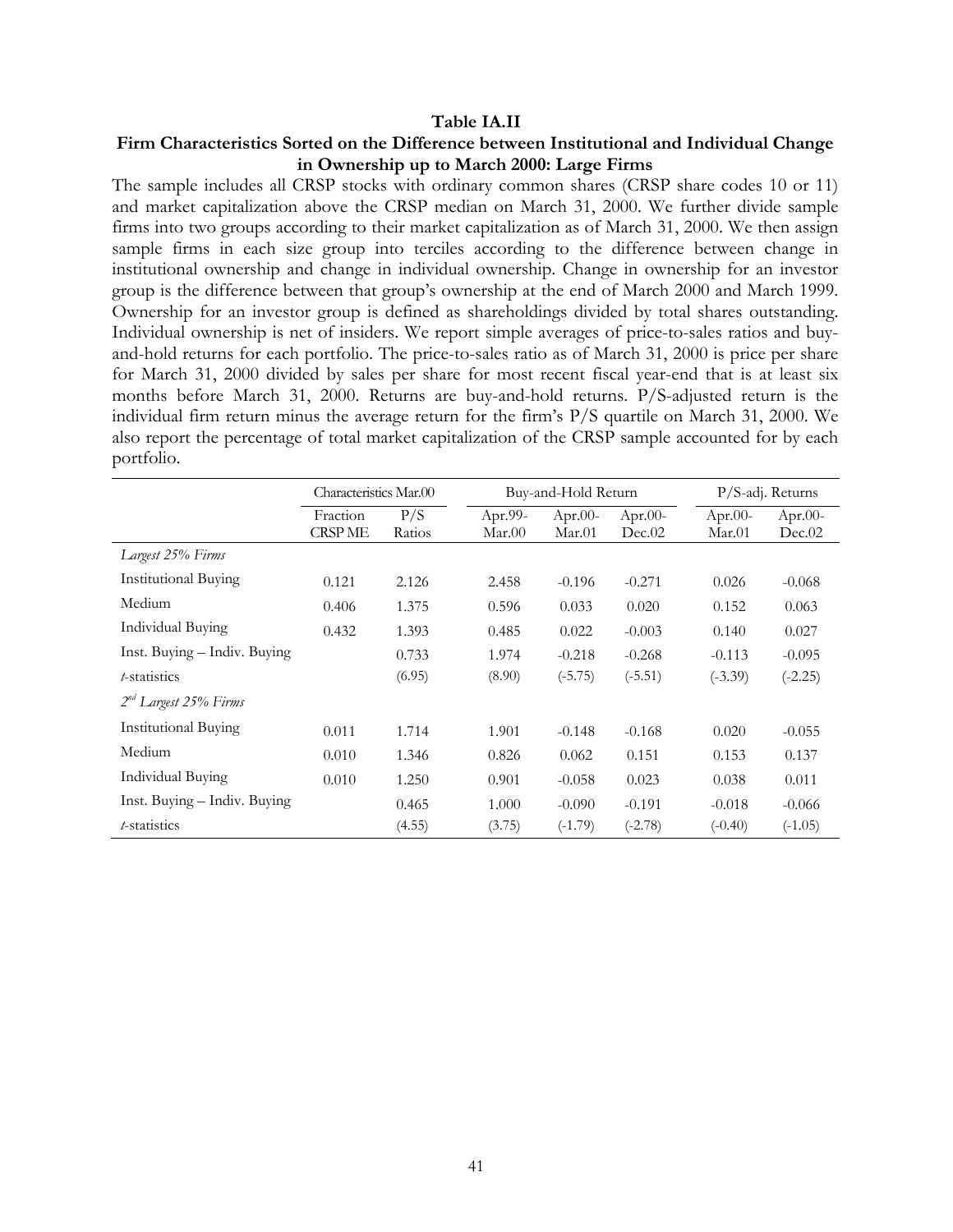#### **Table IA.III**

# **Firm Characteristics Sorted on the Difference between Institutional and Individual Trading up to March 2000: Second Largest 25% CRSP Firms**

The sample includes all CRSP stocks with ordinary common shares (CRSP share codes 10 or 11) and market capitalization in the second highest quartile of CRSP on March 31, 2000. We first assign sample firms into terciles according to the difference between institutional net active buying and individual net active buying. For net active buying, we first take the difference between end-ofquarter holdings and the buy-and-hold value of beginning-of-quarter holdings, divided by end-ofquarter market capitalization. We further subtract net buying induced by mutual fund flows (calculation described in Internet Appendix E) to obtain net active buying. We set flow-induced net buying to zero for individual investors. We then sum quarterly net active buying for the four quarters from April 1, 1999 to March 31, 2000. We report simple averages of firm characteristics and institutional and individual (net of insiders) trading for each portfolio. The price-to-sales ratio as of March 31, 2000 is price per share for March 31, 2000 divided by sales per share for most recent fiscal year-end that is at least six months before March 31, 2000. Returns are buy-and-hold returns. P/S-adjusted returns are individual firm returns minus the average returns of their P/S quartile benchmarks on March 31, 2000. We also report the percentage of total market capitalization of CRSP sample accounted for by each portfolio.

|                              | Characteristics Mar.00 |               |                   | Buy-and-Hold Return  |                      | $P/S$ -adj. Returns  |                   |  |
|------------------------------|------------------------|---------------|-------------------|----------------------|----------------------|----------------------|-------------------|--|
|                              | Fraction<br>CRSP ME    | P/S<br>Ratios | Apr.99-<br>Mar.00 | Apr. $00-$<br>Mar.01 | Apr. $00-$<br>Dec.02 | Apr. $00-$<br>Mar.01 | Apr.00-<br>Dec.02 |  |
| <b>Institutional Buying</b>  | 0.011                  | 1.565         | 1.772             | $-0.105$             | $-0.118$             | 0.038                | $-0.043$          |  |
| Medium                       | 0.010                  | 1.246         | 0.616             | 0.084                | 0.165                | 0.170                | 0.140             |  |
| Individual Buying            | 0.010                  | 1.489         | 1.201             | $-0.113$             | $-0.032$             | 0.006                | $-0.004$          |  |
| Inst. Buying - Indiv. Buying |                        | 0.076         | 0.571             | 0.008                | $-0.086$             | 0.032                | $-0.039$          |  |
| t-statistics                 |                        | (0.70)        | (2.00)            | (0.16)               | $(-1.25)$            | (0.69)               | $(-0.26)$         |  |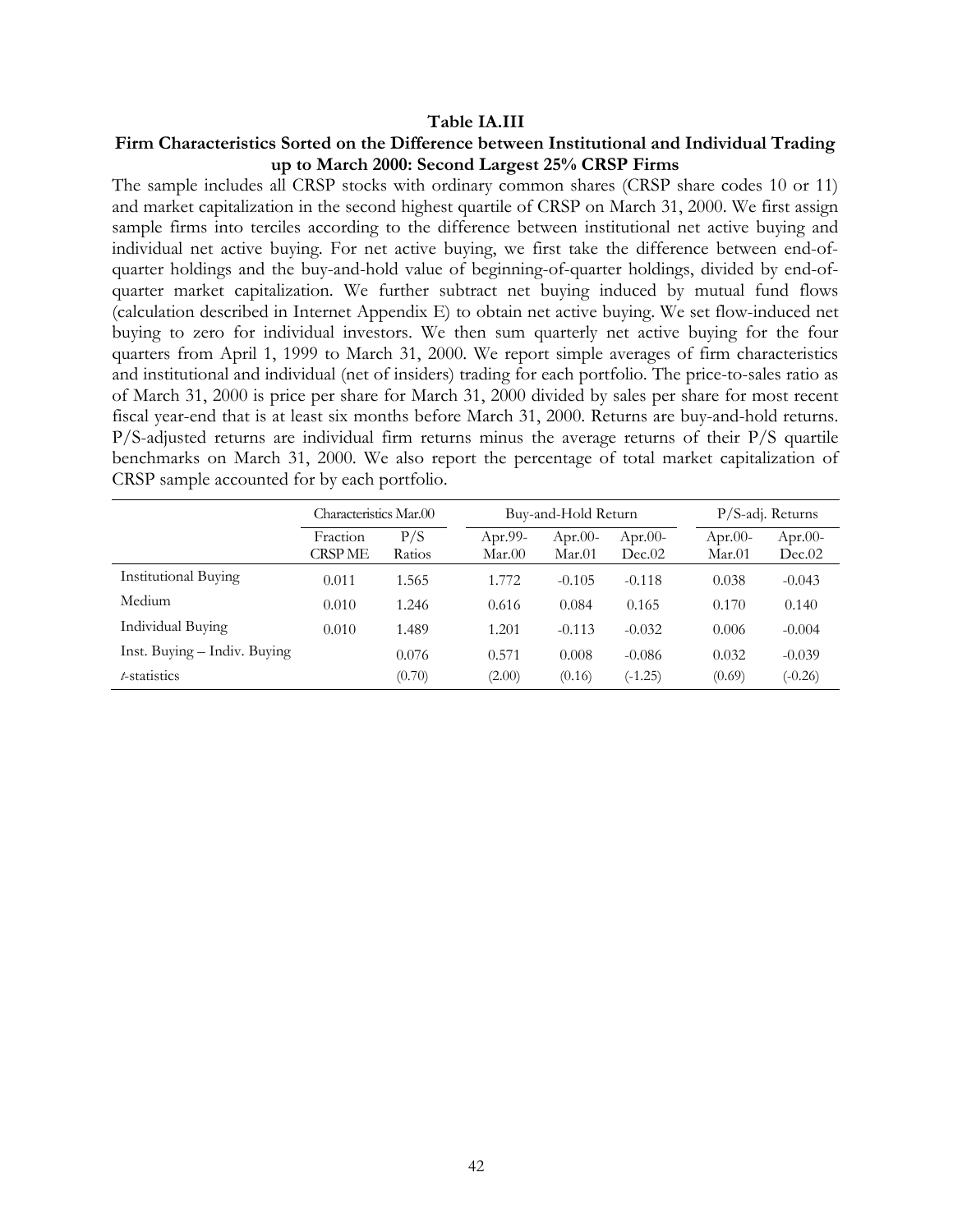### **Table IA.IV**

**Cross-sectional Regressions of Post-peak Returns on Pre-peak Mutual Fund Flows and Trading by Institutions and Individuals**  This table presents cross-sectional regressions of post-peak returns on pre-peak mutual fund flows and trading by institutions and individuals for CRSP stocks with ordinary common shares (CRSP share codes 10 or 11). The dependent variables are buy-and-hold returns from April 1, 2000 to March 31, 2001, March 31, 2002, and December 31, 2002. In Panel A, the independent variables are institutional net active buying (excluding flows), individual net buying (including flows), or the difference between institutional and individual trading from April 1, 1999 to March 31, 2000. For institutional net active buying, we first calculate net buying as the difference between end-of-quarter holdings and the buy-and-hold value of beginning-of-quarter holdings, divided by end-of-quarter market capitalization. We then subtract net buying induced by mutual fund flows (calculation described in Internet Appendix E) to compute quarterly institutional net active buying and sum over the four quarters from April 1, 1999 to March 31, 2000. For individual net buying including flows, we sum individual net buying and net buying induced by mutual fund flows. Panel B presents multivariate regressions on net active buying by institutions (excluding flows), mutual fund flows, and net buying by individuals. We also estimate regressions for two subsamples that include firms in the top 50% and 25% of the CRSP sample according to market capitalization. Panel C repeats the regressions in Panel B but with P/Sadjusted returns, which are individual firm returns minus the average returns for the firms' P/S quartiles on March 31, 2000. Panel D repeats the regressions in Panel B but with two-year net buying prior to March 31, 2000. We standardize all variables in the cross-section and estimate with intercepts that are not displayed for brevity. *t*-statistics computed with White robust errors are in parentheses.

|                                                                                                                           | Panel A: Univariate Regressions of Post-peak Returns on One-year Pre-peak Net Buying: Full Sample |                         |                          |                          |                          |                          |                         |                          |                           |  |  |
|---------------------------------------------------------------------------------------------------------------------------|---------------------------------------------------------------------------------------------------|-------------------------|--------------------------|--------------------------|--------------------------|--------------------------|-------------------------|--------------------------|---------------------------|--|--|
| Return Regressed on Indiv. (Incl. Flows)<br>Return Regressed on Inst. (Excl. Flows)<br>Return Regressed on (Inst.-Indiv.) |                                                                                                   |                         |                          |                          |                          |                          |                         |                          |                           |  |  |
|                                                                                                                           | $Ret$ (Apr.00-<br>Mar.01                                                                          | $Ret(Apr.00-$<br>Mar.02 | $Ret$ (Apr.00-<br>Dec.02 | $Ret (Apr.00-$<br>Mar.01 | $Ret$ (Apr.00-<br>Mar.02 | $Ret$ (Apr.00-<br>Dec.02 | $Ret(Apr.00-$<br>Mar.01 | $Ret$ (Apr.00-<br>Mar.02 | $Ret$ (Apr.00-<br>Dec.02) |  |  |
| Net Buying                                                                                                                | $-0.09$                                                                                           | -0.09                   | $-0.10$                  | $-0.14$                  | $-0.12$                  | $-0.13$                  | 0.06                    | 0.04                     | 0.04                      |  |  |
|                                                                                                                           | $(-3.94)$                                                                                         | $(-4.16)$               | $(-4.49)$                | $(-3.70)$                | $(-3.95)$                | $(-3.93)$                | (3.62)                  | (2.83)                   | (2.88)                    |  |  |
| Adj.- $R^2$                                                                                                               | 0.007                                                                                             | 0.008                   | 0.010                    | 0.019                    | 0.014                    | 0.016                    | 0.004                   | 0.002                    | 0.002                     |  |  |

Panel B: Multivariate Regressions of Post-peak Returns on One-year Pre-peak Net Active Buying by Institutions (Excluding Flows), Mutual Fund Flows, and Net Buying by Individuals

|                     |                           | Full Sample               |                           |                           | Top 50% Market Capitalization |                           |                           | Top 25% Market Capitalization |                           |  |
|---------------------|---------------------------|---------------------------|---------------------------|---------------------------|-------------------------------|---------------------------|---------------------------|-------------------------------|---------------------------|--|
|                     | $Ret (Apr.00-$<br>Mar.01) | $Ret (Apr.00-$<br>Mar.02) | $Ret (Apr.00-$<br>Dec.02) | $Ret (Apr.00-$<br>Mar.01) | $Ret (Apr.00-$<br>Mar.02)     | $Ret (Apr.00-$<br>Dec.02) | $Ret (Apr.00-$<br>Mar.01) | $Ret (Apr.00-$<br>Mar.02)     | $Ret$ (Apr.00-<br>Dec.02) |  |
| Inst. (Excl. flows) | $-0.11$                   | $-0.12$                   | $-0.13$                   | $-0.15$                   | $-0.15$                       | $-0.15$                   | $-0.21$                   | $-0.17$                       | $-0.16$                   |  |
|                     | $(-5.02)$                 | $(-6.11)$                 | $(-6.61)$                 | $(-4.93)$                 | $(-5.54)$                     | $(-5.85)$                 | $(-9.40)$                 | $(-9.52)$                     | $(-9.51)$                 |  |
| Flows               | $-0.18$                   | $-0.16$                   | $-0.16$                   | $-0.20$                   | $-0.18$                       | $-0.16$                   | $-0.19$                   | $-0.18$                       | $-0.16$                   |  |
|                     | $(-12.41)$                | $(-12.97)$                | $(-12.72)$                | $(-12.83)$                | $(-14.03)$                    | $(-13.13)$                | $(-10.76)$                | $(-12.19)$                    | $(-11.40)$                |  |
| Indiv.              | $-0.13$                   | $-0.11$                   | $-0.12$                   | $-0.11$                   | $-0.09$                       | $-0.09$                   | $-0.17$                   | $-0.14$                       | $-0.14$                   |  |
|                     | $(-3.02)$                 | $(-3.11)$                 | $(-3.11)$                 | $(-1.43)$                 | $(-1.41)$                     | $(-1.45)$                 | $(-4.26)$                 | $(-4.41)$                     | $(-4.44)$                 |  |
| Adj.- $R^2$         | 0.057                     | 0.053                     | 0.056                     | 0.122                     | 0.138                         | 0.127                     | 0.235                     | 0.263                         | 0.232                     |  |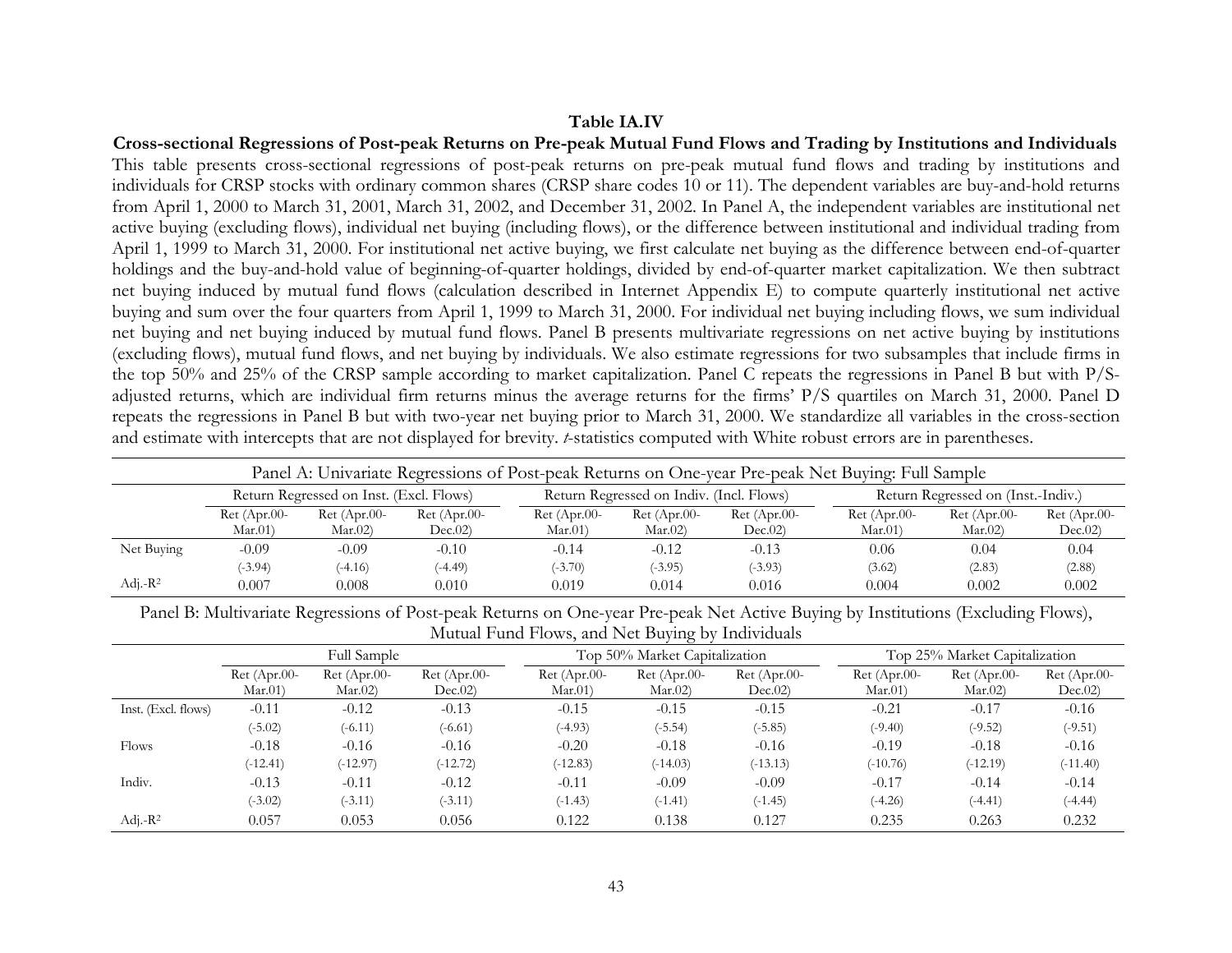|                     |                          | $\cdot$                  |                           | Mutual Fund Flows, and Net Buying by Individuals: P/S-adjusted Returns |                          |                           |                               |                          | $\sqrt{2}$<br>$\cdot$ $\cdot$ |
|---------------------|--------------------------|--------------------------|---------------------------|------------------------------------------------------------------------|--------------------------|---------------------------|-------------------------------|--------------------------|-------------------------------|
|                     |                          | Full Sample              |                           | Top 50% Market Capitalization                                          |                          |                           | Top 25% Market Capitalization |                          |                               |
|                     | $Ret (Apr.00-$<br>Mar.01 | $Ret (Apr.00-$<br>Mar.02 | $Ret (Apr.00-$<br>Dec.02) | $Ret (Apr.00-$<br>Mar.01                                               | $Ret (Apr.00-$<br>Mar.02 | $Ret$ (Apr.00-<br>Dec.02) | $Ret (Apr.00-$<br>Mar.01)     | $Ret (Apr.00-$<br>Mar.02 | $Ret (Apr.00-$<br>Dec.02)     |
| Inst. (Excl. flows) | $-0.02$                  | $-0.03$                  | $-0.04$                   | $-0.08$                                                                | $-0.07$                  | $-0.07$                   | $-0.11$                       | $-0.08$                  | $-0.08$                       |
|                     | $(-0.95)$                | $(-1.60)$                | $(-2.29)$                 | $(-3.05)$                                                              | $(-3.31)$                | $(-3.52)$                 | $(-5.62)$                     | $(-4.91)$                | $(-4.62)$                     |
| Flows               | $-0.09$                  | $-0.07$                  | $-0.07$                   | $-0.10$                                                                | $-0.08$                  | $-0.06$                   | $-0.08$                       | $-0.07$                  | $-0.05$                       |
|                     | $(-6.30)$                | $(-5.94)$                | $(-5.42)$                 | $(-6.91)$                                                              | $(-7.00)$                | $(-5.29)$                 | $(-5.06)$                     | $(-5.86)$                | $(-3.86)$                     |
| Indiv.              | $-0.09$                  | $-0.07$                  | $-0.08$                   | $-0.06$                                                                | $-0.05$                  | $-0.04$                   | $-0.10$                       | $-0.08$                  | $-0.07$                       |
|                     | $(-2.70)$                | $(-2.69)$                | $(-2.67)$                 | $(-1.22)$                                                              | $(-1.11)$                | $(-1.14)$                 | $(-2.78)$                     | $(-2.92)$                | $(-2.77)$                     |
| Adj.- $R^2$         | 0.015                    | 0.011                    | 0.011                     | 0.033                                                                  | 0.032                    | 0.023                     | 0.064                         | 0.059                    | 0.035                         |

Panel C: Multivariate Regressions of Post-peak Returns on One-year Pre-peak Net Active Buying by Institutions (Excluding Flows),

Panel D: Multivariate Regressions of Post-peak Returns on Two-year Pre-peak Net Active Buying by Institutions (Excluding Flows), Mutual Fund Flows, and Net Buying by Individuals

|                     |           |           |           | $     -$  | ----      |           |           |           |           |
|---------------------|-----------|-----------|-----------|-----------|-----------|-----------|-----------|-----------|-----------|
| Inst. (Excl. flows) | $-0.09$   | $-0.09$   | $-0.11$   | $-0.15$   | $-0.13$   | $-0.14$   | $-0.18$   | $-0.15$   | $-0.15$   |
|                     | $(-4.73)$ | $(-5.44)$ | $(-6.47)$ | $(-5.53)$ | $(-5.65)$ | $(-6.04)$ | $(-8.26)$ | $(-8.10)$ | $(-7.76)$ |
| Flows               | $-0.13$   | $-0.12$   | $-0.13$   | $-0.16$   | $-0.14$   | $-0.13$   | $-0.17$   | $-0.16$   | $-0.14$   |
|                     | $(-8.79)$ | $(-8.84)$ | $(-9.03)$ | $(-8.97)$ | $(-9.99)$ | $(-9.37)$ | $(-7.87)$ | $(-9.39)$ | $(-8.54)$ |
| Indiv.              | $-0.17$   | $-0.14$   | $-0.14$   | $-0.16$   | $-0.14$   | $-0.13$   | $-0.07$   | $-0.06$   | $-0.07$   |
|                     | $(-4.25)$ | $(-3.78)$ | $(-3.64)$ | $(-1.95)$ | $(-2.03)$ | $(-2.02)$ | $(-1.47)$ | $(-1.51)$ | $(-1.70)$ |
| Adj.- $R^2$         | 0.051     | 0.041     | 0.046     | 0.095     | 0.102     | 0.096     | 0.174     | 0.196     | 0.167     |
|                     |           |           |           |           |           |           |           |           |           |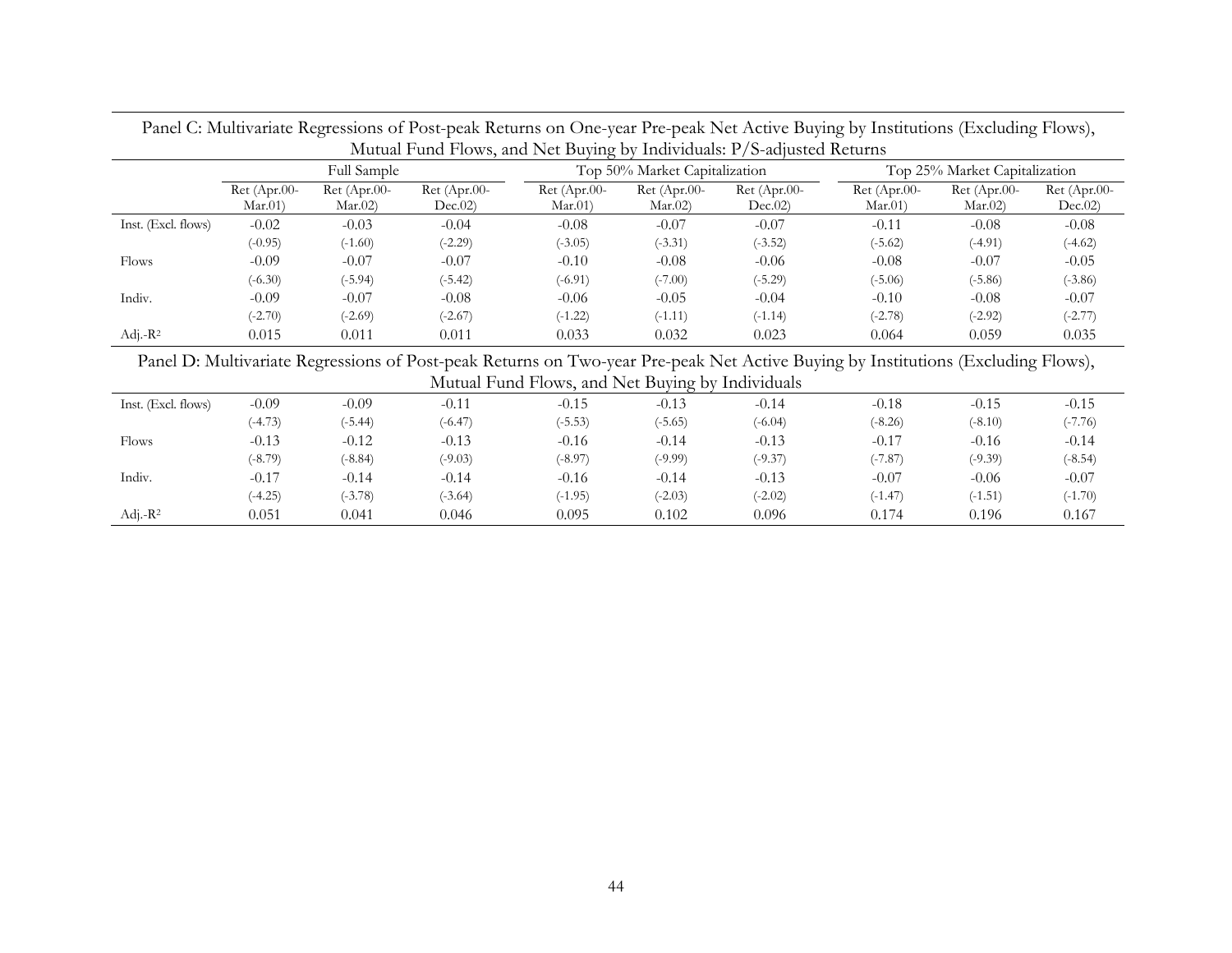### **Table IA.V**

**Imbalances Sorted on Firm Returns and News: Large Technology Firms; Weekly Analysis**  The sample contains firms in the top 50% of NASDAQ technology sector (three-digit SIC code=737 with ordinary common shares) according to market capitalization from January 2, 1997 to March 27, 2000. In Panel A, each week (Thursday open to Wednesday close), we assign stocks to portfolios according to whether their contemporaneous weekly returns in excess of the technology index return are negative or positive and whether there are any news articles about the firm during the week. We use news articles from the top 10 newswires. We calculate the equal-weighted average weekly imbalance for each portfolio and investor group and then report the time-series means. Daily imbalance is the difference between buy and sell volumes expressed as 1/100 of a percentage of shares outstanding. We adjust daily imbalances for firm size by subtracting the average imbalance for the firm's size quartile in the technology sector. Weekly imbalance is the sum of daily imbalances over the week. "Total Individual" is the sum of individual general, individual full-service, individual discount, and individual day trading groups. "Total Institution" is the sum of institutional, largest investment bank, hedge fund, and derivatives groups. Panel B is similar to Panel A, but assigns stocks to portfolios according to excess returns for the previous week. *t*-statistics are calculated for the differences between positive-return and negative-return portfolios. Significance at the 1% and 5% levels is denoted by **\*\*** and **\*** , respectively.

|                   | Panel A: Imbalances Sorted on Contemporaneous Firm Returns: Weekly Analysis |           |           |                                                                    |             |           |                |  |  |  |  |
|-------------------|-----------------------------------------------------------------------------|-----------|-----------|--------------------------------------------------------------------|-------------|-----------|----------------|--|--|--|--|
|                   |                                                                             | No News   |           |                                                                    | <b>News</b> |           | News – No News |  |  |  |  |
|                   | Neg. Ret.                                                                   | Pos. Ret. | Diff.     | Neg. Ret.                                                          | Pos. Ret.   | Diff.     | Diff.          |  |  |  |  |
| Total Individual  | 1.37                                                                        | $-3.51$   | $-4.88**$ | 3.00                                                               | $-1.44$     | $-4.44**$ | 0.44           |  |  |  |  |
| Total Institution | $-6.94$                                                                     | 8.41      | $15.35**$ | $-7.85$                                                            | 8.94        | $16.79**$ | 1.44           |  |  |  |  |
|                   |                                                                             |           |           | Panel B: Imbalances Sorted on Lagged Firm Returns: Weekly Analysis |             |           |                |  |  |  |  |
| Total Individual  | 0.99                                                                        | $-3.02$   | $-4.01**$ | 2.42                                                               | $-0.77$     | $-3.19**$ | 0.83           |  |  |  |  |
| Total Institution | $-2.04$                                                                     | 2.65      | $4.69**$  | $-2.07$                                                            | 1.73        | $3.80**$  | $-0.89$        |  |  |  |  |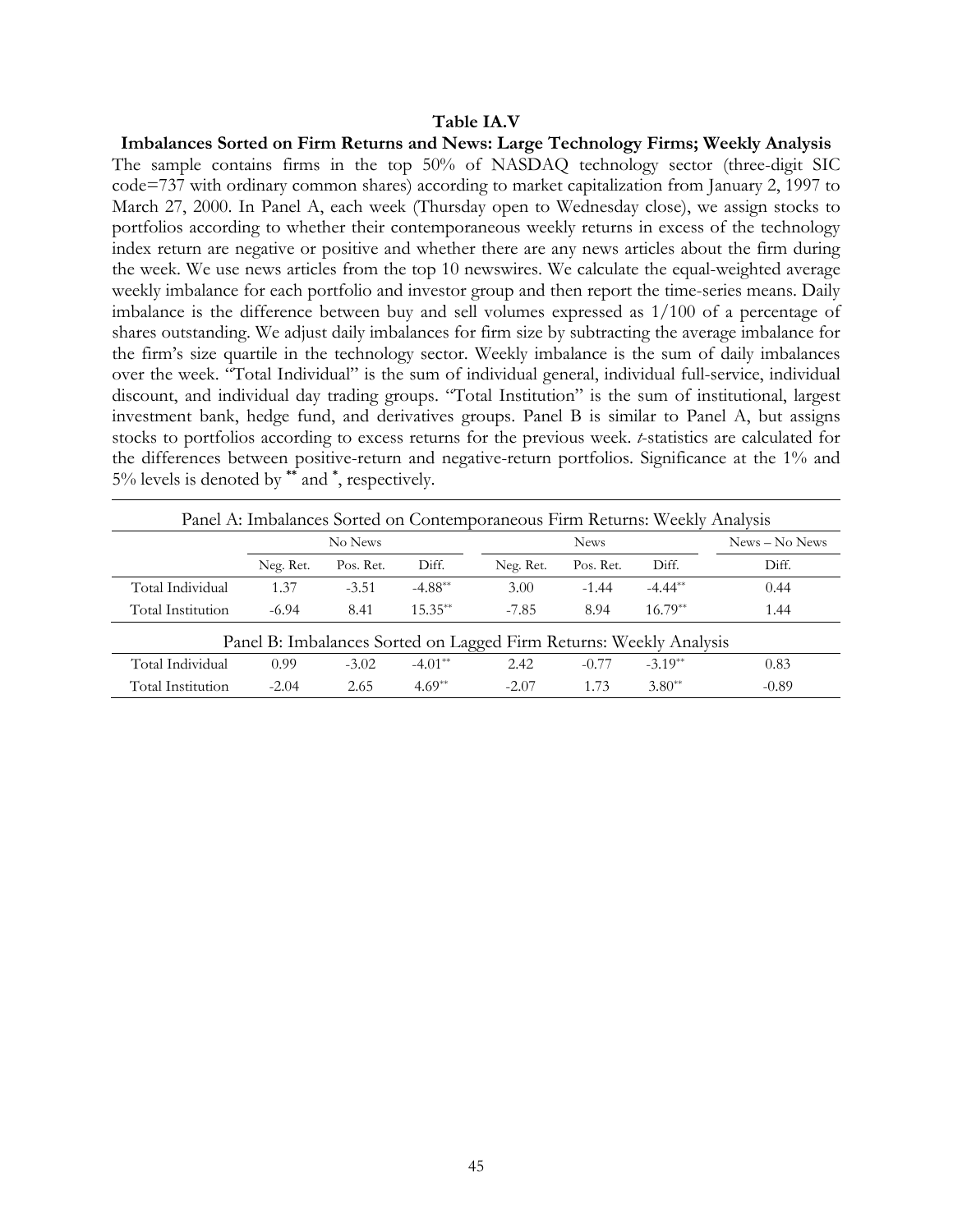#### **Table IA.VI**

#### **Imbalances Sorted on Firm Returns: News versus No-news Samples, Full Sample**

Our sample contains NASDAQ technology stocks (three-digit SIC code=737 with ordinary common shares) from January 2, 1997 to March 27, 2000. In Panel A, on each day *t* we assign stocks to portfolios according to whether their contemporaneous returns in excess of the technology index return are negative or positive and whether there are any news stories about the firm during the [*t*-3, *t*] window. We use news stories from the top 10 newswires. We calculate the equal-weighted average daily imbalance for each portfolio and investor group and then report the time-series means. Daily imbalance is the difference between buy and sell volumes expressed as 1/100 of a percentage of shares outstanding. We further adjust daily imbalances for firm size by subtracting the average imbalance for the firm's size quartile in the technology sector. "Total Individual" is the sum of individual general, individual full-service, individual discount, and individual day trading groups. "Total Institution" is the sum of institutional, largest investment bank, hedge fund, and derivatives groups. Panel B is similar to Panel A, but assigns stocks to portfolios according to excess returns for the previous day. In Panel C, each week (Thursday open to Wednesday close) we assign stocks to portfolios based on whether their contemporaneous weekly excess returns are negative or positive and whether there are any news stories during the week and then report weekly imbalances. Weekly imbalance is the sum of daily imbalances over the week. Panel D is similar to Panel C, but assigns stocks to portfolios based on excess returns for the previous week. *t*-statistics are calculated for the difference between positive-return and negative-return portfolios. Significance at the 1% and 5% levels is denoted by <sup>\*\*</sup> and <sup>\*</sup>, respectively.

|                          |           |           |           | Panel A: Imbalances Sorted on Contemporaneous Firm Returns: Daily Analysis  |             |           |                |
|--------------------------|-----------|-----------|-----------|-----------------------------------------------------------------------------|-------------|-----------|----------------|
|                          |           | No News   |           |                                                                             | <b>News</b> |           | News - No News |
|                          | Neg. Ret. | Pos. Ret. | Diff.     | Neg. Ret.                                                                   | Pos. Ret.   | Diff.     | Diff           |
| Indiv. General           | $-0.14$   | 0.08      | $0.21**$  | $-0.08$                                                                     | 0.53        | $0.62**$  | $0.40**$       |
| Indiv. Full Service      | $-0.14$   | 0.09      | $0.22**$  | 0.12                                                                        | 0.06        | $-0.06$   | $-0.28**$      |
| Indiv. Discount          | 0.21      | $-0.65$   | $-0.86**$ | 0.84                                                                        | 0.22        | $-0.62**$ | $0.24*$        |
| Indiv. Day Trading       | $-0.15$   | 0.18      | $0.34**$  | $-0.20$                                                                     | 0.36        | $0.56**$  | $0.22**$       |
| Institutional            | $-1.22$   | 1.76      | $2.98**$  | $-2.01$                                                                     | 1.46        | $3.47**$  | $0.49*$        |
| Largest I-banks          | $-0.28$   | 0.30      | $0.58**$  | $-0.53$                                                                     | 0.56        | $1.09**$  | $0.52**$       |
| Hedge fund               | 0.02      | $-0.05$   | $-0.07**$ | 0.07                                                                        | $-0.01$     | $-0.08**$ | $-0.01$        |
| Derivatives              | 0.09      | $-0.08$   | $-0.16**$ | 0.10                                                                        | $-0.22$     | $-0.31**$ | $-0.15**$      |
| Total Individual         | $-0.22$   | $-0.31$   | $-0.09$   | 0.68                                                                        | 1.18        | $0.49**$  | $0.58**$       |
| <b>Total Institution</b> | $-1.39$   | 1.93      | $3.32**$  | $-2.37$                                                                     | 1.79        | $4.16**$  | $0.84**$       |
|                          |           |           |           | Panel B: Imbalances Sorted on Lagged Firm Returns: Daily Analysis           |             |           |                |
| Total Individual         | $-0.16$   | $-0.40$   | $-0.24**$ | 0.83                                                                        | 0.93        | 0.10      | $0.34*$        |
| Total Institution        | $-0.21$   | 0.63      | $0.84**$  | $-0.70$                                                                     | $-0.13$     | $0.57**$  | $-0.26$        |
|                          |           |           |           | Panel C: Imbalances Sorted on Contemporaneous Firm Returns: Weekly Analysis |             |           |                |
| Total Individual         | $-0.83$   | $-1.99$   | $-1.16*$  | 1.91                                                                        | 2.02        | 0.11      | 1.27           |
| Total Institution        | $-3.79$   | 6.45      | $10.24**$ | $-6.21$                                                                     | 5.59        | $11.80**$ | 1.56           |
|                          |           |           |           | Panel D: Imbalances Sorted on Lagged Firm Returns: Weekly Analysis          |             |           |                |
| Total Individual         | $-0.53$   | $-2.54$   | $-2.02**$ | 3.40                                                                        | 0.43        | $-2.97**$ | $-0.95$        |
| Total Institution        | $-0.41$   | 2.36      | $2.77**$  | $-2.51$                                                                     | 0.64        | $3.15**$  | 0.38           |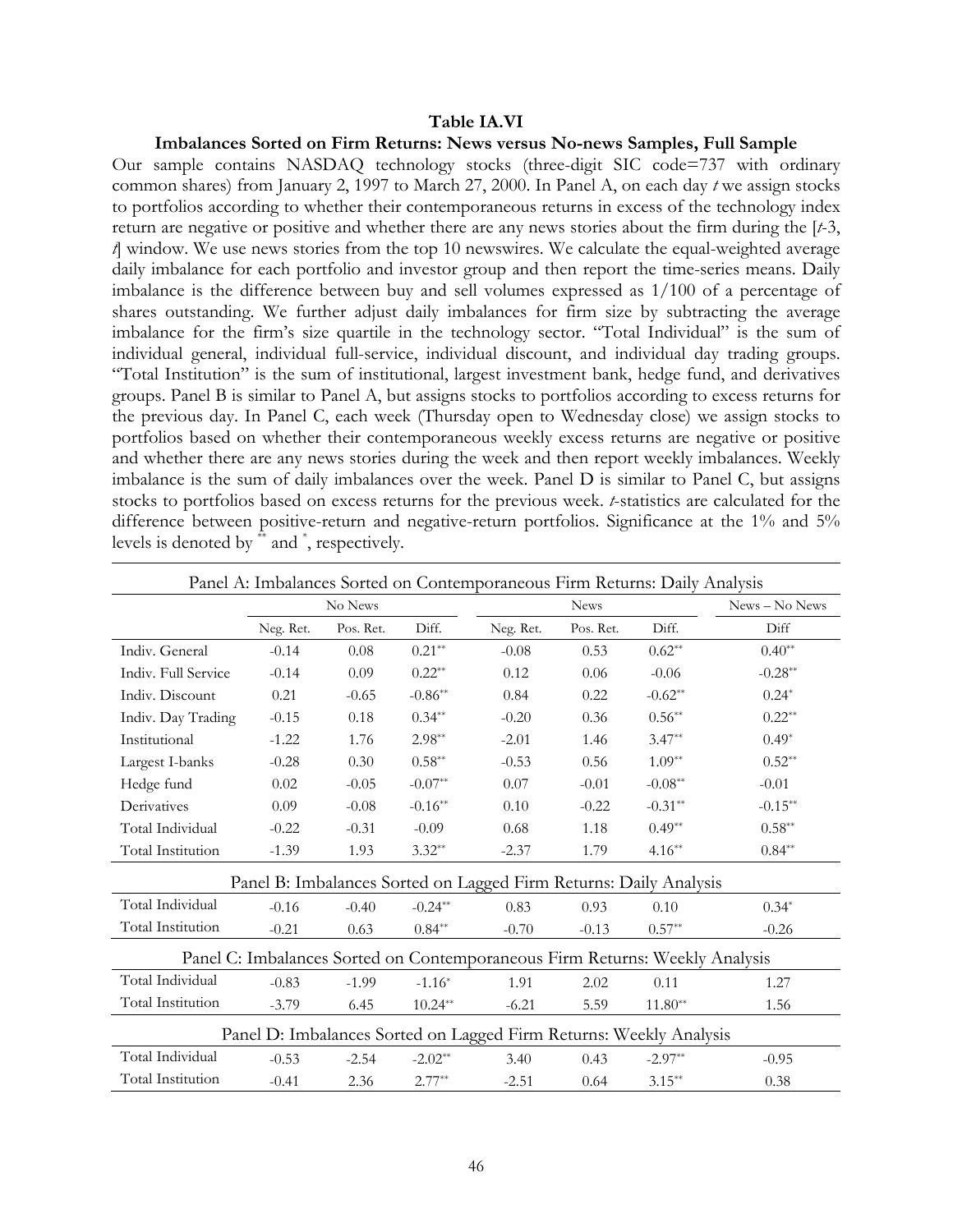#### **Table IA.VII**

# **Fama-MacBeth Regressions of Returns on Contemporaneous Imbalances: Alternative Sample Selections**

This table presents time-series averages of coefficients, number of observations, and adjusted- $R^2s$ for cross-sectional regressions estimated each day (week, month) from January 2, 1997 to March 27, 2000 for NASDAQ technology stocks (three-digit SIC code=737 with ordinary common shares). Panel A presents results for firms that are in the top 25% of the technology sector according to market capitalization. Panel B presents results for all technology firms. Panel C presents results for firms that are in the bottom 50% of the technology sector according to market capitalization. The dependent variables are daily (weekly, monthly) returns and the independent variables are contemporaneous daily (weekly, monthly) imbalances and their interactions with news dummies. Daily imbalance is the difference between buy and sell volumes expressed as a fraction of shares outstanding. We adjust daily imbalances for firm size by subtracting the average imbalance for the firm's size quartile in the technology sector. Weekly or monthly imbalance is the sum of daily imbalances over the week (Thursday open to Wednesday close) or month. Weekly (monthly) returns are buy-and-hold returns over the week (month). For the daily cross-sectional regression on day *t*, news dummy equals one for a firm if there are any news articles about the firm in the top 10 newswires during the [*t*-3, *t*] window. For weekly (monthly) cross-sectional regressions, news dummy equals one for a firm if there are any news articles about the firm in the top 10 newswires during the week (month). We standardize dependent and independent variables in each cross-section except for news dummies and estimate with intercepts that are not displayed for brevity. *t*-statistics computed using Newey-West standard errors with five lags are reported in parentheses.

|                                    | Panel A: Top 25% Technology Firms according to Market Capitalization |            |           |            |            |
|------------------------------------|----------------------------------------------------------------------|------------|-----------|------------|------------|
|                                    | Daily                                                                | Weekly     | Monthly   | Daily      | Weekly     |
| Indiv. General                     | 0.18                                                                 | 0.08       | $-0.01$   | 0.16       | 0.05       |
|                                    | (10.74)                                                              | (2.42)     | $(-0.39)$ | (9.41)     | (1.13)     |
| Indiv. Full Service                | 0.00                                                                 | 0.01       | 0.01      | 0.00       | 0.00       |
|                                    | $(-0.48)$                                                            | (0.87)     | (0.58)    | (0.08)     | (0.19)     |
| Indiv. Discount                    | $-0.23$                                                              | $-0.19$    | $-0.25$   | $-0.25$    | $-0.22$    |
|                                    | $(-16.21)$                                                           | $(-7.94)$  | $(-8.11)$ | $(-16.18)$ | $(-6.95)$  |
| Indiv. Day Trading                 |                                                                      | 0.19       | 0.15      |            | 0.21       |
|                                    |                                                                      | (5.63)     | (3.41)    |            | (5.62)     |
| Institutional                      | 0.21                                                                 | 0.21       | 0.17      | 0.20       | 0.19       |
|                                    | (26.21)                                                              | (12.40)    | (6.96)    | (23.85)    | (10.69)    |
| Largest I-banks                    | 0.08                                                                 | 0.08       | 0.05      | 0.08       | 0.09       |
|                                    | (15.90)                                                              | (8.54)     | (3.85)    | (14.73)    | (7.68)     |
| Hedge Fund                         |                                                                      | $-0.12$    | $-0.06$   |            | $-0.13$    |
|                                    |                                                                      | $(-13.07)$ | $(-3.59)$ |            | $(-11.24)$ |
| Mixed                              | 0.15                                                                 | 0.12       | 0.09      | 0.14       | 0.13       |
|                                    | (21.58)                                                              | (8.46)     | (4.46)    | (20.54)    | (7.22)     |
| $D_{\text{News}}$ x Indiv. General |                                                                      |            |           | 0.12       | 0.04       |
|                                    |                                                                      |            |           | (1.14)     | (0.80)     |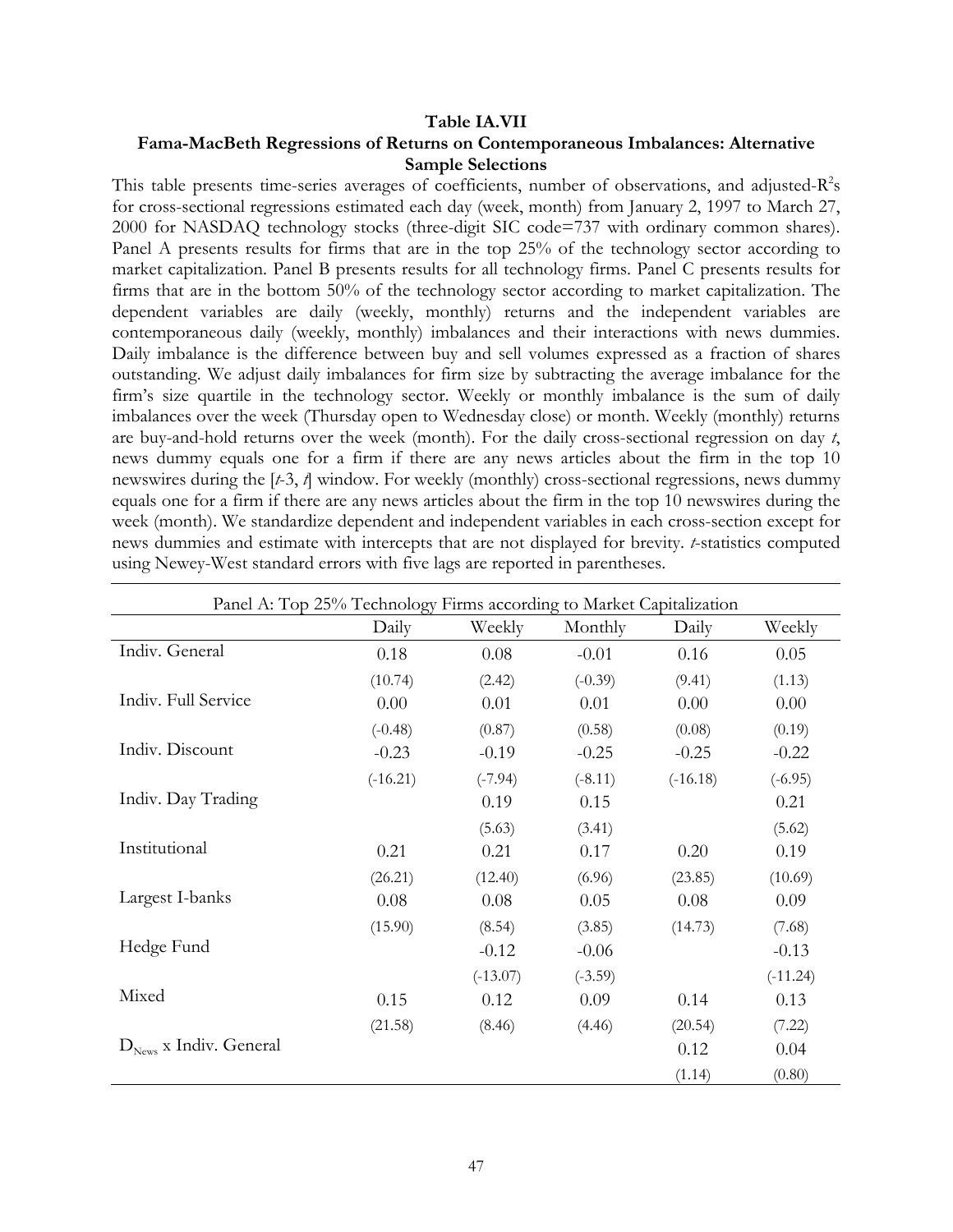|                                         | Daily                | Weekly                          | Monthly              | Daily                | Weekly                   |
|-----------------------------------------|----------------------|---------------------------------|----------------------|----------------------|--------------------------|
| $D_{\text{News}}$ x Indiv. Full Service |                      |                                 |                      | 0.29                 | $-0.01$                  |
|                                         |                      |                                 |                      | (0.72)               | $(-0.24)$                |
| $D_{\text{News}}$ x Indiv. Discount     |                      |                                 |                      | 0.39                 | 0.01                     |
| $D_{\text{News}}$ x Indiv. Day Trading  |                      |                                 |                      | (1.07)               | (0.33)<br>0.02           |
| $D_{\text{News}}$ x Institutional       |                      |                                 |                      | 0.11<br>(3.41)       | (1.03)<br>0.05<br>(2.00) |
| $D_{\text{News}}$ x Largest I-banks     |                      |                                 |                      | 0.84<br>(1.05)       | 0.01<br>(0.58)           |
| $D_{\text{News}}$ x Hedge Fund          |                      |                                 |                      |                      | $-0.01$<br>$(-0.25)$     |
| $D_{\text{News}}$ x Mixed               |                      |                                 |                      | 0.27<br>(1.33)       | 0.03<br>(1.52)           |
| Avg. N                                  | 122.1                | 121.9                           | 128.6                | 122.1                | 121.9                    |
| Adj.- $R^2$                             | 0.256                | 0.307                           | 0.278                | 0.309                | 0.339                    |
|                                         |                      | Panel B: Full Technology Sample |                      |                      |                          |
| Indiv. General                          | 0.08<br>(13.33)      | 0.08<br>(5.91)                  | 0.06<br>(2.41)       | 0.07<br>(10.15)      | 0.06<br>(4.29)           |
| Indiv. Full Service                     | 0.06<br>(20.15)      | 0.05<br>(7.29)                  | 0.02<br>(3.39)       | 0.08<br>(21.75)      | 0.07<br>(8.73)           |
| Indiv. Discount                         | $-0.01$<br>$(-0.93)$ | 0.00<br>(0.17)                  | $-0.02$<br>$(-0.68)$ | $-0.01$<br>$(-2.20)$ | 0.00<br>$(-0.24)$        |
| Indiv. Day Trading                      | 0.16<br>(17.46)      | 0.14<br>(8.14)                  | 0.14<br>(5.48)       | 0.16<br>(17.49)      | 0.16<br>(7.29)           |
| Institutional                           | 0.19<br>(36.28)      | 0.21<br>(17.24)                 | 0.18<br>(8.58)       | 0.19<br>(36.82)      | 0.21<br>(16.55)          |
| Largest I-banks                         | 0.10<br>(25.00)      | 0.10<br>(11.87)                 | $0.08\,$<br>(4.08)   | 0.10<br>(23.46)      | $-0.04$<br>$(-3.65)$     |
| Hedge Fund                              | 0.00<br>(0.28)       | $-0.01$<br>$(-1.81)$            | 0.02<br>(1.43)       | 0.00<br>$(-0.81)$    | 0.11<br>(11.14)          |
| Mixed                                   | 0.17<br>(36.70)      | 0.17<br>(18.68)                 | 0.13<br>(7.70)       | 0.18<br>(40.54)      | 0.19<br>(19.25)          |
| $D_{\text{News}}$ x Indiv. General      |                      |                                 |                      | 0.07<br>(4.51)       | 0.04<br>(1.86)           |
| $D_{\text{News}}$ x Indiv. Full Service |                      |                                 |                      | $-0.03$<br>$(-2.43)$ | $-0.03$<br>$(-1.94)$     |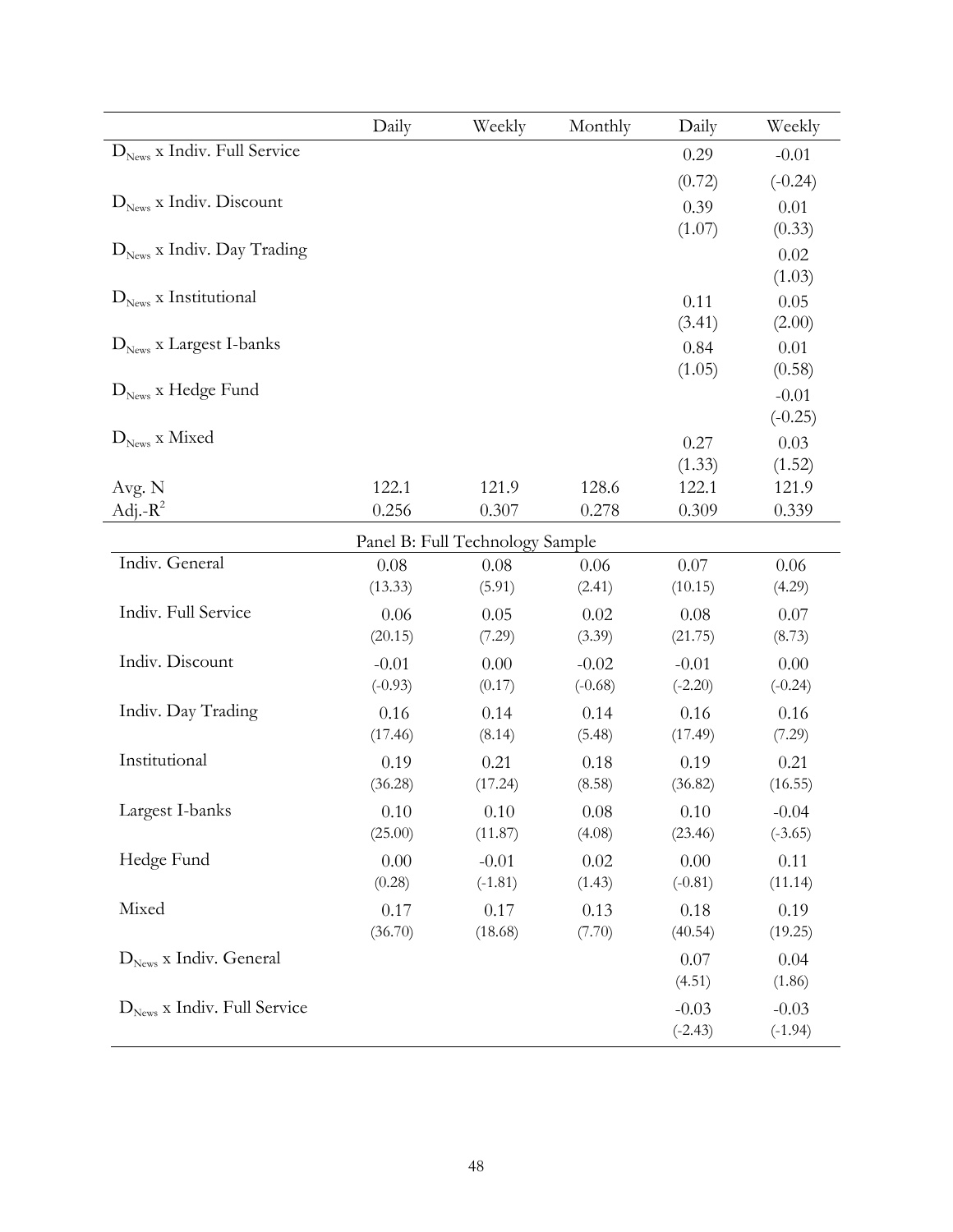|                                                                         | Daily          | Weekly         | Monthly        | Daily          | Weekly         |
|-------------------------------------------------------------------------|----------------|----------------|----------------|----------------|----------------|
| $D_{\text{News}}$ x Indiv. Discount                                     |                |                |                | $-0.02$        | 0.00           |
|                                                                         |                |                |                | $(-1.42)$      | $(-0.07)$      |
| $D_{\text{News}}$ x Indiv. Day Trading                                  |                |                |                | 0.05           | $-0.01$        |
|                                                                         |                |                |                | (5.00)         | $(-0.29)$      |
| $DNews$ x Institutional                                                 |                |                |                | 0.07           | 0.02           |
|                                                                         |                |                |                | (5.51)         | (1.19)         |
| $D_{\text{News}}$ x Largest I-banks                                     |                |                |                | 0.02           | 0.01           |
|                                                                         |                |                |                | (3.17)         | (0.98)         |
| $D_{\text{News}}$ x Hedge Fund                                          |                |                |                | $-0.02$        | $-0.01$        |
|                                                                         |                |                |                | $(-1.80)$      | $(-0.80)$      |
| $\mathbf{D}_\text{News}$ x Mixed                                        |                |                |                | 0.03           | $-0.02$        |
|                                                                         |                |                |                | (2.66)         | $(-1.31)$      |
| Avg. N                                                                  | 489            | 489.9          | 490.2          | 489.0          | 489.9          |
| Adj.- $R^2$                                                             | 0.147          | 0.141          | 0.127          | 0.183          | 0.174          |
| Panel C: Bottom 50% Technology Firms according to Market Capitalization |                |                |                |                |                |
| Indiv. General                                                          | 0.07           | 0.07           | 0.01           | 0.05           | 0.05           |
|                                                                         | (9.69)         | (5.40)         | (0.59)         | (7.05)         | (3.15)         |
| Indiv. Full Service                                                     | 0.09           | 0.10           | 0.05           | 0.11           | 0.13           |
|                                                                         | (17.94)        | (10.79)        | (4.43)         | (20.79)        | (12.60)        |
| Indiv. Discount                                                         | 0.04<br>(5.31) | 0.06<br>(3.51) | 0.01<br>(0.30) | 0.02<br>(3.24) | 0.05<br>(1.88) |
| Indiv. Day Trading                                                      |                | 0.15           | 0.06           |                | 0.16           |
|                                                                         |                | (7.75)         | (1.46)         |                | (7.92)         |
| Institutional                                                           | 0.19           | 0.21           | 0.19           | 0.20           | 0.23           |
|                                                                         | (23.21)        | (15.04)        | (8.33)         | (25.85)        | (12.71)        |
| Largest I-banks                                                         | 0.13           | 0.13           | 0.08           | 0.15           | 0.15           |
|                                                                         | (13.12)        | (7.52)         | (2.61)         | (15.24)        | (8.33)         |
| Hedge Fund                                                              |                | 0.05           | 0.05           |                | 0.07           |
|                                                                         |                | (2.90)         | (1.44)         |                | (3.03)         |
| Mixed                                                                   | 0.21           | 0.23           | 0.17           | 0.23           | 0.25           |
|                                                                         | (27.33)        | (16.39)        | (7.89)         | (30.39)        | (17.14)        |
| $D_{\text{News}}$ x Indiv. General                                      |                |                |                | 1.29           | $-0.01$        |
|                                                                         |                |                |                | (0.80)         | $(-0.14)$      |
| $D_{\text{News}}$ x Indiv. Full Service                                 |                |                |                | 0.74           | $-0.02$        |
|                                                                         |                |                |                | (0.85)         | $(-0.84)$      |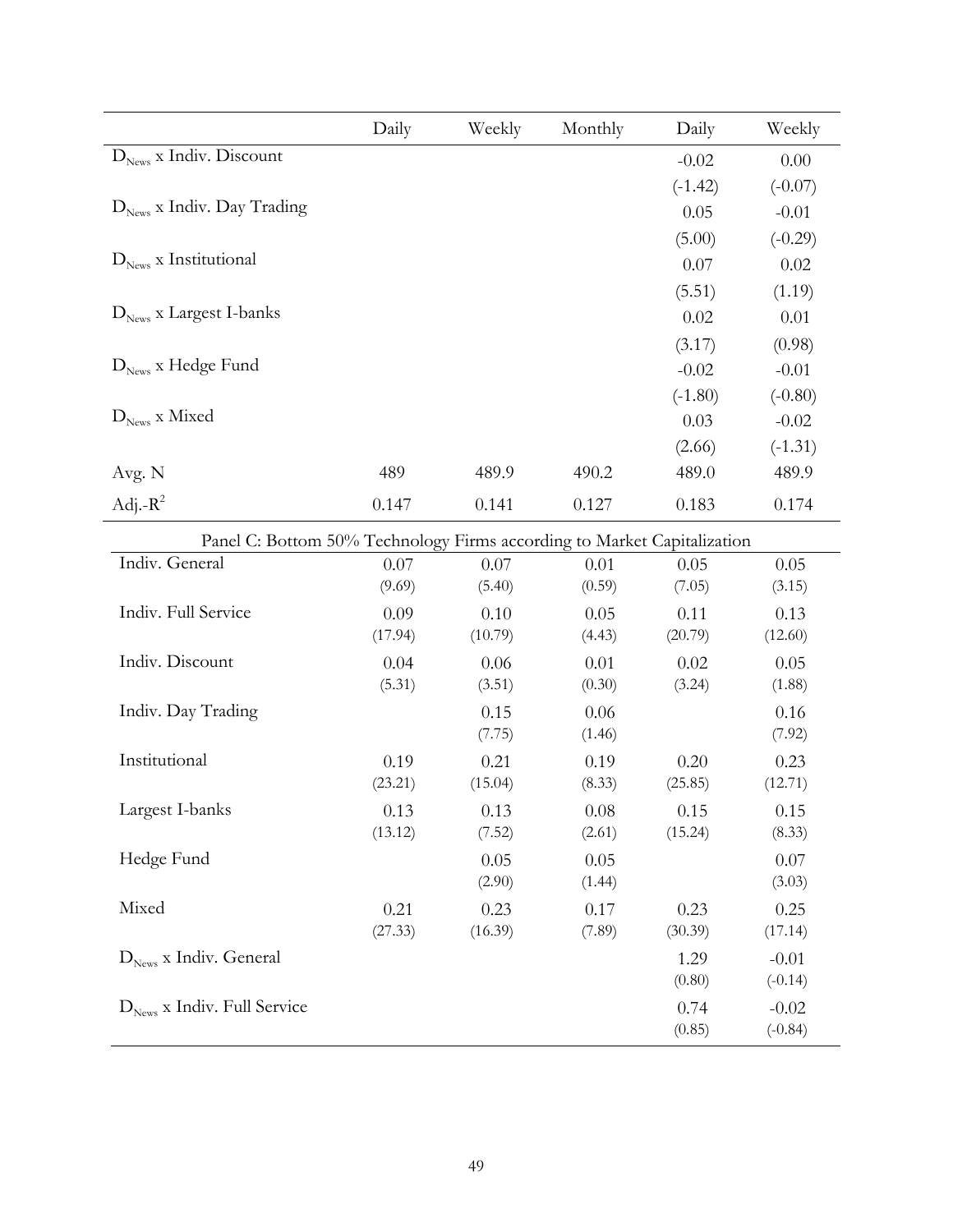|                                        | Daily | Weekly | Monthly | Daily     | Weekly    |
|----------------------------------------|-------|--------|---------|-----------|-----------|
| $D_{\text{News}}$ x Indiv. Discount    |       |        |         | 0.28      | 0.03      |
|                                        |       |        |         | (1.90)    | (0.90)    |
| $D_{\text{News}}$ x Indiv. Day Trading |       |        |         |           | 0.01      |
|                                        |       |        |         |           | (0.21)    |
| $D_{\text{News}}$ x Institutional      |       |        |         | $-0.12$   | 0.09      |
|                                        |       |        |         | $(-0.43)$ | (2.39)    |
| $D_{\text{News}}$ x Largest I-banks    |       |        |         | 1.27      | 0.00      |
|                                        |       |        |         | (0.91)    | (0.08)    |
| $D_{\text{News}}$ x Hedge Fund         |       |        |         |           | $-0.38$   |
|                                        |       |        |         |           | $(-1.23)$ |
| $D_{\text{News}}$ x Mixed              |       |        |         | 0.07      | 0.05      |
|                                        |       |        |         | (0.50)    | (1.80)    |
| Avg. N                                 | 244.2 | 243.8  | 257.1   | 244.2     | 243.8     |
| Adj.- $R^2$                            | 0.125 | 0.154  | 0.123   | 0.176     | 0.204     |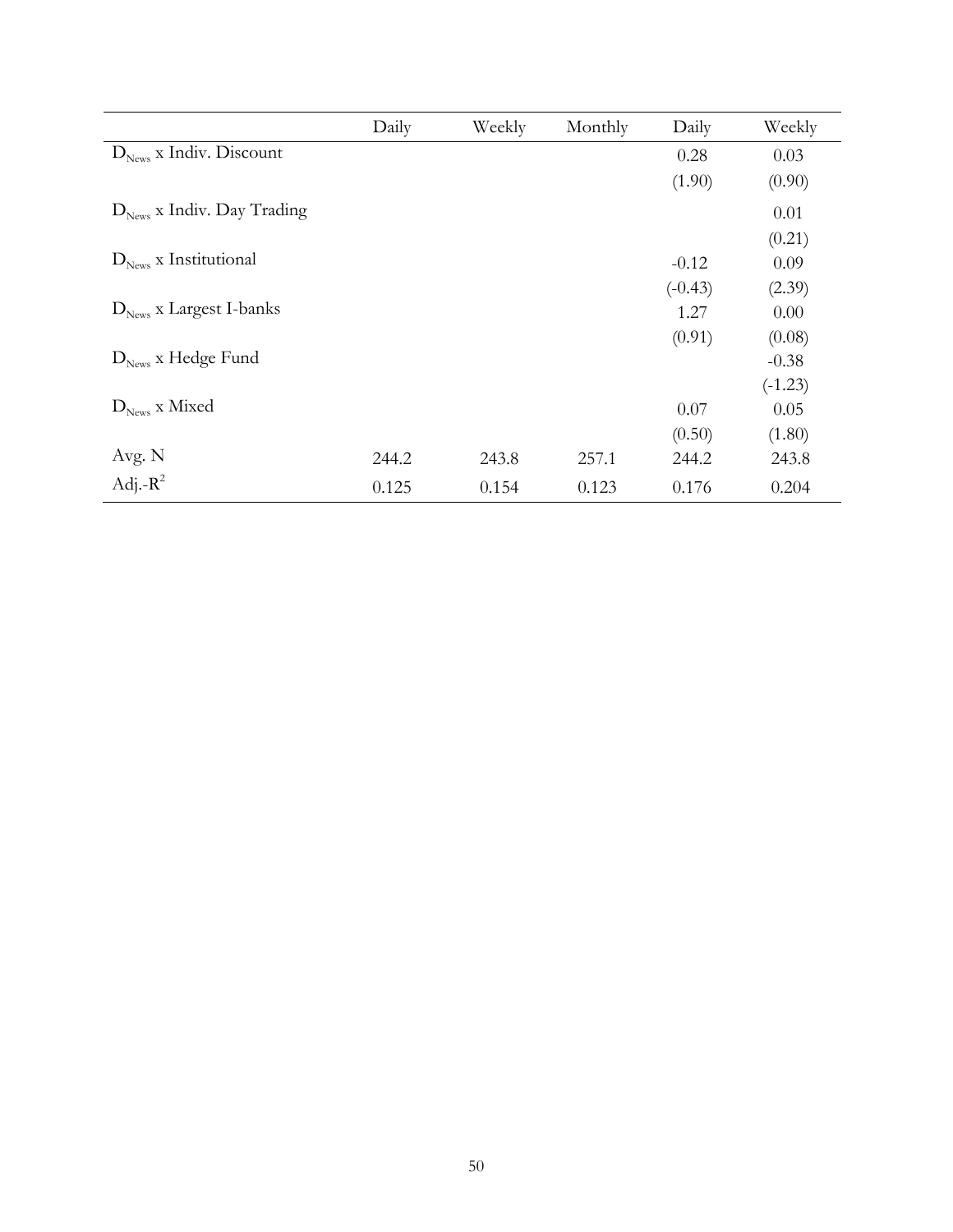## **Table IA.VIII**

# **Fama-MacBeth Regressions of Returns on Contemporaneous Imbalances: Alternative News Measures**

This table presents time-series averages of coefficients, number of observations, and adjusted- $R^2$ s for cross-sectional regressions estimated each day (week) from January 2, 1997 to March 27, 2000 and March 28, 2000 to December 31, 2002 for NASDAQ technology stocks (three-digit SIC code=737 with ordinary common shares). The dependent variables are daily (weekly) returns and the independent variables are contemporaneous daily (weekly) imbalances and their interactions with news dummies. Daily imbalance is the difference between buy and sell volumes expressed as a fraction of shares outstanding. Weekly imbalance is the sum of daily imbalances over the week (Thursday open to Wednesday close). We adjust imbalances for firm size by subtracting the average imbalance for the firm's size quartile in the technology sector. Weekly returns are buy-and-hold returns over the week. For the daily cross-sectional regression on day *t*, news dummy equals one for a firm if there are any news articles about the firm in any Factiva newswire or non-newswire source on day *t*. For weekly cross-sectional regression, news dummy equals one for a firm if there are any news articles about the firm in any Factiva newswire or non-newswire source during the week. We standardize dependent and independent variables except for news dummies in each cross-section and estimate with intercepts that are not displayed for brevity. *t*-statistics computed using Newey-West standard errors with five lags are reported in parentheses.

|                                             | Jan. 2, 1997 - Mar. 27, 2000 |           | Mar. 28, 2000 - Dec. 31, 2002 |           |
|---------------------------------------------|------------------------------|-----------|-------------------------------|-----------|
|                                             | Daily                        | Weekly    | Daily                         | Weekly    |
| Individual General                          | 0.07                         | 0.07      | 0.04                          | 0.01      |
|                                             | (10.15)                      | (4.67)    | (6.14)                        | (0.40)    |
| Individual Full Service                     | 0.08                         | 0.07      | 0.06                          | 0.06      |
|                                             | (21.75)                      | (8.50)    | (12.49)                       | (6.89)    |
| <b>Individual Discount</b>                  | $-0.01$                      | $-0.01$   | 0.00                          | $-0.01$   |
|                                             | $(-2.20)$                    | $(-0.51)$ | (0.57)                        | $(-0.89)$ |
| Individual Day Trading                      | 0.16                         | 0.14      | 0.05                          | 0.03      |
|                                             | (17.49)                      | (7.93)    | (9.32)                        | (2.41)    |
| Institutional                               | 0.19                         | 0.21      | 0.20                          | 0.24      |
|                                             | (36.82)                      | (17.41)   | (26.88)                       | (14.28)   |
| Largest I-banks                             | 0.10                         | 0.11      | 0.10                          | 0.10      |
|                                             | (23.46)                      | (10.09)   | (19.63)                       | (10.13)   |
| Hedge Fund                                  | 0.00                         | $-0.02$   | 0.02                          | 0.01      |
|                                             | $(-0.81)$                    | $(-2.39)$ | (6.27)                        | (1.08)    |
| Mixed                                       | 0.18                         | 0.18      | 0.20                          | 0.21      |
|                                             | (40.54)                      | (21.08)   | (31.82)                       | (14.98)   |
| $DNews$ x Individual General                | 0.07                         | 0.01      | $-0.01$                       | $-0.01$   |
|                                             | (4.51)                       | (1.72)    | $(-0.64)$                     | $(-1.79)$ |
| D <sub>News</sub> x Individual Full Service | $-0.03$                      | $-0.02$   | $-0.02$                       | $-0.02$   |
|                                             | $(-2.43)$                    | $(-2.24)$ | $(-1.61)$                     | $(-3.19)$ |
| D <sub>News</sub> x Individual Discount     | $-0.02$                      | 0.00      | $-0.02$                       | $-0.02$   |
|                                             | $(-1.42)$                    | $(-0.28)$ | $(-1.51)$                     | $(-2.24)$ |
| D <sub>News</sub> x Individual Day Trading  | 0.05                         | 0.01      | 0.05                          | 0.02      |
|                                             | (5.00)                       | (1.87)    | (4.14)                        | (3.35)    |
| $DNews$ x Institutional                     | 0.07                         | 0.01      | 0.05                          | $-0.01$   |
|                                             | (5.51)                       | (1.73)    | (5.16)                        | $(-1.27)$ |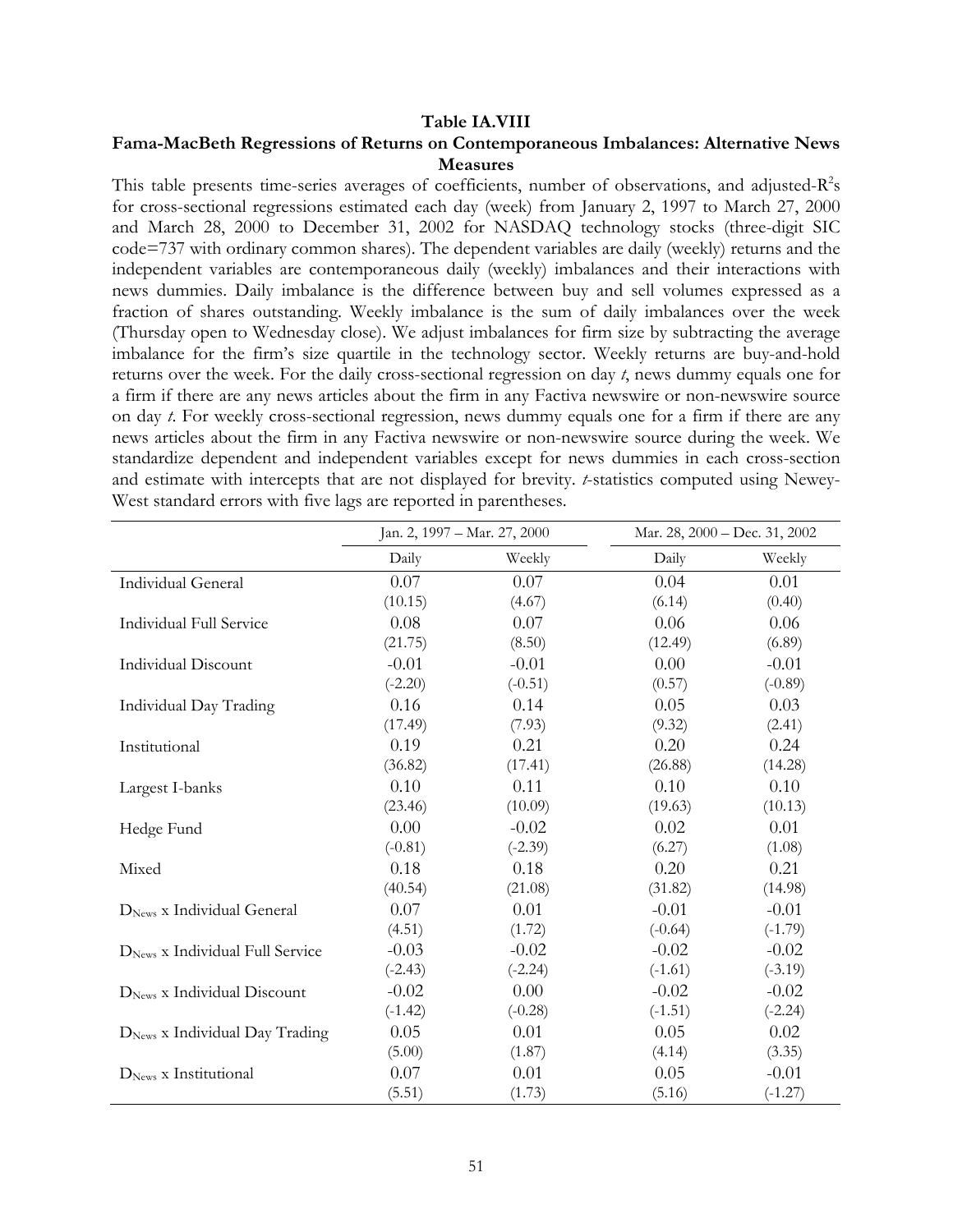|                           | Jan. 2, 1997 – Mar. 27, 2000 |           | Mar. 28, 2000 – Dec. 31., 2002 |           |
|---------------------------|------------------------------|-----------|--------------------------------|-----------|
|                           | Daily                        | Weekly    | Daily                          | Weekly    |
| $DNews$ x Largest I-banks | 0.02                         | 0.00      | 0.02                           | 0.00      |
|                           | (3.17)                       | $(-0.76)$ | (3.09)                         | $(-1.07)$ |
| $DNews$ x Hedge Fund      | $-0.02$                      | $-0.01$   | 0.03                           | $-0.01$   |
|                           | $(-1.80)$                    | $(-0.78)$ | (4.54)                         | $(-1.95)$ |
| $DNews$ x Mixed           | 0.03                         | $-0.01$   | 0.01                           | $-0.02$   |
|                           | (2.66)                       | $(-0.90)$ | (1.11)                         | $(-3.44)$ |
| N                         | 489                          | 490       | 551                            | 552       |
| Adj.- $R^2$               | 0.183                        | 0.173     | 0.118                          | 0.118     |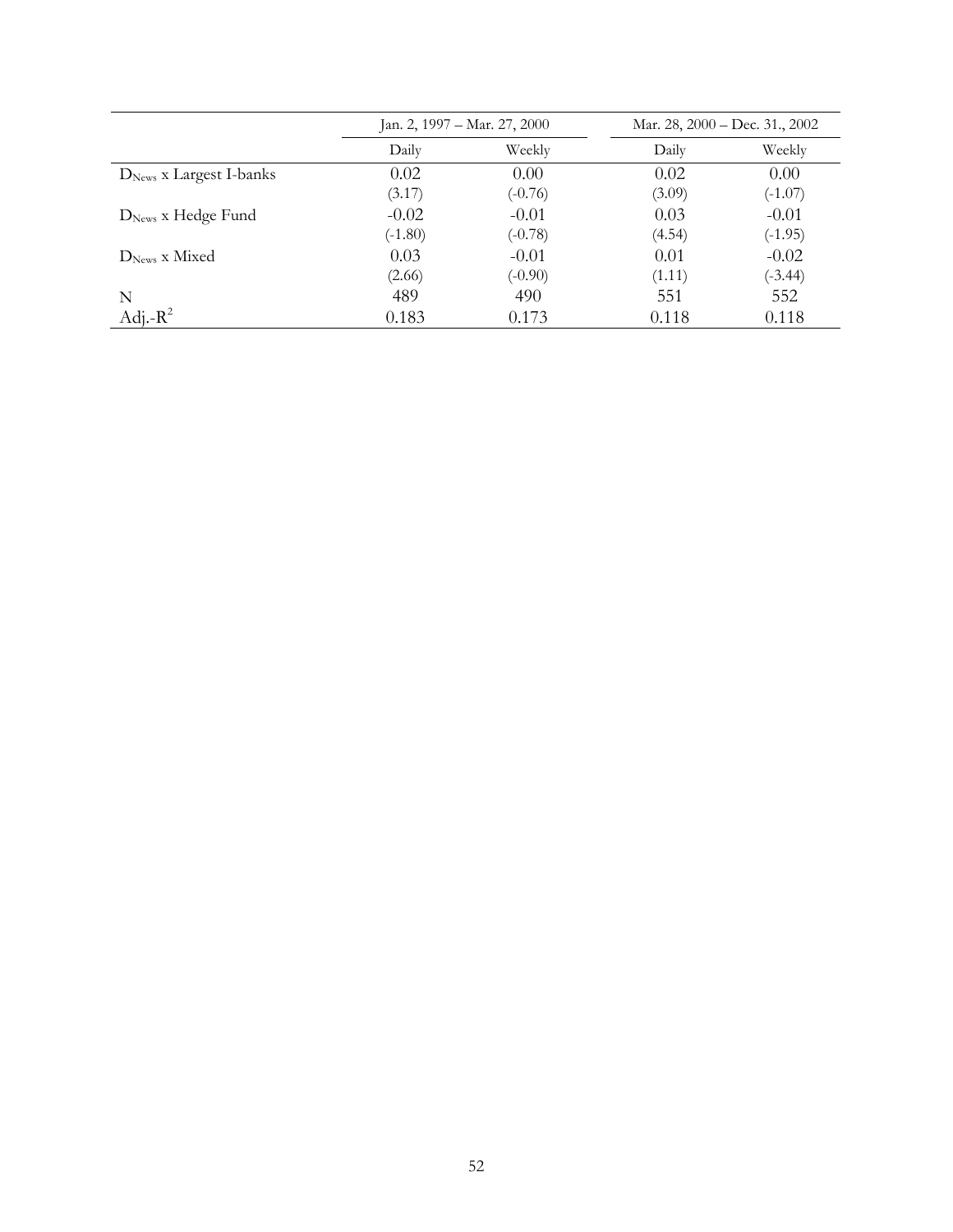#### **Table IA.IX**

#### **Panel Regressions of Returns on Contemporaneous Imbalances**

This table presents coefficients, number of observations, and adjusted-R2s for panel regressions estimated for the periods from January 2, 1997 to March 27, 2000 and March 28, 2000 to December 31, 2002 for NASDAQ technology stocks (three-digit SIC code=737 with ordinary common shares). Panel A reports results for the period from January 2, 1997 to March 27, 2000. Panel B reports results for the period from March 28, 2000 to December 31, 2002. The dependent variables are daily (weekly, monthly) returns and the independent variables are contemporaneous daily (weekly, monthly) imbalances and their interactions with news dummies. Daily imbalance is the difference between buy and sell volumes expressed as a fraction of shares outstanding. Weekly or monthly imbalance is sum of daily imbalances over the week (Thursday open to Wednesday close) or month. We adjust imbalances for firm size by subtracting the average imbalance for the firm's size quartile in the technology sector. Weekly or monthly returns are buy-and-hold returns over the week or month. For daily regressions, news dummy equals one for a firm on day *t* if there are any news articles about the firm in the top 10 newswires during the [*t*-3, *t*] window. For weekly (monthly) regressions, news dummy equals one for a firm if there are any news articles about the firm in the top 10 newswires during the week (month). We standardize dependent and independent variables in each cross-section except for news dummies and estimate with intercepts that are not displayed for brevity. *t*-statistics computed by clustering standard errors by firm and by month are in parentheses.

| Panel A: January 2, 1997 - March 27, 2000 |           |           |           |           |           |
|-------------------------------------------|-----------|-----------|-----------|-----------|-----------|
|                                           | Daily     | Weekly    | Monthly   | Daily     | Weekly    |
| Indiv. General                            | 0.08      | 0.09      | 0.08      | 0.07      | 0.08      |
|                                           | (10.59)   | (7.04)    | (3.72)    | (9.01)    | (5.34)    |
| Indiv. Full Service                       | 0.04      | 0.03      | 0.01      | 0.06      | 0.05      |
|                                           | (10.27)   | (4.52)    | (0.95)    | (10.91)   | (5.74)    |
| Indiv. Discount                           | $-0.01$   | $-0.01$   | $-0.04$   | $-0.02$   | $-0.02$   |
|                                           | $(-0.71)$ | $(-0.63)$ | $(-1.24)$ | $(-2.04)$ | $(-1.74)$ |
| Indiv. Day Trading                        | 0.16      | 0.15      | 0.15      | 0.15      | 0.14      |
|                                           | (11.31)   | (11.20)   | (7.56)    | (9.95)    | (8.25)    |
| Institutional                             | 0.16      | 0.18      | 0.16      | 0.17      | 0.18      |
|                                           | (22.46)   | (14.26)   | (6.39)    | (24.13)   | (16.76)   |
| Largest I-banks                           | 0.08      | 0.08      | 0.06      | 0.09      | 0.08      |
|                                           | (18.81)   | (9.05)    | (4.03)    | (17.24)   | (6.95)    |
| Hedge Fund                                | $-0.01$   | $-0.02$   | 0.01      | $-0.01$   | $-0.01$   |
|                                           | $(-1.14)$ | $(-2.65)$ | (0.72)    | $(-2.87)$ | $(-1.15)$ |
| Mixed                                     | 0.14      | 0.15      | 0.12      | 0.16      | 0.16      |
|                                           | (19.15)   | (11.23)   | (6.22)    | (25.06)   | (13.90)   |
| $D_{\text{News}}$ x Indiv. General        |           |           |           | 0.05      | 0.02      |
|                                           |           |           |           | (3.36)    | (2.38)    |
| $D_{\text{News}}$ x Indiv. Full Service   |           |           |           | $-0.05$   | $-0.02$   |
|                                           |           |           |           | $(-5.65)$ | $(-3.56)$ |
| $D_{\text{News}}$ x Indiv. Discount       |           |           |           | 0.03      | 0.01      |
|                                           |           |           |           | (1.42)    | (0.99)    |
| $D_{\text{News}}$ x Indiv. Day Trading    |           |           |           | 0.02      | 0.00      |
|                                           |           |           |           | (1.49)    | (0.99)    |
| $D_{\text{News}}$ x Institutional         |           |           |           | $-0.02$   | 0.00      |
|                                           |           |           |           | $(-0.94)$ | $(-0.33)$ |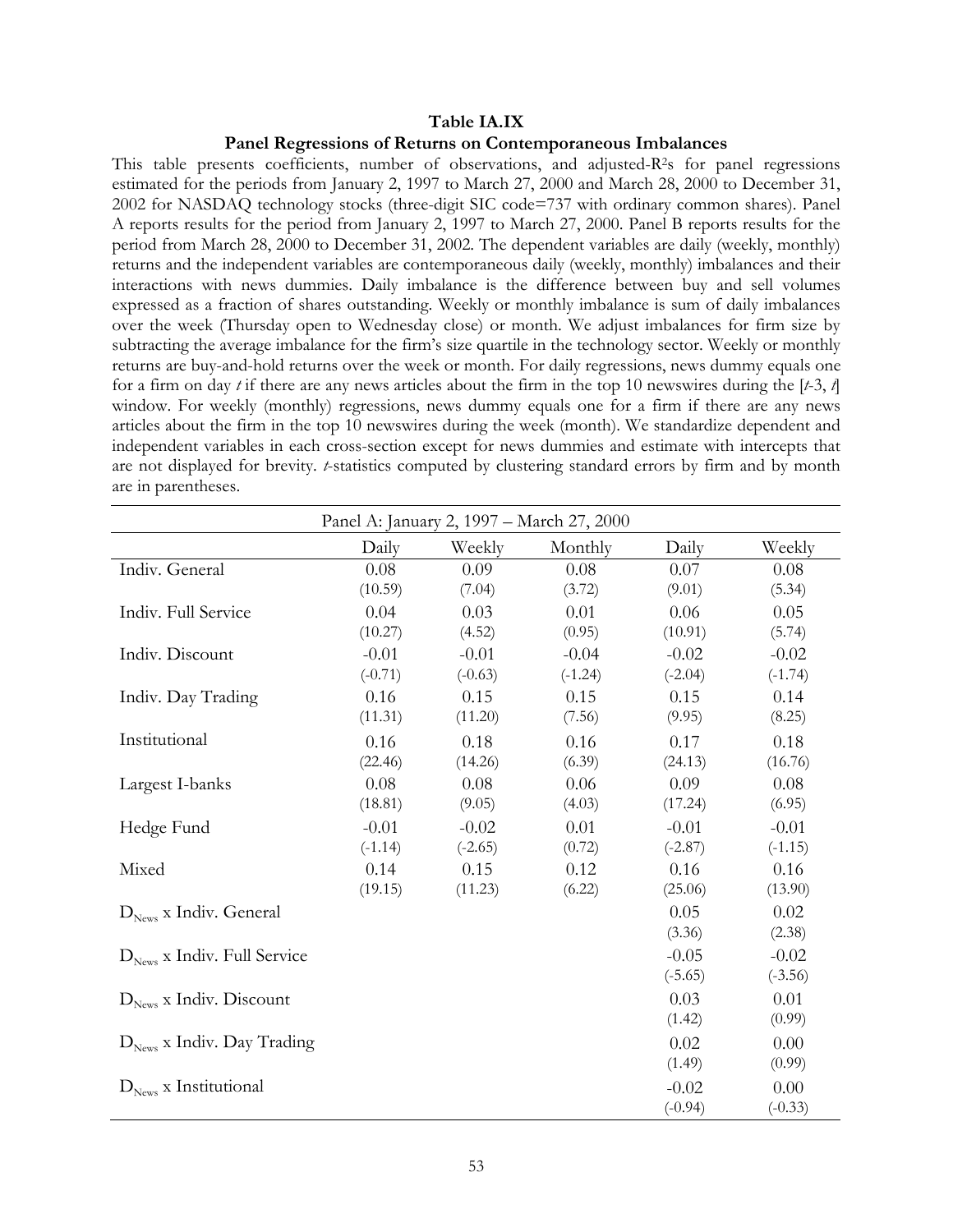|                                         | Daily     | Weekly    | Monthly                                     | Daily                | Weekly               |
|-----------------------------------------|-----------|-----------|---------------------------------------------|----------------------|----------------------|
| D <sub>News</sub> x Largest I-banks     |           |           |                                             | $-0.01$              | 0.00                 |
|                                         |           |           |                                             | $(-1.01)$            | (0.64)               |
| $D_{\text{News}}$ x Hedge Fund          |           |           |                                             | 0.01                 | $-0.01$              |
|                                         |           |           |                                             | (1.25)               | $(-2.98)$            |
| $D_{\text{News}}$ x Mixed               |           |           |                                             | $-0.05$<br>$(-3.27)$ | $-0.01$<br>$(-1.12)$ |
| N                                       | 399,016   | 82,298    | 19,118                                      | 396,965              | 81,480               |
| Adj.- $R^2$                             | 0.060     | 0.058     | 0.049                                       | 0.062                | 0.060                |
|                                         |           |           | Panel B: March 28, 2000 - December 31, 2002 |                      |                      |
| Indiv. General                          | 0.02      | $-0.01$   | $-0.05$                                     | 0.02                 | 0.00                 |
|                                         | (2.03)    | $(-0.65)$ | $(-3.33)$                                   | (2.56)               | $(-0.08)$            |
| Indiv. Full Service                     | 0.03      | 0.03      | 0.02                                        | 0.05                 | 0.03                 |
|                                         | (7.28)    | (4.57)    | (1.87)                                      | (9.22)               | (3.68)               |
| Indiv. Discount                         | $-0.03$   | $-0.05$   | $-0.10$                                     | $-0.01$              | $-0.04$              |
|                                         | $(-3.09)$ | $(-3.35)$ | $(-4.43)$                                   | $(-1.21)$            | $(-2.37)$            |
| Indiv. Day Trading                      | 0.05      | 0.04      | 0.02                                        | 0.05                 | 0.03                 |
|                                         | (6.02)    | (4.59)    | (1.22)                                      | (5.42)               | (2.84)               |
| Institutional                           | 0.17      | 0.20      | 0.21                                        | 0.17                 | 0.20                 |
|                                         | (17.85)   | (17.87)   | (11.84)                                     | (15.15)              | (15.33)              |
| Largest I-banks                         | 0.08      | 0.09      | 0.08                                        | 0.09                 | 0.09                 |
|                                         | (17.50)   | (13.33)   | (6.80)                                      | (13.56)              | (12.44)              |
| Hedge Fund                              | 0.03      | 0.00      | 0.03                                        | 0.02                 | 0.02                 |
|                                         | (6.99)    | (0.43)    | (2.08)                                      | (5.63)               | (2.51)               |
| Mixed                                   | 0.15      | 0.16      | 0.13                                        | 0.17                 | 0.16                 |
|                                         | (15.63)   | (12.89)   | (7.61)                                      | (14.73)              | (11.51)              |
| $D_{\text{News}}$ x Indiv. General      |           |           |                                             | $-0.01$              | $-0.01$              |
|                                         |           |           |                                             | $(-1.04)$            | $(-1.62)$            |
| $D_{\text{News}}$ x Indiv. Full Service |           |           |                                             | $-0.04$              | 0.00                 |
|                                         |           |           |                                             | $(-4.93)$            | $(-0.26)$            |
| $D_{\text{News}}$ x Indiv. Discount     |           |           |                                             | $-0.04$<br>$(-2.60)$ | $-0.01$<br>$(-1.68)$ |
| $D_{\text{News}}$ x Indiv. Day Trading  |           |           |                                             | 0.01                 | 0.01                 |
|                                         |           |           |                                             | (1.14)               | (1.52)               |
| $D_{\text{News}}$ x Institutional       |           |           |                                             | $-0.01$              | 0.00                 |
|                                         |           |           |                                             | $(-0.59)$            | $(-0.90)$            |
| $D_{\text{News}}$ x Largest I-banks     |           |           |                                             | $-0.01$              | 0.00                 |
|                                         |           |           |                                             | $(-1.43)$            | (0.24)               |
| $D_{\text{News}}$ x Hedge Fund          |           |           |                                             | 0.02                 | $-0.01$              |
|                                         |           |           |                                             | (3.20)               | $(-5.20)$            |
| $D_{\text{News}}$ x Mixed               |           |           |                                             | $-0.03$              | 0.00                 |
|                                         |           |           |                                             | $(-2.82)$            | $(-0.71)$            |
| N                                       | 381,512   | 80,074    | 18,177                                      | 381,349              | 79,877               |
| Adj.- $R^2$                             | 0.039     | 0.052     | 0.071                                       | 0.040                | 0.053                |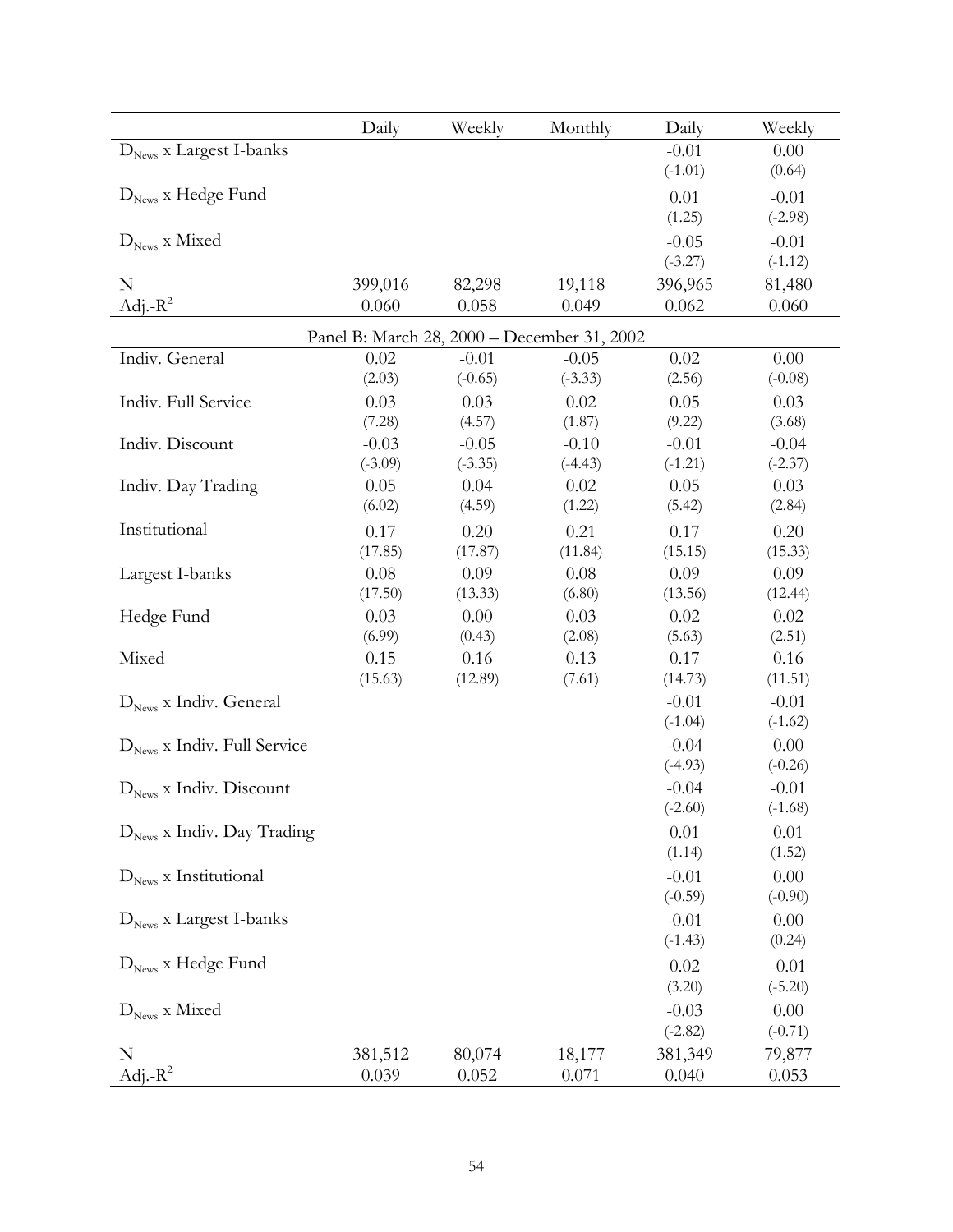

**Figure IB.1. Cumulative net buying induced by flows: 13f institution types.** This figure plots cumulative net buying induced by flows of 13f institution types for NASDAQ technology stocks (three-digit SIC code=737 with ordinary common shares, excluding Microsoft) during the 1997 to 2002 period. We require a firm to be in the technology sector at both the beginning and the end of the quarter to be included in the sample. Quarterly net buying is expressed as a percentage of total market capitalization of the technology sector. Net buying induced by mutual fund flows is calculated by applying mutual fund flows for the merged CRSP-Thomson Financial sample to 13f mutual fund families. Details of the calculation are described in Internet Appendix E. Flows of institution types other than mutual funds are estimated using quarterly holdings and stock returns. We further calculate flow-induced net buying by institution types other than mutual funds by assuming that managers allocate flows proportionally to their current portfolio. Details of the calculation are described in Internet Appendix F. We then plot cumulative net buying during the 1997 to 2002 period.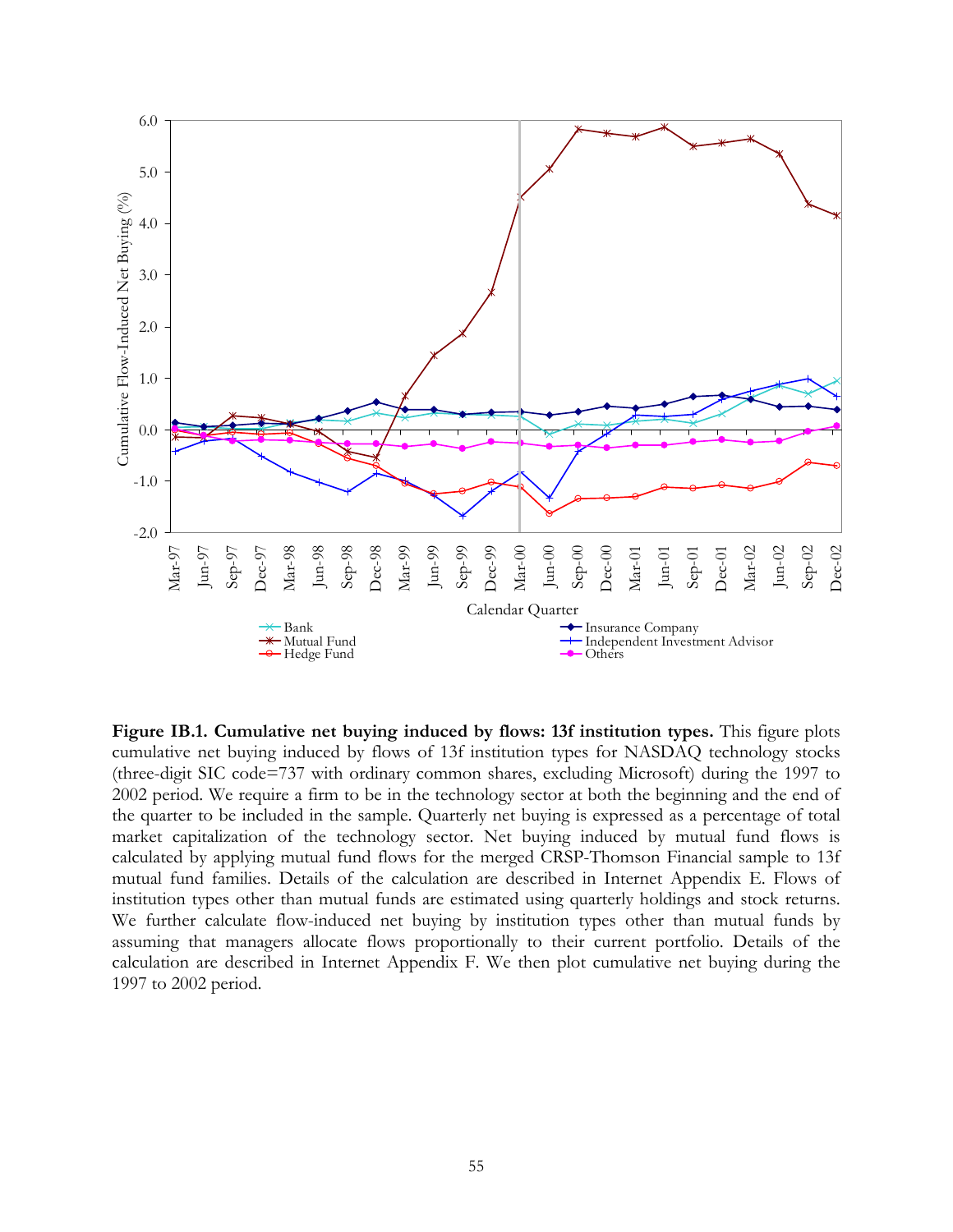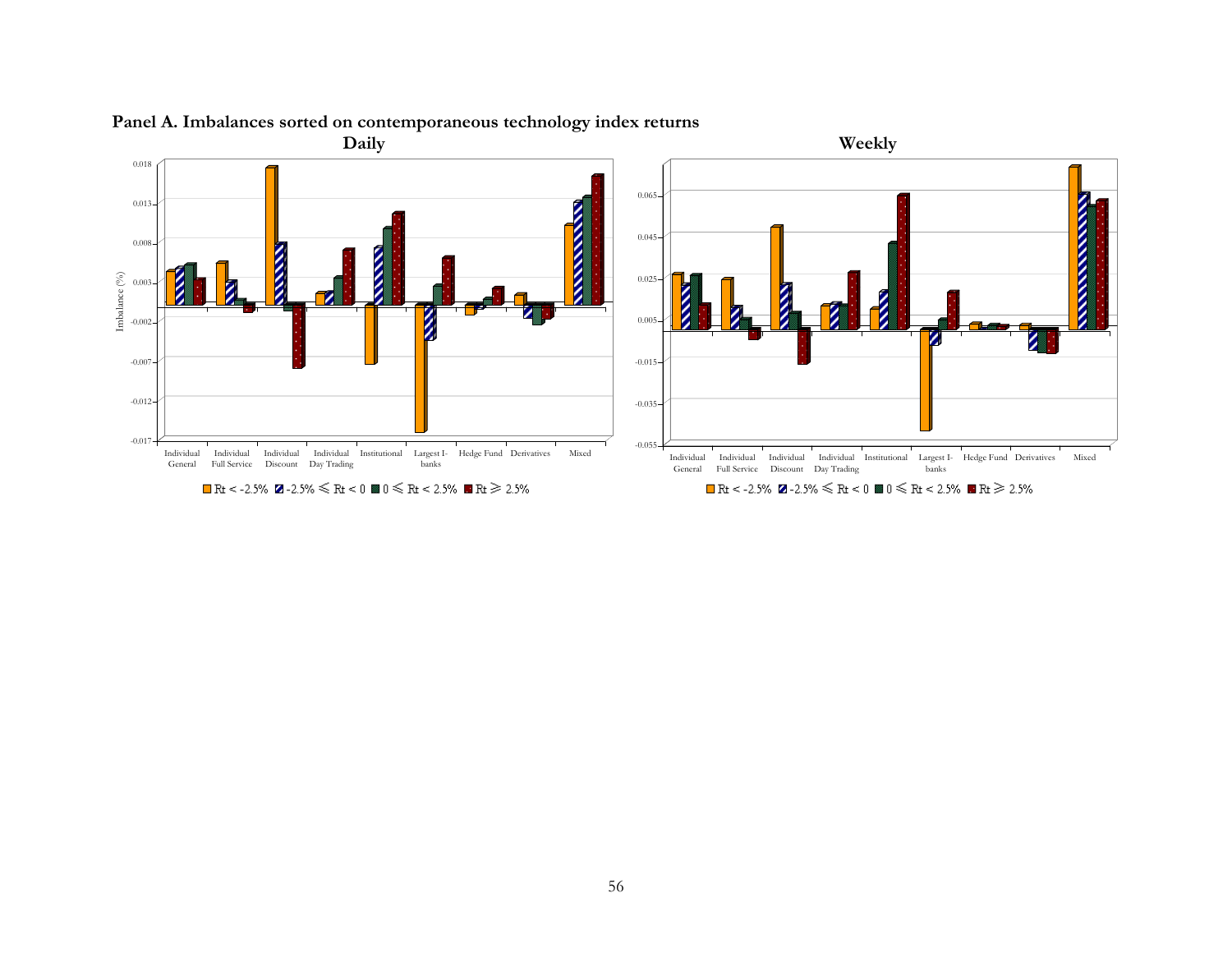

# **Panel B. Imbalances sorted on lagged technology index returns**

**Figure IB.2. Imbalances across market return categories.** This figure plots the daily and weekly imbalances for nine investor groups across four index return categories for the value-weighted technology sector from January 2, 1997 to March 27, 2000. Daily imbalance is the difference between buy and sell volumes expressed as a percentage of shares outstanding. The technology sector is comprised of all NASDAQ stocks with ordinary common shares and three-digit SIC code 737, excluding Microsoft. In Panel A, the chart on the left plots value-weighted daily imbalances sorted on contemporaneous daily index returns, while the chart on the right plots value-weighted weekly imbalances sorted on contemporaneous weekly index returns. In Panel B, the chart on the left plots value-weighted daily imbalances sorted on lagged daily index returns, while the chart on the right plots value-weighted weekly imbalances sorted on lagged weekly index returns.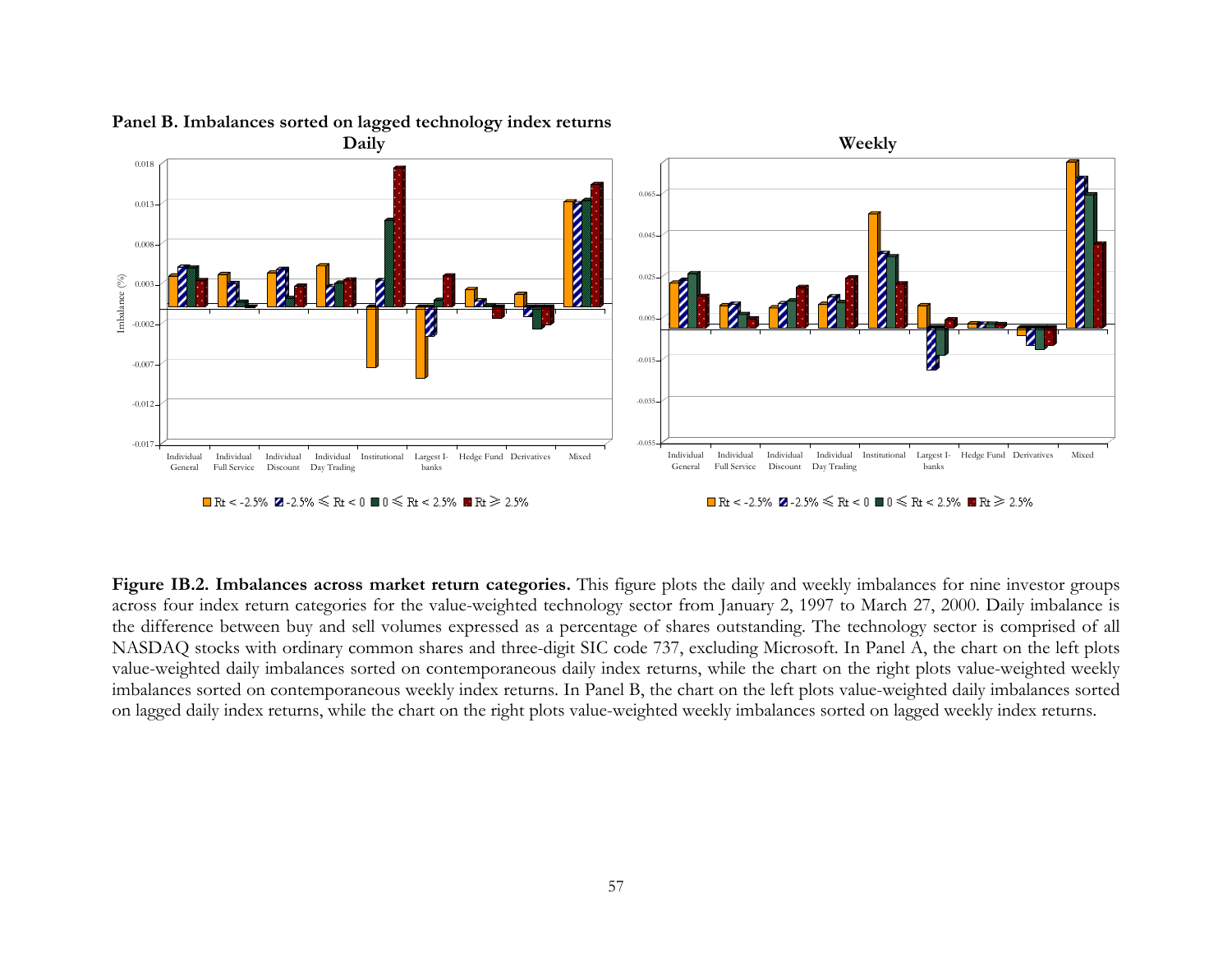

**Figure IB.3. Number of individual stock peaks by month**. For all NASDAQ stocks with ordinary common shares and three-digit SIC code 737 at some point from January 1997 to December 2000, we identify the individual peaks during the same period. In the case of a tie, we choose the first peak. We then eliminate stocks for which the peak is within the first or last 21 days of trading or the three-digit SIC code is different from 737 at the time of the peak. We plot the number of individual peaks in each month from January 1997 to December 2000. March 2000 has the highest number of peaks with 151, as compared to a total of 429 peaks in all other months.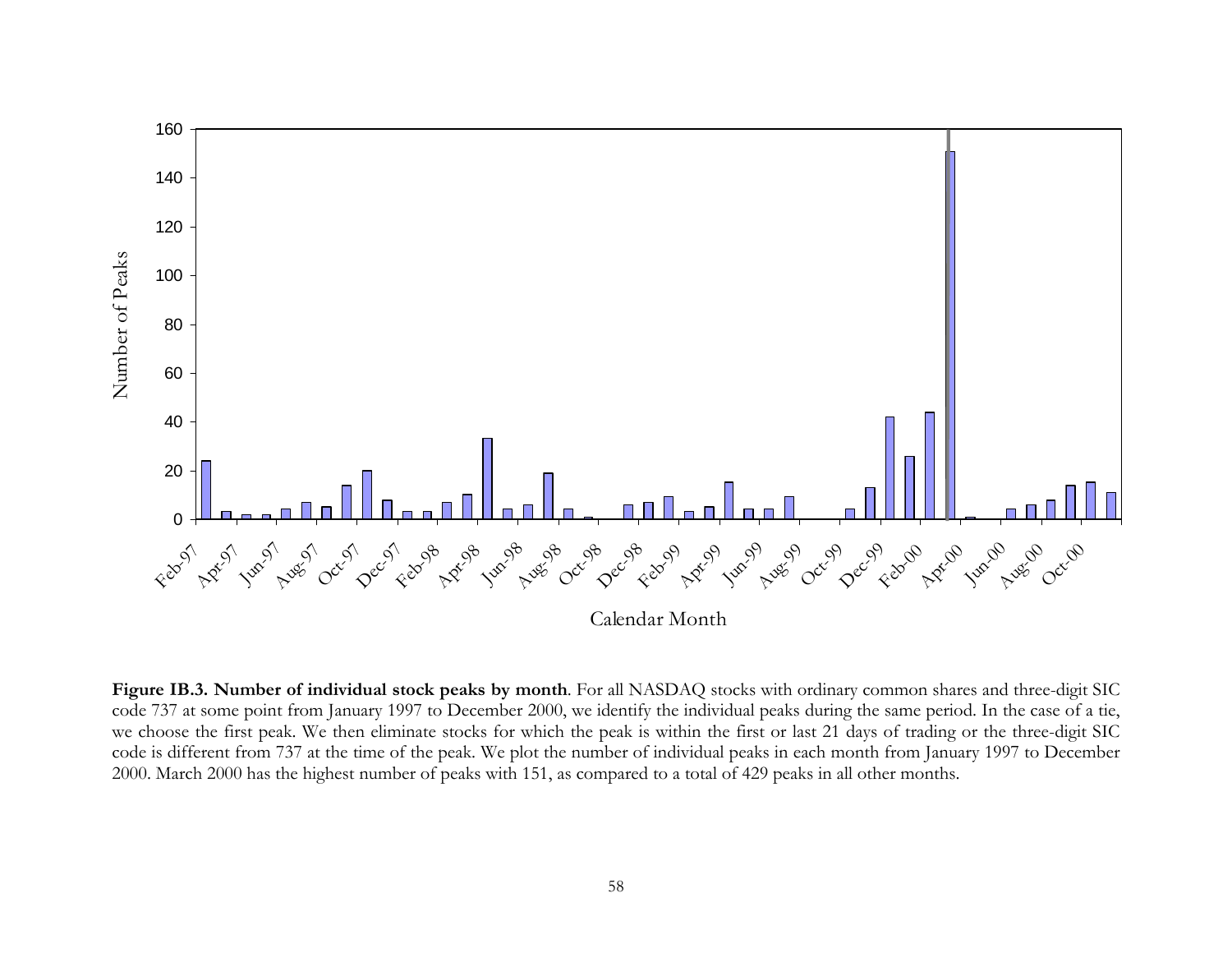

**Panel A. Cumulative size-adjusted imbalances around individual stock peaks: [-21, 21] window** 

**Panel B. Cumulative turnover-adjusted imbalances around individual stock peaks: [-21, 21] window** 

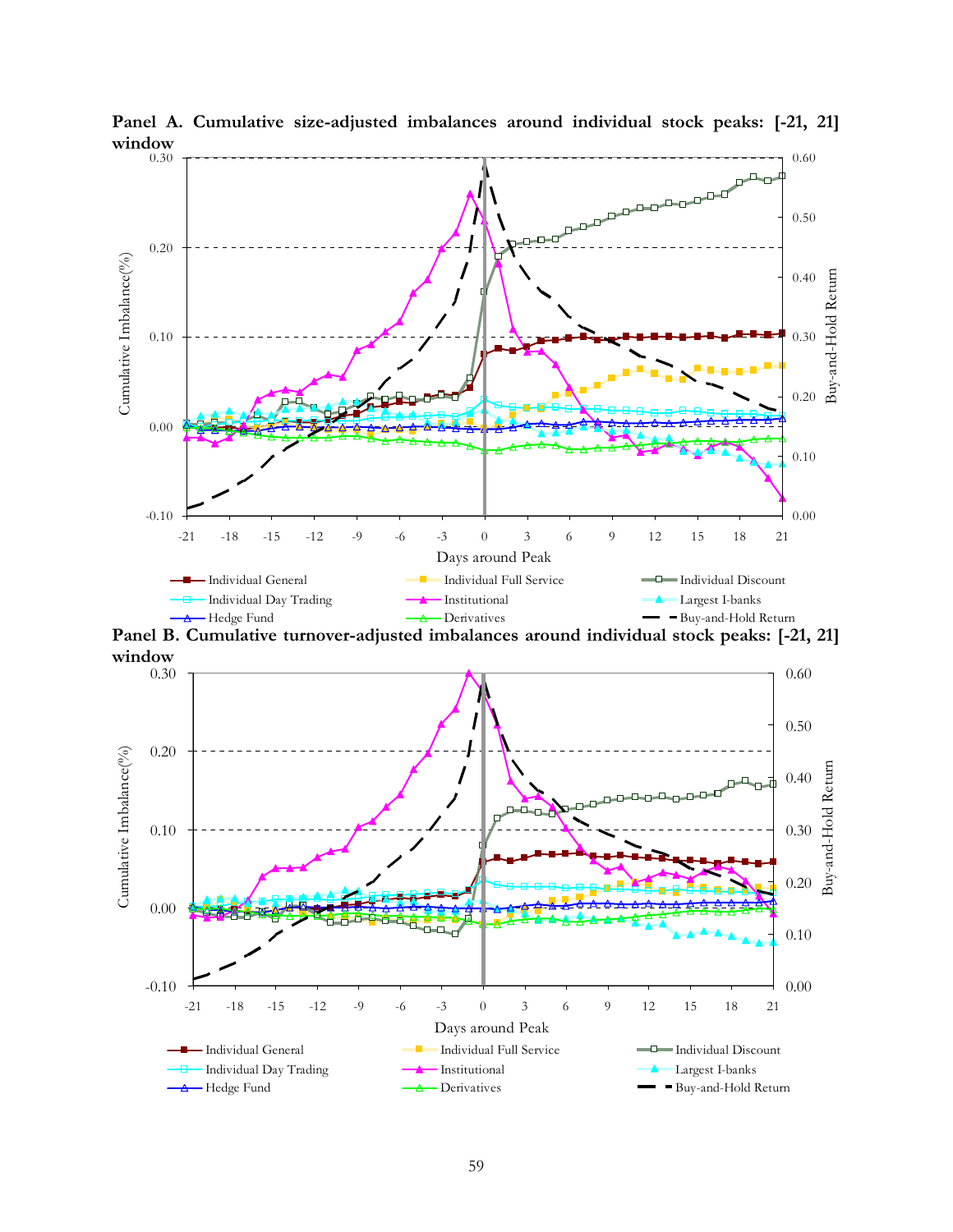

**Panel C. Cumulative imbalances around individual stock peaks: [-60, 60] window** 

**Figure IB.4. Cumulative imbalances around individual stock peaks: Size- and turnoveradjusted imbalances and [-60, 60] window; excluding peaks in March 2000.** For all NASDAQ stocks with ordinary common shares and three-digit SIC code 737 at some point from January 1997 to December 2000, we identify the individual peaks during the same period. In the case of a tie, we choose the first peak. We then eliminate stocks for which the peak is within the first or last 21 days of trading or the three-digit SIC code is different from 737 at the time of the peak. We also eliminate stocks with peaks in March 2000 to avoid clustering. We are left with 429 stocks. When two stocks peak on the same day, we take the equal-weighted average of the two observations to avoid clustering. This gives us 258 different peak days. We plot the cross-sectional averages of the buyand-hold return and cumulative imbalances for various investor groups around individual peaks. Panel A plots cumulative size-adjusted imbalances in the [-21, 21] window surrounding individual peaks. Daily imbalance is the difference between buy and sell volumes expressed as a percentage of shares outstanding. We adjust daily imbalances for firm size by subtracting the average imbalance for the firm's size quartile in the technology sector. Panel B plots cumulative turnover-adjusted imbalances in the [-21, 21] window surrounding individual peaks. We adjust daily imbalances for turnover by subtracting the average imbalance for the firm's historical turnover quartile in the technology sector. Historical turnover for a stock is the sum of daily turnover of the stock in the past 20 trading days. Panel C plots cumulative imbalances in the [-60, 60] window surrounding individual peaks.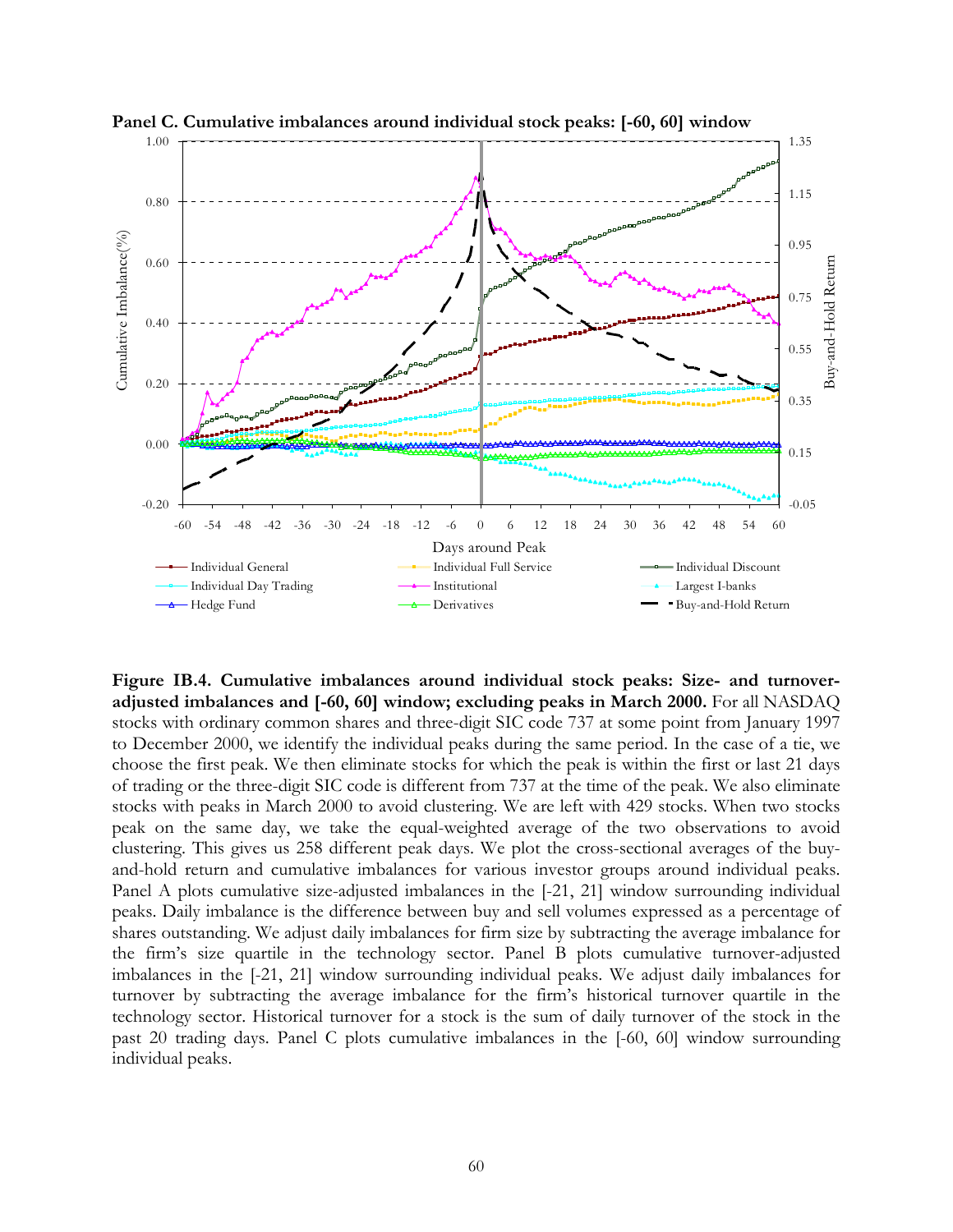

**Figure IB.5. Cumulative imbalances around individual stock peaks: Groups of firm size; excluding peaks in March 2000.** For all NASDAQ stocks with ordinary common shares and threedigit SIC code 737 at some point from January 1997 to December 2000, we identify the individual peaks during the same period. In the case of a tie, we choose the first peak. We then eliminate stocks for which the peak is within the first or last 21 days of trading or the three-digit SIC code is different from 737 at the time of the peak. We also eliminate stocks with peaks in March 2000 to avoid clustering. We are left with 429 stocks and assign them into quartiles based on market capitalization. When two stocks in the same size quartile peak on the same day, we take the equal-weighted average of the two observations to avoid clustering. This figure plots the cross-sectional averages of the buy-and-hold return and cumulative imbalances for various investor groups for 43 trading days surrounding individual peaks for each size quartile. Daily imbalance is the difference between buy and sell volumes expressed as a percentage of shares outstanding.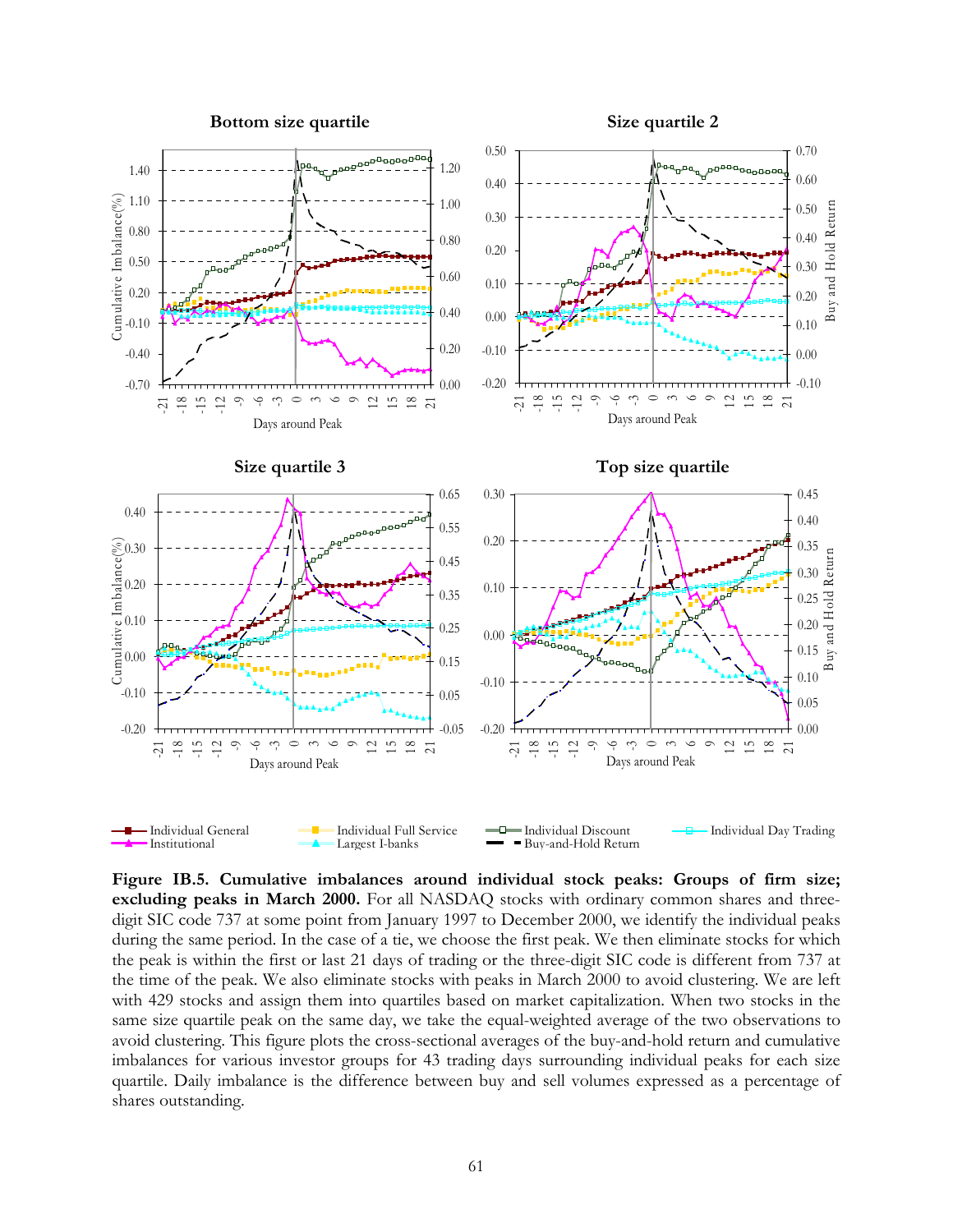

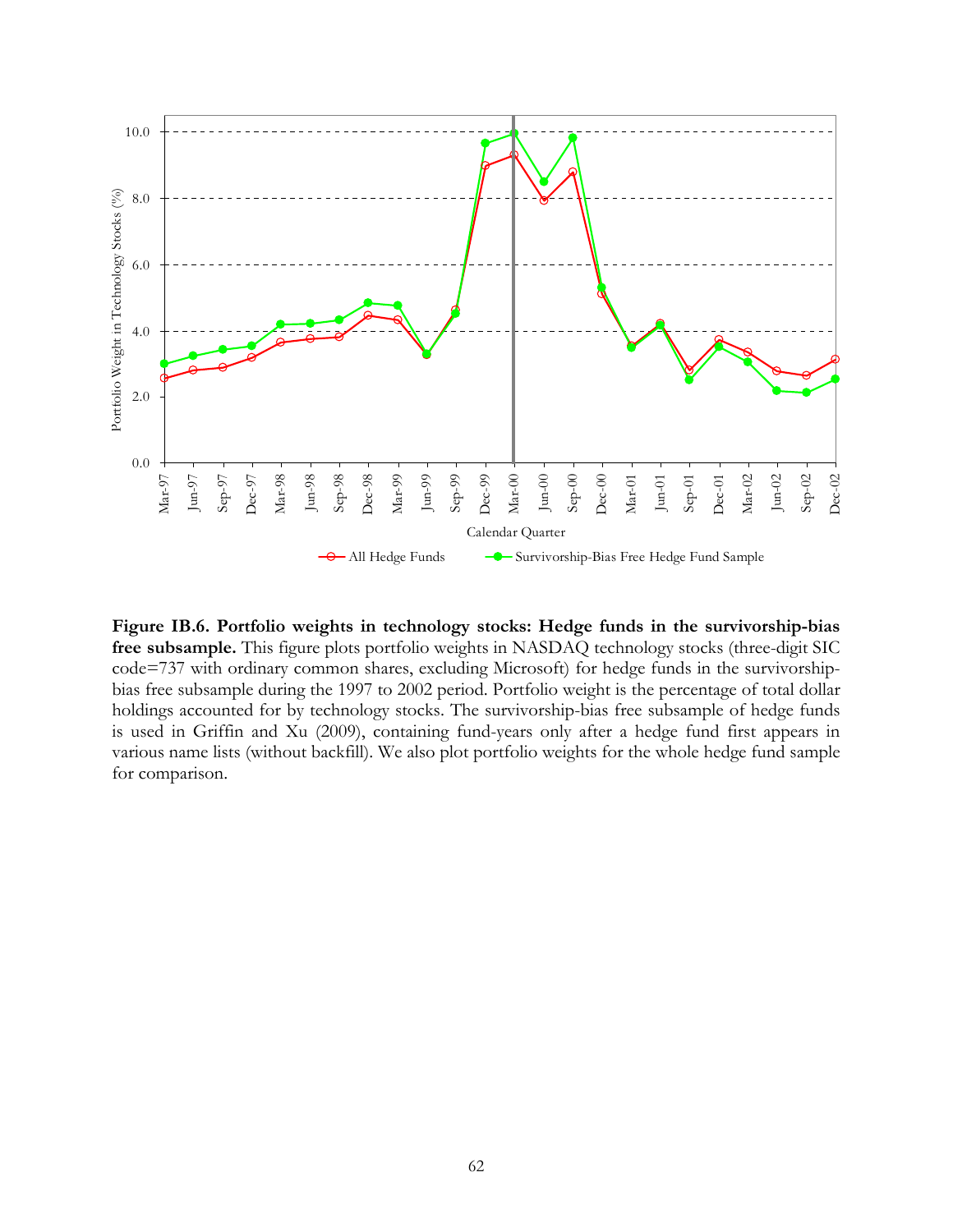

**Figure IB.7. Cumulative change in demand for technology stocks: Hedge funds in the survivorship-bias free subsample.** We calculate quarterly changes in demand for NASDAQ technology stocks (three-digit SIC code=737 with ordinary common shares, excluding Microsoft) for hedge funds in the survivorship-bias free subsample during the 1997 to 2002 period. We require a firm to be in the technology sector at both the beginning and the end of the quarter to be included in the sample. Quarterly change in demand is the difference between end-of-quarter technology holdings and the buy-and-hold value of beginning-of-quarter technology holdings. The survivorshipbias free subsample of hedge funds is used in Griffin and Xu (2009), containing fund-years only after a hedge fund first appears in various name lists (without backfill). We also plot cumulative change in demand for the whole hedge fund sample for comparison.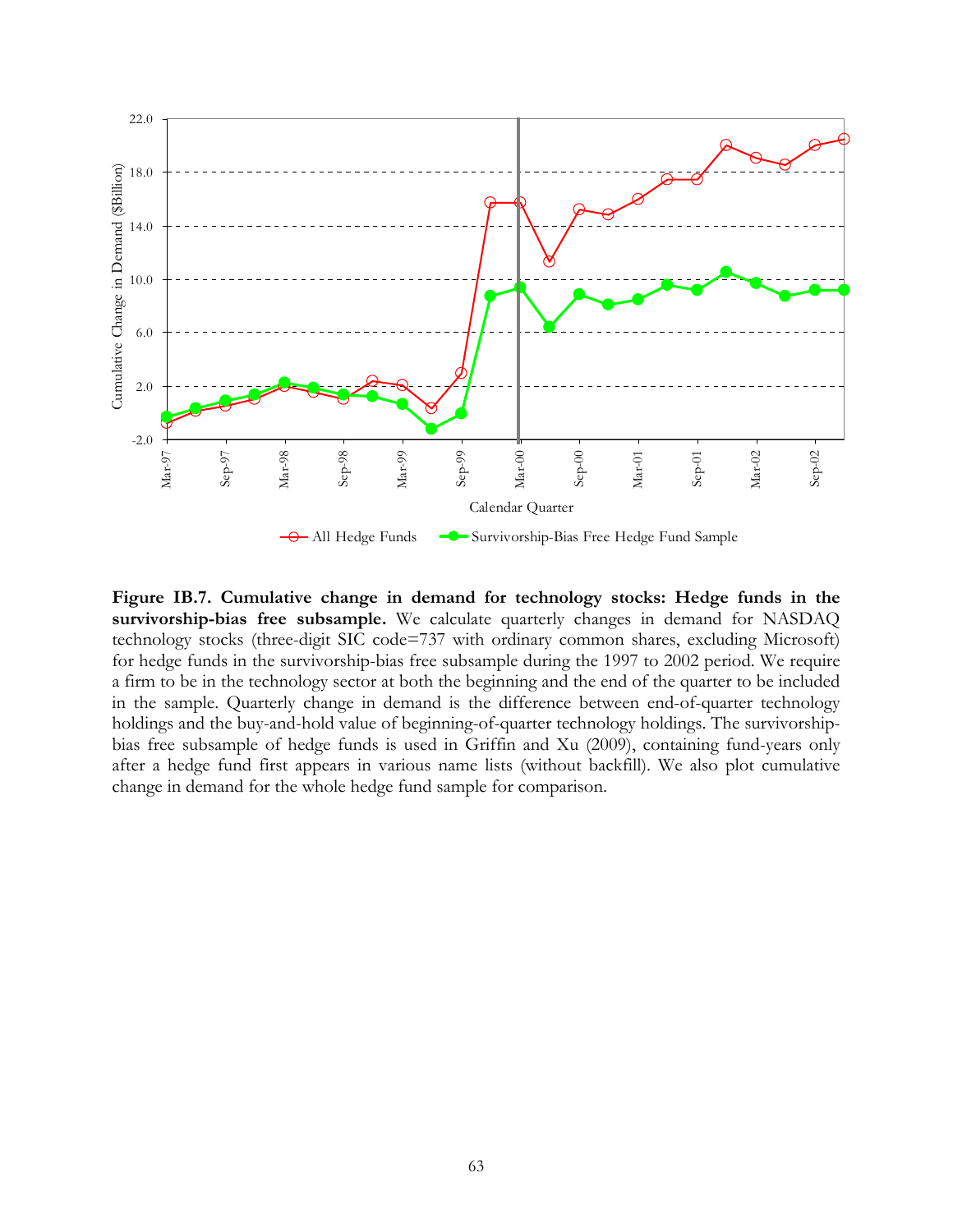

**Panel A. Cumulative net active buying: Hedge funds** 





Buy-and-Hold Return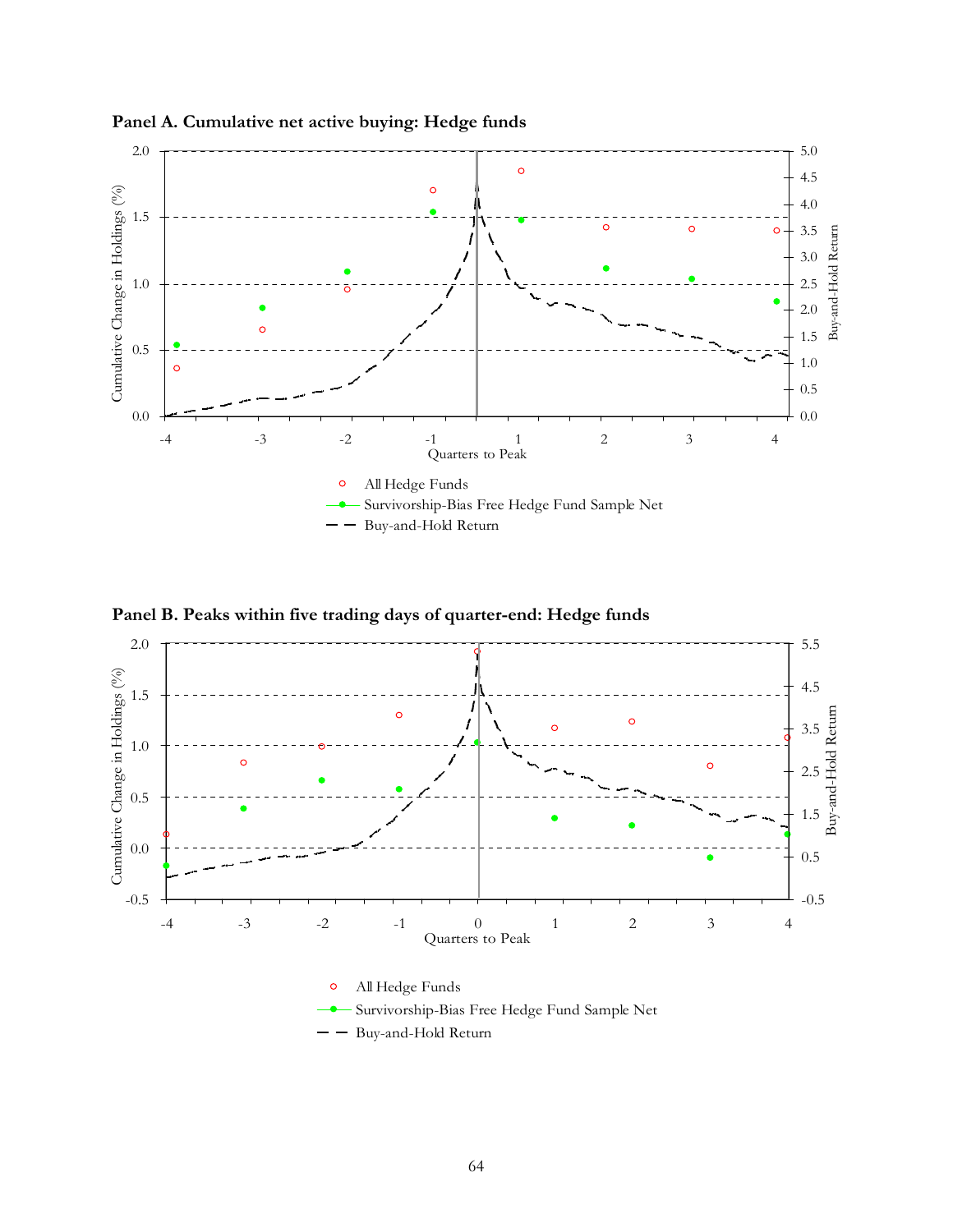**Figure IB.8. Demand around individual stock peaks: Hedge funds in the survivorship-bias free subsample.** We analyze demand around individual peaks for NASDAQ technology stocks (three-digit SIC code=737 with ordinary common shares, excluding Microsoft) during the period from January 1997 to December 2000. There are 580 technology stock peaks (279 different event days) during this period. When stocks peak in the same quarter, we take the equal-weighted average of the observations. Panel A plots cross-sectional averages of the buy-and-hold return and cumulative net active buying for hedge funds in the survivorship-bias free subsample during the eight quarters surrounding individual peaks. Quarterly net buying for a stock is calculated as the difference between end-of-quarter holdings and the buy-and-hold value of beginning-of-quarter holdings, expressed as a percentage of the stock's market capitalization at the end of the quarter. Cumulative net active buying is cumulative net buying minus net buying induced by flows. Calculations of flow-induced net buying are described in Internet Appendix F. Quarter 1 marks the end of the quarter containing the peak, which is on average 33 trading days after the peak for our sample. Quarter -1 marks the end of the quarter prior to the peak. The survivorship-bias free subsample of hedge funds is used in Griffin and Xu (2009), containing fund-years only after a hedge fund first appears in various name lists (without backfill). We also plot cumulative net active buying for the whole hedge fund sample for comparison. Panel B plots cumulative net active buying for hedge funds around 95 price peaks that occur within five trading days ([-5, 5] window) from the end of a quarter, where quarter 0 refers to the end of the quarter that coincides with the individual price peak.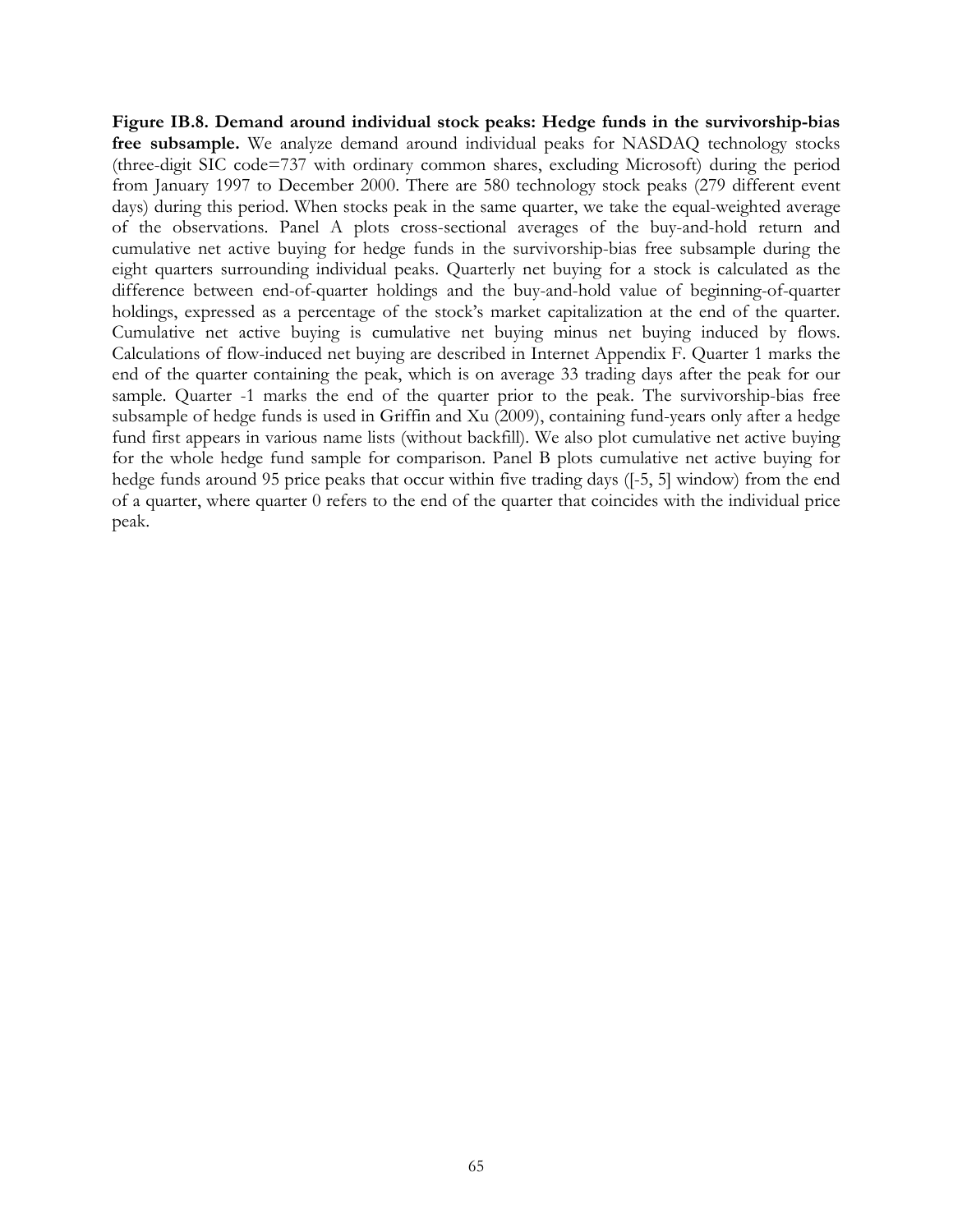

**Figure IB.9. Cumulative change in demand for technology stocks: Index mutual funds, sector mutual funds, and technology mutual funds; including IPOs and delistings.** We calculate quarterly changes in demand for NASDAQ technology stocks (three-digit SIC code=737 with ordinary common shares, excluding Microsoft) for index mutual funds, sector mutual funds, and technology mutual funds during the 1997 to 2002 period. Quarterly change in demand is the difference between end-of-quarter technology holdings and the buy-and-hold value of beginning-ofquarter technology holdings. We further subtract demand induced by fund flows. Internet Appendix E describes how we calculate flow-induced demand. To identify index, sector, and technology funds, we use Standard and Poor's detailed objective name, style name, and specialist name; ICDI's fund objective code; the Wiesenberger objective code; and fund name variables from the CRSP Mutual Funds database and Thomson Financial N-30D data. We identify a mutual fund as an index fund if Standard and Poor's specialist name variable includes the keyword "index," the fund name from the CRSP Mutual Funds database includes one of the keywords "index," "indx," "idx," "dow 30," "100," "500," or "russell 2000," or the fund name from Thomson Financial N-30D data includes one of the keywords "index" or "indx." We identify a mutual fund as a sector fund if Standard and Poor's detailed objective name variable equals "Equity USA Misc Sectors," Standard and Poor's style name variable equals "Equity Sector," Standard and Poor's specialist name variable equals "Miscellaneous Sector," or ICDI's fund objective code variable equals "SF" (sector funds). We identify a mutual fund as a technology fund if Standard and Poor's detailed objective name variable equals "Equity USA Technology," Standard and Poor's style name variable equals "Equity Information Technology Sector" or "Equity Telecommunications Sector," Standard and Poor's specialist name variable equals "Index ArcaEx Tech 100," "Index GSTI Composite," "Index MSCI US IM Info Tech," "Index MSCI US IM Telecom Svcs," "Index NYSE Arca Tech 100," "Index PSE Technology 100," "Information Technology," "Internet," "TMT," "TMT (Technology Media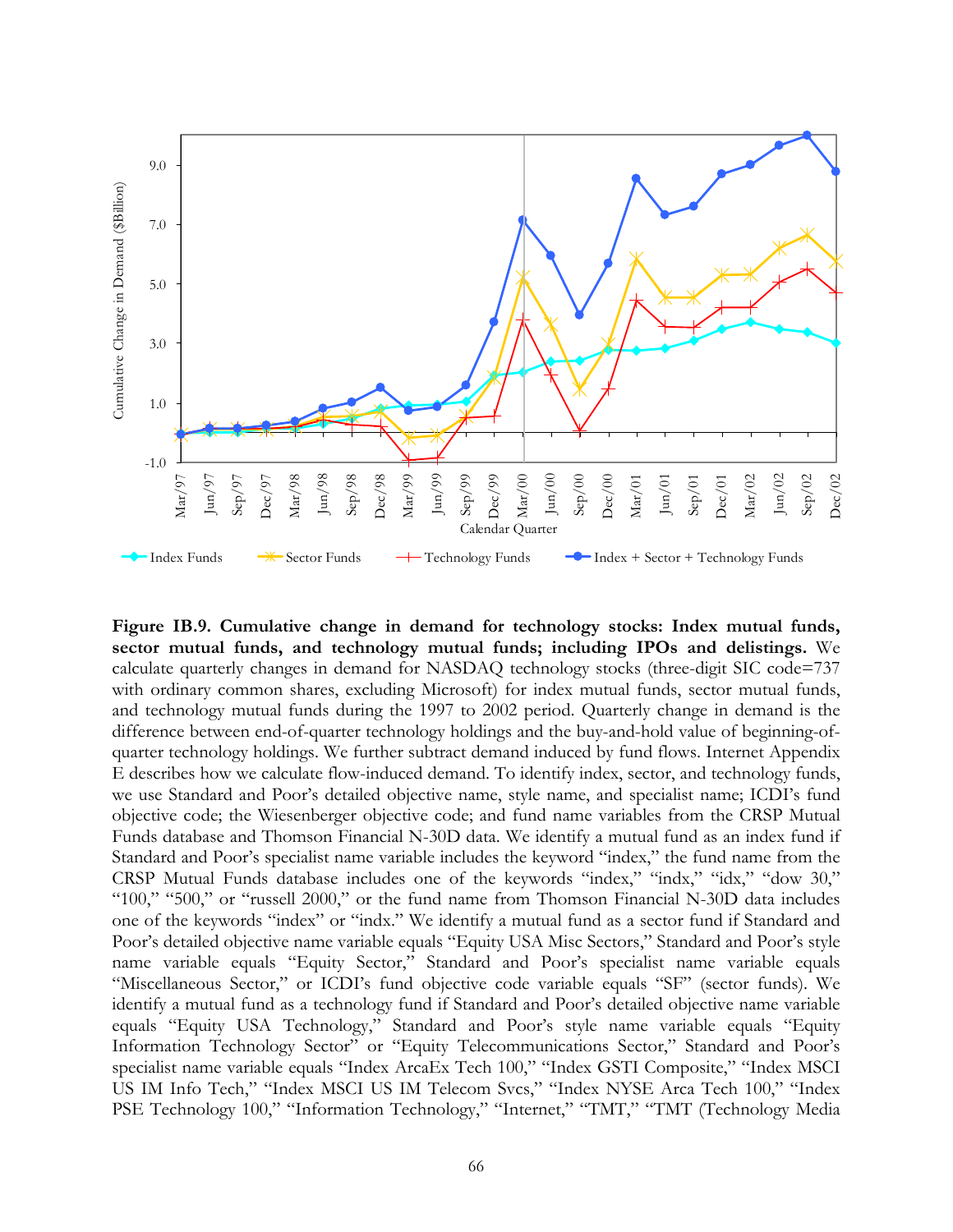& Telecom)," "Technology," or "Telecommunications," the Wiesenberger objective code variable equals "TCH" (technology sector), the fund name from the CRSP Mutual Funds database includes one of the keywords "internet," "technology," or "telecom" but not "biotech," or the fund name from Thomson Financial N-30D data includes the keywords "internet" or "tech" but neither "bio tech" nor "biotech." Since the dollar value of holdings in our merged mutual fund sample is 22.58% of mutual fund holdings in Thomson Financial N-30D data (more details are provided in Internet Appendix D), we further divide demand for each fund type by 22.58% assuming our merged fund sample is representative of the mutual fund universe. We also plot total cumulative change in demand by index, sector, and technology funds.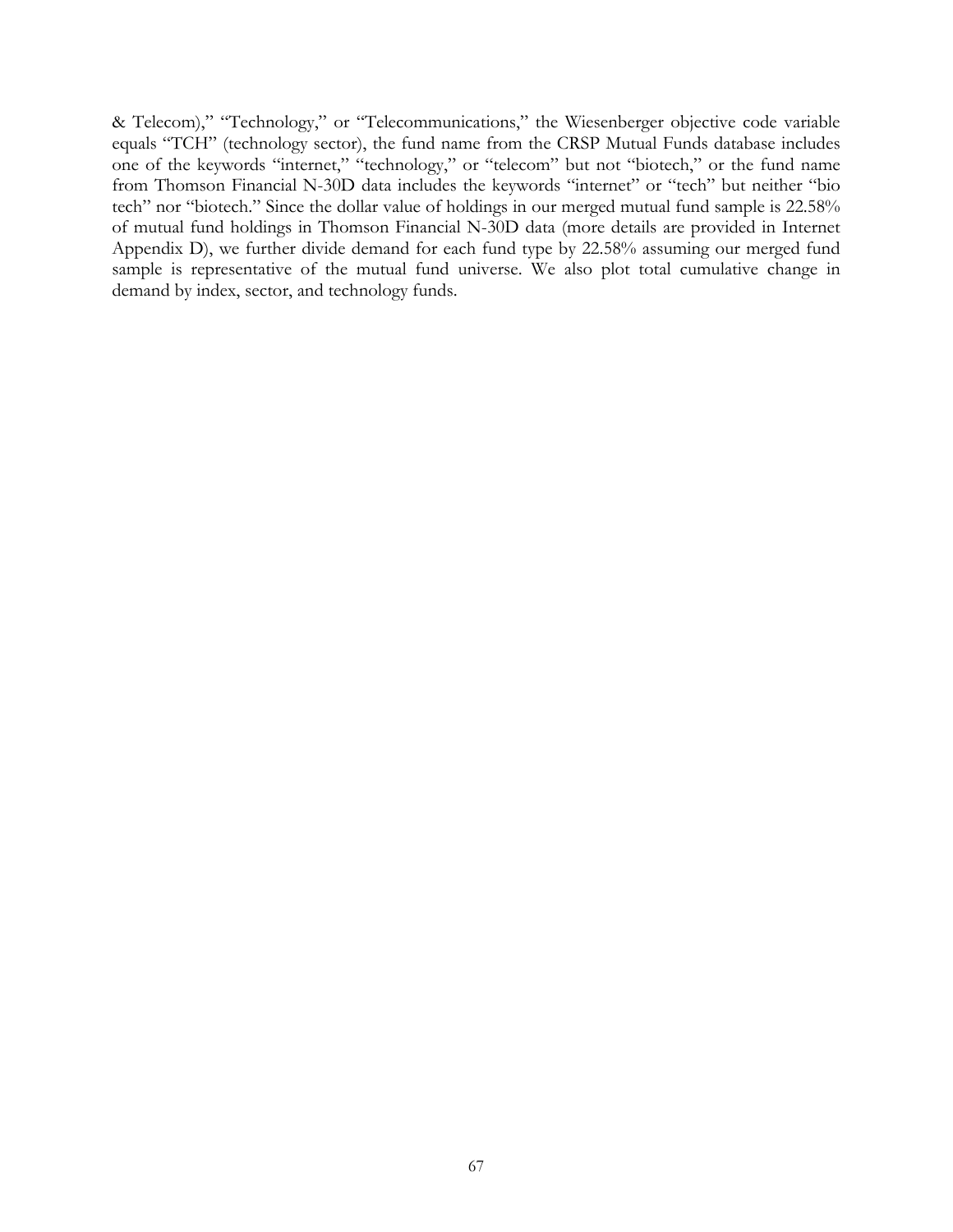

**Panel A. Cumulative net active buying: Technology hedge funds** 

**Panel B. Peaks within five trading days of quarter-end: Technology hedge funds** 



 $\circ$ All Hedge Funds **Tech Hedge Funds** (5pct) Net **Tech Hedge Funds** (10pct) Net Tech Hedge Funds (25pct) Net  $-$  Buy-and-Hold Return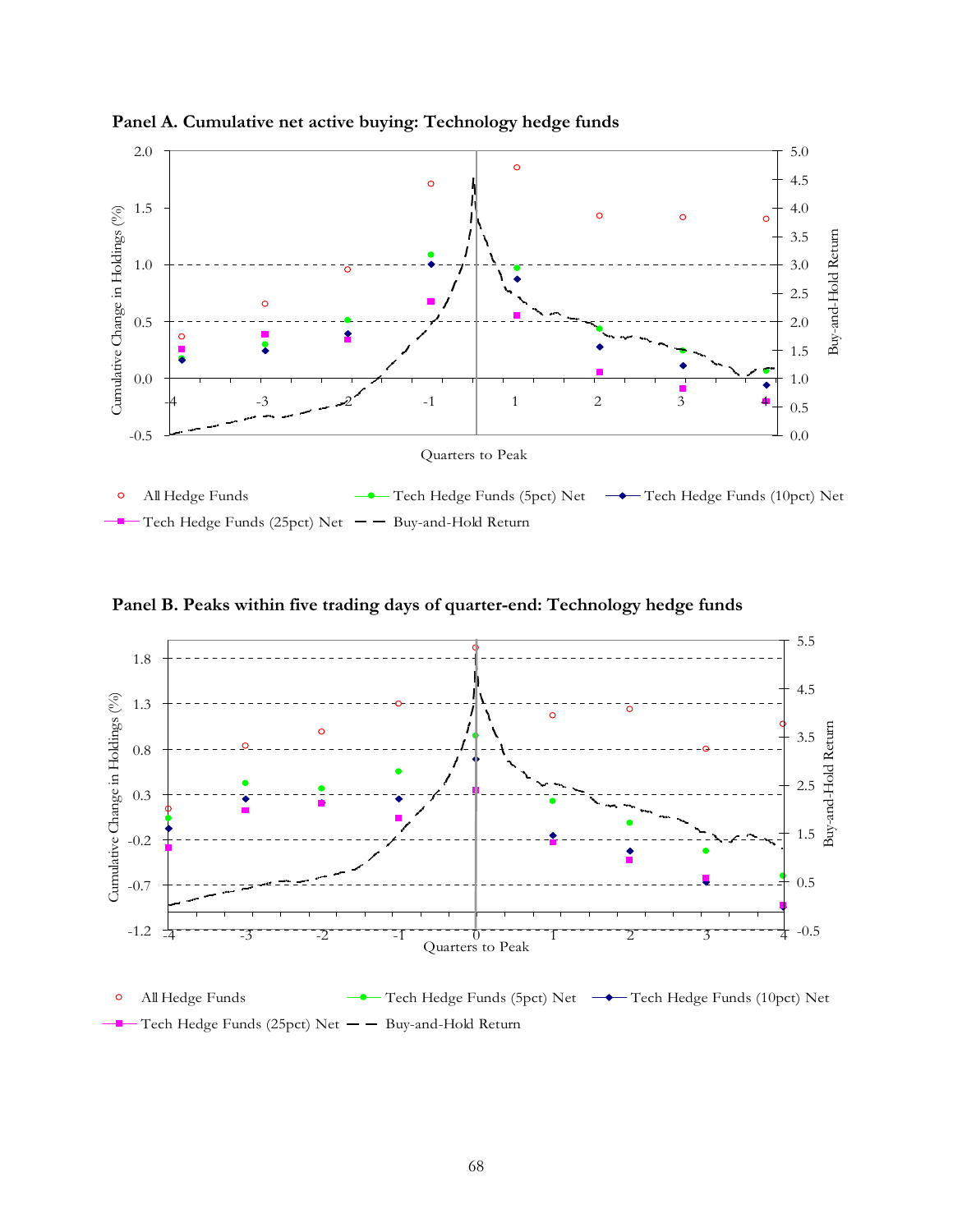**Figure IB.10. Demand around individual stock peaks: Technology hedge funds.** We analyze demand around individual peaks for NASDAQ technology stocks (three-digit SIC code=737 with ordinary common shares, excluding Microsoft) during the period from January 1997 to December 2000 (excluding March 2000 to avoid clustering). There are 580 technology stock peaks (279 different event days) during this period. When stocks peak in the same quarter, we take the equalweighted average of the observations. Panel A plots cross-sectional averages of the buy-and-hold return and cumulative net active buying for technology hedge funds during the eight quarters surrounding individual peaks. Quarterly net buying for a stock is calculated as the difference between end-of-quarter holdings and the buy-and-hold value of beginning-of-quarter holdings, expressed as a percentage of the stock's market capitalization at the end of the quarter. Cumulative net active buying is cumulative net buying minus net buying induced by flows. Calculations of flowinduced net buying are described in Internet Appendix F. Quarter 1 marks the end of the quarter containing the peak, which is on average 33 trading days after the peak for our sample. Quarter -1 marks the end of the quarter prior to the peak. We identify 257 technology hedge funds whose portfolio weights in technology stocks for the first quarter of 1997 (or the first quarter in the 13f sample for a new fund) are higher than the 5th percentile of the corresponding weights for technology mutual funds (Internet Appendix G describes how we identify technology mutual funds). For robustness, we also identify 210 and 94 technology hedge funds using 10th and 25th percentile cutoffs. We also plot cumulative net active buying for the whole hedge fund sample for comparison. Panel B plots cumulative net active buying for hedge funds around 95 price peaks that occur within five trading days ([-5, 5] window) from the end of a quarter, where quarter 0 refers to the end of the quarter that coincides with the individual price peak.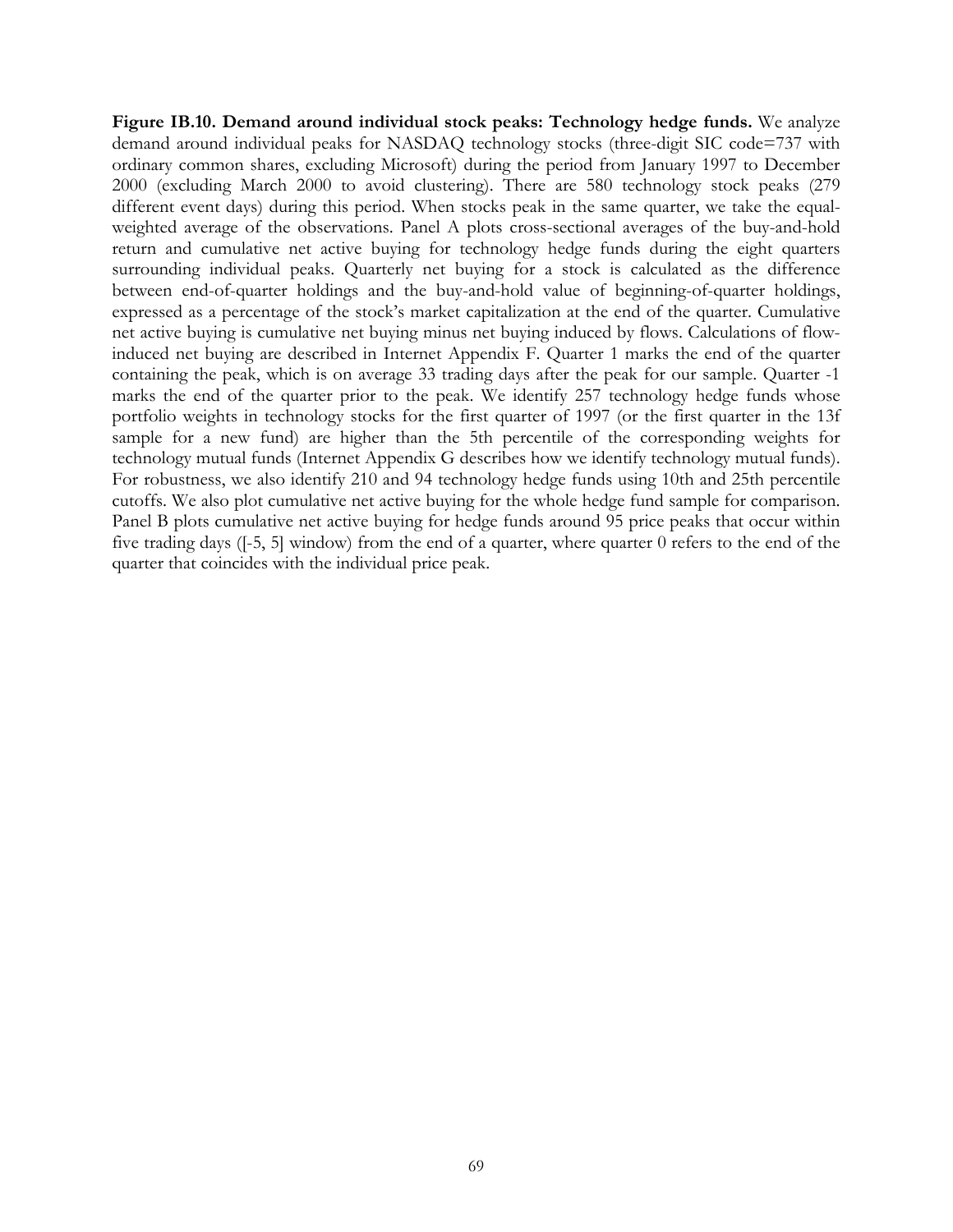

**Panel A. Cumulative imbalances during the [-180, 180] window around IPO lockup expirations** 

**Panel B. Cumulative imbalances during the [-180, 180] window around SEO lockup expirations** 

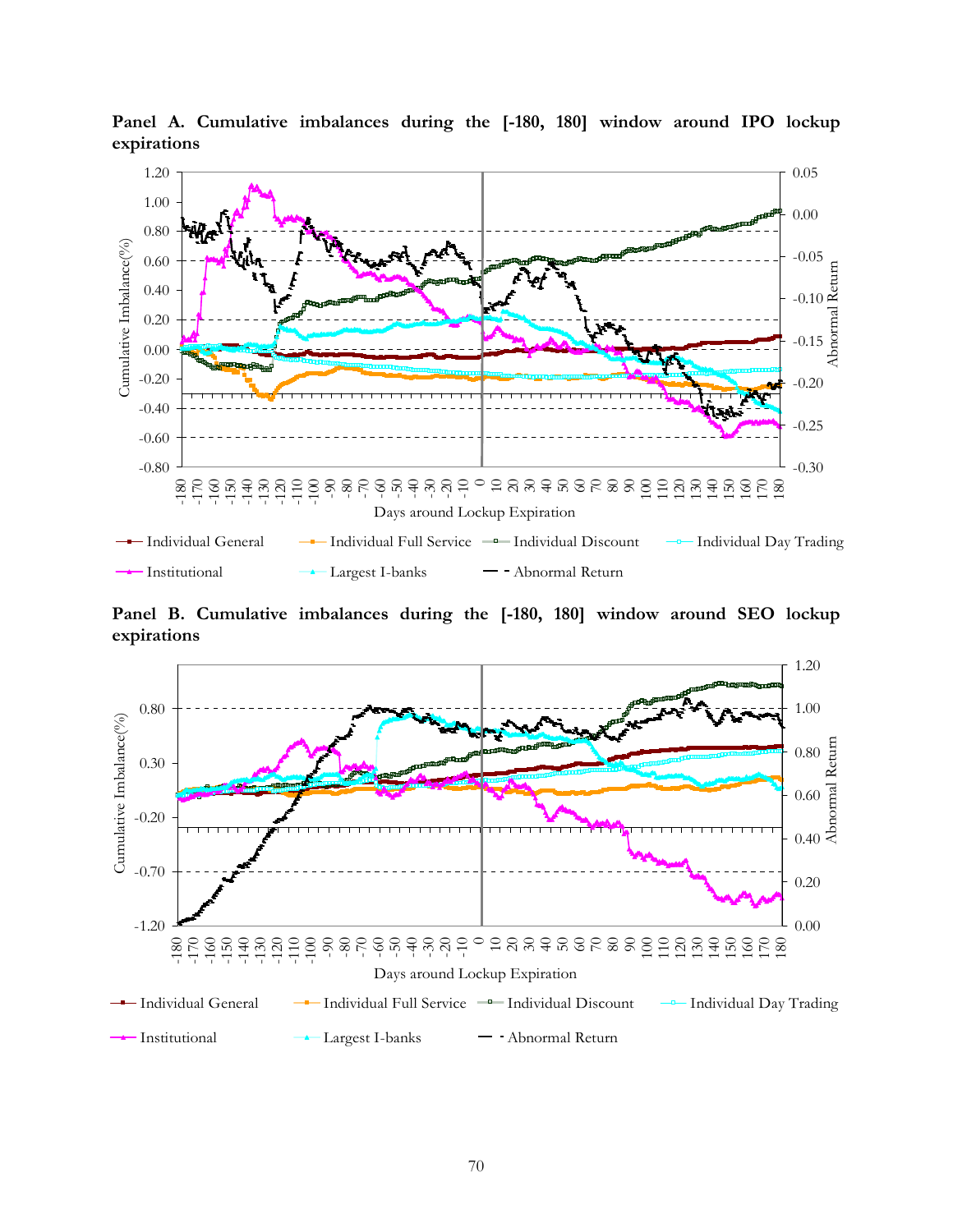**Figure IB.11. Cumulative imbalances around lockup expirations: [-180, 180] window.** We collect data from SDC on IPO and SEO lockup expirations for NASDAQ technology stocks (threedigit SIC code=737 with ordinary common shares) during the 1997 to 2002 period. We manually search prospectuses through the EDGAR database to confirm the expiration dates and fill in missing data on expiration dates and number of shares subject to lockup. We drop issues with multiple lockup expiration dates or with an offer price less than \$5. Panels A and B plot the crosssectional averages of the abnormal return and cumulative imbalances for various investor groups for 361 trading days surrounding IPO and SEO lockup expirations, respectively. Daily imbalance is the difference between buy and sell volumes expressed as a percentage of shares outstanding. We adjust daily imbalances for firm size by subtracting the average imbalance for the firm's size quartile in the technology sector. Abnormal return is the buy-and-hold return in excess of the value-weighted technology index return.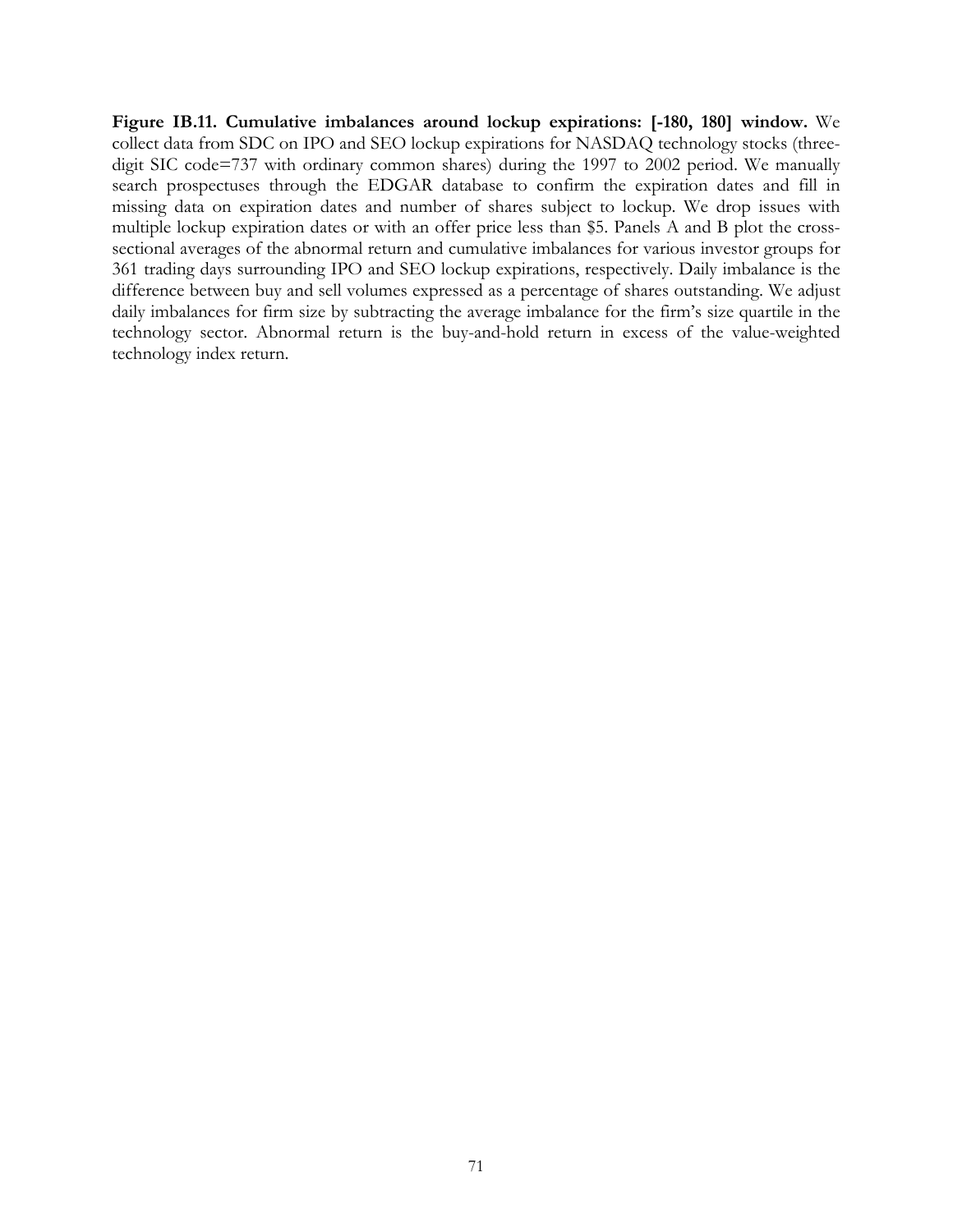

**Figure IB.12. Technology index returns excluding lockup expirations.** We calculate buy-andhold index returns for NASDAQ technology stocks (three-digit SIC code=737 with ordinary common shares, excluding Microsoft) during the 1997 to 2002 period. We plot index returns for the full sample, the subsample that excludes a firm-day if it is in the [-10, 60] window of an IPO or SEO lockup expiration for the firm, and the subsample that excludes a firm-day if it is in the [-60, 180] window of an IPO or SEO lockup expiration for the firm. Day 0 is the expiration day for the lockup shares.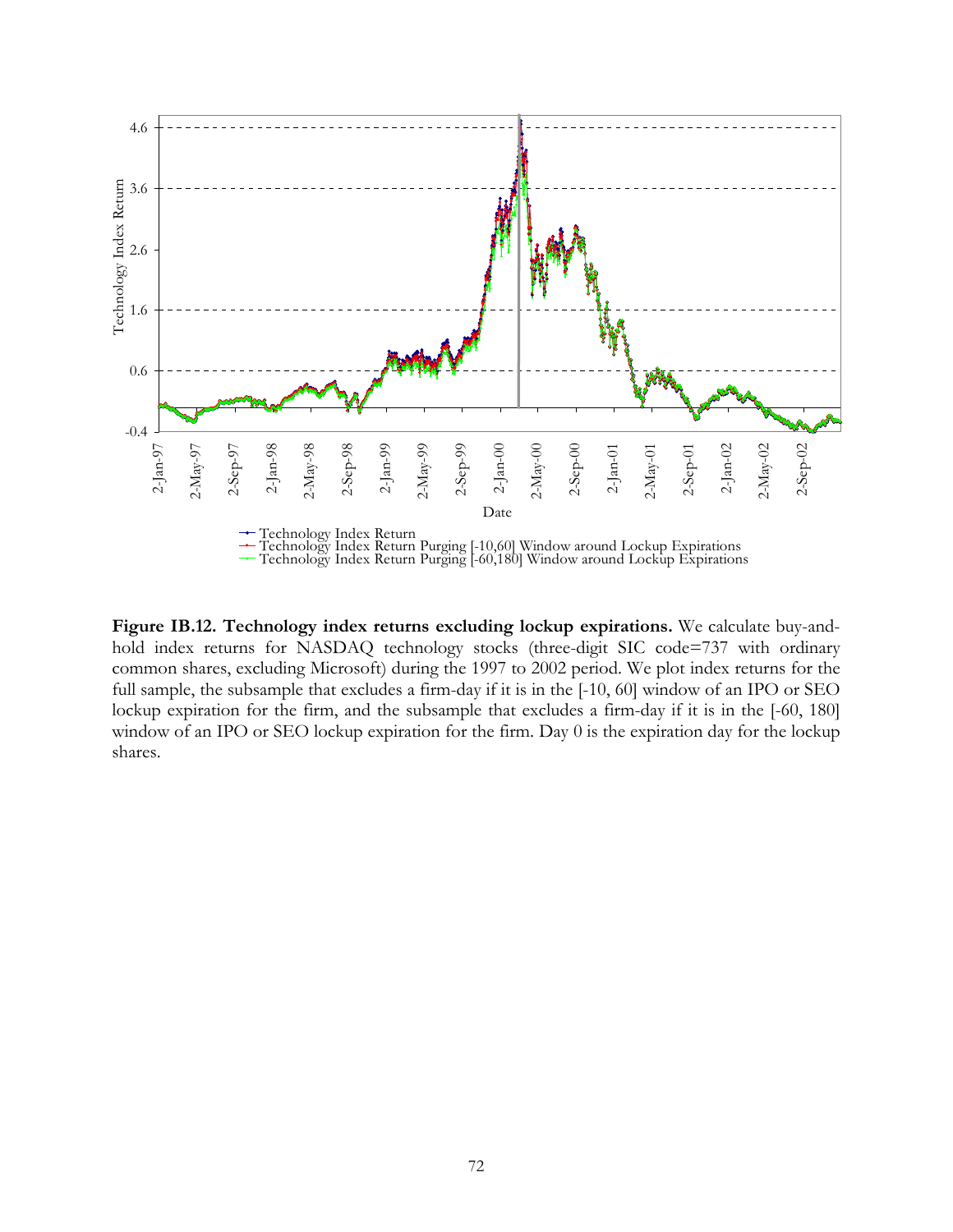

**Figure IB.13. Cumulative change in demand for technology stocks: Examining technologyoriented institutions and active institutions separately.** We first calculate quarterly changes in demand from January 1997 to March 2000 and from April 2000 to March 2001 for NASDAQ technology stocks (three-digit SIC code=737, excluding Microsoft) with ordinary common shares. We require a firm to be in the technology sector at both the beginning and the end of the quarter to be included in the sample. Quarterly change in demand for an investor group is the difference between end-of-quarter technology holdings and the buy-and-hold value of beginning-of-quarter technology holdings. The individual group is net of insiders. We further isolate the change in demand induced by mutual fund flows from change in demand by technology-oriented mutual funds and hedge funds and change in demand by active institutions. Change in demand induced by mutual fund flows is calculated by applying mutual fund flows for the merged CRSP-Thomson Financial sample to 13f mutual fund families. We describe the details of our approach in Internet Appendix E. We then sum the quarterly changes in demand from January 1997 to March 2000 and from April 2000 to March 2001. Technology-oriented mutual funds comprise index, sector, and technology funds. To identify such funds, we use Standard and Poor's detailed objective name, style name, and specialist name; ICDI's fund objective code; the Wiesenberger objective code; and fund name variables from the CRSP Mutual Funds database and Thomson Financial N-30D data. We identify a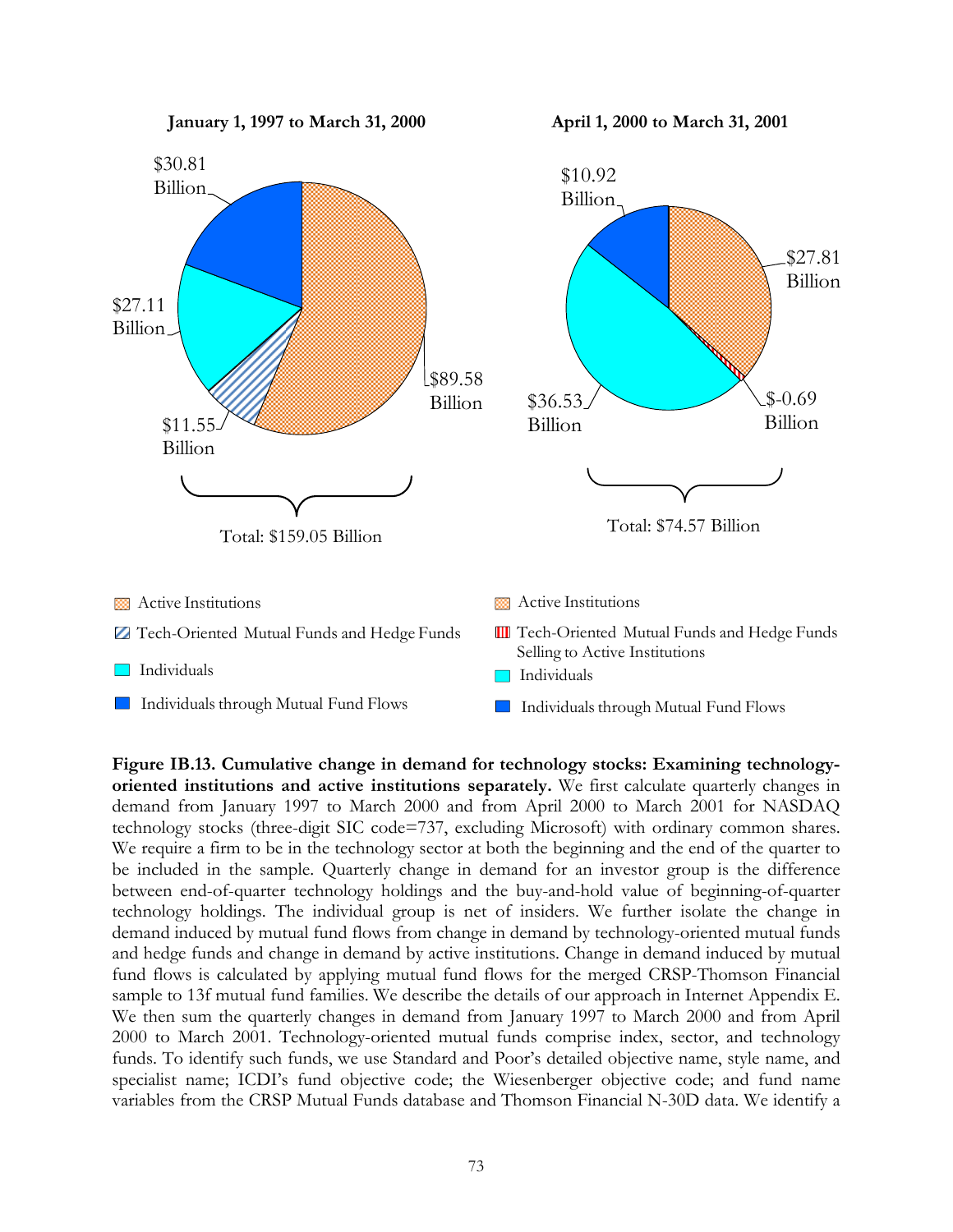mutual fund as an index fund if Standard and Poor's specialist name variable includes the keyword "index," the fund name from the CRSP Mutual Funds database includes one of the keywords "index," "indx," "idx," "dow 30," "100," "500," or "russell 2000," or the fund name from Thomson Financial N-30D data includes one of the keywords "index" or "indx." We identify a mutual fund as a sector fund if Standard and Poor's detailed objective name variable equals "Equity USA Misc Sectors," Standard and Poor's style name variable equals "Equity Sector," Standard and Poor's specialist name variable equals "Miscellaneous Sector," or ICDI's fund objective code variable equals "SF" (sector funds). We identify a mutual fund as a technology fund if Standard and Poor's detailed objective name variable equals "Equity USA Technology," Standard and Poor's style name variable equals "Equity Information Technology Sector" or "Equity Telecommunications Sector," Standard and Poor's specialist name variable equals "Index ArcaEx Tech 100," "Index GSTI Composite," "Index MSCI US IM Info Tech," "Index MSCI US IM Telecom Svcs," "Index NYSE Arca Tech 100," "Index PSE Technology 100," "Information Technology," "Internet," "TMT," "TMT (Technology Media & Telecom)," "Technology," or "Telecommunications," the Wiesenberger objective code variable equals "TCH" (technology sector), the fund name from the CRSP Mutual Funds database includes one of the keywords "internet," "technology," or "telecom" but not "biotech," or the fund name from Thomson Financial N-30D data includes the keywords "internet" or "tech" but neither "bio tech" nor "biotech." Since the dollar value of holdings in our merged mutual fund sample is 22.58% of mutual fund holdings in Thomson Financial N-30D data (more details are provided in Internet Appendix D), we further divide demand for each fund type by 22.58% assuming our merged fund sample is representative of the mutual fund universe. We identify 257 technology hedge funds whose portfolio weights in technology stocks for the first quarter of 1997 (or the first quarter in the 13f sample for a new fund) are higher than the 5th percentile of the corresponding weights for technology mutual funds. We plot cumulative changes in demand for technology-oriented mutual funds and hedge funds, active institutions, and individuals, and demand induced by mutual fund flows for the January 1997 to March 2000 and April 2000 to March 2001 periods. Active institutions include all institutions other than technology-oriented mutual funds and hedge funds.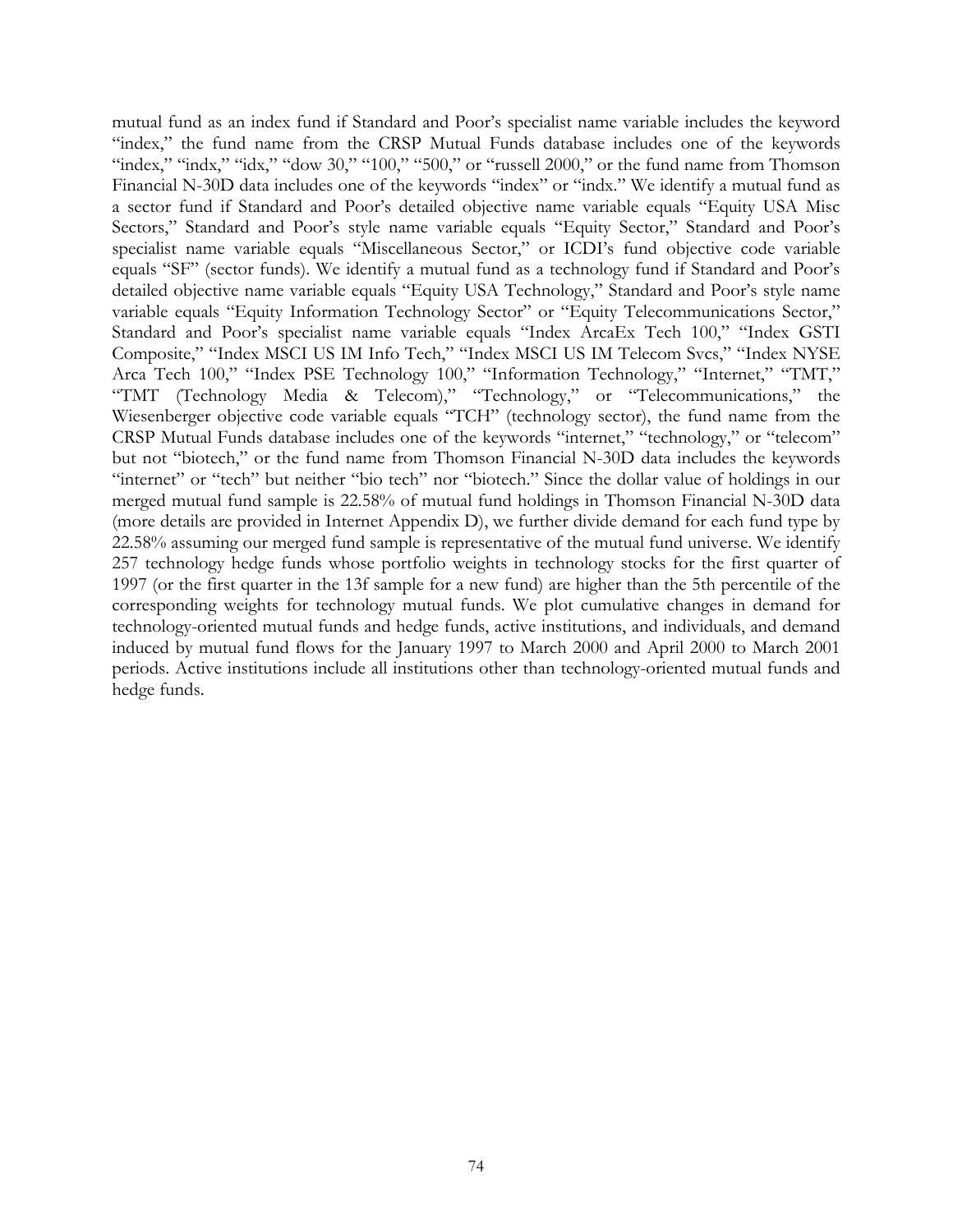#### **Table IB.I**

## **Imbalances Sorted on Contemporaneous and Lagged Firm Returns**

This table reports daily and weekly imbalances in NASDAQ technology stocks (three-digit SIC code=737 with ordinary common shares) by firm size quartile and contemporaneous and lagged firm returns from January 2, 1997 to March 27, 2000. In Panel A, we assign stocks in each size quartile to two portfolios based on whether their contemporaneous daily returns in excess of the technology index return are negative or positive, and then report equal-weighted imbalances for each portfolio and investor group. We first compute daily crosssectional averages and then report the time-series means. Daily imbalance is the difference between buy and sell volumes expressed as 1/100 of a percentage of shares outstanding. We further adjust daily imbalances for firm size by subtracting the average imbalance for the firm's size quartile in the technology sector. "Total Individual" is the sum of individual general, individual full-service, individual discount, and individual day trading groups. "Total Institution" is the sum of institutional, largest investment bank, hedge fund, and derivatives groups. Panel B assigns stocks to portfolios according to excess returns for the previous day. Panels C and D assign stocks to portfolios based on contemporaneous and lagged weekly (Thursday open to Wednesday close) excess returns and report average weekly imbalances for each portfolio. Weekly imbalance is the sum of daily imbalances over the week. *t*-statistics are calculated for the difference in net buying between positive-return and negative-return portfolios for each size quartile. Significance at the 1% and 5% levels is denoted by \*\* and \*, respectively.

|                     | Panel A: Imbalances Sorted on Contemporaneous Firm Returns: Daily Analysis |              |          |              |                |           |              |              |           |                                                                   |              |           |              |               |
|---------------------|----------------------------------------------------------------------------|--------------|----------|--------------|----------------|-----------|--------------|--------------|-----------|-------------------------------------------------------------------|--------------|-----------|--------------|---------------|
|                     |                                                                            | Small        |          |              | $\overline{2}$ |           |              | 3            |           |                                                                   | Large        |           |              | Large - Small |
|                     | Neg.<br>Ret.                                                               | Pos.<br>Ret. | Diff.    | Neg.<br>Ret. | Pos.<br>Ret.   | Diff.     | Neg.<br>Ret. | Pos.<br>Ret. | Diff.     | Neg.<br>Ret.                                                      | Pos.<br>Ret. | Diff.     | Neg.<br>Ret. | Pos.<br>Ret.  |
| Indiv. General      | $-0.10$                                                                    | 0.17         | $0.27**$ | $-0.11$      | 0.15           | $0.26**$  | $-0.14$      | 0.19         | $0.33**$  | $-0.30$                                                           | 0.33         | $0.62**$  | $-0.20**$    | $0.16**$      |
| Indiv. Full Service | $-0.32$                                                                    | 0.52         | $0.84**$ | $-0.17$      | 0.25           | $0.41**$  | 0.04         | $-0.03$      | $-0.07$   | 0.15                                                              | $-0.17$      | $-0.32**$ | $0.47**$     | $-0.69**$     |
| Indiv. Discount     | $-0.22$                                                                    | 0.34         | $0.56**$ | 0.13         | $-0.19$        | $-0.32**$ | 0.48         | $-0.55$      | $-1.04**$ | 0.86                                                              | $-0.90$      | $-1.76**$ | $1.08**$     | $-1.24**$     |
| Indiv. Day Trading  | $-0.09$                                                                    | 0.12         | $0.21**$ | $-0.10$      | 0.14           | $0.25**$  | $-0.18$      | 0.23         | $0.42**$  | $-0.34$                                                           | 0.35         | $0.69**$  | $-0.25**$    | $0.23**$      |
| Institutional       | $-0.86$                                                                    | 1.53         | $2.40**$ | $-0.82$      | 1.22           | $2.04**$  | $-1.67$      | 2.11         | $3.79**$  | $-1.83$                                                           | 2.03         | $3.85**$  | $-0.96**$    | $0.48**$      |
| Largest I-banks     | $-0.06$                                                                    | 0.09         | $0.15**$ | $-0.12$      | 0.18           | $0.30**$  | $-0.17$      | 0.23         | $0.40**$  | $-0.82$                                                           | 0.90         | $1.72**$  | $-0.76**$    | $0.81**$      |
| Hedge fund          | 0.00                                                                       | $-0.01$      | $-0.01$  | $-0.01$      | 0.02           | 0.03      | 0.02         | $-0.02$      | $-0.04**$ | 0.10                                                              | $-0.13$      | $-0.23**$ | $0.10**$     | $-0.12**$     |
| Derivatives         | 0.02                                                                       | $-0.03$      | $-0.05*$ | 0.03         | $-0.03$        | $-0.06**$ | 0.09         | $-0.11$      | $-0.20**$ | 0.23                                                              | $-0.25$      | $-0.49**$ | $0.22**$     | $-0.23**$     |
| Mixed               | $-1.31$                                                                    | 2.12         | $3.43**$ | $-0.95$      | 1.41           | $2.36**$  | $-0.88$      | 1.16         | $2.04**$  | $-0.76$                                                           | 0.90         | $1.66***$ | $0.55**$     | $-1.22**$     |
| Total Individual    | $-0.72$                                                                    | 1.16         | $1.88**$ | $-0.25$      | 0.36           | $0.60**$  | 0.20         | $-0.16$      | $-0.36**$ | 0.37                                                              | $-0.39$      | $-0.76**$ | $1.10**$     | $-1.55**$     |
| Total Institution   | $-0.90$                                                                    | 1.59         | $2.50**$ | $-0.93$      | 1.39           | $2.32**$  | $-1.74$      | 2.21         | $3.95**$  | $-2.31$                                                           | 2.55         | $4.86**$  | $-1.41**$    | $0.94**$      |
|                     |                                                                            |              |          |              |                |           |              |              |           | Panel B: Imbalances Sorted on Lagged Firm Returns: Daily Analysis |              |           |              |               |
| Total Individual    | $-0.21$                                                                    | 0.30         | $0.51**$ | $-0.30$      | 0.28           | $0.58**$  | 0.14         | $-0.25$      | $-0.39**$ | 0.21                                                              | $-0.34$      | $-0.55**$ | $0.42**$     | $-0.64**$     |
| Total Institution   | 0.09                                                                       | $-0.09$      | $-0.18$  | $-0.04$      | 0.09           | 0.13      | $-0.37$      | 0.48         | $0.85**$  | $-0.75$                                                           | 0.79         | $1.53***$ | $-0.83**$    | $0.88**$      |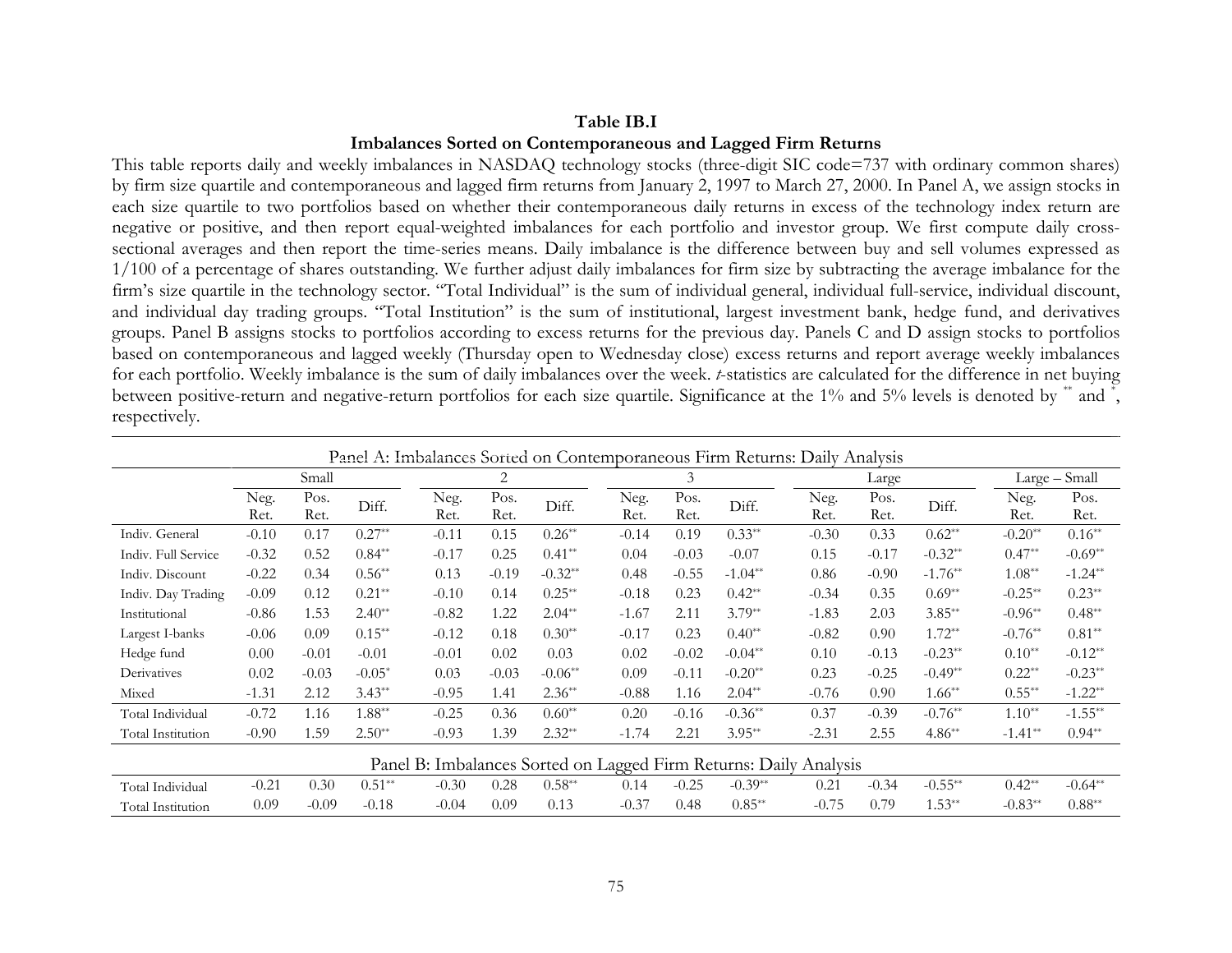| Panel C: Imbalances Sorted on Contemporaneous Firm Returns: Weekly Analysis |              |              |          |              |              |          |              |              |                                                                   |              |              |           |              |               |
|-----------------------------------------------------------------------------|--------------|--------------|----------|--------------|--------------|----------|--------------|--------------|-------------------------------------------------------------------|--------------|--------------|-----------|--------------|---------------|
|                                                                             |              | Small        |          |              | ⌒            |          |              |              |                                                                   |              | Large        |           |              | Large – Small |
|                                                                             | Neg.<br>Ret. | Pos.<br>Ret. | Diff.    | Neg.<br>Ret. | Pos.<br>Ret. | Diff.    | Neg.<br>Ret. | Pos.<br>Ret. | Diff.                                                             | Neg.<br>Ret. | Pos.<br>Ret. | Diff.     | Neg.<br>Ret. | Pos.<br>Ret.  |
| Total Individual                                                            | $-2.62$      | 4.27         | $6.89**$ | $-0.46$      | $-0.40$      | 0.06     | 1.98         | $-1.95$      | $-3.92**$                                                         | 2.53         | $-2.87$      | $-5.40**$ | $5.15***$    | $-7.14**$     |
| Total Institution                                                           | $-2.09$      | 2.82         | $4.91**$ | $-2.87$      | 4.52         | $7.40**$ | $-7.11$      | 8.23         | $15.35**$                                                         | $-8.10$      | 8.96         | $17.07**$ | $-6.01**$    | $6.14**$      |
|                                                                             |              |              |          |              |              |          |              |              | Panel: D Imbalance Sorted on Lagged Firm Returns: Weekly Analysis |              |              |           |              |               |
| Total Individual                                                            | 0.69         | 0.34         | $-0.34$  | 0.30         | $-1.21$      | $-1.51*$ | 2.13         | $-2.59$      | $-4.73**$                                                         | .26          | $-1.12$      | $-2.38**$ | 0.58         | $-1.46$       |
| Total Institution                                                           | $-0.52$      | 0.15         | 0.67     | $-0.67$      | 1.10         | . . 77   | $-2.57$      | 2.82         | $5.39**$                                                          | $-1.74$      | .40          | $3.14***$ | $-1.23$      | 1.25          |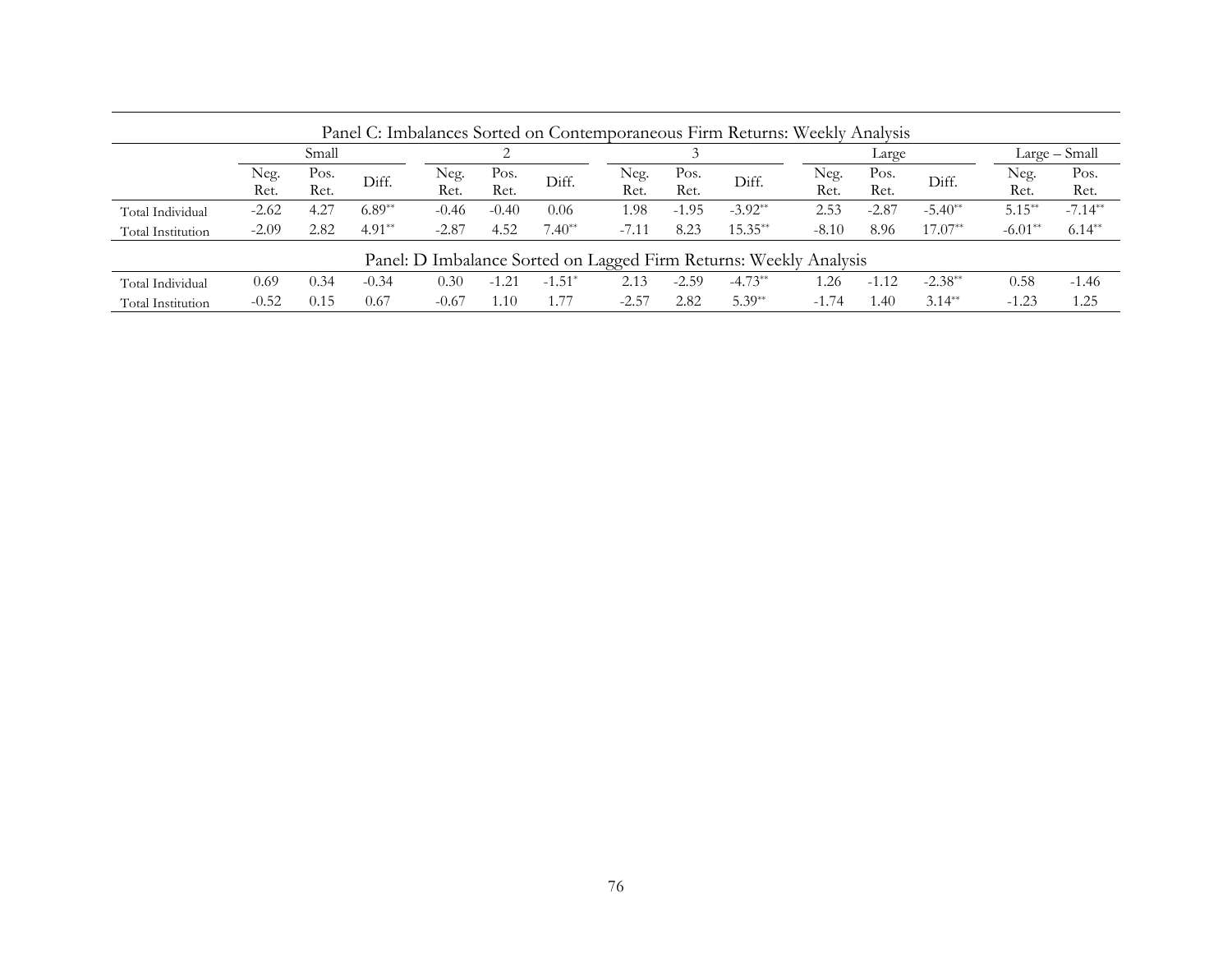#### **Table IB.II**

#### **Daily Imbalances Sorted on Contemporaneous and Lagged Firm Returns: Extreme Return Groups**

This table reports daily imbalances in NASDAQ technology stocks (three-digit SIC code=737 with ordinary common shares) by firm size quartile and contemporaneous and lagged firm returns from January 2, 1997 to March 27, 2000. In Panel A, we assign stocks in each size quartile to two portfolios based on whether their contemporaneous daily returns are below -2.5% or above 2.5%, and then report equalweighted imbalances for each portfolio and investor group. We first compute daily cross-sectional averages and then report the time-series means. Daily imbalance is the difference between buy and sell volumes expressed as 1/100 of a percentage of shares outstanding. We adjust daily imbalances for firm size by subtracting the average imbalance for the firm's size quartile in the technology sector. "Total Individual" is the sum of individual general, individual full-service, individual discount, and individual day trading groups. "Total Institution" is the sum of institutional, largest investment bank, hedge fund, and derivatives groups. Panel B assigns stocks to portfolios according to returns for the previous day. *t*-statistics are calculated for the difference in net buying between positive-return and negative-return portfolios for each size quartile. Significance at the 1% and 5% levels is denoted by \*\* and \*, respectively.

|                     |          |          |          |          |          |           |                                                   |          |           | Panel A: Imbalances Sorted on Contemporaneous Firm Returns |          |           |           |               |
|---------------------|----------|----------|----------|----------|----------|-----------|---------------------------------------------------|----------|-----------|------------------------------------------------------------|----------|-----------|-----------|---------------|
|                     |          | Small    |          |          | 2        |           |                                                   | 3        |           |                                                            | Large    |           |           | Large - Small |
|                     | $<-2.5%$ | $>2.5\%$ | Diff.    | $<-2.5%$ | $>2.5\%$ | Diff.     | $<-2.5%$                                          | $>2.5\%$ | Diff.     | $\leq -2.5\%$                                              | $>2.5\%$ | Diff.     | $<-2.5%$  | $>2.5\%$      |
| Indiv. General      | $-0.12$  | 0.30     | $0.42**$ | $-0.12$  | 0.34     | $0.46**$  | $-0.15$                                           | 0.53     | $0.68**$  | $-0.25$                                                    | 0.97     | $1.22**$  | $-0.13**$ | $0.67**$      |
| Indiv. Full Service | $-0.28$  | 0.63     | $0.90**$ | $-0.13$  | 0.38     | $0.51**$  | 0.02                                              | 0.00     | $-0.02$   | 0.07                                                       | $-0.14$  | $-0.22**$ | $0.35**$  | $-0.77**$     |
| Indiv. Discount     | $-0.27$  | 0.59     | $0.86**$ | $-0.02$  | 0.03     | 0.05      | 0.22                                              | $-0.51$  | $-0.72**$ | 0.44                                                       | $-1.21$  | $-1.65**$ | $0.71**$  | $-1.80**$     |
| Indiv. Day Trading  | $-0.08$  | 0.17     | $0.25**$ | $-0.09$  | 0.26     | $0.34**$  | $-0.16$                                           | 0.48     | $0.63**$  | $-0.27$                                                    | 0.78     | $1.04**$  | $-0.19**$ | $0.60**$      |
| Institutional       | $-0.68$  | 1.66     | $2.34**$ | $-0.48$  | 1.41     | $1.89**$  | $-1.05$                                           | 3.20     | $4.25**$  | $-1.16$                                                    | 3.45     | $4.61**$  | $-0.48**$ | $1.80**$      |
| Largest I-banks     | $-0.04$  | 0.10     | $0.14**$ | $-0.07$  | 0.22     | $0.29**$  | $-0.11$                                           | 0.34     | $0.46**$  | $-0.43$                                                    | 1.30     | $1.73**$  | $-0.39**$ | $1.20**$      |
| Hedge fund          | 0.00     | $-0.01$  | $-0.02$  | $-0.01$  | 0.02     | 0.03      | 0.00                                              | $-0.01$  | $-0.01$   | 0.07                                                       | $-0.22$  | $-0.29**$ | $0.06**$  | $-0.21**$     |
| Derivatives         | 0.01     | $-0.03$  | $-0.05$  | 0.02     | $-0.07$  | $-0.09**$ | 0.07                                              | $-0.20$  | $-0.27**$ | 0.15                                                       | $-0.46$  | $-0.61**$ | $0.14**$  | $-0.43**$     |
| Mixed               | $-1.13$  | 2.59     | $3.72**$ | $-0.77$  | 2.27     | $3.05**$  | $-0.56$                                           | 1.77     | $2.33**$  | $-0.50$                                                    | 1.74     | $2.25***$ | $0.63**$  | $-0.85**$     |
| Total Individual    | $-0.74$  | 1.69     | $2.43**$ | $-0.36$  | 1.00     | $1.36**$  | $-0.07$                                           | 0.50     | $0.57**$  | 0.00                                                       | 0.40     | $0.40**$  | $0.74**$  | $-1.29**$     |
| Total Institution   | $-0.70$  | 1.71     | $2.40**$ | $-0.53$  | 1.58     | $2.11**$  | $-1.08$                                           | 3.35     | $4.43**$  | $-1.38$                                                    | 4.07     | $5.45**$  | $-0.67**$ | $2.36**$      |
|                     |          |          |          |          |          |           | Panel B: Imbalances Sorted on Lagged Firm Returns |          |           |                                                            |          |           |           |               |
| Total Individual    | $-0.27$  | 0.58     | $0.85**$ | $-0.36$  | 0.87     | $1.23**$  | $-0.06$                                           | 0.16     | 0.22      | $-0.07$                                                    | 0.15     | 0.21      | $0.21**$  | $-0.44**$     |
| Total Institution   | 0.09     | $-0.16$  | $-0.24$  | 0.13     | $-0.33$  | $-0.46**$ | $-0.19$                                           | 0.47     | $0.67**$  | $-0.44$                                                    | 1.11     | $1.55**$  | $-0.53**$ | $1.27**$      |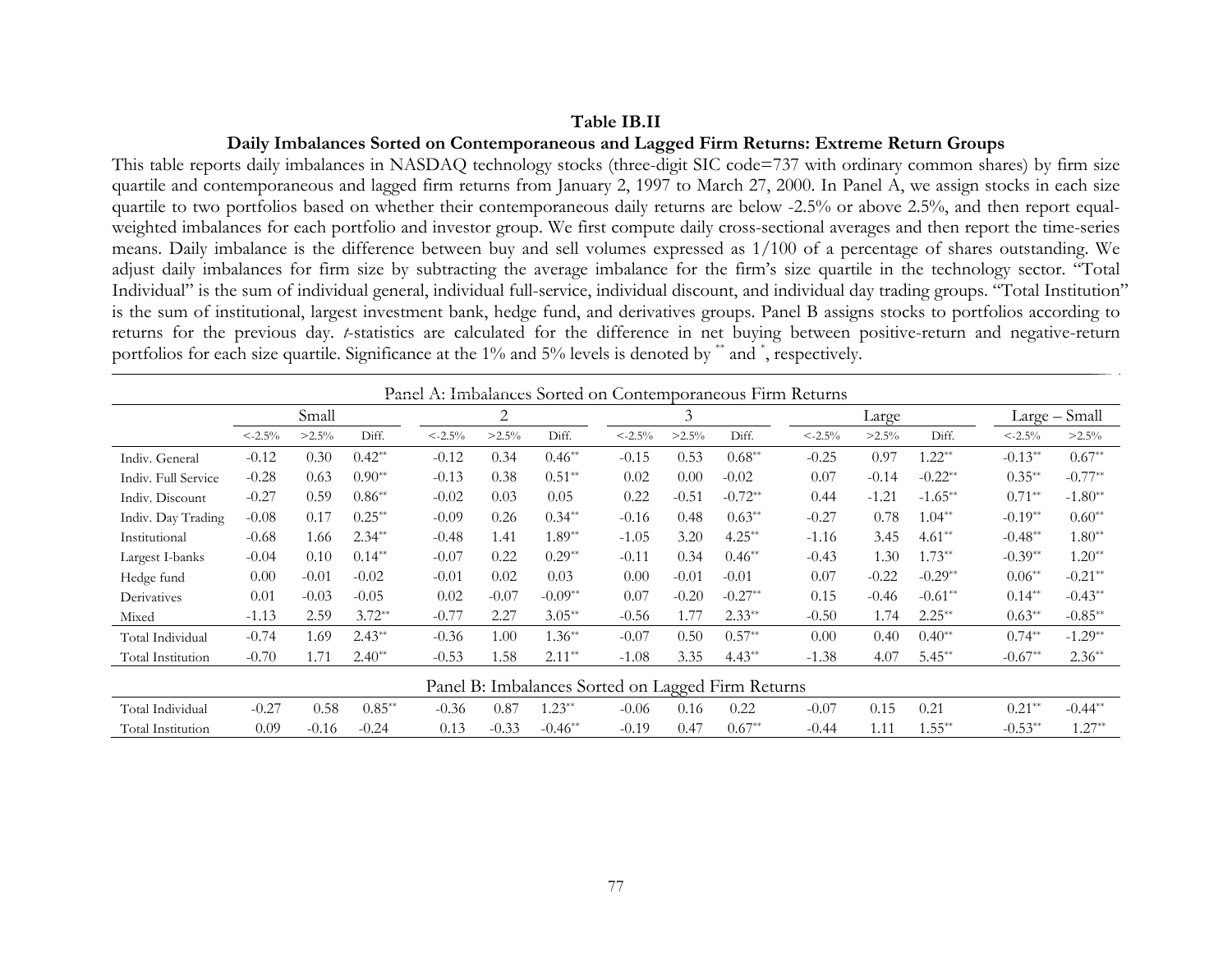#### **Table IB.III**

# **Market Maker Imbalances Sorted on Contemporaneous and Lagged Firm Returns**

This table reports daily and weekly market maker imbalances in NASDAQ technology stocks (three-digit SIC code=737 with ordinary common shares) by firm size quartile and contemporaneous and lagged firm returns from January 2, 1997 to March 27, 2000. In Panel A, we assign stocks in each size quartile to two portfolios based on whether their contemporaneous daily returns in excess of the technology index return are negative or positive, and then report equal-weighted market maker imbalances for each portfolio and investor group. We first compute daily cross-sectional averages and then report the time-series means. Daily market maker imbalance is the difference between market makers' buy and sell volumes expressed as 1/100 of a percentage of shares outstanding. We further adjust daily market maker imbalances for firm size by subtracting the average imbalance for the firm's size quartile in the technology sector. "Total Individual" is the sum of individual general, individual full-service, individual discount, and individual day trading groups. "Total Institution" is the sum of institutional, largest investment bank, hedge fund, and derivatives groups. Panel B assigns stocks to portfolios according to excess returns for the previous day. Panels C and D assign stocks to portfolios based on contemporaneous and lagged weekly (Thursday open to Wednesday close) excess returns and report average weekly market maker imbalances for each portfolio. Weekly market maker imbalance is the sum of daily market maker imbalances over the week. *t*-statistics are calculated for the difference in net buying between positive-return and negative-return portfolios for each size quartile. Significance at the 1% and 5% levels is denoted by \*\* and \*, respectively.

|                     | Panel A: Market Maker Imbalances Sorted on Contemporaneous Firm Returns: Daily Analysis |              |           |              |                |            |              |              |                                                                                |              |              |            |              |               |
|---------------------|-----------------------------------------------------------------------------------------|--------------|-----------|--------------|----------------|------------|--------------|--------------|--------------------------------------------------------------------------------|--------------|--------------|------------|--------------|---------------|
|                     |                                                                                         | Small        |           |              | 2              |            |              | 3            |                                                                                |              | Large        |            |              | Large - Small |
|                     | Neg.<br>Ret.                                                                            | Pos.<br>Ret. | Diff.     | Neg.<br>Ret. | Pos.<br>Ret.   | Diff.      | Neg.<br>Ret. | Pos.<br>Ret. | Diff.                                                                          | Neg.<br>Ret. | Pos.<br>Ret. | Diff.      | Neg.<br>Ret. | Pos.<br>Ret.  |
| Indiv. General      | 0.23                                                                                    | $-0.37$      | $-0.60**$ | 0.22         | $-0.32$        | $-0.54**$  | 0.18         | $-0.24$      | $-0.41**$                                                                      | 0.02         | $-0.04$      | $-0.05$    | $-0.22**$    | $0.33**$      |
| Indiv. Full Service | 0.15                                                                                    | $-0.25$      | $-0.40**$ | 0.07         | $-0.12$        | $-0.19**$  | 0.05         | $-0.06$      | $-0.11**$                                                                      | 0.00         | 0.00         | 0.00       | $-0.15**$    | $0.25**$      |
| Indiv. Discount     | $0.00^{\circ}$                                                                          | 0.00         | 0.01      | 0.00         | $0.00^{\circ}$ | 0.00       | 0.00         | 0.00         | 0.00                                                                           | 0.00         | 0.00         | 0.00       | 0.00         | 0.00          |
| Indiv. Day Trading  | $-0.02$                                                                                 | 0.02         | $0.04**$  | $-0.02$      | 0.03           | $0.05**$   | $-0.01$      | 0.01         | $0.02**$                                                                       | 0.00         | 0.00         | $-0.01$    | $0.02**$     | $-0.03**$     |
| Institutional       | 1.41                                                                                    | $-2.36$      | $-3.77**$ | 0.79         | $-1.19$        | $-1.98**$  | 1.05         | $-1.37$      | $-2.42**$                                                                      | 1.04         | $-1.18$      | $-2.21**$  | $-0.37**$    | $1.20**$      |
| Largest I-banks     | 0.00                                                                                    | 0.00         | 0.00      | 0.05         | $-0.07$        | $-0.12**$  | 0.10         | $-0.14$      | $-0.23**$                                                                      | 0.56         | $-0.59$      | $-1.14***$ | $0.56**$     | $-0.59**$     |
| Hedge fund          | 0.01                                                                                    | $-0.01$      | $-0.01$   | 0.00         | $-0.01$        | $-0.01**$  | $-0.01$      | 0.01         | 0.01                                                                           | 0.01         | $-0.02$      | $-0.03**$  | 0.01         | $-0.01*$      |
| Derivatives         | 0.01                                                                                    | $-0.02$      | $-0.03**$ | 0.01         | $-0.02$        | $-0.04**$  | 0.01         | $-0.01$      | $-0.03**$                                                                      | 0.03         | $-0.03$      | $-0.05**$  | $0.02**$     | $-0.01$       |
| Mixed               | 1.15                                                                                    | $-1.89$      | $-3.05**$ | 1.00         | $-1.46$        | $-2.46**$  | 1.06         | $-1.41$      | $-2.47**$                                                                      | 1.04         | $-1.21$      | $-2.26**$  | $-0.11*$     | $0.68**$      |
| Total Individual    | 0.36                                                                                    | $-0.59$      | $-0.96**$ | 0.28         | $-0.40$        | $-0.68**$  | 0.21         | $-0.29$      | $-0.50**$                                                                      | 0.02         | $-0.04$      | $-0.06$    | $-0.34**$    | $0.55***$     |
| Total Institution   | 1.42                                                                                    | $-2.38$      | $-3.80**$ | 0.85         | $-1.29$        | $-2.14***$ | 1.15         | $-1.51$      | $-2.66**$                                                                      | 1.63         | $-1.81$      | $-3.44**$  | $0.21**$     | $0.59**$      |
|                     |                                                                                         |              |           |              |                |            |              |              | Panel B: Market Maker Imbalances Sorted on Lagged Firm Returns: Daily Analysis |              |              |            |              |               |
| Total Individual    | 0.04                                                                                    | $-0.07$      | $-0.11*$  | 0.10         | $-0.09$        | $-0.19**$  | 0.06         | $-0.05$      | $-0.11**$                                                                      | 0.08         | $-0.02$      | $-0.10**$  | 0.04         | 0.05          |
| Total Institution   | 0.21                                                                                    | $-0.36$      | $-0.57**$ | 0.09         | $-0.09$        | $-0.18*$   | 0.03         | 0.01         | $-0.02$                                                                        | 0.44         | $-0.44$      | $-0.87**$  | $0.23**$     | $-0.09$       |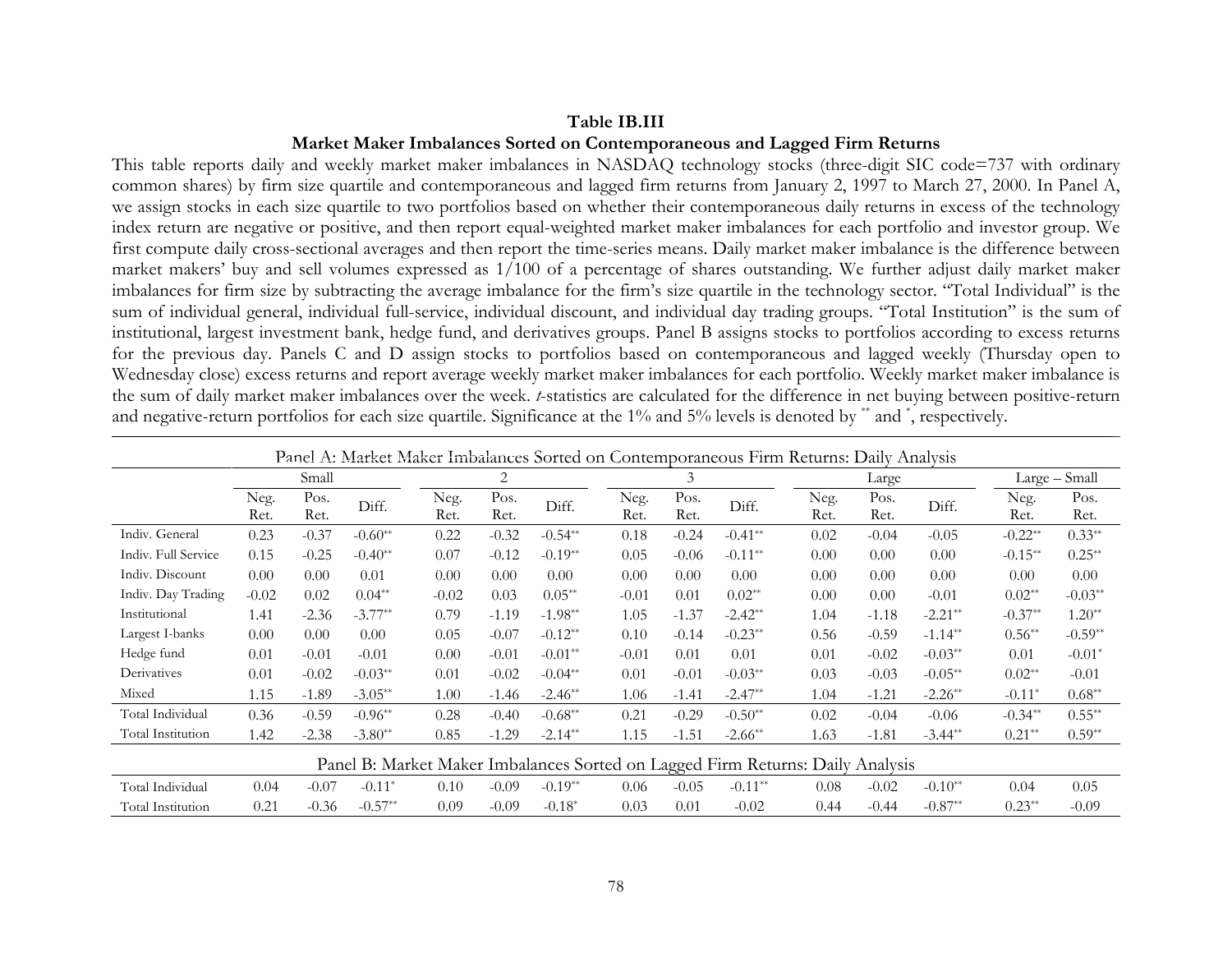| Panel C: Market Maker Imbalances Sorted on Contemporaneous Firm Returns: Weekly Analysis |              |              |           |              |              |           |              |              |                                                                                  |              |              |            |              |               |
|------------------------------------------------------------------------------------------|--------------|--------------|-----------|--------------|--------------|-----------|--------------|--------------|----------------------------------------------------------------------------------|--------------|--------------|------------|--------------|---------------|
|                                                                                          |              | Small        |           |              |              |           |              |              |                                                                                  |              | Large        |            |              | Large - Small |
|                                                                                          | Neg.<br>Ret. | Pos.<br>Ret. | Diff.     | Neg.<br>Ret. | Pos.<br>Ret. | Diff.     | Neg.<br>Ret. | Pos.<br>Ret. | Diff.                                                                            | Neg.<br>Ret. | Pos.<br>Ret. | Diff.      | Neg.<br>Ret. | Pos.<br>Ret.  |
| Total Individual                                                                         | 1.10         | $-1.79$      | $-2.89**$ | 0.66         | $-0.67$      | $-1.33**$ | 0.37         | $-0.48$      | $-0.85**$                                                                        | 4.92         | $-5.51$      | $-10.43**$ | $-1.34**$    | $2.04**$      |
| Total Institution                                                                        | 4.04         | $-5.46$      | $-9.50**$ | 2.24         | $-3.07$      | $-5.30**$ | 3.19         | $-3.90$      | $-7.09**$                                                                        | 2.54         | $-3.05$      | $-5.59**$  | $0.88*$      | $-0.05$       |
|                                                                                          |              |              |           |              |              |           |              |              | Panel: D: Market Maker Imbalances Sorted on Lagged Firm Returns: Weekly Analysis |              |              |            |              |               |
| Total Individual                                                                         | $-0.22$      | 0.02         | 0.24      | $-0.01$      | 0.35         | 0.35      | $-0.47$      | 0.70         | $1.16**$                                                                         | $-0.23$      | 0.22         | $0.45*$    | 0.58         | $-1.46$       |
| Total Institution                                                                        | $-0.23$      | 0.26         | 0.49      | $-0.52$      | 0.84         | $.36**$   | $-0.57$      | 0.70         | $1.27**$                                                                         | $-0.20$      | 0.41         | 0.61       | $-1.23^*$    | 1.25          |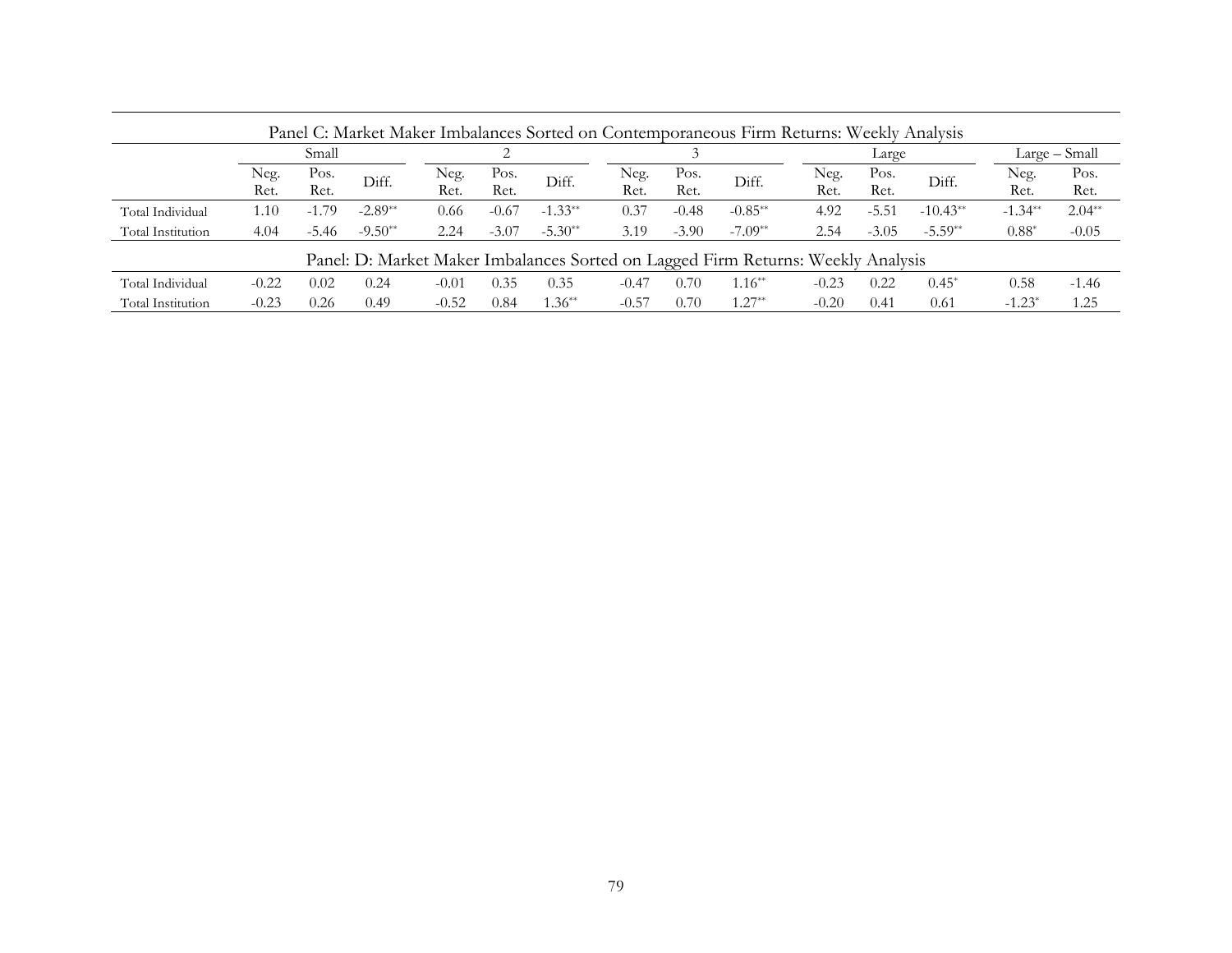# **Table IB. IV**

## **Cross-sectional Regressions of Post-peak Returns on Pre-peak Investor Trading: Insiders**

This table presents cross-sectional univariate regressions of post-peak returns on pre-peak insider trading for CRSP stocks with ordinary common shares (CRSP share codes 10 or 11). The samples include firms in the top 50% and 25% of the CRSP sample according to market capitalization on March 31, 2000. The dependent variables are buy-and-hold returns from April 1, 2000 to March 31, 2001, March 31, 2002, and December 31, 2002. The independent variables are insider trading from April 1, 1999 to March 31, 2000. We calculate net buying for insiders by taking the difference between end-of-quarter holdings and the buy-and-hold value of beginning-of-quarter holdings, divided by end-of-quarter market capitalization. We then sum quarterly net buying for the four quarters from April 1, 1999 to March 31, 2000. We standardize all variables in the cross-section and estimate with intercepts that are not displayed for brevity. *t*-statistics computed with White robust errors are reported in parentheses.

|             |                           | Top 50% Market Cap.       |                             |                           | Top 25% Market Cap.       |                                           |  |  |  |
|-------------|---------------------------|---------------------------|-----------------------------|---------------------------|---------------------------|-------------------------------------------|--|--|--|
|             | Return<br>(Apr.00-Mar.01) | Return<br>(Apr.00-Mar.02) | Return<br>$(Apr.00-Dec.02)$ | Return<br>(Apr.00-Mar.01) | Return<br>(Apr.00-Mar.02) | Return<br>$(Apr.00\text{-}\text{Dec}.02)$ |  |  |  |
| Insider     | 0.05                      | 0.04                      | 0.04                        | 0.15                      | 0.13                      | 0.12                                      |  |  |  |
|             | (1.63)                    | (2.11)                    | (2.07)                      | (3.92)                    | (3.98)                    | (3.61)                                    |  |  |  |
| Adj.- $R^2$ | 0.001                     | 0.002                     | 0.002                       | 0.019                     | 0.019                     | 0.017                                     |  |  |  |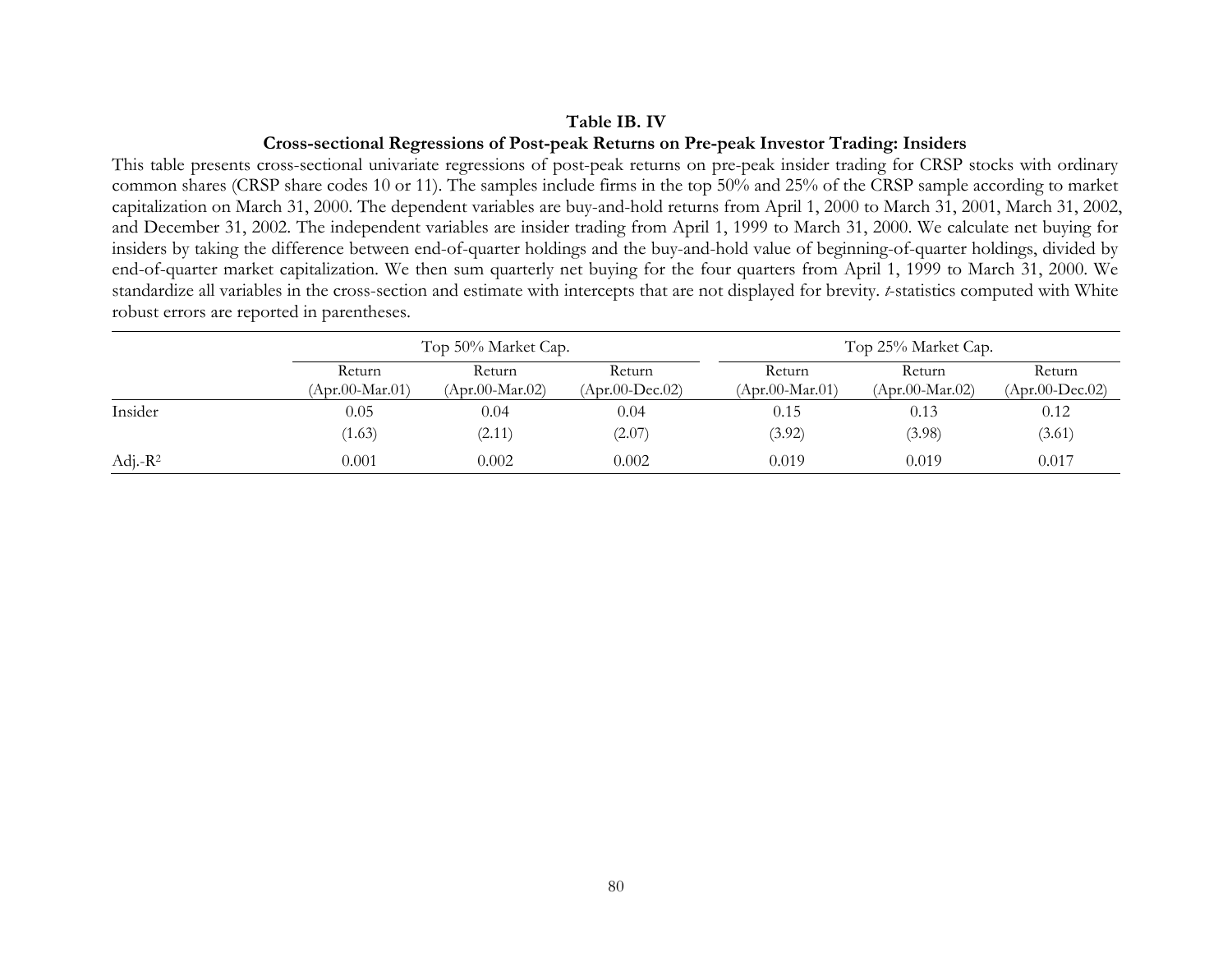#### **Table IB.V**

## **Fama-MacBeth Regressions of Returns on Contemporaneous Imbalances: Imbalances Constructed Using Trading Volume; Large Technology Firms**

This table presents time-series averages of coefficients, number of observations, and adjusted- $R^2$ s for cross-sectional regressions estimated each day (week, month) from January 2, 1997 to March 27, 2000 for the top 50% of the NASDAQ technology sector (three-digit SIC code=737 with ordinary common shares) according to market capitalization. The dependent variables are daily (weekly, monthly) returns and the independent variables are contemporaneous daily (weekly, monthly) imbalances and their interactions with news dummies. Daily imbalance is the difference between buy and sell volumes expressed as a fraction of the sum of buy and sell volumes. Weekly or monthly imbalance is the sum of daily imbalances over the week (Thursday open to Wednesday close) or month. We adjust imbalances for firm size by subtracting the average imbalance for the firm's size quartile in the technology sector. Weekly or monthly returns are buy-and-hold returns over the week or month. For the daily cross-sectional regression on day *t*, news dummy equals one for a firm if there are any news articles about the firm in the top 10 newswires during the [*t*-3, *t*] window. For weekly (monthly) cross-sectional regressions, news dummy equals one for a firm if there are any news articles about the firm in the top 10 newswires during the week (month). We standardize dependent and independent variables in each cross-section except for news dummies and estimate with intercepts that are not displayed for brevity. *t*-statistics computed using Newey-West standard errors with five lags are reported in parentheses.

|                                         | Daily      | Weekly     | Monthly   | Daily      | Weekly     |
|-----------------------------------------|------------|------------|-----------|------------|------------|
| Indiv. General                          | 0.02       | $-0.01$    | $-0.04$   | 0.02       | 0.00       |
|                                         | (3.78)     | $(-0.35)$  | $(-2.61)$ | (3.81)     | $(-0.20)$  |
| Indiv. Full Service                     | $-0.02$    | $-0.02$    | $-0.04$   | $-0.01$    | $-0.01$    |
|                                         | $(-8.95)$  | $(-3.92)$  | $(-5.49)$ | $(-6.20)$  | $(-2.69)$  |
| Indiv. Discount                         | $-0.12$    | $-0.13$    | $-0.17$   | $-0.11$    | $-0.13$    |
|                                         | $(-31.59)$ | $(-17.77)$ | $(-7.82)$ | $(-30.02)$ | $(-18.81)$ |
| Indiv. Day Trading                      |            | 0.06       | 0.05      |            | 0.06       |
|                                         |            | (8.91)     | (5.80)    |            | (8.86)     |
| Institutional                           | 0.09       | 0.08       | 0.08      | 0.08       | 0.07       |
|                                         | (33.92)    | (13.93)    | (5.75)    | (33.45)    | (12.34)    |
| Largest I-banks                         | 0.02       | $-0.01$    | $-0.02$   | 0.02       | $-0.01$    |
|                                         | (14.45)    | $(-2.06)$  | $(-2.62)$ | (13.25)    | $(-2.29)$  |
| Hedge Fund                              |            | $-0.07$    | $-0.05$   |            | $-0.08$    |
|                                         |            | $(-8.04)$  | $(-4.92)$ |            | $(-7.71)$  |
| Mixed                                   | 0.07       | 0.06       | 0.04      | 0.07       | 0.06       |
|                                         | (31.72)    | (13.86)    | (3.62)    | (30.43)    | (12.20)    |
| $D_{\text{News}}$ x Indiv. General      |            |            |           | 0.06       | $-0.01$    |
|                                         |            |            |           | (5.08)     | $(-0.50)$  |
| $D_{\text{News}}$ x Indiv. Full Service |            |            |           | $-0.05$    | $-0.02$    |
|                                         |            |            |           | $(-6.08)$  | $(-1.95)$  |
| $D_{\text{News}}$ x Indiv. Discount     |            |            |           | $-0.11$    | $-0.02$    |
|                                         |            |            |           | $(-9.59)$  | $(-1.72)$  |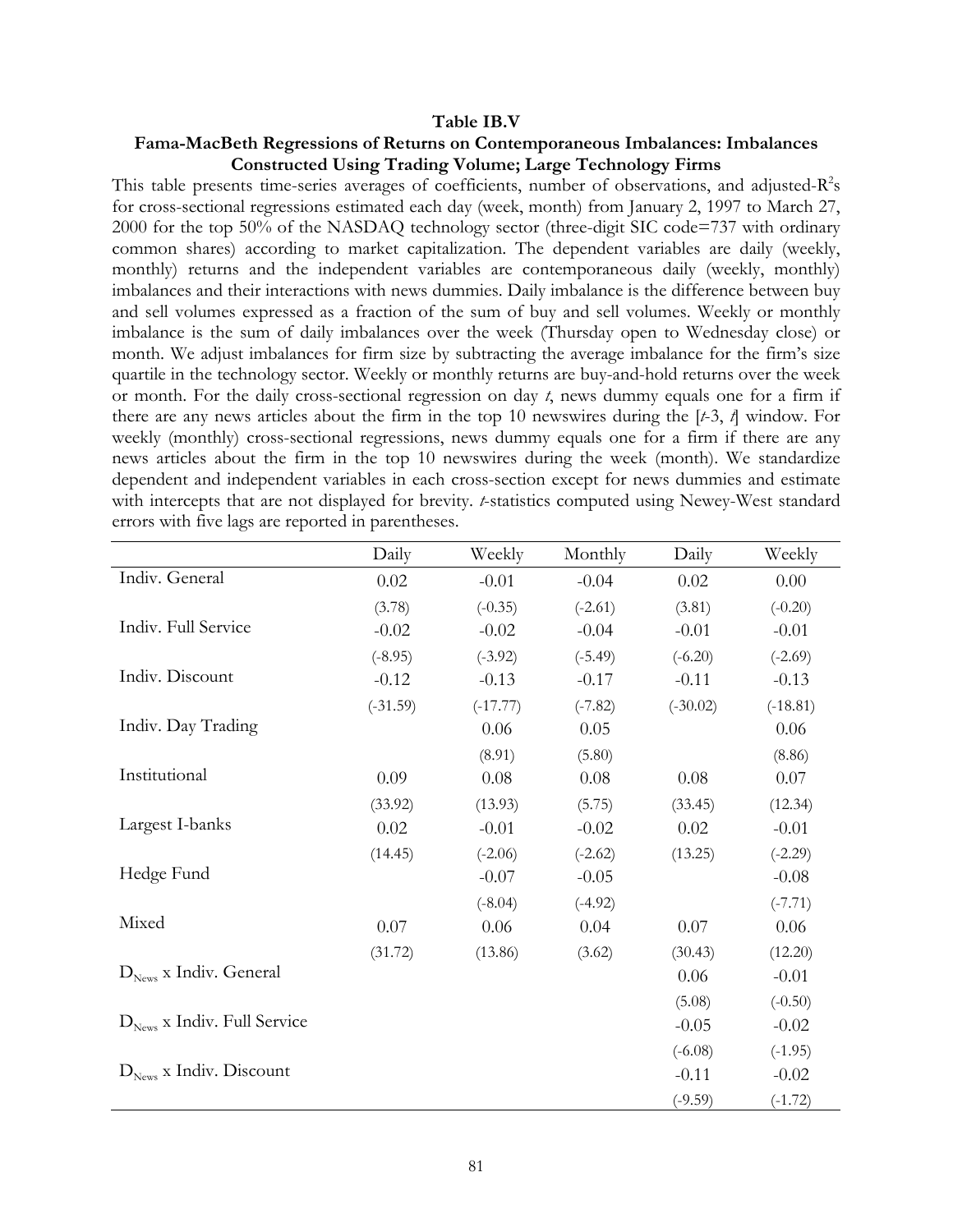|                                        | Daily | Weekly | Monthly | Daily  | Weekly |
|----------------------------------------|-------|--------|---------|--------|--------|
| $D_{\text{News}}$ x Indiv. Day Trading |       |        |         |        | 0.01   |
|                                        |       |        |         |        | (1.42) |
| $D_{\text{News}}$ x Institutional      |       |        |         | 0.05   | 0.02   |
|                                        |       |        |         | (5.21) | (1.80) |
| $D_{\text{News}}$ x Largest I-banks    |       |        |         | 0.02   | 0.01   |
|                                        |       |        |         | (2.04) | (1.44) |
| $D_{\text{News}}$ x Hedge Fund         |       |        |         |        | 0.01   |
|                                        |       |        |         |        | (1.94) |
| $D_{\text{News}}$ x Mixed              |       |        |         | 0.02   | 0.02   |
|                                        |       |        |         | (1.78) | (1.78) |
| Avg. N                                 | 244.8 | 244.4  | 257.7   | 244.8  | 244.4  |
| Adj.- $R^2$                            | 0.052 | 0.101  | 0.095   | 0.066  | 0.104  |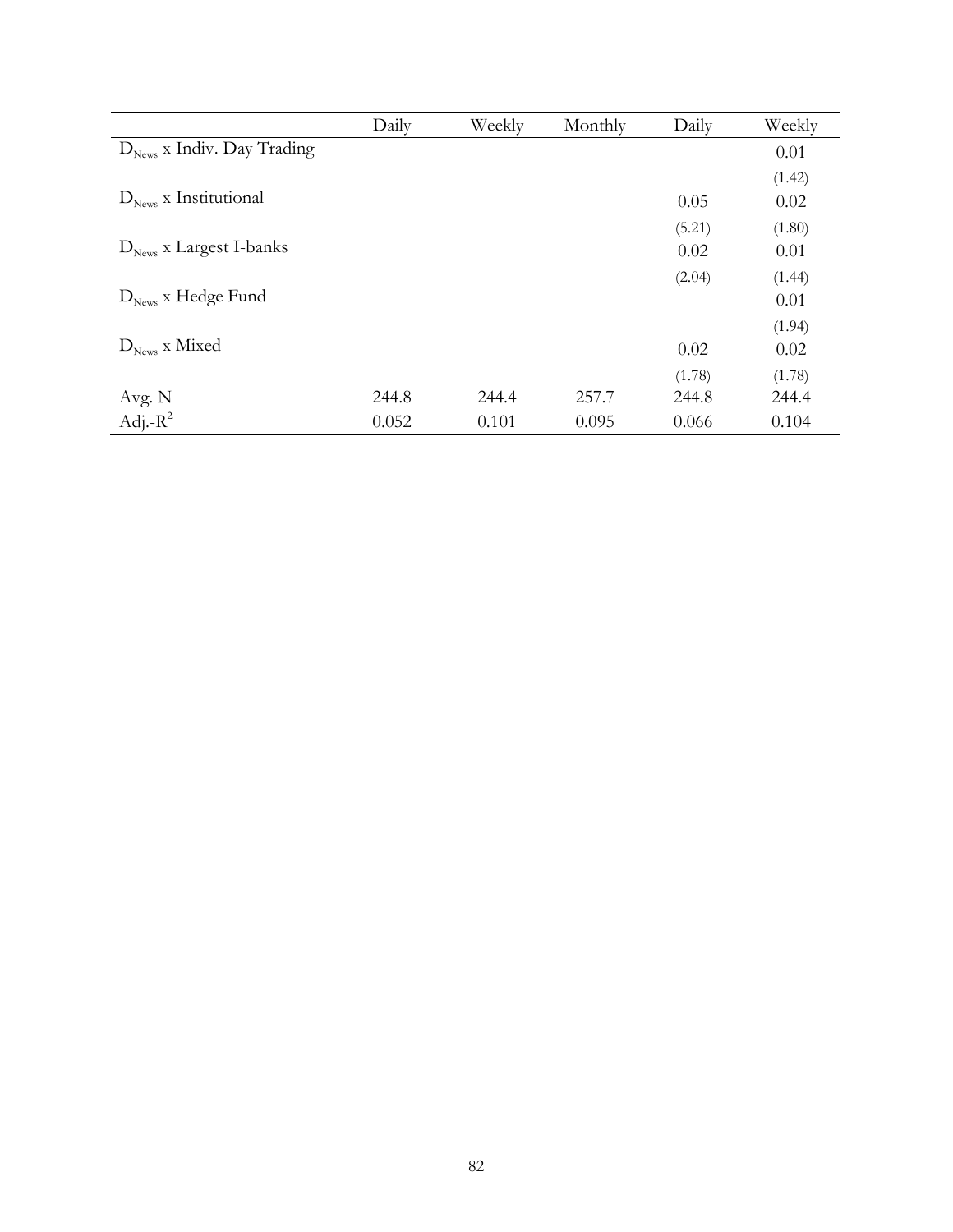#### **Table IB.VI**

# **Fama-MacBeth Regressions of Returns on Contemporaneous Imbalances: Imbalances Constructed Using Trading Volume; Alternative Sample Selections**

This table presents time-series averages of coefficients, number of observations, and adjusted- $R^2$ s for cross-sectional regressions estimated each day (week, month) from January 2, 1997 to March 27, 2000 for NASDAQ technology stocks (three-digit SIC code=737 with ordinary common shares). Panel A reports results for all firms that are in the technology sector according to market capitalization. Panel B reports results for firms that are in the bottom 50% of the technology sector according to market capitalization. The dependent variables are daily (weekly, monthly) returns and the independent variables are contemporaneous daily (weekly, monthly) imbalances and their interactions with news dummies. Daily imbalance is the difference between buy and sell volumes expressed as a fraction of the sum of buy and sell volumes. Weekly or monthly imbalance is the sum of daily imbalances over the week (Thursday open to Wednesday close) or month. We adjust imbalances for firm size by subtracting the average imbalance for the firm's size quartile in the technology sector. Weekly or monthly returns are buy-and-hold returns over the week or month. For the daily cross-sectional regression on day *t*, news dummy equals one for a firm if there are any news articles about the firm in the top 10 newswires during the [*t*-3, *t*] window. For weekly (monthly) cross-sectional regressions, news dummy equals one for a firm if there are any news articles about the firm in the top 10 newswires during the week (month). We standardize dependent and independent variables in each cross-section except for news dummies and estimate with intercepts that are not displayed for brevity. *t*-statistics computed using Newey-West standard errors with five lags are reported in parentheses.

| Panel A: Full Sample                    |            |            |            |            |            |  |  |  |  |  |
|-----------------------------------------|------------|------------|------------|------------|------------|--|--|--|--|--|
|                                         | Daily      | Weekly     | Monthly    | Daily      | Weekly     |  |  |  |  |  |
| Indiv. General                          | $-0.003$   | $-0.028$   | $-0.052$   | $-0.005$   | $-0.030$   |  |  |  |  |  |
|                                         | $(-0.72)$  | $(-2.54)$  | $(-2.58)$  | $(-1.14)$  | $(-3.03)$  |  |  |  |  |  |
| Indiv. Full Service                     | 0.017      | 0.020      | 0.016      | 0.021      | 0.030      |  |  |  |  |  |
|                                         | (9.15)     | (3.64)     | (2.51)     | (11.54)    | (5.79)     |  |  |  |  |  |
| Indiv. Discount                         | $-0.078$   | $-0.109$   | $-0.143$   | $-0.073$   | $-0.101$   |  |  |  |  |  |
|                                         | $(-30.50)$ | $(-18.39)$ | $(-10.74)$ | $(-29.94)$ | $(-16.65)$ |  |  |  |  |  |
| Indiv. Day Trading                      | 0.073      | 0.053      | 0.047      | 0.067      | 0.049      |  |  |  |  |  |
|                                         | (27.83)    | (9.00)     | (6.07)     | (28.48)    | (8.76)     |  |  |  |  |  |
| Institutional                           | 0.090      | 0.082      | 0.072      | 0.088      | 0.079      |  |  |  |  |  |
|                                         | (41.46)    | (21.91)    | (8.18)     | (41.16)    | (19.34)    |  |  |  |  |  |
| Largest I-banks                         | 0.029      | 0.011      | 0.002      | 0.029      | 0.011      |  |  |  |  |  |
|                                         | (17.85)    | (1.96)     | (0.23)     | (18.00)    | (1.89)     |  |  |  |  |  |
| Hedge Fund                              | $-0.022$   | $-0.060$   | $-0.014$   | $-0.022$   | $-0.064$   |  |  |  |  |  |
|                                         | $(-8.80)$  | $(-6.78)$  | $(-0.94)$  | $(-9.44)$  | $(-6.16)$  |  |  |  |  |  |
| Mixed                                   | 0.092      | 0.086      | 0.077      | 0.090      | 0.082      |  |  |  |  |  |
|                                         | (40.59)    | (26.61)    | (12.00)    | (39.19)    | (20.86)    |  |  |  |  |  |
| $D_{\text{News}}$ x Indiv. General      |            |            |            | 0.037      | 0.007      |  |  |  |  |  |
|                                         |            |            |            | (3.64)     | (0.68)     |  |  |  |  |  |
| $D_{\text{News}}$ x Indiv. Full Service |            |            |            | $-0.045$   | $-0.033$   |  |  |  |  |  |
|                                         |            |            |            | $(-4.65)$  | $(-4.55)$  |  |  |  |  |  |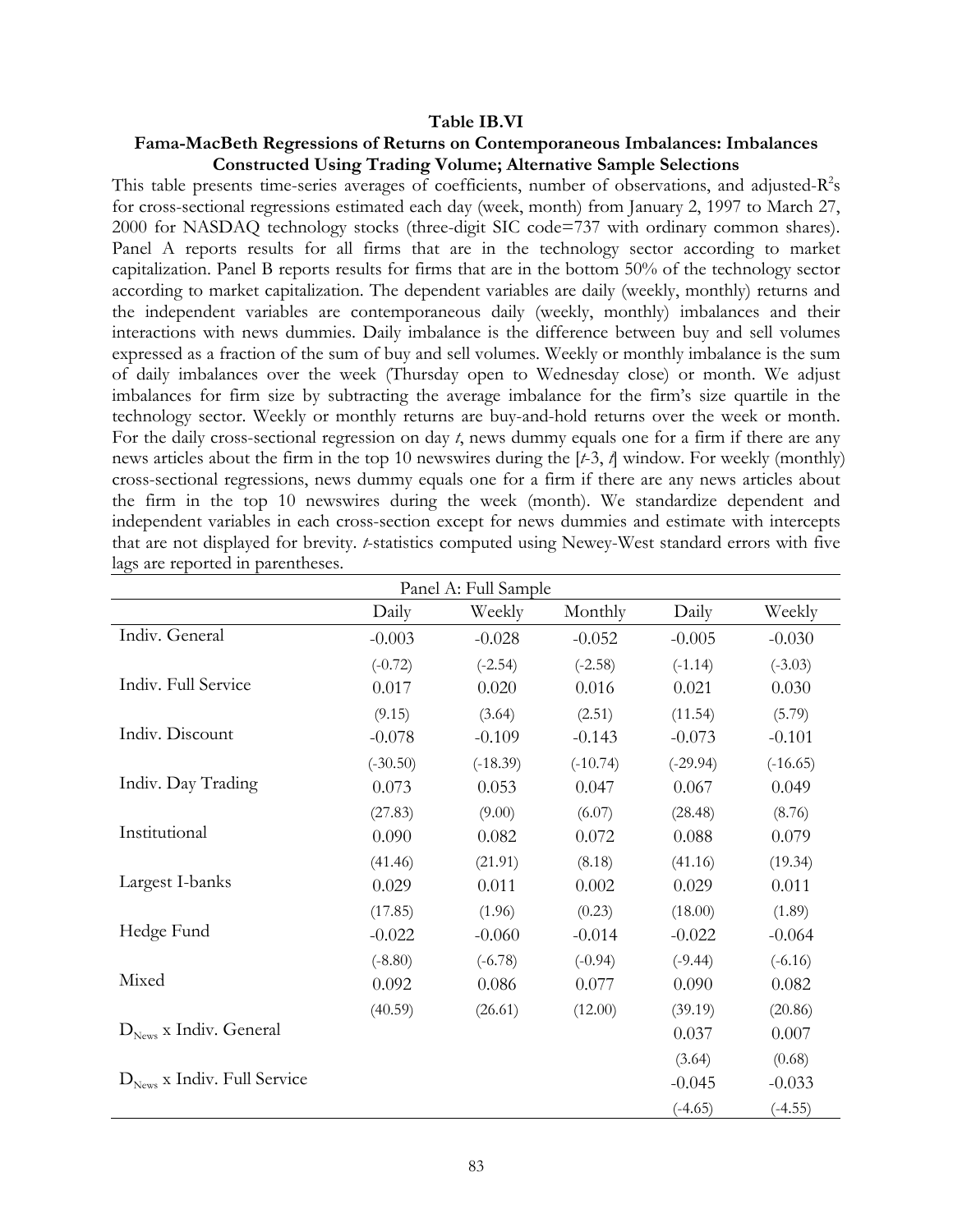|                                         | Daily      | Weekly               | Monthly        | Daily      | Weekly         |
|-----------------------------------------|------------|----------------------|----------------|------------|----------------|
| $D_{\text{News}}$ x Indiv. Discount     |            |                      |                | $-0.079$   | $-0.031$       |
|                                         |            |                      |                | $(-7.09)$  | $(-3.96)$      |
| $D_{\text{News}}$ x Indiv. Day Trading  |            |                      |                | 0.066      | 0.009          |
|                                         |            |                      |                | (5.85)     | (1.06)         |
| $D_{\text{News}}$ x Institutional       |            |                      |                | 0.045      | 0.014          |
|                                         |            |                      |                | (4.12)     | (1.58)         |
| $D_{\text{News}}$ x Largest I-banks     |            |                      |                | 0.000      | 0.002          |
|                                         |            |                      |                | $(-0.03)$  | (0.32)         |
| $D_{\text{News}}$ x Hedge Fund          |            |                      |                | $-0.003$   | 0.012          |
|                                         |            |                      |                | $(-0.42)$  | (1.22)         |
| $D_{\text{News}}$ x Mixed               |            |                      |                | 0.035      | 0.024          |
|                                         |            |                      |                | (3.42)     | (2.62)         |
| Avg. N                                  | 489        | 489.9                | 490.2          | 489        | 489.9          |
| Adj.- $R^2$                             | 0.034      | 0.043                | 0.047          | 0.044      | 0.046          |
|                                         |            | Panel B: Small Firms |                |            |                |
| Indiv. General                          | $-0.02$    | $-0.05$              | $-0.09$        | $-0.03$    | $-0.05$        |
|                                         | $(-5.76)$  | $(-5.61)$            | $(-6.05)$      | $(-6.50)$  | $(-6.35)$      |
| Indiv. Full Service                     | 0.06       | 0.07                 | 0.08           | 0.06       | 0.08           |
|                                         | (17.56)    | (9.56)               | (6.63)         | (18.18)    | (11.14)        |
| Indiv. Discount                         | $-0.05$    | $-0.07$              | $-0.11$        | $-0.05$    | $-0.07$        |
|                                         | $(-16.61)$ | $(-12.50)$           | $(-7.29)$      | $(-16.72)$ | $(-10.75)$     |
| Indiv. Day Trading                      |            | 0.04                 | 0.00           |            | 0.04           |
| Institutional                           |            | (3.89)               | (0.27)         |            | (3.23)         |
|                                         | 0.10       | $0.08\,$             | 0.10           | 0.09       | 0.08           |
| Largest I-banks                         | (27.46)    | (14.06)              | (10.77)        | (28.26)    | (13.50)        |
|                                         | 0.05       | 0.07                 | 0.06           | 0.05       | 0.07           |
| Hedge Fund                              | (11.41)    | (6.64)               | (4.64)         | (12.93)    | (6.18)         |
|                                         |            | 0.11                 | 0.12           |            | 0.06           |
| Mixed                                   | 0.11       | (4.72)<br>0.11       | (3.60)<br>0.11 | 0.11       | (2.25)<br>0.10 |
|                                         | (36.28)    | (24.08)              | (9.46)         | (35.29)    | (19.59)        |
| $D_{\text{News}}$ x Indiv. General      |            |                      |                | $-0.09$    | 0.00           |
|                                         |            |                      |                | $(-0.68)$  | (0.14)         |
| $D_{\text{News}}$ x Indiv. Full Service |            |                      |                | $-0.04$    | $-0.04$        |
|                                         |            |                      |                | $(-0.45)$  | $(-2.09)$      |
| $D_{\text{News}}$ x Indiv. Discount     |            |                      |                | $-0.09$    | 0.01           |
|                                         |            |                      |                | $(-0.53)$  | (0.75)         |
| $D_{\text{News}}$ x Indiv. Day Trading  |            |                      |                |            | 0.07           |
|                                         |            |                      |                |            | (1.21)         |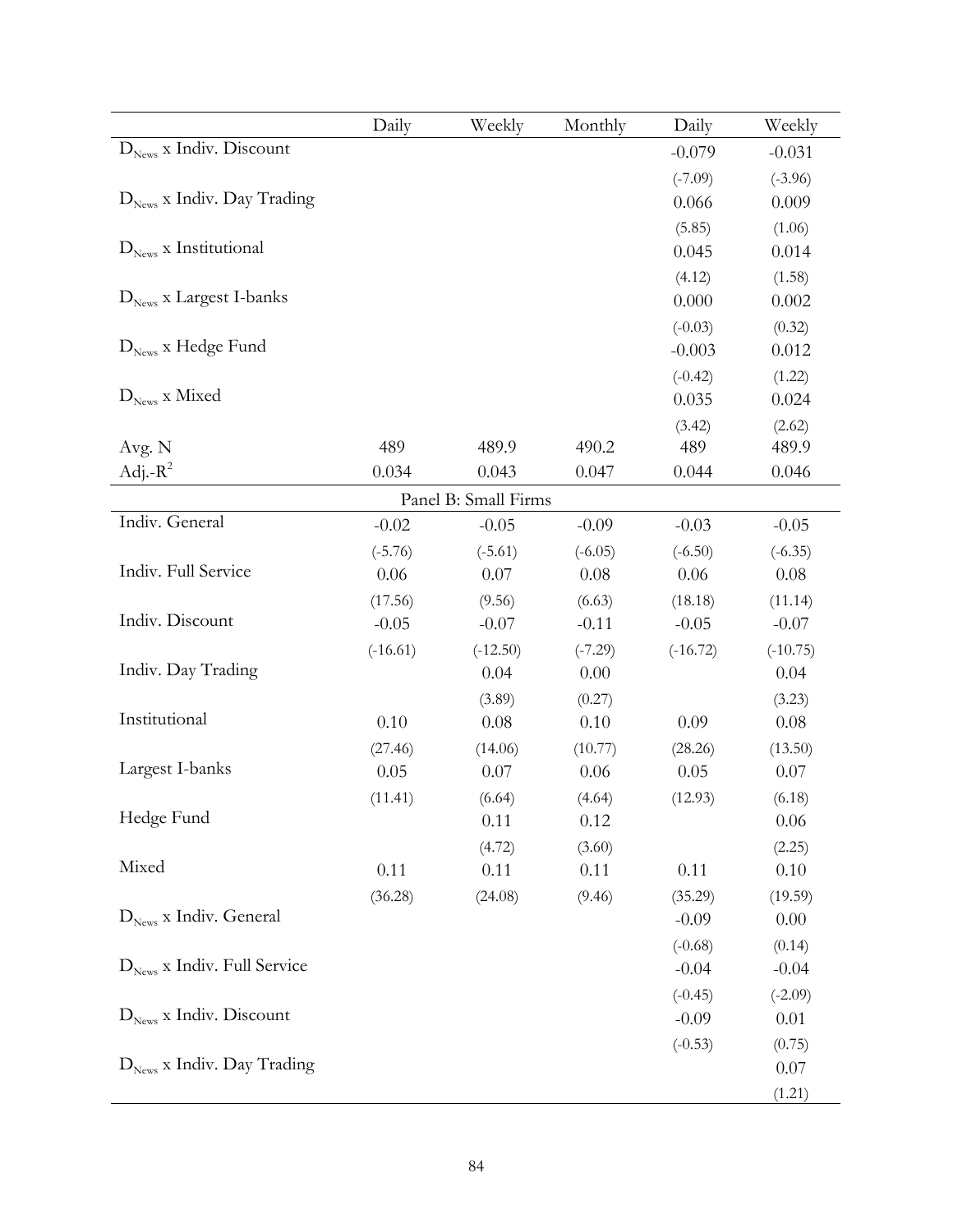|                                     | Daily | Weekly | Monthly | Daily  | Weekly |
|-------------------------------------|-------|--------|---------|--------|--------|
| $D_{\text{News}}$ x Institutional   |       |        |         | 0.24   | 0.02   |
|                                     |       |        |         | (1.14) | (1.18) |
| $D_{\text{News}}$ x Largest I-banks |       |        |         | 0.25   | 0.01   |
|                                     |       |        |         | (0.38) | (0.48) |
| $D_{\text{News}}$ x Hedge Fund      |       |        |         |        | 0.11   |
|                                     |       |        |         |        | (0.37) |
| $D_{\text{News}}$ x Mixed           |       |        |         | 0.06   | 0.04   |
|                                     |       |        |         | (1.49) | (2.29) |
| Avg. N                              | 244.2 | 243.8  | 257.1   | 244.2  | 243.8  |
| Adj.- $R^2$                         | 0.025 | 0.038  | 0.063   | 0.052  | 0.064  |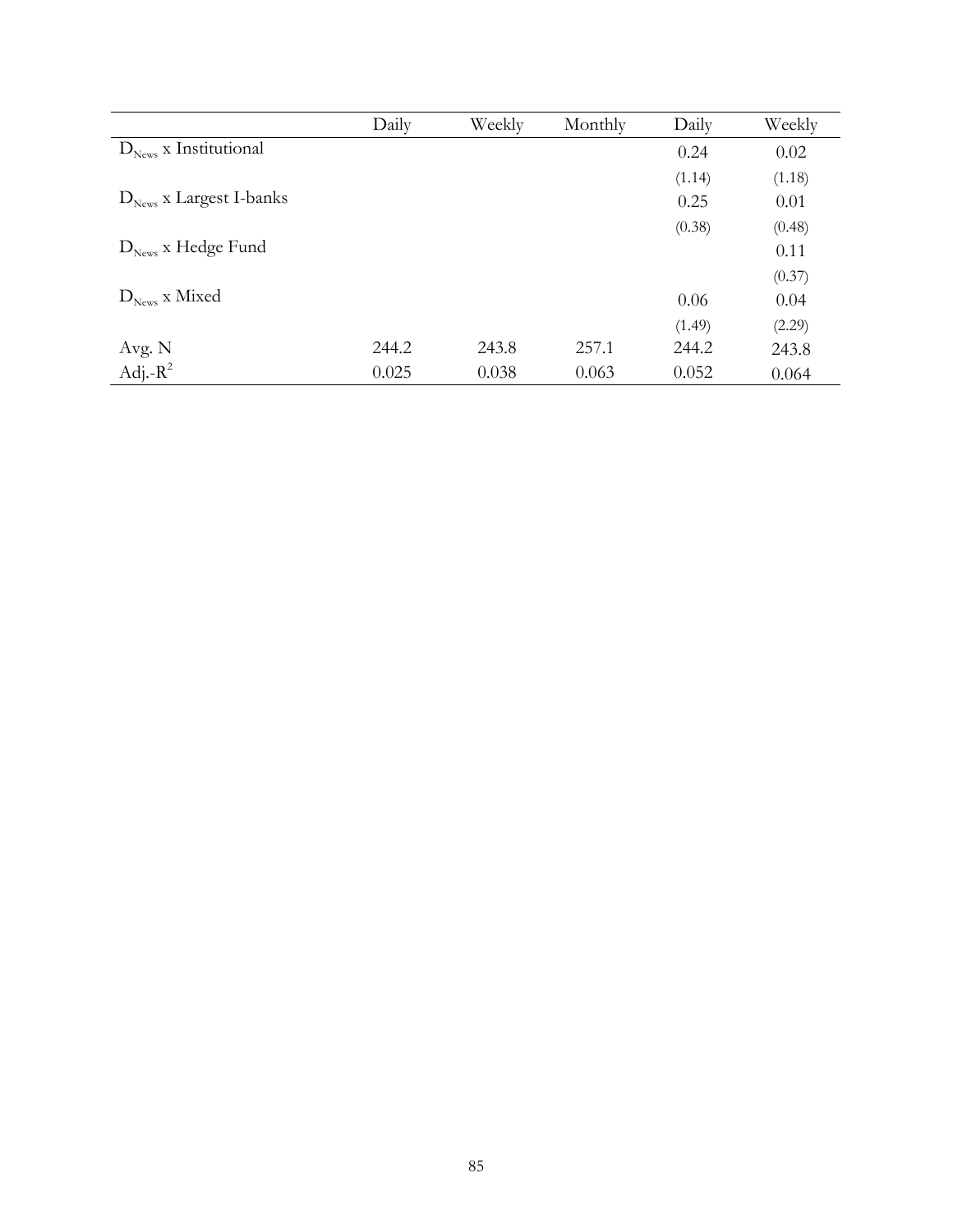#### **Table IB.VII**

### **Panel Regressions of Returns on Contemporaneous Imbalances: Imbalances Constructed Using Trading Volume**

This table presents coefficients, number of observations, and adjusted-R2s for panel regressions estimated for the periods from January 2, 1997 to March 27, 2000 and March 28, 2000 to December 31, 2002 for NASDAQ technology stocks (three-digit SIC code=737 with ordinary common shares). Panel A reports results for the period from January 2, 1997 to March 27, 2000. Panel B reports results for the period from March 28, 2000 to December 31, 2002. The dependent variables are daily (weekly, monthly) returns and the independent variables are contemporaneous daily (weekly, monthly) imbalances and their interactions with news dummies. Daily imbalance is the difference between buy and sell volumes expressed as a fraction of the sum of buy and sell volumes. Weekly or monthly imbalance is the sum of daily imbalances over the week (Thursday open to Wednesday close) or month. We adjust imbalances for firm size by subtracting the average imbalance for the firm's size quartile in the technology sector. Weekly or monthly returns are buy-and-hold returns over the week or month. For daily regressions, news dummy equals one for a firm on day *t* if there are any news articles about the firm in the top 10 newswires during the [*t*-3, *t*] window. For weekly (monthly) regressions, news dummy equals one for a firm if there are any news articles about the firm in the top 10 newswires during the week (month). We standardize dependent and independent variables in each cross-section except for news dummies and estimate with intercepts that are not displayed for brevity. *t*-statistics computed by clustering standard errors by firm and by month are reported in parentheses for all regressions.

|                                         |            |            | Panel A: January 2, 1997 – March 27, 2000 |            |            |
|-----------------------------------------|------------|------------|-------------------------------------------|------------|------------|
|                                         | Daily      | Weekly     | Monthly                                   | Daily      | Weekly     |
| Indiv. General                          | $-0.01$    | $-0.03$    | $-0.05$                                   | $-0.01$    | $-0.03$    |
|                                         | $(-1.06)$  | $(-4.30)$  | $(-3.54)$                                 | $(-1.26)$  | $(-4.32)$  |
| Indiv. Full Service                     | 0.02       | 0.02       | 0.02                                      | 0.02       | 0.03       |
|                                         | (5.95)     | (3.62)     | (1.88)                                    | (8.50)     | (4.84)     |
| Indiv. Discount                         | $-0.08$    | $-0.11$    | $-0.15$                                   | $-0.07$    | $-0.11$    |
|                                         | $(-18.81)$ | $(-17.52)$ | $(-12.53)$                                | $(-17.53)$ | $(-16.12)$ |
| Indiv. Day Trading                      | 0.07       | 0.05       | 0.05                                      | 0.07       | 0.05       |
|                                         | (18.47)    | (9.30)     | (5.22)                                    | (19.02)    | (9.77)     |
| Institutional                           | 0.09       | 0.08       | 0.07                                      | 0.09       | 0.08       |
|                                         | (23.04)    | (17.54)    | (8.46)                                    | (21.66)    | (20.39)    |
| Largest I-banks                         | 0.03       | 0.01       | 0.00                                      | 0.03       | 0.01       |
|                                         | (12.66)    | (2.15)     | (0.04)                                    | (12.04)    | (1.63)     |
| Hedge Fund                              | $-0.02$    | $-0.06$    | $-0.01$                                   | $-0.02$    | $-0.06$    |
|                                         | $(-7.44)$  | $(-9.73)$  | $(-1.13)$                                 | $(-7.13)$  | $(-7.88)$  |
| Mixed                                   | 0.09       | 0.09       | 0.08                                      | 0.09       | 0.08       |
|                                         | (26.14)    | (20.62)    | (10.49)                                   | (25.91)    | (21.86)    |
| $D_{\text{News}}$ x Indiv. General      |            |            |                                           | 0.00       | 0.00       |
|                                         |            |            |                                           | (0.49)     | (0.72)     |
| $D_{\text{News}}$ x Indiv. Full Service |            |            |                                           | $-0.03$    | $-0.01$    |
|                                         |            |            |                                           | $(-5.65)$  | $(-4.04)$  |
| $D_{\text{News}}$ x Indiv. Discount     |            |            |                                           | $-0.03$    | $-0.01$    |
|                                         |            |            |                                           | $(-6.13)$  | $(-2.96)$  |
| $D_{\text{News}}$ x Indiv. Day Trading  |            |            |                                           | 0.01       | 0.00       |
|                                         |            |            |                                           | (2.74)     | (1.37)     |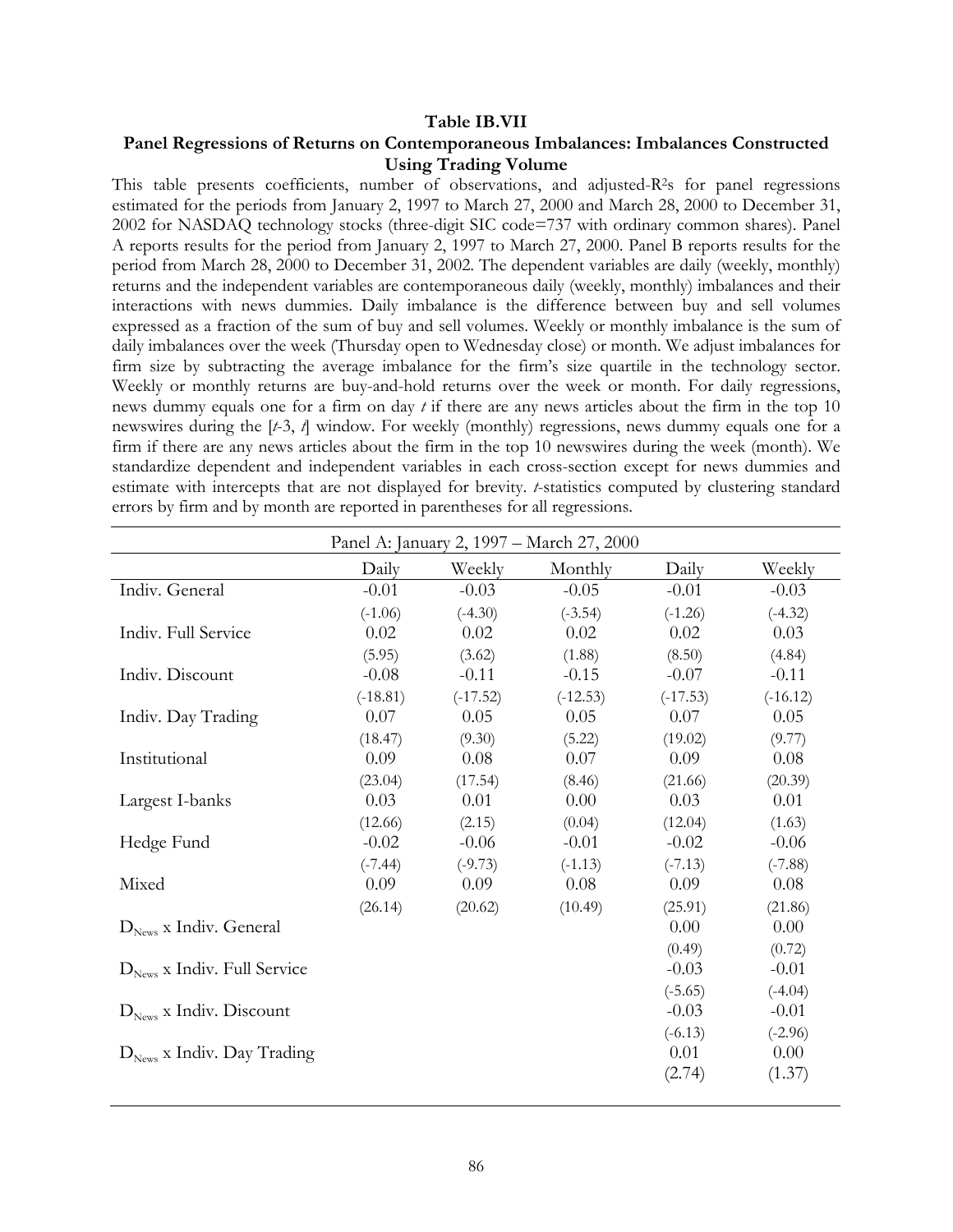|                                                | Daily                                       | Weekly     | Monthly   | Daily                | Weekly               |
|------------------------------------------------|---------------------------------------------|------------|-----------|----------------------|----------------------|
| $D_{\text{News}}$ x Institutional              |                                             |            |           | 0.00                 | 0.00                 |
|                                                |                                             |            |           | (0.66)               | (1.40)               |
| $D_{\text{News}}$ x Largest I-banks            |                                             |            |           | $-0.01$              | 0.00                 |
|                                                |                                             |            |           | $(-1.78)$            | (0.75)               |
| $D_{\text{News}}$ x Hedge Fund                 |                                             |            |           | 0.00                 | 0.00                 |
|                                                |                                             |            |           | (0.41)               | (0.01)               |
| $D_{\text{News}}$ x Mixed                      |                                             |            |           | 0.00                 | 0.00                 |
|                                                |                                             |            |           | (0.48)               | (1.09)               |
| $\mathbf N$                                    | 399,018                                     | 82,298     | 19,118    | 396,965              | 81,480               |
| Adj.- $R^2$                                    | 0.028                                       | 0.032      | 0.034     | 0.029                | 0.033                |
|                                                | Panel B: March 28, 2000 - December 31, 2002 |            |           |                      |                      |
|                                                | Daily                                       | Weekly     | Monthly   | Daily                | Weekly               |
| Indiv. General                                 | $-0.02$                                     | $-0.06$    | $-0.10$   | $-0.02$              | $-0.05$              |
|                                                | $(-5.54)$                                   | $(-8.73)$  | $(-9.43)$ | $(-4.06)$            | $(-6.25)$            |
| Indiv. Full Service                            | 0.02                                        | 0.01       | 0.00      | 0.02                 | 0.02                 |
|                                                | (4.30)                                      | (1.26)     | $(-0.04)$ | (6.14)               | (3.11)               |
| Indiv. Discount                                | $-0.05$                                     | $-0.08$    | $-0.14$   | $-0.04$              | $-0.07$              |
|                                                | $(-9.57)$                                   | $(-9.25)$  | $(-6.91)$ | $(-8.54)$            | $(-7.80)$            |
| Indiv. Day Trading                             | 0.01                                        | 0.01       | 0.01      | 0.01                 | 0.00                 |
|                                                | (2.98)                                      | (1.33)     | (0.92)    | (2.50)               | (0.44)               |
| Institutional                                  | 0.10                                        | 0.10       | 0.12      | 0.10                 | 0.10                 |
|                                                | (34.12)                                     | (21.77)    | (14.85)   | (31.17)              | (16.66)              |
| Largest I-banks                                | 0.03                                        | 0.01       | 0.02      | 0.03                 | 0.01                 |
|                                                | (10.51)                                     | (1.62)     | (1.99)    | (9.98)               | (1.28)               |
| Hedge Fund                                     | $-0.02$                                     | $-0.08$    | $-0.05$   | $-0.02$              | $-0.07$              |
|                                                | $(-5.29)$                                   | $(-16.26)$ | $(-4.73)$ | $(-5.16)$            | $(-12.65)$           |
| Mixed                                          | 0.11                                        | 0.10       | 0.09      | 0.11                 | 0.10                 |
|                                                | (31.18)                                     | (18.90)    | (7.08)    | (29.88)              | (16.58)              |
| $D_{\text{News}}$ x Indiv. General             |                                             |            |           | $-0.01$              | $-0.01$              |
|                                                |                                             |            |           | $(-2.58)$            | $(-3.07)$            |
| $\mathbf{D}_\text{News}$ x Indiv. Full Service |                                             |            |           | $-0.02$              | $-0.01$              |
| $D_{\text{News}}$ x Indiv. Discount            |                                             |            |           | $(-2.80)$<br>$-0.03$ | $(-3.56)$<br>$-0.02$ |
|                                                |                                             |            |           |                      |                      |
| $D_{\text{News}}$ x Indiv. Day Trading         |                                             |            |           | $(-4.62)$<br>0.01    | $(-4.90)$<br>0.01    |
|                                                |                                             |            |           | (2.27)               | (1.59)               |
| $D_{\text{News}}$ x Institutional              |                                             |            |           | 0.03                 | 0.01                 |
|                                                |                                             |            |           | (6.04)               | (3.81)               |
| $D_{\text{News}}$ x Largest I-banks            |                                             |            |           | 0.00                 | 0.00                 |
|                                                |                                             |            |           | $(-0.69)$            | (0.56)               |
| $D_{\text{News}}$ x Hedge Fund                 |                                             |            |           | 0.00                 | $-0.01$              |
|                                                |                                             |            |           |                      |                      |
| $D_{\text{News}}$ x Mixed                      |                                             |            |           | (0.11)<br>0.02       | $(-5.67)$<br>0.01    |
|                                                |                                             |            |           |                      |                      |
|                                                |                                             |            |           | (4.30)               | (2.38)               |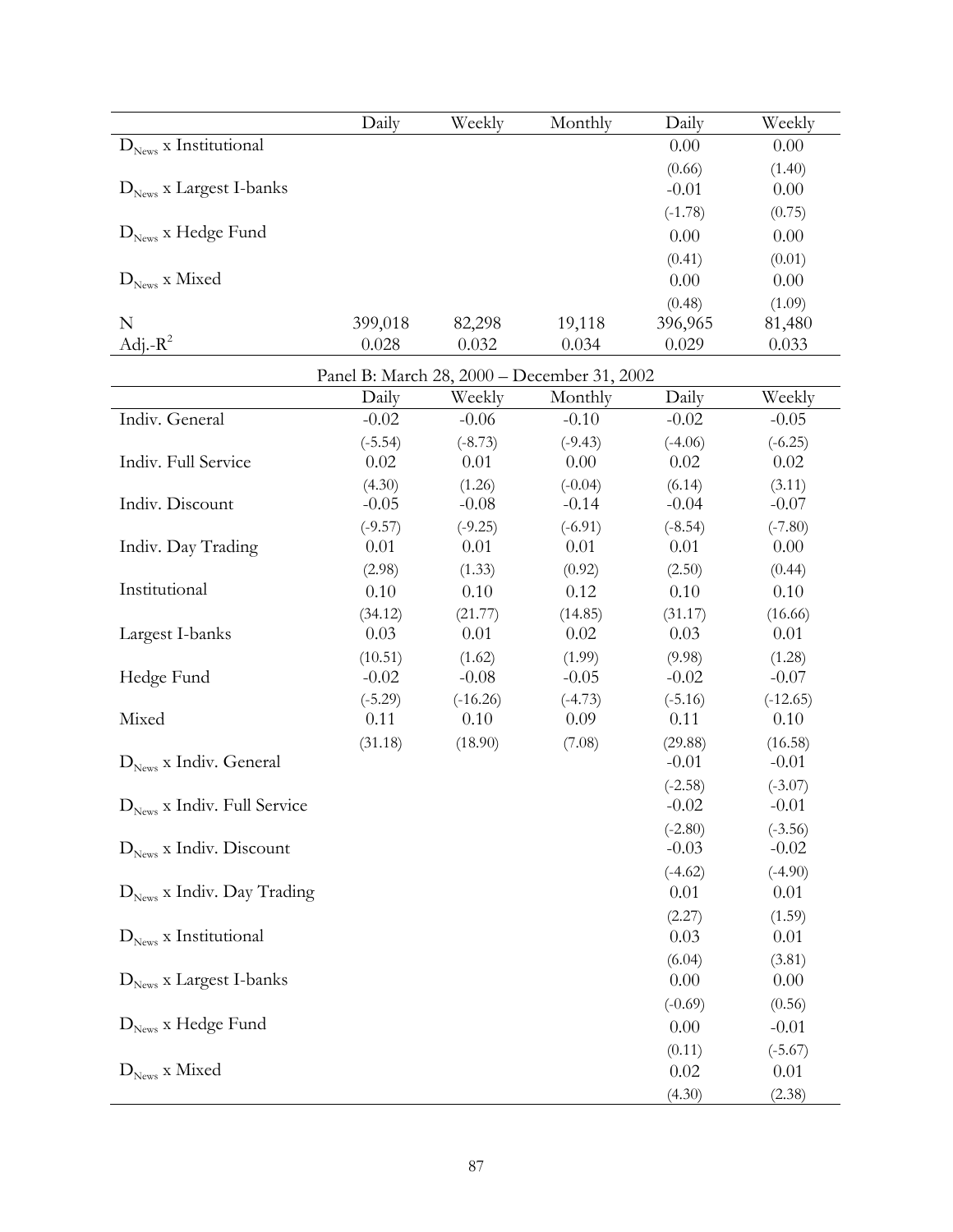|             | Daily   | Weekly | Monthly | Daily   | Weekly |
|-------------|---------|--------|---------|---------|--------|
|             | 381,512 | 80,074 | 18,177  | 381,349 | 79,877 |
| Adj.- $R^2$ | 0.024   | 0.038  | 0.059   | 0.024   | 0.040  |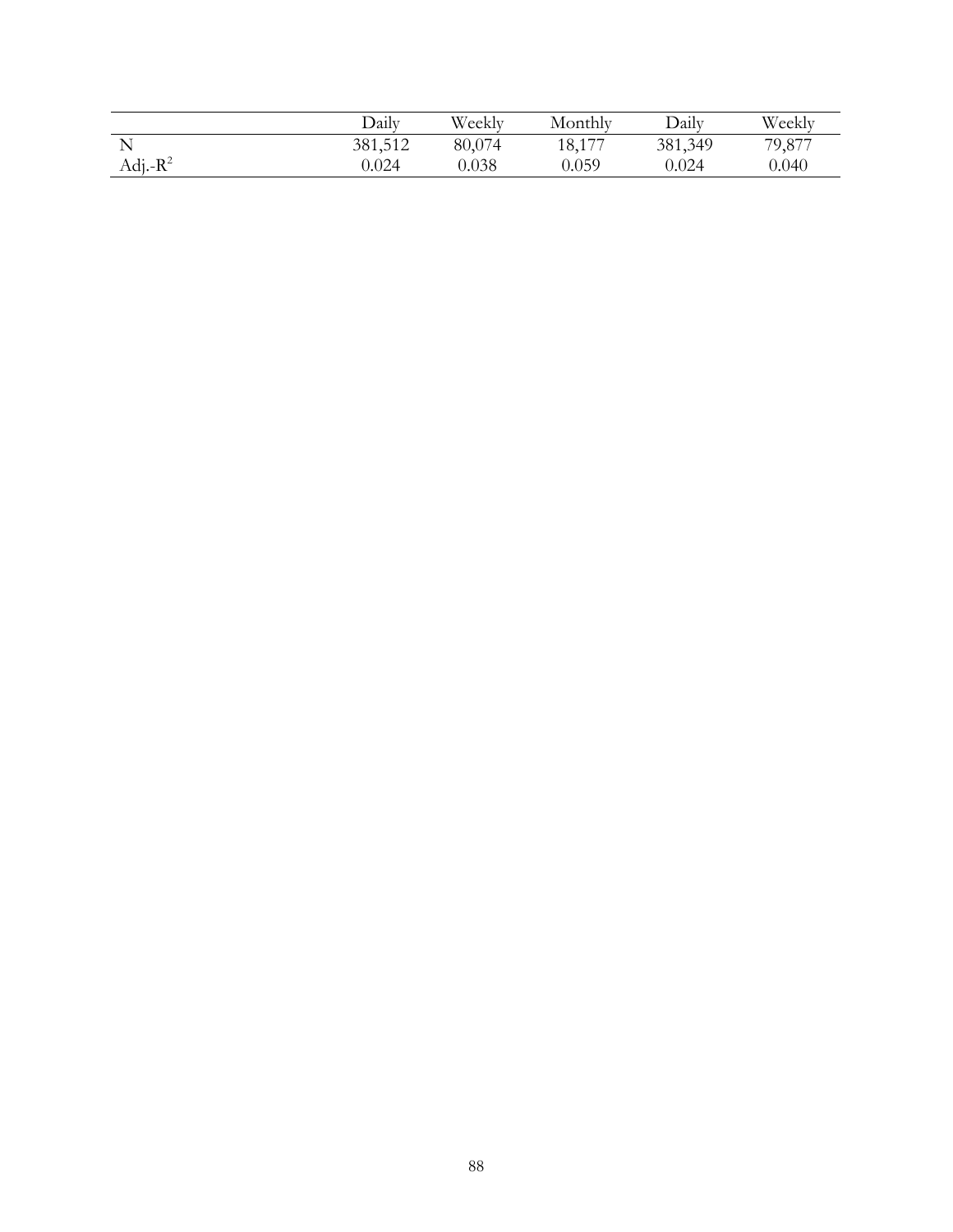#### **Table IB.VIII**

### **Fama-MacBeth Regressions of Returns on Contemporaneous Imbalances: Alternative News Measures; Imbalances Constructed Using Trading Volume**

This table presents time-series averages of coefficients, number of observations, and adjusted- $R^2$ s for cross-sectional regressions estimated each day (week) from January 2, 1997 to March 27, 2000 and March 28, 2000 to December 31, 2002 for NASDAQ technology stocks (three-digit SIC code=737 with ordinary common shares). The dependent variables are daily (weekly) returns and the independent variables are contemporaneous daily (weekly) imbalances and their interactions with news dummies. Daily imbalance is the difference between buy and sell volumes expressed as a fraction of the sum of buy and sell volumes. Weekly imbalance is the sum of daily imbalances over the week (Thursday open to Wednesday close). We adjust imbalances for firm size by subtracting the average imbalance for the firm's size quartile in the technology sector. Weekly returns are buyand-hold returns over the week. For the daily cross-sectional regression on day *t*, news dummy equals one for a firm if there are any news articles about the firm in any Factiva newswire or nonnewswire source on day *t*. For weekly cross-sectional regressions, news dummy equals one for a firm if there are any news articles about the firm in any Factiva newswire or non-newswire source during the week. We standardize dependent and independent variables in each cross-section except for news dummies and estimate with intercepts that are not displayed for brevity. *t*-statistics computed using Newey-West standard errors with five lags are reported in parentheses.

|                                            |            | Jan. 2, 1997 - Mar. 27, 2000 |           | Mar. 28, 2000 - Dec. 31, 2002 |  |
|--------------------------------------------|------------|------------------------------|-----------|-------------------------------|--|
|                                            | Daily      | Weekly                       | Daily     | Weekly                        |  |
| Individual General                         | $-0.005$   | $-0.029$                     | $-0.011$  | $-0.044$                      |  |
|                                            | $(-1.07)$  | $(-2.80)$                    | $(-3.67)$ | $(-7.06)$                     |  |
| <b>Individual Full Service</b>             | 0.022      | 0.029                        | 0.023     | 0.023                         |  |
|                                            | (11.81)    | (5.47)                       | (9.69)    | (3.98)                        |  |
| <b>Individual Discount</b>                 | $-0.072$   | $-0.100$                     | $-0.042$  | $-0.059$                      |  |
|                                            | $(-29.14)$ | $(-17.51)$                   | $(-7.62)$ | $(-4.57)$                     |  |
| Individual Day Trading                     | 0.067      | 0.049                        | 0.009     | 0.004                         |  |
|                                            | (28.10)    | (9.06)                       | (3.62)    | (0.68)                        |  |
| Institutional                              | 0.088      | 0.077                        | 0.095     | 0.094                         |  |
|                                            | (41.14)    | (19.14)                      | (37.46)   | (11.96)                       |  |
| Largest I-banks                            | 0.030      | 0.007                        | 0.025     | 0.010                         |  |
|                                            | (17.57)    | (1.27)                       | (11.99)   | (1.67)                        |  |
| Hedge Fund                                 | $-0.022$   | $-0.059$                     | $-0.016$  | $-0.065$                      |  |
|                                            | $(-8.72)$  | $(-5.35)$                    | $(-7.74)$ | $(-8.87)$                     |  |
| Mixed                                      | 0.090      | 0.081                        | 0.110     | 0.096                         |  |
|                                            | (39.32)    | (21.33)                      | (31.62)   | (11.72)                       |  |
| $DNews$ x Individual General               | 0.026      | $-0.001$                     | $-0.020$  | 0.007                         |  |
|                                            | (3.30)     | $(-0.13)$                    | $(-3.39)$ | (1.96)                        |  |
| $DNews$ x Individual Full Service          | $-0.044$   | $-0.014$                     | $-0.024$  | $-0.027$                      |  |
|                                            | $(-6.35)$  | $(-3.19)$                    | $(-3.93)$ | $(-5.60)$                     |  |
| $DNews$ x Individual Discount              | $-0.073$   | $-0.016$                     | $-0.041$  | $-0.012$                      |  |
|                                            | $(-8.81)$  | $(-3.91)$                    | $(-5.89)$ | $(-3.34)$                     |  |
| D <sub>News</sub> x Individual Day Trading | 0.054      | 0.005                        | 0.012     | $-0.007$                      |  |
|                                            | (8.34)     | (1.32)                       | (2.05)    | $(-1.58)$                     |  |
| $DNews$ x Institutional                    | 0.026      | 0.012                        | 0.049     | $-0.013$                      |  |
|                                            | (3.26)     | (2.33)                       | (7.64)    | $(-4.50)$                     |  |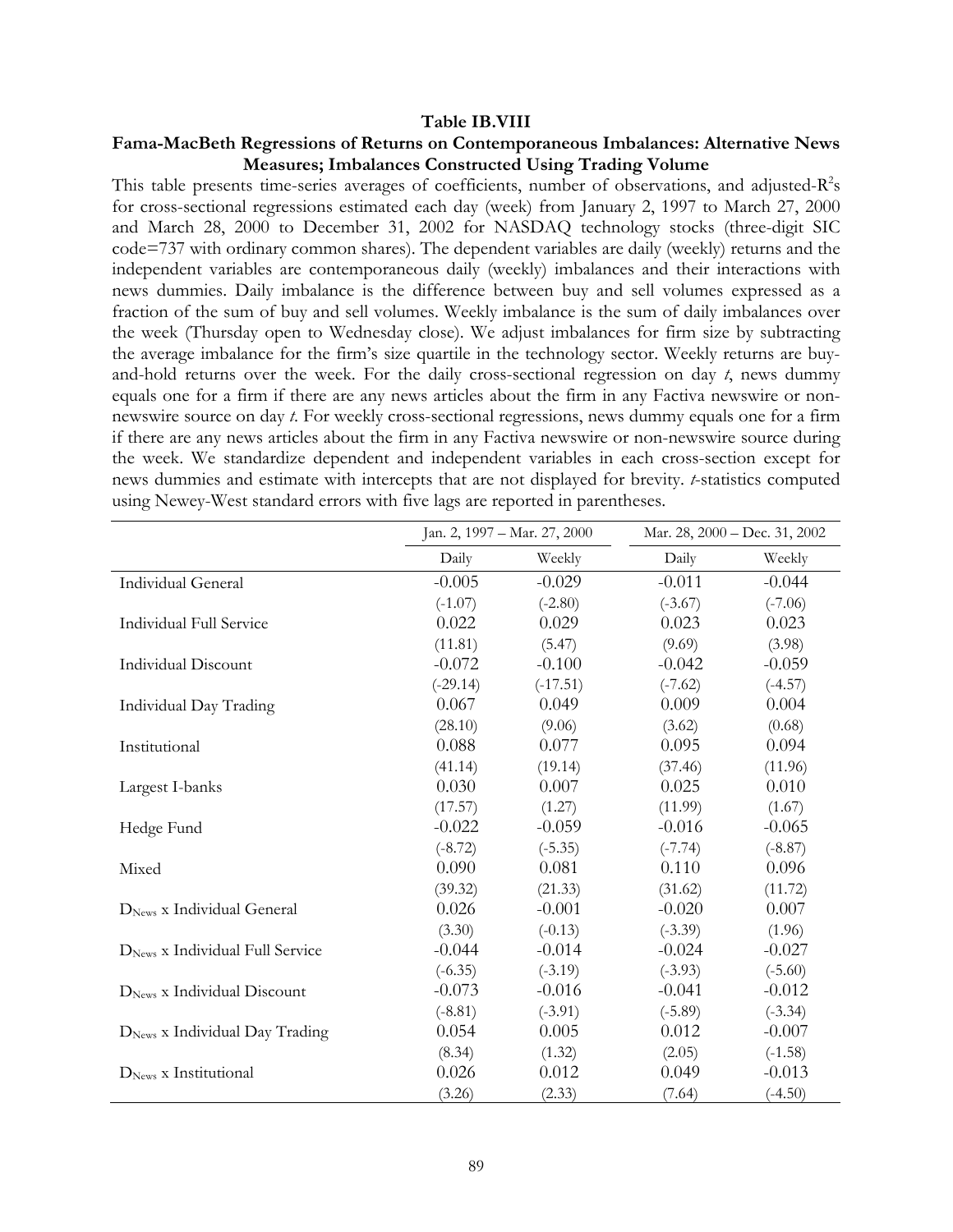|                           | Jan. 2, 1997 – Mar. 27, 2000 |           | Mar. 28, 2000 – Dec. 31, 2002 |        |
|---------------------------|------------------------------|-----------|-------------------------------|--------|
|                           | Daily                        | Weekly    | Daily                         | Weekly |
| $DNews$ x Largest I-banks | $-0.003$                     | 0.006     | 0.004                         | 0.000  |
|                           | $(-0.43)$                    | (1.66)    | (0.85)                        | (0.10) |
| $DNews$ x Hedge Fund      | $-0.002$                     | 0.000     | 0.004                         | 0.014  |
|                           | $(-0.53)$                    | $(-0.11)$ | (0.93)                        | (2.97) |
| $DNews$ x Mixed           | 0.027                        | 0.015     | 0.039                         | 0.012  |
|                           | (3.56)                       | (3.11)    | (6.38)                        | (2.69) |
| Avg. N                    | 489                          | 490       | 550.5                         | 552    |
| Adj.- $R^2$               | 0.040                        | 0.049     | 0.037                         | 0.055  |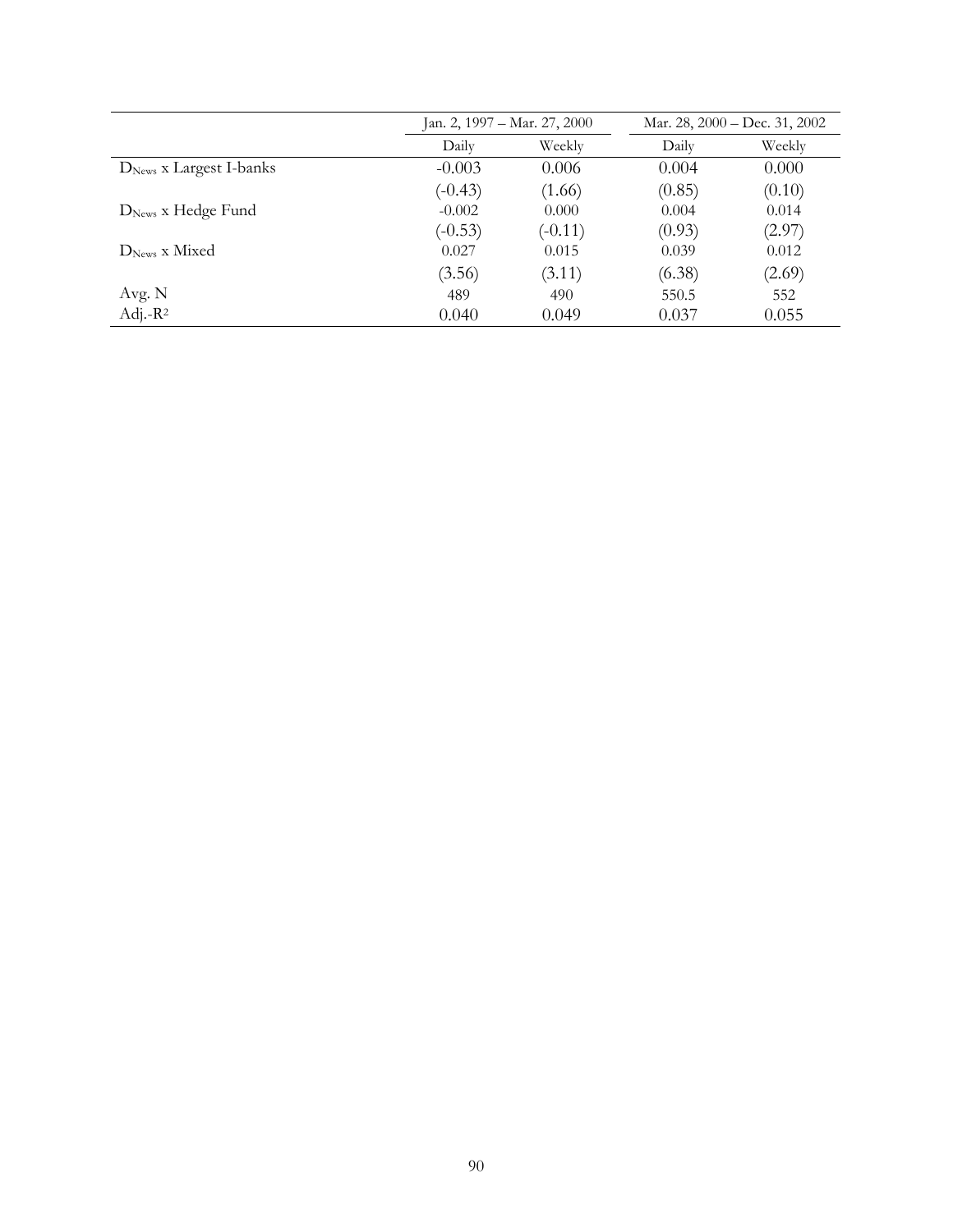#### **Table IB.IX**

# **Cross-sectional Regressions of Post-peak Returns on Pre-peak Investor Imbalances**

This table presents cross-sectional univariate regressions of post-peak returns on pre-peak investor imbalances for CRSP stocks with ordinary common shares (CRSP share codes 10 or 11). The samples include firms in the top 50% and 25% of the CRSP sample according to market capitalization on March 31, 2000. The dependent variables are buy-and-hold returns from April 1, 2000 to March 31, 2001, March 31, 2002, and December 31, 2002. In Panel A, the independent variables are institutional imbalances from April 1, 1999 to March 31, 2000. Daily imbalance is the difference between buy and sell volumes expressed as a fraction of shares outstanding. We then sum daily imbalances for each investor group from April 1, 1999 to March 31, 2000. "Total Institution" is the sum of institutional, largest investment bank, hedge fund, and derivatives groups. We also control for the price-to-sales ratio as of March 31, 2000, calculated as price per share for March 31, 2000 divided by sales per share for most recent fiscal year-end that is at least six months before March 31, 2000. In Panel B, the independent variables are individual imbalances from April 1, 1999 to March 31, 2000 and the price-to-sales ratio as of March 31, 2000. "Total Individual" is the sum of individual general, individual full-service, individual discount, and individual day trading groups. In Panel C, the independent variables are institutional imbalances in excess of individual imbalances from April 1, 1999 to March 31, 2000 and the price-to-sales ratio as of March 31, 2000. We standardize all variables in the cross-section and estimate with intercepts that are not displayed for brevity. *t*-statistics computed using White robust errors are reported in parentheses.

| Panel A: Regressions of Post-peak Returns on One-year Pre-peak Institutional Imbalances |                             |                             |                                           |                             |                             |                                           |  |
|-----------------------------------------------------------------------------------------|-----------------------------|-----------------------------|-------------------------------------------|-----------------------------|-----------------------------|-------------------------------------------|--|
|                                                                                         | Top 50% Market Cap.         |                             |                                           | Top 25% Market Cap.         |                             |                                           |  |
|                                                                                         | Return<br>$(Apr.00-Mar.01)$ | Return<br>$(Apr.00-Mar.02)$ | Return<br>$(Apr.00\text{-}\text{Dec}.02)$ | Return<br>$(Apr.00-Mar.01)$ | Return<br>$(Apr.00-Mar.02)$ | Return<br>$(Apr.00\text{-}\text{Dec}.02)$ |  |
| Total Institution                                                                       | $-0.01$                     | $-0.01$                     | $-0.02$                                   | $-0.07$                     | $-0.04$                     | $-0.06$                                   |  |
|                                                                                         | $(-0.76)$                   | $(-0.50)$                   | $(-1.60)$                                 | $(-2.27)$                   | $(-1.8)$                    | $(-2.72)$                                 |  |
| $P/S$ Ratio                                                                             | $-0.38$                     | $-0.32$                     | $-0.30$                                   | $-0.40$                     | $-0.33$                     | $-0.31$                                   |  |
|                                                                                         | $(-25.05)$                  | $(-24.78)$                  | $(-24.81)$                                | $(-20.92)$                  | $(-21.03)$                  | $(-20.09)$                                |  |
| Adj.- $R^2$                                                                             | 0.201                       | 0.211                       | 0.187                                     | 0.295                       | 0.305                       | 0.271                                     |  |
| Institutional                                                                           | $-0.03$                     | $-0.02$                     | $-0.03$                                   | $-0.06$                     | $-0.03$                     | $-0.05$                                   |  |
|                                                                                         | $(-1.44)$                   | $(-1.2)$                    | $(-2.21)$                                 | $(-2.16)$                   | $(-1.51)$                   | $(-2.47)$                                 |  |
| Largest I-banks                                                                         | 0.01                        | 0.01                        | 0.01                                      | $-0.02$                     | $-0.02$                     | $-0.03$                                   |  |
|                                                                                         | (0.94)                      | (1.22)                      | (0.61)                                    | $(-1.78)$                   | $(-1.89)$                   | $(-2.60)$                                 |  |
| Hedge Fund                                                                              | 0.01                        | 0.00                        | 0.00                                      | 0.18                        | 0.12                        | 0.14                                      |  |
|                                                                                         | (0.4)                       | (0.02)                      | $(-0.12)$                                 | (3.18)                      | (3.12)                      | (3.49)                                    |  |
| Derivatives                                                                             | 0.05                        | 0.033                       | 0.03                                      | 0.12                        | 0.09                        | 0.06                                      |  |